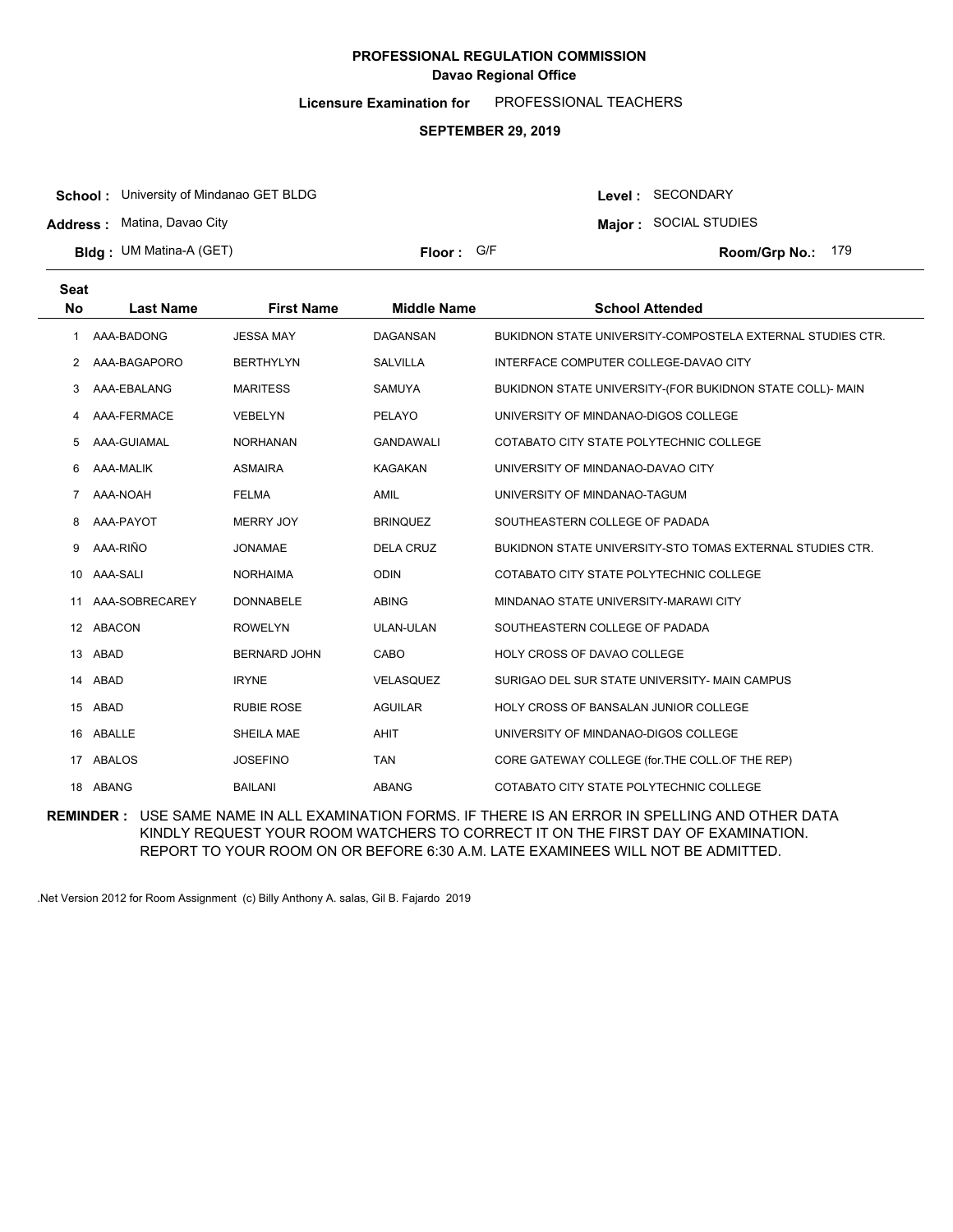**Licensure Examination for**  PROFESSIONAL TEACHERS

#### **SEPTEMBER 29, 2019**

**School :** University of Mindanao GET BLDG

**Address :** Matina, Davao City

**Seat**

**Bldg : Floor : Room/Grp No.:** UM Matina-A (GET)

Floor: G/F **180 Room/Grp No.: 180** 

Level : SECONDARY **Major :** SOCIAL STUDIES

| əeat           |                    |                      |                    |                                                           |
|----------------|--------------------|----------------------|--------------------|-----------------------------------------------------------|
| <b>No</b>      | <b>Last Name</b>   | <b>First Name</b>    | <b>Middle Name</b> | <b>School Attended</b>                                    |
| 1              | ABARCA             | <b>JASMIN</b>        | <b>BANAL</b>       | DAVAO ORIENTAL STATE COLLEGE OF SCIENCE & TECHNOLOGY      |
| $\overline{2}$ | <b>ABAS</b>        | <b>MOHAMAD SUHOD</b> | <b>NOK</b>         | MINDANAO CAPITOL COLLEGE                                  |
| 3              | ABASOLO            | <b>CHRISTYMAE</b>    | <b>GUARDIANO</b>   | BUKIDNON STATE UNIVERSITY-MARAGUSAN EXTERNAL STUDIES CTR. |
| 4              | ABATAYO            | <b>CHARLENE</b>      | <b>PIQUERO</b>     | MONKAYO COLLEGE OF ARTS, SCIENCES & TECHNOLOGY            |
| 5              | <b>ABDUL</b>       | <b>HAILA</b>         | <b>NANDING</b>     | COTABATO CITY STATE POLYTECHNIC COLLEGE                   |
| 6              | <b>ABDUL</b>       | <b>MUSLIMA</b>       | <b>AYUNAN</b>      | UNIVERSITY OF SOUTHERN MINDANAO-KABACAN                   |
| 7              | <b>ABDULGAPOR</b>  | <b>ASIRA</b>         | <b>ESMAIL</b>      | COTABATO CITY STATE POLYTECHNIC COLLEGE                   |
| 8              | <b>ABDULKADIR</b>  | <b>NORJANAH</b>      | <b>BACAR</b>       | UNIVERSITY OF SOUTHERN MINDANAO-KABACAN                   |
| 9              | ABDULLAH           | <b>ELHAM</b>         | <b>PUTI</b>        | COTABATO CITY STATE POLYTECHNIC COLLEGE                   |
| 10             | ABDULLAH           | <b>SITTIE</b>        | <b>EBRAHIM</b>     | COTABATO CITY STATE POLYTECHNIC COLLEGE                   |
| 11             | <b>ABDULNASSER</b> | <b>NORMEDA</b>       | <b>MANALAN</b>     | UNIVERSITY OF SOUTHERN MINDANAO-KABACAN                   |
| 12             | ABDULNASSER        | <b>PAHMIYA</b>       | <b>ZUMBAGA</b>     | COTABATO CITY STATE POLYTECHNIC COLLEGE                   |
| 13             | ABDULSALAM         | <b>WANISSA</b>       | <b>SULA</b>        | MINDANAO STATE UNIVERSITY-MAGUINDANAO                     |
| 14             | ABDULWAHAB         | <b>SAHLA</b>         | <b>NANDING</b>     | COTABATO CITY STATE POLYTECHNIC COLLEGE                   |
| 15             | ABED               | <b>NORJANA</b>       | <b>SUMINANGKAD</b> | SHARIFF KABUNSUAN COLLEGE                                 |
| 16             | ABELLA             | <b>ADELINE</b>       | <b>DALINA</b>      | HOLY CROSS OF DAVAO COLLEGE                               |
|                | 17 ABELLA          | SHEREE ANN           | CASIL              | UNIVERSITY OF SOUTHEASTERN PHILIPPINES-DAVAO CITY         |
|                | 18 ABELLANA        | <b>RIANE PEARL</b>   | <b>GALAURA</b>     | UNIVERSITY OF MINDANAO-DAVAO CITY                         |

**REMINDER :** USE SAME NAME IN ALL EXAMINATION FORMS. IF THERE IS AN ERROR IN SPELLING AND OTHER DATA KINDLY REQUEST YOUR ROOM WATCHERS TO CORRECT IT ON THE FIRST DAY OF EXAMINATION. REPORT TO YOUR ROOM ON OR BEFORE 6:30 A.M. LATE EXAMINEES WILL NOT BE ADMITTED.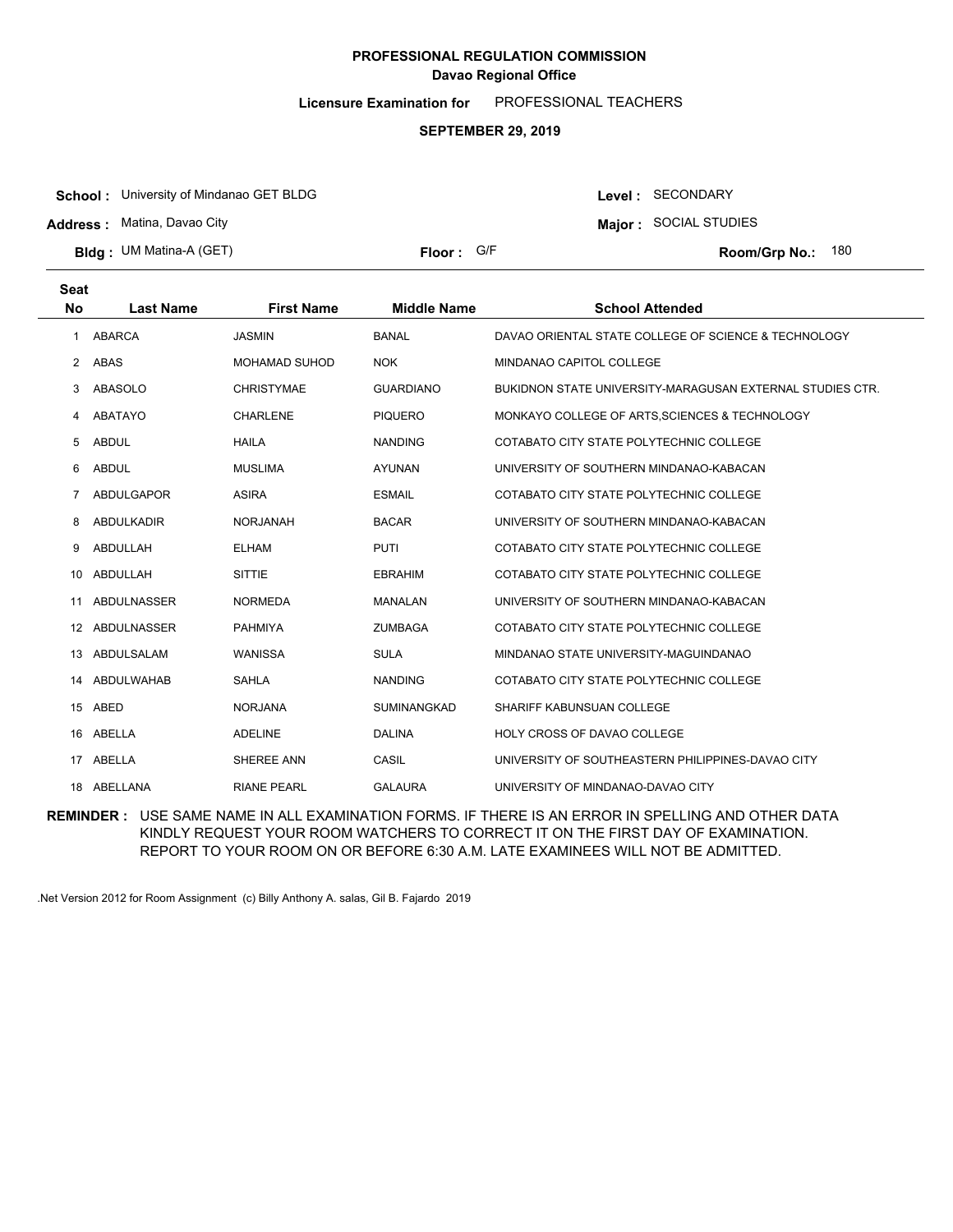**Licensure Examination for**  PROFESSIONAL TEACHERS

#### **SEPTEMBER 29, 2019**

**School :** University of Mindanao GET BLDG

**Address :** Matina, Davao City

**Bldg : Floor : Room/Grp No.:** UM Matina-A (GET)

**Major :** SOCIAL STUDIES Floor: G/F **181 Room/Grp No.: 181** 

Level : SECONDARY

| <b>Seat</b>    |                  |                        |                    |                                                           |
|----------------|------------------|------------------------|--------------------|-----------------------------------------------------------|
| <b>No</b>      | <b>Last Name</b> | <b>First Name</b>      | <b>Middle Name</b> | <b>School Attended</b>                                    |
| 1              | <b>ABERILLA</b>  | <b>ELMER</b>           | <b>BATICAN</b>     | UNIVERSITY OF MINDANAO-DAVAO CITY                         |
| 2              | <b>ABING</b>     | <b>CHERAMIE</b>        | <b>MAGHANOY</b>    | COR JESU COLLEGE (HOLY CROSS OF DIGOS)                    |
| 3              | <b>ABOLENCIA</b> | <b>CECIL JOY</b>       | <b>HERRERA</b>     | SOUTHERN CHRISTIAN COLLEGE                                |
|                | ABREGANA         | <b>SAMUEL</b>          | AÑOBER             | UNIVERSITY OF MINDANAO-TAGUM                              |
| 5              | <b>ABRENICA</b>  | <b>CRIZDI MAE</b>      | <b>DELIMA</b>      | UNIVERSITY OF MINDANAO-TAGUM                              |
| 6              | ABRIGANA         | <b>DANIELLE JADE</b>   | <b>ESTRUVILLO</b>  | ATENEO DE DAVAO UNIVERSITY                                |
| $\overline{7}$ | <b>ABRINA</b>    | <b>RHEA LISA</b>       | <b>CRISOLOGO</b>   | ATENEO DE DAVAO UNIVERSITY                                |
| 8              | ABUBAKAR         | <b>MOHAMED</b>         | <b>GUIAMA</b>      | COTABATO CITY STATE POLYTECHNIC COLLEGE                   |
| 9              | ABUCOT           | <b>ERIKA MAE</b>       | <b>SAQUILABON</b>  | SAINT MARY'S COLLEGE-TAGUM                                |
|                | 10 ACABO         | <b>MARIFE GAY</b>      | <b>RAMOS</b>       | TAGUM CITY COLLEGE OF SCIENCE AND TECHNOLOGY-TAGUM        |
| 11             | <b>ACASIO</b>    | RORIE ROSE             | <b>TORMIS</b>      | UNIVERSITY OF MINDANAO-DAVAO CITY                         |
|                | 12 ACHEVIDA      | <b>JOFHER</b>          | <b>BARRIENTOS</b>  | <b>HOLY CROSS OF DAVAO COLLEGE</b>                        |
| 13             | ACOB             | <b>SADAM</b>           | <b>DISOMUNONG</b>  | MINDANAO STATE UNIVERSITY-MARAWI CITY                     |
| 14             | <b>ACULADO</b>   | <b>ASTRID JEANETTE</b> | <b>BERSABAL</b>    | UNIVERSITY OF SOUTHEASTERN PHILIPPINES-COMPOSTEAL CENTER  |
|                | 15 ADLAON        | <b>NIKOL</b>           | <b>MAGBANUA</b>    | <b>VALENCIA COLLEGES</b>                                  |
|                | 16 ADLAWON       | <b>JERRY NEIL</b>      | <b>MILLARE</b>     | MONKAYO COLLEGE OF ARTS, SCIENCES & TECHNOLOGY            |
|                | 17 ADO           | <b>JENILYN</b>         | <b>DEJESICA</b>    | BUKIDNON STATE UNIVERSITY-STO TOMAS EXTERNAL STUDIES CTR. |
|                | 18 ADONGA        | <b>GIRLIE</b>          | <b>MAHILUM</b>     | NORTH DAVAO COLLEGES-PANABO                               |

**REMINDER :** USE SAME NAME IN ALL EXAMINATION FORMS. IF THERE IS AN ERROR IN SPELLING AND OTHER DATA KINDLY REQUEST YOUR ROOM WATCHERS TO CORRECT IT ON THE FIRST DAY OF EXAMINATION. REPORT TO YOUR ROOM ON OR BEFORE 6:30 A.M. LATE EXAMINEES WILL NOT BE ADMITTED.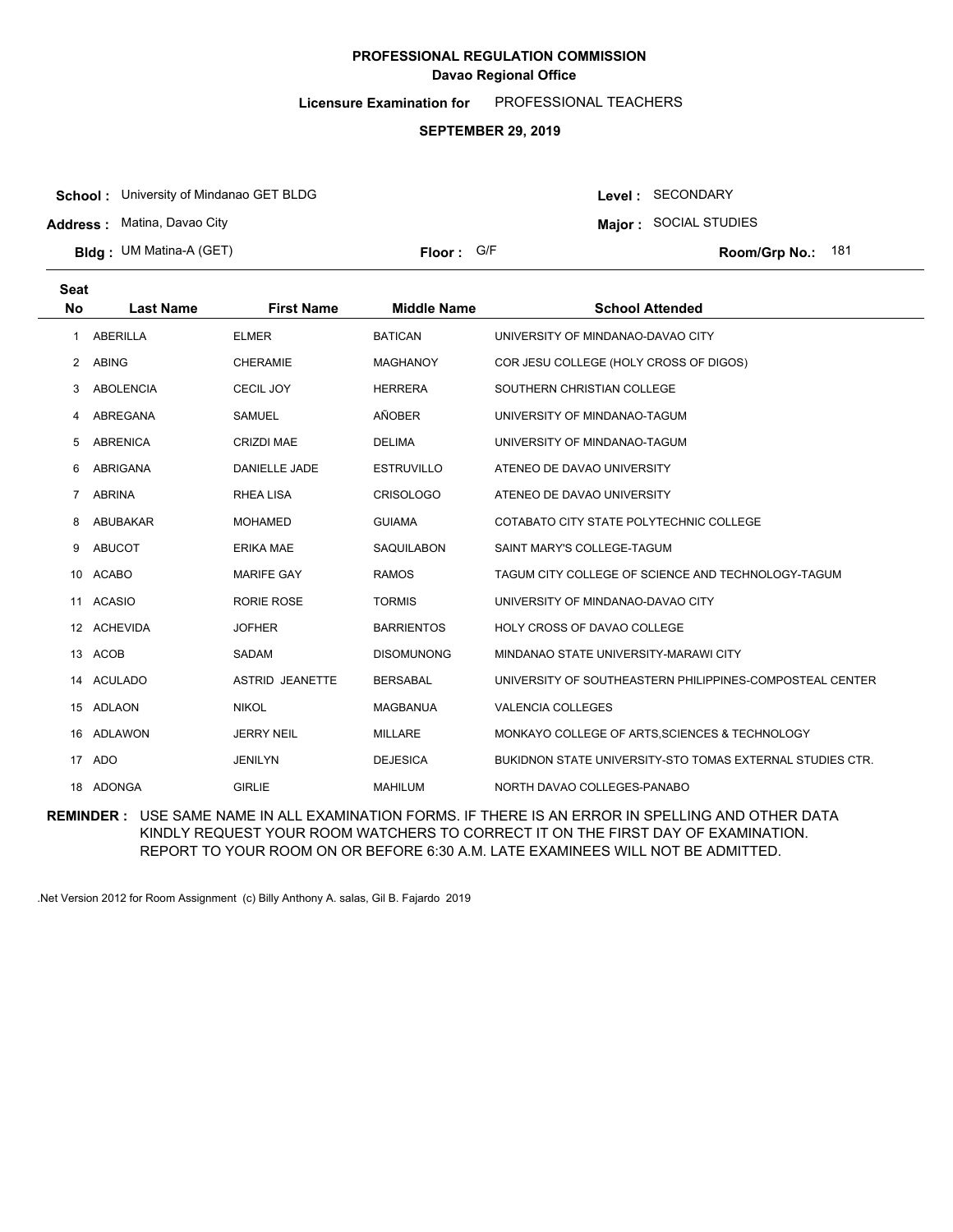**Licensure Examination for**  PROFESSIONAL TEACHERS

#### **SEPTEMBER 29, 2019**

**School :** University of Mindanao GET BLDG

**Address :** Matina, Davao City

**Bldg : Floor : Room/Grp No.:** UM Matina-A (GET)

Floor: G/F **182** Room/Grp No.: 182

Level : SECONDARY **Major :** SOCIAL STUDIES

| <b>Seat</b>  |                  |                      |                     |                                                         |
|--------------|------------------|----------------------|---------------------|---------------------------------------------------------|
| <b>No</b>    | <b>Last Name</b> | <b>First Name</b>    | <b>Middle Name</b>  | <b>School Attended</b>                                  |
| 1            | <b>ADVINCULA</b> | <b>ELOISA MAE</b>    | <b>DELA CRUZ</b>    | UNIVERSITY OF THE IMMACULATE CONCEPTION-DAVAO           |
| $\mathbf{2}$ | AFDAL            | <b>NOUR JANA</b>     | <b>MOKALID</b>      | GANI L. ABPI COLLEGES, INC.                             |
| 3            | <b>AGBON</b>     | <b>EVANGELINE</b>    | <b>CONFESOR</b>     | ASSUMPTION COLLEGE OF NABUNTURAN                        |
| 4            | AGCOL            | CHRISZEL JOY         | AGBAY               | BUKIDNON STATE UNIVERSITY-MONKAYO EXTERNAL STUDIES CTR. |
| 5            | <b>AGDASIW</b>   | ELAINE DEL MARIE     | <b>DUHAYLUNGSOD</b> | HOLY CROSS COLLEGE OF CALINAN                           |
| 6            | AGNO             | <b>JUVETH</b>        | CARIÑO              | UNIVERSITY OF MINDANAO-TAGUM                            |
| 7            | <b>AGPALO</b>    | <b>GRACE</b>         | <b>SANTIAGO</b>     | UNIVERSITY OF MINDANAO-TAGUM                            |
| 8            | AGRAVANTE        | <b>MAE ANN</b>       | CANO                | SOUTHEASTERN COLLEGE OF PADADA                          |
| 9            | AGUDONG          | MARY-AN              | ARMADA              | UNIVERSITY OF MINDANAO-TAGUM                            |
| 10           | AGUILAR          | <b>ESTRELLA</b>      | <b>FABIAN</b>       | UNIVERSITY OF MINDANAO-TAGUM                            |
| 11           | AGUILAR          | <b>PERLA</b>         | CAHILOG             | GABRIEL TABORIN COLLEGE OF DAVAO FOUND.-DAVAO CITY      |
|              | 12 AGUILON       | <b>BEAMIR</b>        | <b>BALASTA</b>      | HOLY CROSS OF DAVAO COLLEGE                             |
|              | 13 AGUINID       | <b>RINA</b>          | <b>RIVERA</b>       | SOUTHEASTERN COLLEGE OF PADADA                          |
|              | 14 AGUSTIN       | AMELYN               | TABOADA             | SOUTHERN CHRISTIAN COLLEGE                              |
|              | 15 AJADO         | <b>REYNER MAE</b>    | SAJULGA             | SOUTHEASTERN COLLEGE OF PADADA                          |
|              | 16 AKMAD         | <b>NORHANA</b>       | CADERON             | COTABATO CITY STATE POLYTECHNIC COLLEGE                 |
|              | 17 ALAG          | <b>MERIPHINE</b>     | <b>GEONZON</b>      | SOUTHEASTERN COLLEGE OF PADADA                          |
|              | 18 ALAYA-AY      | <b>JANNY</b>         | CARREON             | RIZAL MEMORIAL COLLEGE                                  |
|              | 19 ALAYON        | <b>LOUIE</b>         | <b>CAMPOS</b>       | SURIGAO DEL SUR STATE UNIVERSITY- MAIN CAMPUS           |
| 20           | ALBA             | <b>CHRISTINE JOY</b> | LOBO                | UNIVERSITY OF MINDANAO-TAGUM                            |
|              | 21 ALBA          | <b>RAYMAN</b>        | ETO <sub></sub>     | COTABATO CITY STATE POLYTECHNIC COLLEGE                 |
|              | 22 ALBANE        | <b>BABIANO JR</b>    | <b>BONOG</b>        | UNIVERSITY OF MINDANAO-DAVAO CITY                       |
|              | 23 ALBANO        | ANALYN               | <b>SILVANO</b>      | SOUTHEASTERN COLLEGE OF PADADA                          |
|              | 24 ALBARACIN     | <b>TRICIA RHOSE</b>  | CAMINADE            | SAINT PETER'S COLLEGE OF TORIL                          |

### **REMINDER :** USE SAME NAME IN ALL EXAMINATION FORMS. IF THERE IS AN ERROR IN SPELLING AND OTHER DATA KINDLY REQUEST YOUR ROOM WATCHERS TO CORRECT IT ON THE FIRST DAY OF EXAMINATION. REPORT TO YOUR ROOM ON OR BEFORE 6:30 A.M. LATE EXAMINEES WILL NOT BE ADMITTED.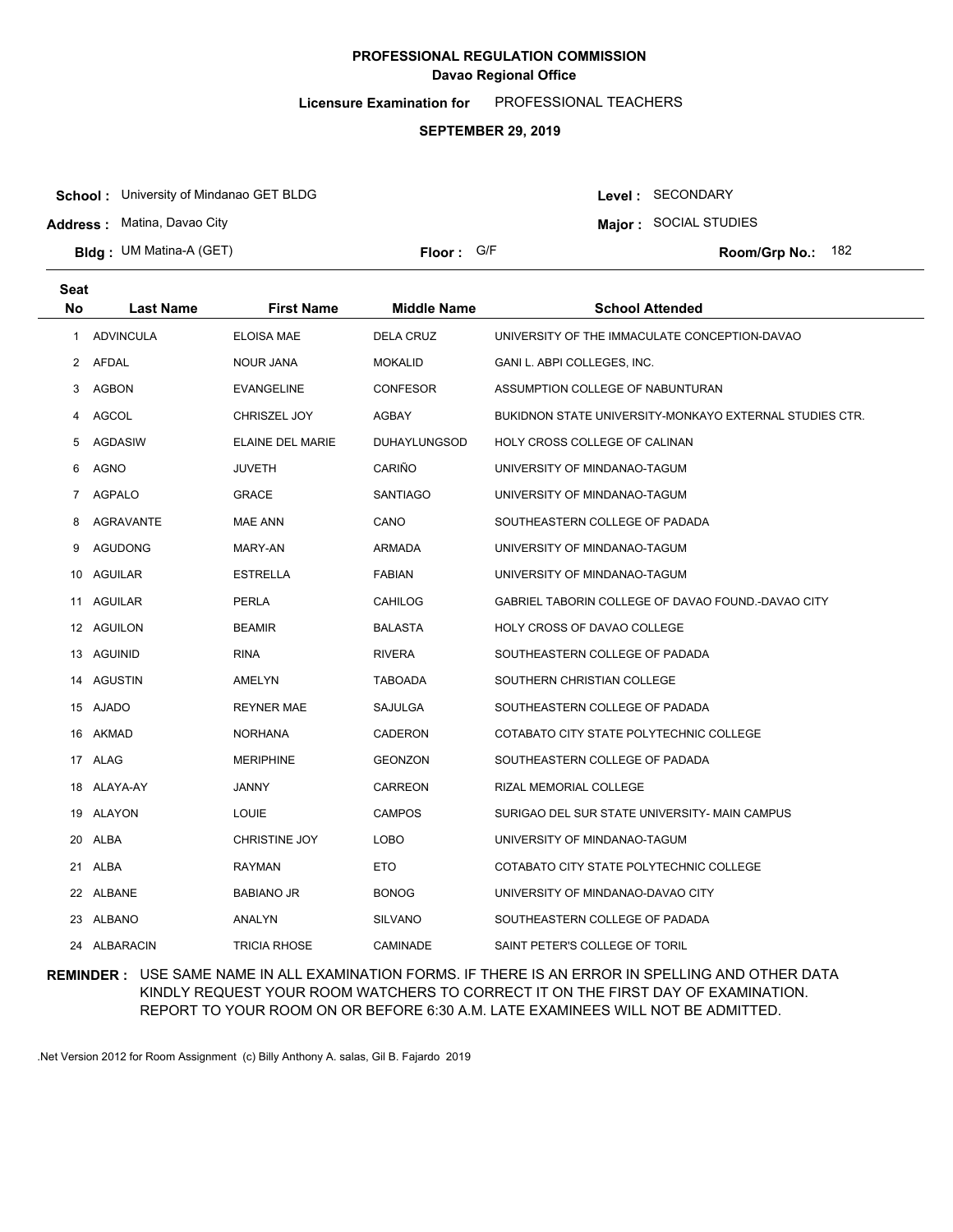**Licensure Examination for**  PROFESSIONAL TEACHERS

#### **SEPTEMBER 29, 2019**

**School :** University of Mindanao GET BLDG

**Address :** Matina, Davao City

**Bldg : Floor : Room/Grp No.:** UM Matina-A (GET)

Floor: G/F **183** Room/Grp No.: 183

Level : SECONDARY **Major :** SOCIAL STUDIES

| <b>Seat</b>  |                   |                       |                     |                                                            |
|--------------|-------------------|-----------------------|---------------------|------------------------------------------------------------|
| <b>No</b>    | <b>Last Name</b>  | <b>First Name</b>     | <b>Middle Name</b>  | <b>School Attended</b>                                     |
| $\mathbf{1}$ | <b>ALBARICO</b>   | <b>AILENE</b>         | <b>GERA</b>         | BUKIDNON STATE UNIVERSITY-MONTEVISTA EXTERNAL STUDIES CTR. |
|              | 2 ALBARICO        | <b>CAROLYN</b>        | <b>SOLIS</b>        | HOLY CROSS OF DAVAO COLLEGE                                |
| 3            | <b>ALBARRACIN</b> | <b>OVREY JILL</b>     | <b>ESPERANCILLA</b> | MONKAYO COLLEGE OF ARTS, SCIENCES & TECHNOLOGY             |
| 4            | <b>ALBINO</b>     | <b>TELIMAE</b>        | <b>BUYOG</b>        | UNIVERSITY OF MINDANAO-DAVAO CITY                          |
| 5            | <b>ALBISO</b>     | <b>FEME MARIE</b>     | <b>BAJAO</b>        | HOLY CROSS OF DAVAO COLLEGE                                |
| 6            | ALCALA            | MARGIE                | <b>DEALODIN</b>     | SOUTHEASTERN COLLEGE OF PADADA                             |
| $7^{\circ}$  | <b>ALCALA</b>     | MICHELLE MABELLE      | <b>AGRAVIADOR</b>   | JOJO ILAGAN CAREER CENTRE FOUNDATION, INC.,-DAVAO CITY     |
| 8            | ALCOBA            | AILEEN                | <b>JESORO</b>       | SOUTHEASTERN COLLEGE OF PADADA                             |
| 9            | ALCONERA          | <b>ROY</b>            | <b>GUIMARE</b>      | <b>BUKIDNON MIDLAND COLLEGE</b>                            |
|              | 10 ALCONTIN       | <b>JOYE ELIZABETH</b> |                     | UNIVERSITY OF MINDANAO-TAGUM                               |
|              | 11 ALCORIZA       | <b>RUVYLYN</b>        | <b>CORTES</b>       | HOLY CROSS COLLEGE OF CALINAN                              |
|              | 12 ALCOS          | <b>BABY JANE</b>      | <b>PRIETO</b>       | UNIVERSITY OF SOUTHEASTERN PHILIPPINES-COMPOSTEAL CENTER   |
|              | 13 ALCOVER        | <b>ROSALIE</b>        | CANDA               | <b>MATI DOCTORS COLLEGE</b>                                |
|              | 14 ALDAYA         | <b>ZENY GENE</b>      | <b>TUSOY</b>        | ASSUMPTION COLLEGE OF NABUNTURAN                           |
|              | 15 ALDERITE       | AILYN                 | <b>SOLIS</b>        | DAVAO CENTRAL COLLEGE                                      |
|              | 16 ALEJANDRO      | <b>HELEN RUTH</b>     | <b>OMIPLE</b>       | COTABATO CITY STATE POLYTECHNIC COLLEGE                    |
|              | 17 ALEJO          | JAMES                 | <b>BERAME</b>       | UNIVERSITY OF SOUTHERN MINDANAO-KABACAN                    |
|              | 18 ALEON          | <b>IVY</b>            | NALAUNAN            | UNIVERSITY OF MINDANAO-TAGUM                               |
|              | 19 ALFECHE        | <b>GROBERT</b>        | <b>BANAAG</b>       | UNIVERSITY OF MINDANAO-DAVAO CITY                          |
|              | 20 ALFECHE        | <b>JEBERT CARL</b>    | <b>TEPAN</b>        | PHILIPPINE NORMAL UNIVERSITY- MINDANAO                     |
|              | 21 ALFEREZ        | JOHNA MAE             | <b>ISALES</b>       | DON CARLOS POLYTECHNIC COLLEGE                             |
|              | 22 ALI            | <b>BAI MONAJEA</b>    | <b>PAPUA</b>        | COTABATO CITY STATE POLYTECHNIC COLLEGE                    |
|              | 23 ALI            | JAQEEM                | <b>BANTO</b>        | UNIVERSITY OF SOUTHERN MINDANAO-KABACAN                    |
|              | 24 ALIA           | <b>ELIEZER JR</b>     | <b>CUTIN</b>        | UNIVERSITY OF MINDANAO-TAGUM                               |

### **REMINDER :** USE SAME NAME IN ALL EXAMINATION FORMS. IF THERE IS AN ERROR IN SPELLING AND OTHER DATA KINDLY REQUEST YOUR ROOM WATCHERS TO CORRECT IT ON THE FIRST DAY OF EXAMINATION. REPORT TO YOUR ROOM ON OR BEFORE 6:30 A.M. LATE EXAMINEES WILL NOT BE ADMITTED.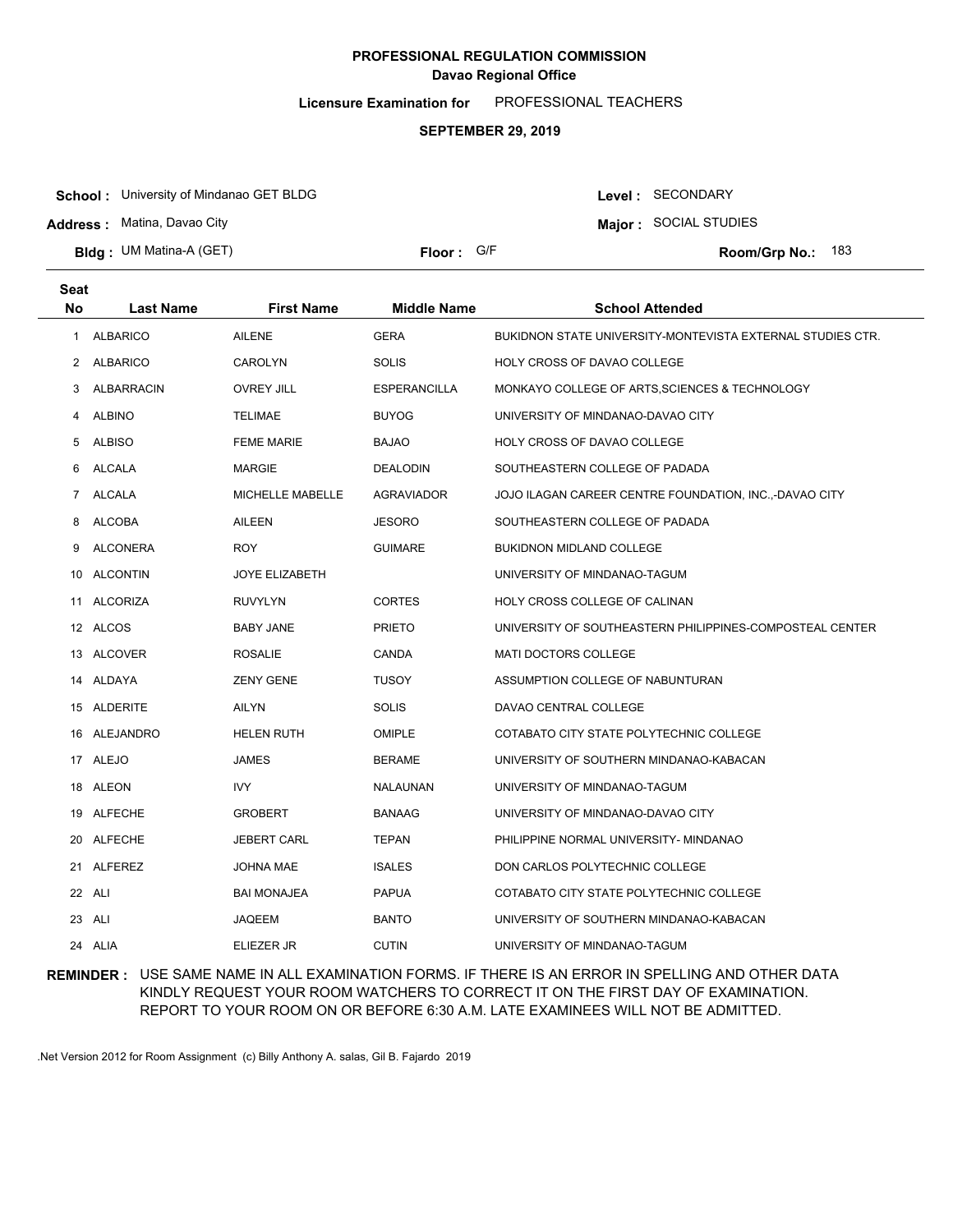**Licensure Examination for**  PROFESSIONAL TEACHERS

#### **SEPTEMBER 29, 2019**

**School :** University of Mindanao GET BLDG

**Address :** Matina, Davao City

**Bldg : Floor : Room/Grp No.:** UM Matina-A (GET)

**Major :** SOCIAL STUDIES Floor: G/F **184** Room/Grp No.: 184

Level : SECONDARY

| Seat<br>No.    | <b>Last Name</b> | <b>First Name</b>  | <b>Middle Name</b> | <b>School Attended</b>                                    |
|----------------|------------------|--------------------|--------------------|-----------------------------------------------------------|
| $\mathbf{1}$   | <b>ALIGATO</b>   | <b>DIANA JANE</b>  | <b>CIFRA</b>       | UNIVERSITY OF PERPETUAL HELP SYSTEM DALTA-MOLINO CAMPUS   |
|                | 2 ALILIAN        | <b>ALAISSA</b>     | CABRASAN           | UNIVERSITY OF MINDANAO-TAGUM                              |
| 3              | <b>ALIM</b>      | SANDRA             | ABDULLLAH          | DE LA VIDA COLLEGE                                        |
| 4              | <b>ALIMENTO</b>  | <b>GIRLY</b>       | <b>DELA CRUZ</b>   | HOLY CROSS OF BANSALAN JUNIOR COLLEGE                     |
| 5              | <b>ALIMPANG</b>  | <b>NABIL</b>       | <b>BAKAR</b>       | COTABATO CITY STATE POLYTECHNIC COLLEGE                   |
| 6              | <b>ALIP</b>      | <b>NASH</b>        | <b>ALIMODIN</b>    | UNIVERSITY OF SOUTHERN MINDANAO-KABACAN                   |
| $\overline{7}$ | ALIPULO          | <b>ABDUL RAUF</b>  | <b>USOP</b>        | COTABATO CITY STATE POLYTECHNIC COLLEGE                   |
| 8              | <b>ALIVIADO</b>  | <b>SHERYL</b>      | <b>IBAÑEZ</b>      | MATI DOCTORS COLLEGE                                      |
| 9              | <b>ALIVO</b>     | LAILA JOY          | AMA                | BUKIDNON STATE UNIVERSITY-(FOR BUKIDNON STATE COLL)- MAIN |
|                | 10 ALLUDEN       | ABDULRAUF          | <b>AGTING</b>      | COTABATO CITY STATE POLYTECHNIC COLLEGE                   |
| 11             | ALMENDRAS        | JAYBOY             | HIBALAY            | UNIVERSITY OF MINDANAO-DAVAO CITY                         |
|                | 12 ALMERO        | <b>RUCHADEE</b>    | <b>DUAL</b>        | DAVAO DEL NORTE STATE COLLEGE                             |
|                | 13 ALMIÑE        | RONEL JANE         | <b>CARMELOTES</b>  | HOLY CHILD SCHOOL OF DAVAO                                |
|                | 14 ALO           | RADIA              | <b>ARIMAO</b>      | COTABATO CITY STATE POLYTECHNIC COLLEGE                   |
|                | 15 ALOS          | <b>ROBAINA</b>     | ANDATUAN           | UNIVERSITY OF SOUTHERN MINDANAO-KABACAN                   |
|                | 16 ALPANTA       | <b>JADE MARRIS</b> | ALGAR              | MONKAYO COLLEGE OF ARTS, SCIENCES & TECHNOLOGY            |
|                | 17 ALQUIZAR      | <b>JOHN CYREIL</b> | <b>GILLESANIA</b>  | HOLY CROSS OF DAVAO COLLEGE                               |
|                | 18 ALUNGAN       | ASHRAF             | ACOL               | COTABATO CITY STATE POLYTECHNIC COLLEGE                   |
|                | 19 ALURO         | ROSE ANN           | ARAYAN             | HOLY CROSS OF DAVAO COLLEGE                               |
|                | 20 ALVIN         | <b>NORHUDA</b>     | <b>KUDONG</b>      | UNIVERSITY OF SOUTHERN MINDANAO-KABACAN                   |
|                | 21 ALVISO        | PHERL ANN          | <b>BAÑARES</b>     | <b>HOLY CROSS OF BANSALAN JUNIOR COLLEGE</b>              |
|                | 22 AMANDO        | MEL ANTONETTE      | <b>BENITO</b>      | SOUTHERN CHRISTIAN COLLEGE                                |
|                | 23 AMANTE        | <b>EDMAR</b>       | <b>ENCENZO</b>     | UNIVERSITY OF MINDANAO-TAGUM                              |
|                | 24 AMARILLO      | <b>CAROLINE</b>    | <b>ABANG</b>       | ACES POLYTECHNIC COLLEGE - PANABO CITY                    |

### **REMINDER :** USE SAME NAME IN ALL EXAMINATION FORMS. IF THERE IS AN ERROR IN SPELLING AND OTHER DATA KINDLY REQUEST YOUR ROOM WATCHERS TO CORRECT IT ON THE FIRST DAY OF EXAMINATION. REPORT TO YOUR ROOM ON OR BEFORE 6:30 A.M. LATE EXAMINEES WILL NOT BE ADMITTED.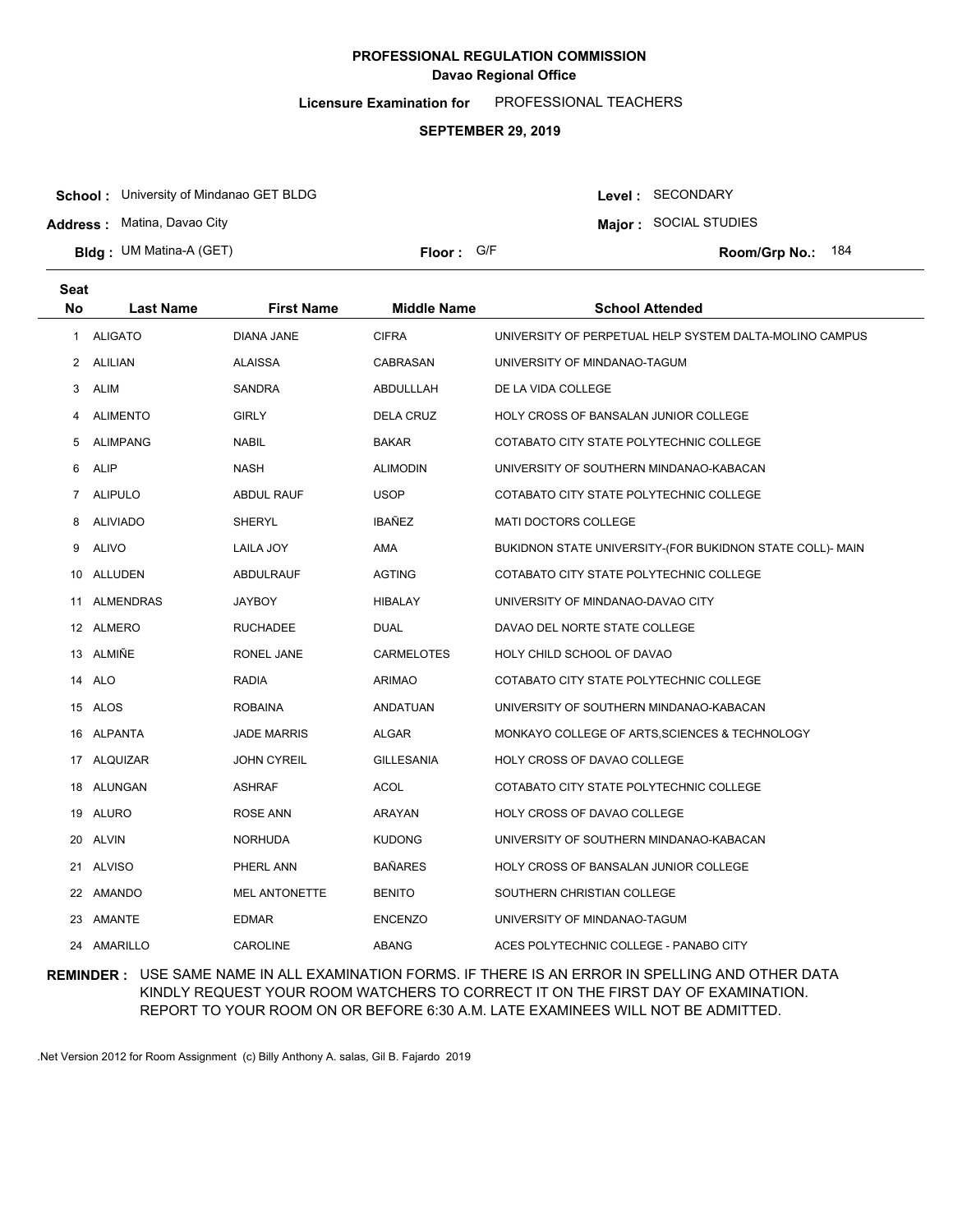**Licensure Examination for**  PROFESSIONAL TEACHERS

#### **SEPTEMBER 29, 2019**

**School :** University of Mindanao GET BLDG

**Address :** Matina, Davao City

**Bldg : Floor : Room/Grp No.:** UM Matina-A (GET)

Floor: G/F **185** Room/Grp No.: 185

**Major :** SOCIAL STUDIES

Level : SECONDARY

| <b>Seat</b> |                  |                           |                    |                                                              |
|-------------|------------------|---------------------------|--------------------|--------------------------------------------------------------|
| <b>No</b>   | <b>Last Name</b> | <b>First Name</b>         | <b>Middle Name</b> | <b>School Attended</b>                                       |
| 1           | <b>AMERKHAN</b>  | <b>RASHID</b>             | <b>DIEZ</b>        | PHILIPPINE WOMEN'S COLLEGE OF DAVAO                          |
| 2           | AMIAG            | <b>DINDO</b>              | <b>IDONG</b>       | DAVAO CENTRAL COLLEGE                                        |
| 3           | AMIGLEO          | RYAN                      | ABOGADA            | UNIVERSITY OF MINDANAO-DAVAO CITY                            |
| 4           | <b>AMOGUIS</b>   | ROYLITO                   | <b>RAQUIL</b>      | UNIVERSITY OF MINDANAO-TAGUM                                 |
| 5           | AMPAN            | ADELYN                    | <b>MANUAY</b>      | DAVAO ORIENTAL STATE COLLEGE OF SCIENCE & TECHNOLOGY         |
| 6           | <b>AMPATUAN</b>  | PRINCESS SARAH            | <b>SINSUAT</b>     | <b>BROKENSHIRE COLLEGE</b>                                   |
| 7           | <b>AMPIN</b>     | <b>MELIEFER</b>           | <b>TAPIC</b>       | SOUTHEASTERN COLLEGE OF PADADA                               |
| 8           | <b>AMPIT</b>     | <b>LORIE BABE</b>         | <b>ROY</b>         | KAPALONG COLLEGE OF AGRICULTURE, SCIENCES & TECHNOLOGY       |
| 9           | AMPOLOQUIO       | <b>JONELYN</b>            |                    | COMPOSTELA VALLEY STATE COLLEGE - MARAGUSAN BRANCH           |
| 10          | AÑASCO           | <b>JEE EMM</b>            | <b>MANTE</b>       | UNIVERSITY OF SOUTHEASTERN PHILIPPINES-DAVAO CITY            |
| 11          | AÑASCO           | <b>RICO</b>               | <b>CELOCIA</b>     | BUKIDNON STATE UNIVERSITY-(FOR BUKIDNON STATE COLL)- MAIN    |
|             | 12 ANCHETA       | <b>APRIL ROSE</b>         | <b>GARCIA</b>      | DMMA COLLEGE OF SOUTHERN PHILIPPINES (for.DAVAO MERCHANT MA) |
|             | 13 ANCHETA       | <b>QUEEN ESTELA MARIE</b> | <b>MARCOS</b>      | UNIVERSITY OF MINDANAO-DAVAO CITY                            |
| 14          | ANDALES          | <b>AQUILINO</b>           | <b>FEDIERE</b>     | HOLY CROSS OF BANSALAN JUNIOR COLLEGE                        |
|             | 15 ANDAMAN       | NORNEA                    | <b>CODAH</b>       | RIZAL MEMORIAL COLLEGE                                       |
|             | 16 ANDO          | JADAI JOYCE               | <b>ANICO</b>       | SOUTHERN CHRISTIAN COLLEGE                                   |
|             | 17 ANDO          | <b>MARY CRIS</b>          | LANOS              | BUKIDNON STATE UNIVERSITY-(FOR BUKIDNON STATE COLL)- MAIN    |
| 18          | ANGAGAO          | NORONISA                  | SANGKUPAN          | COTABATO CITY STATE POLYTECHNIC COLLEGE                      |
| 19          | ANGAO            | <b>HEIDILISA</b>          | <b>MANGYAO</b>     | UNIVERSITY OF MINDANAO-DIGOS COLLEGE                         |
| 20          | ANGCLA           | <b>GAUDELYN FAITH</b>     | CASIUM             | NORTH DAVAO COLLEGE-TAGUM FOUNDATION                         |
|             | 21 ANGKEL        | WARDA                     | <b>GUIAMPUTO</b>   | UNIVERSITY OF SOUTHERN MINDANAO-KABACAN                      |
| 22          | ANGKIG           | <b>AZIZHA</b>             | <b>UMPAR</b>       | COTABATO CITY STATE POLYTECHNIC COLLEGE                      |
| 23          | ANGOS            | <b>REMAR</b>              | <b>EMBALLO</b>     | SOUTHEASTERN COLLEGE OF PADADA                               |
|             | 24 ANIÑON        | <b>EDEN</b>               | <b>MALHIN</b>      | SAN ISIDRO COLLEGE                                           |

### **REMINDER :** USE SAME NAME IN ALL EXAMINATION FORMS. IF THERE IS AN ERROR IN SPELLING AND OTHER DATA KINDLY REQUEST YOUR ROOM WATCHERS TO CORRECT IT ON THE FIRST DAY OF EXAMINATION. REPORT TO YOUR ROOM ON OR BEFORE 6:30 A.M. LATE EXAMINEES WILL NOT BE ADMITTED.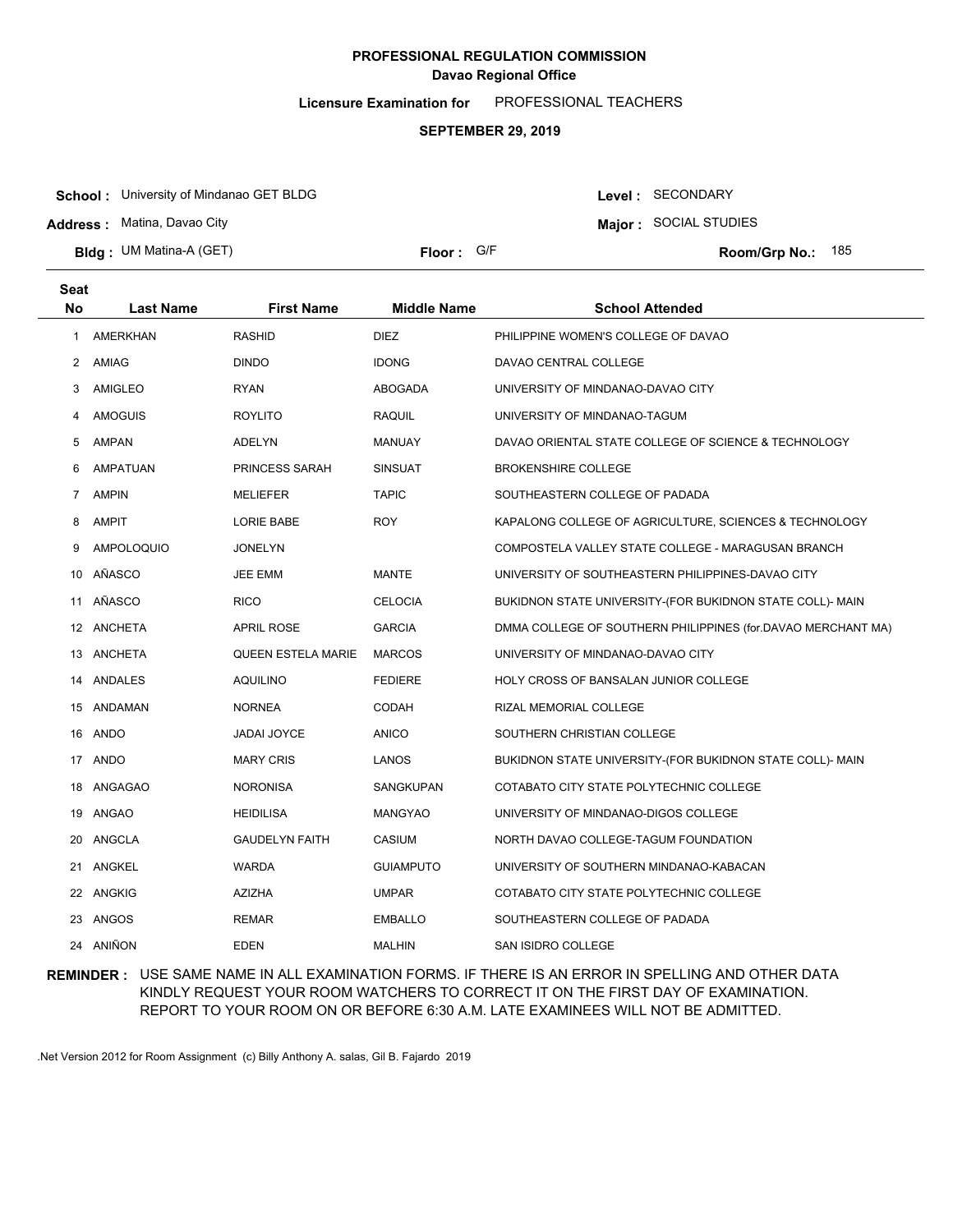**Licensure Examination for**  PROFESSIONAL TEACHERS

#### **SEPTEMBER 29, 2019**

**School :** University of Mindanao GET BLDG

**Address :** Matina, Davao City

**Bldg : Floor : Room/Grp No.:** UM Matina-A (GET)

Floor: G/F **186 Room/Grp No.: 186** 

Level : SECONDARY **Major :** SOCIAL STUDIES

| Seat           |                  |                         |                    |                                                            |
|----------------|------------------|-------------------------|--------------------|------------------------------------------------------------|
| <b>No</b>      | <b>Last Name</b> | <b>First Name</b>       | <b>Middle Name</b> | <b>School Attended</b>                                     |
| $\mathbf{1}$   | ANIÑON           | <b>JOENHELL</b>         | <b>MORALLAS</b>    | SAINT MARY'S COLLEGE-TAGUM                                 |
| 2              | <b>ANONG</b>     | MELBA                   | <b>AMODO</b>       | BUKIDNON STATE UNIVERSITY-COMPOSTELA EXTERNAL STUDIES CTR. |
| 3              | AÑORA            | JOY MAE                 | <b>TABOR</b>       | BUKIDNON STATE UNIVERSITY-STO TOMAS EXTERNAL STUDIES CTR.  |
| 4              | <b>ANORA</b>     | LEAH                    | <b>DARO</b>        | HOLY CROSS OF DAVAO COLLEGE                                |
| 5              | <b>ANSUBAN</b>   | <b>KIMBERLY</b>         | <b>ANDAYOP</b>     | COMPOSTELA VALLEY STATE COLLEGE - NEW BATAAN BRANCH        |
| 6              | <b>ANTA</b>      | <b>MAILA</b>            | <b>MACAALAY</b>    | UNIVERSITY OF SOUTHERN MINDANAO-KABACAN                    |
| $\overline{7}$ | ANTA             | SAMSIA                  | LANDASAN           | UNIVERSITY OF SOUTHERN MINDANAO-KABACAN                    |
| 8              | ANTICAMARA       | <b>VINCENT PAUL</b>     | <b>HUBAHIB</b>     | SOUTHEASTERN COLLEGE OF PADADA                             |
| 9              | ANTIOJO          | AILENE                  | <b>TALLEDO</b>     | SOUTHEASTERN COLLEGE OF PADADA                             |
|                | 10 ANTOQUE       | ANALYN                  | <b>LABAJO</b>      | UNIVERSITY OF MINDANAO-DAVAO CITY                          |
|                | 11 ANUTA         | MA. EUBELLE             | <b>CELIS</b>       | SAINT MARY'S COLLEGE-TAGUM                                 |
|                | 12 APASA         | <b>CIMHAR</b>           | AMERIN             | HOLY CROSS OF DAVAO COLLEGE                                |
|                | 13 APERDO        | JOAN JOYCE              | <b>CELOCIA</b>     | KAPALONG COLLEGE OF AGRICULTURE, SCIENCES & TECHNOLOGY     |
|                | 14 APRESA        | <b>CLIDE LESTER</b>     | <b>DOJO</b>        | UNIVERSITY OF MINDANAO-TAGUM                               |
|                | 15 APRESA        | <b>ROWENA</b>           | <b>GENOVIA</b>     | UNIVERSITY OF MINDANAO-TAGUM                               |
| 16             | AQUINO           | ARA MAY                 | <b>OMONOS</b>      | UNIVERSITY OF MINDANAO-TAGUM                               |
|                | 17 AQUINO        | <b>MICHELLE</b>         | <b>MANGUIOB</b>    | RIZAL MEMORIAL COLLEGE                                     |
| 18             | AQUINO           | <b>ROSALLY</b>          | <b>MARATAS</b>     | SOUTH PHILIPPINE ADVENTIST COLLEGE                         |
|                | 19 ARA           | MAIMANA                 | <b>DALAO</b>       | UNIVERSITY OF SOUTHERN MINDANAO-KABACAN                    |
| 20             | ARAMBALA         | <b>YERLYN</b>           | <b>REGALADO</b>    | HOLY CROSS COLLEGE OF CALINAN                              |
|                | 21 ARANA         | <b>TON JAFNIE</b>       | <b>NAVARRO</b>     | NORTH DAVAO COLLEGES-PANABO                                |
|                | 22 ARAÑAS        | <b>DHEZEMCRIS MARIE</b> | CANTALEJO          | SOUTHEASTERN COLLEGE OF PADADA                             |
|                | 23 ARCAYOS       | <b>JANNA BASILICA</b>   | LOYOLA             | GOVERNOR GENEROSO COLLEGE OF ARTS, SCIENCES & TECHNOLOBY   |
|                | 24 ARCENO        | <b>RHEA ROSE</b>        | <b>SINGSON</b>     | GABRIEL TABORIN COLLEGE OF DAVAO FOUND.-DAVAO CITY         |

### **REMINDER :** USE SAME NAME IN ALL EXAMINATION FORMS. IF THERE IS AN ERROR IN SPELLING AND OTHER DATA KINDLY REQUEST YOUR ROOM WATCHERS TO CORRECT IT ON THE FIRST DAY OF EXAMINATION. REPORT TO YOUR ROOM ON OR BEFORE 6:30 A.M. LATE EXAMINEES WILL NOT BE ADMITTED.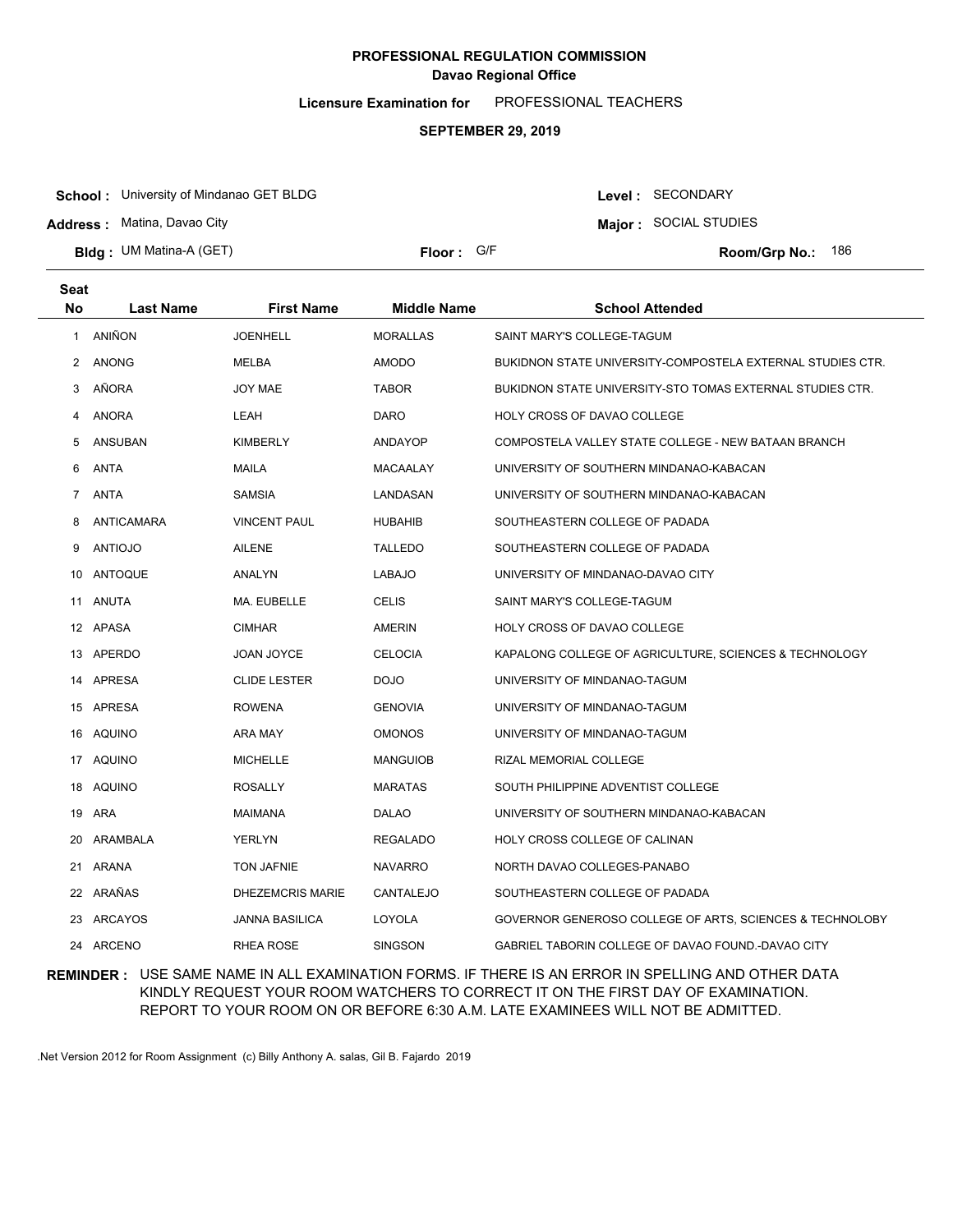**Licensure Examination for**  PROFESSIONAL TEACHERS

#### **SEPTEMBER 29, 2019**

**School :** University of Mindanao GET BLDG

**Address :** Matina, Davao City

**Bldg : Floor : Room/Grp No.:** UM Matina-A (GET)

Floor: G/F **187** Room/Grp No.: 187

Level : SECONDARY **Major :** SOCIAL STUDIES

| <b>Seat</b>    |                  |                      |                    |                                                            |
|----------------|------------------|----------------------|--------------------|------------------------------------------------------------|
| <b>No</b>      | <b>Last Name</b> | <b>First Name</b>    | <b>Middle Name</b> | <b>School Attended</b>                                     |
| 1              | <b>ARCIPE</b>    | <b>KENNY GRACE</b>   | <b>NAVARRA</b>     | BUKIDNON STATE UNIVERSITY-STO TOMAS EXTERNAL STUDIES CTR.  |
| $\overline{2}$ | <b>ARDALES</b>   | <b>ELIZABETH</b>     | <b>MARAVILLA</b>   | UNIVERSITY OF SAN AGUSTIN                                  |
| 3              | ARIMAN           | <b>TONTI</b>         | <b>HAMID</b>       | UNIVERSITY OF SOUTHERN MINDANAO-KABACAN                    |
| 4              | <b>ARIMAO</b>    | SITTI ASYAH          | <b>BUCTUAN</b>     | DAVAO ORIENTAL STATE COLLEGE OF SCIENCE & TECHNOLOGY       |
| 5              | <b>ARNADO</b>    | <b>LARA MAE</b>      | <b>BATOBALONOS</b> | SOUTHEASTERN COLLEGE OF PADADA                             |
| 6              | <b>ARNADO</b>    | <b>REY</b>           | ABALAHON           | BUKIDNON STATE UNIVERSITY-MONKAYO EXTERNAL STUDIES CTR.    |
| $\overline{7}$ | <b>AROSO</b>     | <b>JOY</b>           | MAGBANUA           | UNIVERSITY OF MINDANAO-DIGOS COLLEGE                       |
| 8              | <b>ARRIOLA</b>   | <b>JOCELYN</b>       | <b>CALIBAY</b>     | SOUTHEASTERN COLLEGE OF PADADA                             |
| 9              | ARSOLON          | <b>JESSEL</b>        | <b>GOMEZ</b>       | ARRIESGADO COLLEGE FOUNDATION, INC.                        |
| 10             | ARTAGAME         | <b>AILYN</b>         | PIÑALOGA           | LEGACY COLLEGE OF COMPOSTELA                               |
| 11             | <b>ARTIZO</b>    | <b>KAREN MAE</b>     | CARLOM             | CENTRAL MINDANAO UNIVERSITY                                |
|                | 12 ASARCE        | ALMA MAE             | <b>MONTON</b>      | UNIVERSITY OF MINDANAO-TAGUM                               |
|                | 13 ASHOORIYAN    | LUZVIMINDA           | <b>PALAMING</b>    | UNIVERSITY OF MINDANAO-DAVAO CITY                          |
|                | 14 ASILO         | <b>VERONICA</b>      | <b>DELA TORRE</b>  | BUKIDNON STATE UNIVERSITY-STO TOMAS EXTERNAL STUDIES CTR.  |
|                | 15 ASIS          | <b>MARIA JASMINE</b> | <b>FLAMIANO</b>    | HOLY CROSS OF DAVAO COLLEGE                                |
|                | 16 ASNA          | ROZEL MARY           | <b>BASALAN</b>     | UNIVERSITY OF MINDANAO-TAGUM                               |
|                | 17 ASOG          | <b>ELVELYN</b>       | <b>MARCOS</b>      | BUKIDNON STATE UNIVERSITY-MONKAYO EXTERNAL STUDIES CTR.    |
|                | 18 ASOR          | <b>KIM JAIREH</b>    | <b>DAMALE</b>      | CHRISTIAN COLLEGES OF SOUTHEAST ASIA                       |
|                | 19 ATAD          | <b>ERNESTO</b>       | SAHA               | UNIVERSITY OF MINDANAO-TAGUM                               |
| 20             | <b>ATANACIO</b>  | JELVIN               | <b>PAREJO</b>      | COMPOSTELA VALLEY STATE COLLEGE - NEW BATAAN BRANCH        |
| 21             | <b>ATANOZA</b>   | <b>RONALYN</b>       | <b>AMOGUIS</b>     | UNIVERSITY OF MINDANAO-TAGUM                               |
|                | 22 ATON          | <b>AILEEN GRACE</b>  | <b>TIO</b>         | BUKIDNON STATE UNIVERSITY-COMPOSTELA EXTERNAL STUDIES CTR. |
|                | 23 ATON          | <b>JOEBELLE LYN</b>  | <b>MACARAYAN</b>   | BUKIDNON STATE UNIVERSITY-(FOR BUKIDNON STATE COLL)- MAIN  |
|                | 24 ATTA          | <b>JUDITH</b>        | <b>LUGPIT</b>      | UNIVERSITY OF MINDANAO-TAGUM                               |

### **REMINDER :** USE SAME NAME IN ALL EXAMINATION FORMS. IF THERE IS AN ERROR IN SPELLING AND OTHER DATA KINDLY REQUEST YOUR ROOM WATCHERS TO CORRECT IT ON THE FIRST DAY OF EXAMINATION. REPORT TO YOUR ROOM ON OR BEFORE 6:30 A.M. LATE EXAMINEES WILL NOT BE ADMITTED.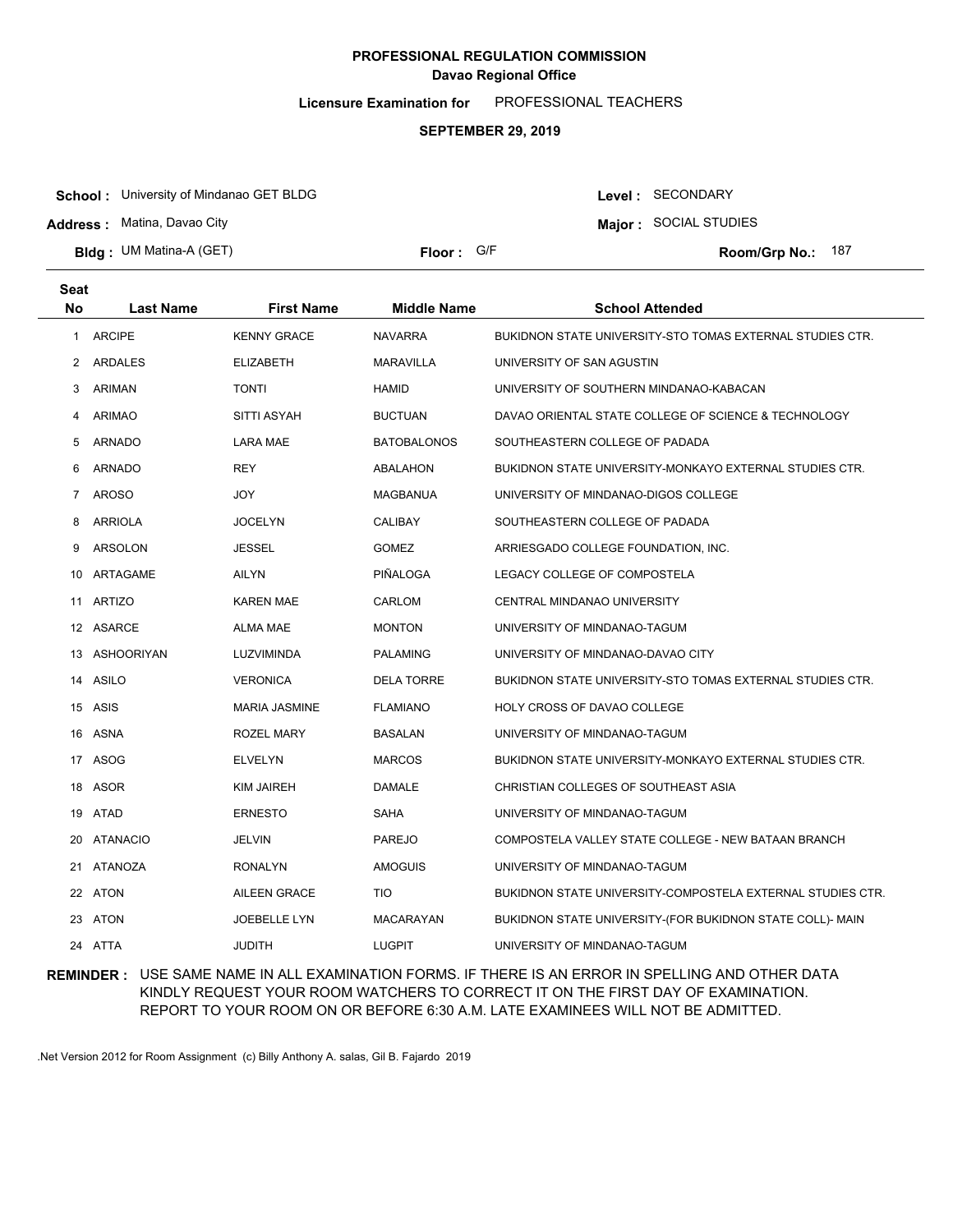**Licensure Examination for**  PROFESSIONAL TEACHERS

#### **SEPTEMBER 29, 2019**

**School :** University of Mindanao GET BLDG

**Address :** Matina, Davao City

**Bldg : Floor : Room/Grp No.:** UM Matina-A (GET)

Floor: G/F **188 Room/Grp No.: 188** 

**Major :** SOCIAL STUDIES

Level : SECONDARY

| <b>Seat</b> |                 |                     |                    |                                                           |
|-------------|-----------------|---------------------|--------------------|-----------------------------------------------------------|
| <b>No</b>   | Last Name       | <b>First Name</b>   | <b>Middle Name</b> | <b>School Attended</b>                                    |
| 1.          | <b>ATUCHA</b>   | <b>ERRA REA</b>     | <b>SOLMAYOR</b>    | SAINT MARY'S COLLEGE-TAGUM                                |
| 2           | AUNGON          | CHEEVY BOUIE        | MANGAT             | SOUTHEASTERN COLLEGE OF PADADA                            |
| 3           | <b>AUSTRAL</b>  | RALPH BENJIE        | <b>MELLA</b>       | UNIVERSITY OF MINDANAO-DAVAO CITY                         |
| 4           | AWACAY          | <b>MUNA LIZA</b>    | OMALDE             | SOUTHERN CHRISTIAN COLLEGE                                |
| 5           | <b>AWING</b>    | QUIZEL JOY          | FERRANDO           | KAPALONG COLLEGE OF AGRICULTURE, SCIENCES & TECHNOLOGY    |
| 6           | AYA-AY          | <b>RICO</b>         | <b>MARAYAG</b>     | DAVAO CENTRAL COLLEGE                                     |
| $7^{\circ}$ | AYALA           | ANABELLA            | <b>AMBROCIO</b>    | SOUTHERN CHRISTIAN COLLEGE                                |
| 8           | AYANGOD         | <b>ELIZABETH</b>    | PEREGRINO          | BUKIDNON STATE UNIVERSITY-(FOR BUKIDNON STATE COLL)- MAIN |
| 9           | AYES            | <b>BENESS</b>       | AVILA              | HOLY CROSS OF DAVAO COLLEGE                               |
| 10          | AZARCON         | <b>EMMIE</b>        | <b>ESPARTERO</b>   | CENTRAL MINDANAO COMPUTER SCHOOL-M"LANG                   |
| 11          | <b>BABUYO</b>   | <b>IRISH</b>        | <b>RAMOS</b>       | BUKIDNON STATE UNIVERSITY-(FOR BUKIDNON STATE COLL)- MAIN |
|             | 12 BACANG       | <b>LEONEL</b>       | <b>ALBURO</b>      | SAL FOUNDATION COLLEGE                                    |
|             | 13 BACCAY       | <b>EMARGIE</b>      | LAGO               | ASSUMPTION COLLEGE OF NABUNTURAN                          |
|             | 14 BACLAS       | <b>RONULFO</b>      | <b>BAYLON</b>      | DAVAO CENTRAL COLLEGE                                     |
|             | 15 BACLAY       | <b>NORA</b>         | CARILLO            | COR JESU COLLEGE (HOLY CROSS OF DIGOS)                    |
|             | 16 BACONG       | MA.ESTELA           | <b>OMBRETE</b>     | UNIVERSITY OF MINDANAO-TAGUM                              |
|             | 17 BACULBACUL   | <b>GLENN JOSEPH</b> | GANTAO             | SOUTHERN BUKIDNON FOUNDATION ACADEMY                      |
|             | 18 BADAL        | DATU MUSTAFA        | HADJI IBRAHIM      | COTABATO CITY STATE POLYTECHNIC COLLEGE                   |
|             | 19 BADANG       | <b>JAYSON</b>       | <b>AMOGUES</b>     | SAINT VINCENT DE PAUL COLLEGE-BISLIG                      |
| 20          | <b>BADAYOS</b>  | <b>GERSON</b>       | CLEMEÑA            | HOLY CROSS OF DAVAO COLLEGE                               |
| 21          | <b>BADAYOS</b>  | RONA MAE            | <b>GEDOR</b>       | SULTAN KUDARAT STATE UNIVERSITY-TACURONG                  |
| 22          | <b>BAGARES</b>  | <b>ANNA MARIE</b>   | <b>BONAOY</b>      | UNIVERSITY OF MINDANAO-DAVAO CITY                         |
| 23          | <b>BAGUILAR</b> | <b>BELINDA</b>      | CRUDA              | UNIVERSITY OF MINDANAO-PANABO                             |
| 24          | <b>BAGUIO</b>   | <b>ANAMAE</b>       | <b>PIALAGO</b>     | MONKAYO COLLEGE OF ARTS, SCIENCES & TECHNOLOGY            |

### **REMINDER :** USE SAME NAME IN ALL EXAMINATION FORMS. IF THERE IS AN ERROR IN SPELLING AND OTHER DATA KINDLY REQUEST YOUR ROOM WATCHERS TO CORRECT IT ON THE FIRST DAY OF EXAMINATION. REPORT TO YOUR ROOM ON OR BEFORE 6:30 A.M. LATE EXAMINEES WILL NOT BE ADMITTED.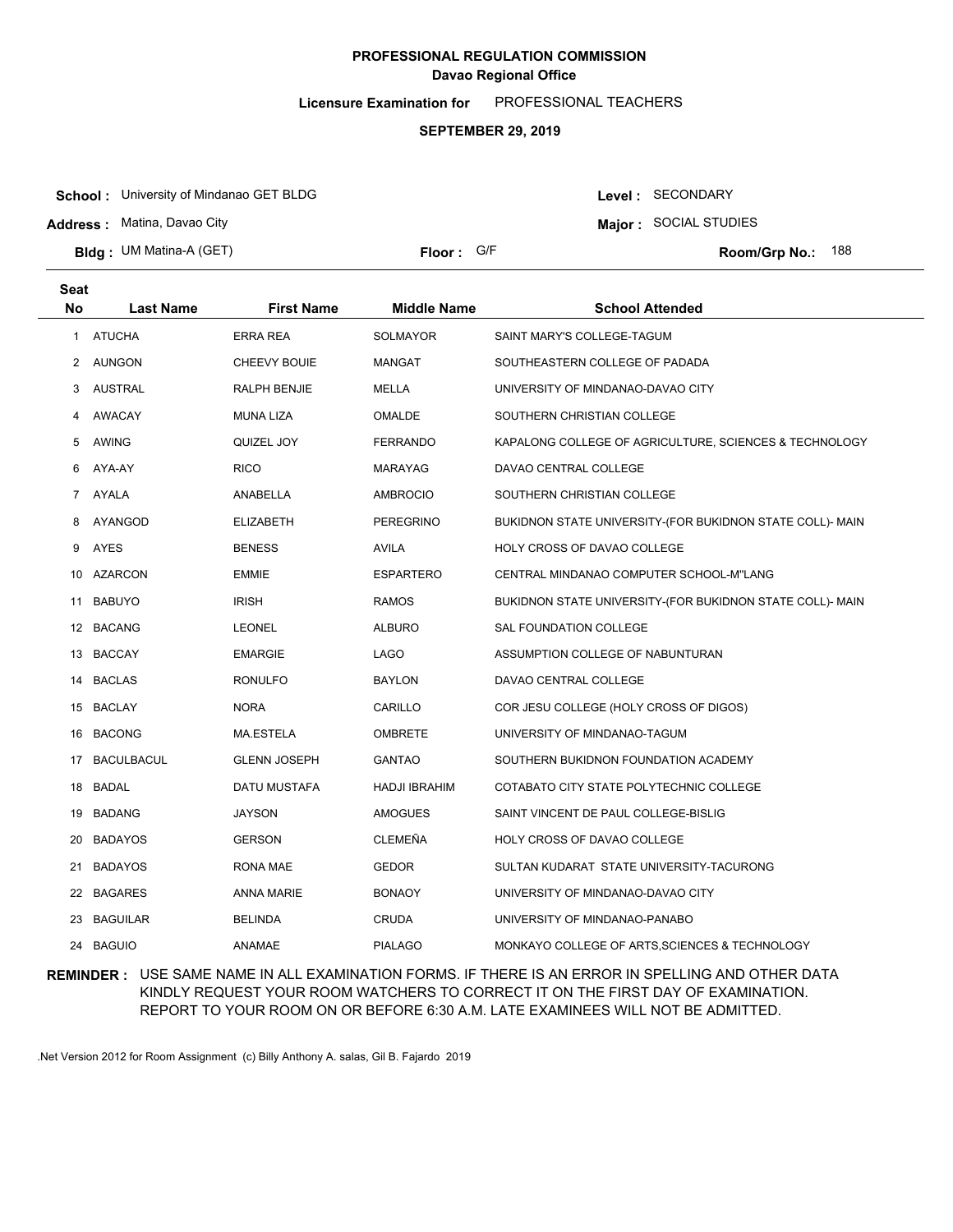**Licensure Examination for**  PROFESSIONAL TEACHERS

#### **SEPTEMBER 29, 2019**

**School :** University of Mindanao GET BLDG

**Address :** Matina, Davao City

**Bldg : Floor : Room/Grp No.:** UM Matina-A (GET)

Floor: G/F **189** Room/Grp No.: 189

Level : SECONDARY **Major :** SOCIAL STUDIES

| <b>Seat</b><br>No | <b>Last Name</b> | <b>First Name</b>      | <b>Middle Name</b> | <b>School Attended</b>                                       |
|-------------------|------------------|------------------------|--------------------|--------------------------------------------------------------|
| 1                 | <b>BAGUIO</b>    | APRIL SUNSHINE         | <b>RULETE</b>      | <b>BROKENSHIRE COLLEGE</b>                                   |
| 2                 | <b>BAGUMBA</b>   | KREZZA                 | LAVISORES          | SOUTHERN PHILS.AGRI,BUSS,MARINE & AQUATIC SCH.OF TECH-MALITA |
| 3                 | <b>BAJENTING</b> | <b>JERICK</b>          | <b>SARA</b>        | MONKAYO COLLEGE OF ARTS,SCIENCES & TECHNOLOGY                |
| 4                 | <b>BAJENTING</b> | <b>RONALD</b>          | LUNASIN            | PHILIPPINE NORMAL UNIVERSITY- MINDANAO                       |
| 5                 | <b>BAJO</b>      | <b>MICHELE NOVA</b>    | VARQUEZ            | SOUTHEASTERN COLLEGE OF PADADA                               |
| 6                 | <b>BALAAN</b>    | <b>EDUARD</b>          | <b>GUMATAY</b>     | SAINT THERESA COLLEGE-TANDAG                                 |
| 7                 | <b>BALANDRA</b>  | <b>EUNICE LYN</b>      | <b>EMASULA</b>     | COR JESU COLLEGE (HOLY CROSS OF DIGOS)                       |
| 8                 | <b>BALBAS</b>    | JOE-ANN                | <b>PAÑARES</b>     | TOLEDO GULLAS COLLEGE                                        |
| 9                 | <b>BALBERIA</b>  | <b>MARICEL</b>         | <b>PAICA</b>       | SAINT PAUL UNIVERSITY-SURIGAO                                |
| 10                | <b>BALBIDO</b>   | ROSCEL                 | CALIAO             | AGUSAN DEL SUR STATE COLLEGE OF AGRICULTURE & TECHNOLOGY     |
| 11                | <b>BALDOMERO</b> | ROMEO JR               | <b>DORADO</b>      | BUKIDNON STATE UNIVERSITY-MONKAYO EXTERNAL STUDIES CTR.      |
|                   | 12 BALDON        | <b>IAN CHRISTOPHER</b> | CAIÑA              | BUKIDNON STATE UNIVERSITY-(FOR BUKIDNON STATE COLL)- MAIN    |
|                   | 13 BALILI        | <b>HAIVY GRACE</b>     | <b>OCON</b>        | <b>MATI DOCTORS COLLEGE</b>                                  |
| 14                | <b>BALINGIT</b>  | LIZA                   | <b>CAPATE</b>      | UNIVERSITY OF MINDANAO-TAGUM                                 |
|                   | 15 BALISTA       | <b>RENELIN</b>         | <b>GUNAYAN</b>     | BUKIDNON STATE UNIVERSITY-(FOR BUKIDNON STATE COLL)- MAIN    |
|                   | 16 BALLO         | SHIELA                 | ABELLA             | UNIVERSITY OF MINDANAO-DAVAO CITY                            |
|                   | 17 BALO          | <b>HAIDEE</b>          | <b>LUMANIP</b>     | UNIVERSITY OF MINDANAO-TAGUM                                 |
| 18                | <b>BALOLONG</b>  | SAMANTHA MAY           | <b>BULACO</b>      | HOLY CROSS OF DAVAO COLLEGE                                  |
|                   | 19 BALUCOS       | ALM AE                 | <b>LODOVICE</b>    | HOLY CROSS COLLEGE OF CALINAN                                |
| 20                | <b>BALUCOS</b>   | JENELYN                | <b>BERZA</b>       | HOLY CROSS COLLEGE OF CALINAN                                |
| 21.               | <b>BALUNO</b>    | KAHARUDIN              | KADITI             | COTABATO CITY STATE POLYTECHNIC COLLEGE                      |
| 22                | <b>BANAAG</b>    | <b>DIVA</b>            | <b>LUNA</b>        | IRENE B. ANTONIO TECHNOLOGICAL COLLEGE                       |
| 23                | BANAL            | <b>HAZEL JUNE</b>      | <b>SAYSON</b>      | UNIVERSITY OF MINDANAO-DAVAO CITY                            |
|                   | 24 BAÑAS         | <b>ANGELIE</b>         | <b>ARTIAGA</b>     | BUKIDNON STATE UNIVERSITY-STO TOMAS EXTERNAL STUDIES CTR.    |

### **REMINDER :** USE SAME NAME IN ALL EXAMINATION FORMS. IF THERE IS AN ERROR IN SPELLING AND OTHER DATA KINDLY REQUEST YOUR ROOM WATCHERS TO CORRECT IT ON THE FIRST DAY OF EXAMINATION. REPORT TO YOUR ROOM ON OR BEFORE 6:30 A.M. LATE EXAMINEES WILL NOT BE ADMITTED.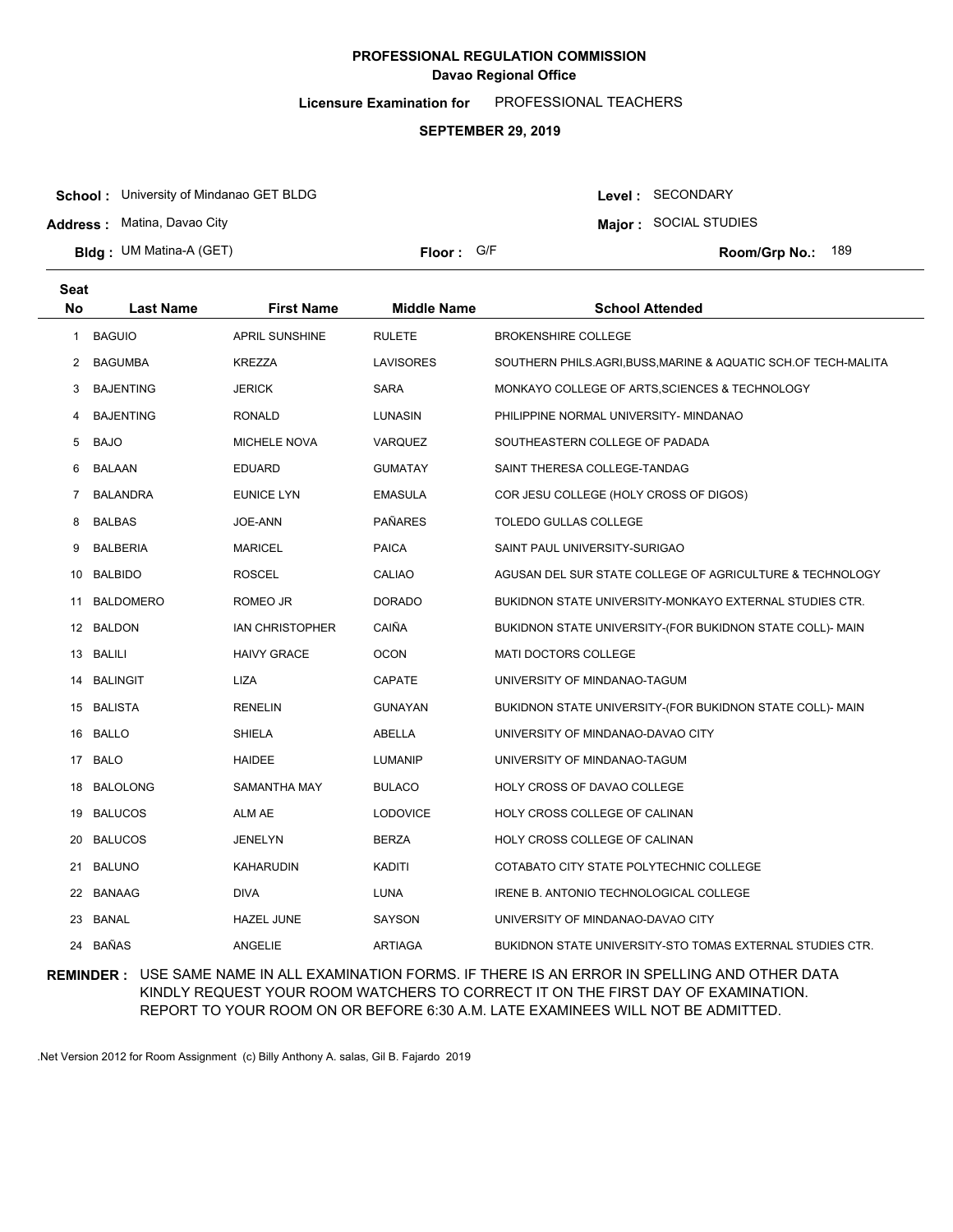**Licensure Examination for**  PROFESSIONAL TEACHERS

#### **SEPTEMBER 29, 2019**

**School :** University of Mindanao GET BLDG

**Address :** Matina, Davao City

**Bldg : Floor : Room/Grp No.:** UM Matina-A (GET)

Floor: G/F **190 Room/Grp No.: 190** 

Level : SECONDARY **Major :** SOCIAL STUDIES

| <b>Seat</b><br><b>No</b> | <b>Last Name</b> | <b>First Name</b>    | <b>Middle Name</b> | <b>School Attended</b>                                    |
|--------------------------|------------------|----------------------|--------------------|-----------------------------------------------------------|
| $\mathbf{1}$             | <b>BANCIL</b>    | <b>RAIDA</b>         | <b>KANAPI</b>      | COTABATO CITY STATE POLYTECHNIC COLLEGE                   |
| 2                        | <b>BANDILAO</b>  | RONIE                | <b>SERVIDAD</b>    | UNIVERSITY OF MINDANAO-TAGUM                              |
| 3                        | <b>BANGCAYA</b>  | ALSEJEAN             | <b>BOJAS</b>       | BUKIDNON STATE UNIVERSITY-STO TOMAS EXTERNAL STUDIES CTR. |
| 4                        | <b>BANGCONG</b>  | <b>ELLEN GRACE</b>   | SAUSA              | NORTH DAVAO COLLEGE-TAGUM FOUNDATION                      |
| 5                        | <b>BANGOT</b>    | JO-ANN               | <b>SUMALINAB</b>   | HOLY CROSS OF DAVAO COLLEGE                               |
| 6                        | <b>BANIQUED</b>  | <b>KENNEATH JANE</b> | <b>VERALLO</b>     | ACES POLYTECHNIC COLLEGE - PANABO CITY                    |
| 7                        | <b>BANLUTA</b>   | <b>CYREL MARK</b>    | LADRA              | PHILIPPINE NORMAL UNIVERSITY- MINDANAO                    |
| 8                        | <b>BANO</b>      | <b>RICKY</b>         | <b>RUALES</b>      | HOLY CROSS OF DAVAO COLLEGE                               |
| 9                        | <b>BANSIL</b>    | <b>MAHERA</b>        | SANDEGO            | SULTAN KUDARAT STATE UNIVERSITY-TACURONG                  |
| 10                       | <b>BANTANG</b>   | ARCY                 | <b>MONDEJAR</b>    | SOUTHEASTERN COLLEGE OF PADADA                            |
| 11                       | <b>BANTILAN</b>  | FAHIMA               | ANGKOL             | ARRIESGADO COLLEGE FOUNDATION, INC.                       |
|                          | 12 BANUELOS      | <b>CHERRY MAE</b>    | <b>CAMEROS</b>     | SOUTHEASTERN COLLEGE OF PADADA                            |
| 13                       | <b>BAOILAN</b>   | <b>HARRYL JEAN</b>   | <b>VELILA</b>      | UNIVERSITY OF MINDANAO-DIGOS COLLEGE                      |
| 14                       | <b>BARAOCOR</b>  | AL-MUHAIRY           | PANTAKAN           | UNIVERSITY OF SOUTHERN MINDANAO-KABACAN                   |
| 15                       | <b>BARCENAS</b>  | SHEENA MAE           | SONCIO             | BUKIDNON STATE UNIVERSITY-STO TOMAS EXTERNAL STUDIES CTR. |
| 16                       | <b>BARENG</b>    | <b>BERNADETTE</b>    | <b>BACANAY</b>     | UNIVERSITY OF MINDANAO-TAGUM                              |
|                          | 17 BARRETE       | <b>RAQUEL</b>        | <b>FERNANDEZ</b>   | UNIVERSITY OF MINDANAO-TAGUM                              |
|                          | 18 BARRIGA       | <b>VASILY OMAR</b>   | <b>BLANCO</b>      | DAVAO CENTRAL COLLEGE                                     |
| 19                       | BARTIQUIN        | <b>CLAIDELYN</b>     | <b>BESCOCHO</b>    | MONKAYO COLLEGE OF ARTS, SCIENCES & TECHNOLOGY            |
| 20                       | <b>BARUIZ</b>    | <b>BERNARD</b>       | <b>VARQUEZ</b>     | ASSUMPTION COLLEGE OF NABUNTURAN                          |
| 21                       | <b>BASADRE</b>   | <b>CAMEL JASMIN</b>  | CASOL              | COMPOSTELA VALLEY STATE COLLEGE - MARAGUSAN BRANCH        |
|                          | 22 BASCON        | <b>ANNIE ROSE</b>    | <b>MACASCAS</b>    | SOUTHEASTERN COLLEGE OF PADADA                            |
| 23                       | BASTA            | DAISY MAE            | ZAMORA             | COMPOSTELA VALLEY STATE COLLEGE - NEW BATAAN BRANCH       |
| 24                       | BASTASA          | <b>JENET GRACE</b>   | CASINILLO          | DAVAO ORIENTAL STATE COLLEGE OF SCIENCE & TECHNOLOGY      |

### **REMINDER :** USE SAME NAME IN ALL EXAMINATION FORMS. IF THERE IS AN ERROR IN SPELLING AND OTHER DATA KINDLY REQUEST YOUR ROOM WATCHERS TO CORRECT IT ON THE FIRST DAY OF EXAMINATION. REPORT TO YOUR ROOM ON OR BEFORE 6:30 A.M. LATE EXAMINEES WILL NOT BE ADMITTED.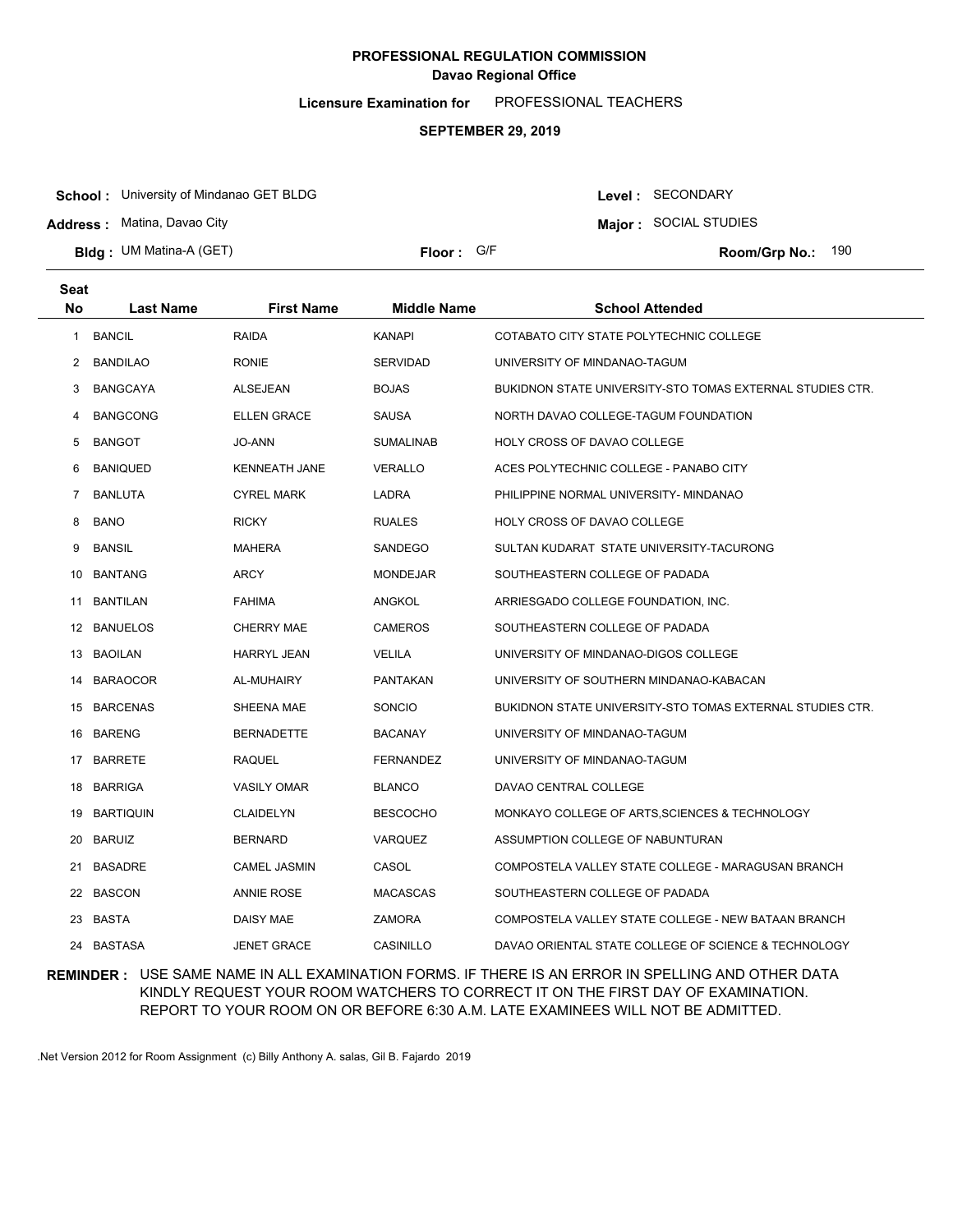**Licensure Examination for**  PROFESSIONAL TEACHERS

#### **SEPTEMBER 29, 2019**

**School :** University of Mindanao GET BLDG

**Address :** Matina, Davao City

**Bldg : Floor : Room/Grp No.:** UM Matina-A (GET)

Floor: 2/F Room/Grp No.: 191

Level : SECONDARY **Major :** SOCIAL STUDIES

| <b>Seat</b><br>No | <b>Last Name</b>   | <b>First Name</b>   | <b>Middle Name</b> | <b>School Attended</b>                               |
|-------------------|--------------------|---------------------|--------------------|------------------------------------------------------|
| 1                 | <b>BASTIDA</b>     | <b>ROMAR</b>        | <b>PONDOYO</b>     | UNIVERSITY OF MINDANAO-DAVAO CITY                    |
| 2                 | BATO               | <b>RHOSZIEL</b>     | MAANGUE            | HOLY CROSS COLLEGE OF CALINAN                        |
| 3                 | <b>BATOBALONOS</b> | JORIZA FAYE         | <b>PILINGGON</b>   | SOUTHEASTERN COLLEGE OF PADADA                       |
| 4                 | <b>BAUTISTA</b>    | JENNIFER            | <b>EMIA</b>        | DAVAO ORIENTAL STATE COLLEGE OF SCIENCE & TECHNOLOGY |
| 5                 | <b>BAUTISTA</b>    | <b>KLOYD</b>        | <b>ANDOY</b>       | SOUTHEASTERN COLLEGE OF PADADA                       |
| 6                 | <b>BAUTISTA</b>    | <b>RHONA</b>        | <b>BONIO</b>       | SAINT PETER'S COLLEGE OF TORIL                       |
| $\overline{7}$    | <b>BAUTISTA</b>    | RONA MAE            | <b>BEJUNA</b>      | SOUTHEASTERN COLLEGE OF PADADA                       |
| 8                 | BAYA               | <b>LINDLY</b>       | <b>BACALING</b>    | UNIVERSITY OF MINDANAO-TAGUM                         |
| 9                 | <b>BAYUBAY</b>     | <b>ISAGANI JR</b>   | <b>BERMUDEZ</b>    | UNIVERSITY OF MINDANAO-DAVAO CITY                    |
| 10                | <b>BEBIRO</b>      | SHAIRA LIEH         | <b>INOCENTES</b>   | SOUTHEASTERN COLLEGE OF PADADA                       |
| 11                | <b>BELARMINO</b>   | ANNABELLE MAE       | <b>DIAZ</b>        | ARRIESGADO COLLEGE FOUNDATION, INC.                  |
|                   | 12 BELAYO          | <b>RAFFY</b>        | CARO               | COMPOSTELA VALLEY STATE COLLEGE - NEW BATAAN BRANCH  |
| 13                | <b>BELINARIO</b>   | AIZA                | <b>BABARIN</b>     | RIZAL MEMORIAL COLLEGE                               |
| 14                | <b>BELLERA</b>     | <b>JOCELYN</b>      | CARDINIO           | LAAK INSTITUTE FOUNDATION                            |
| 15                | BELLEZA            | DANIEL              | <b>FIGUEROA</b>    | HOLY CROSS OF DAVAO COLLEGE                          |
| 16                | <b>BELTRAN</b>     | <b>PSYCHE MAE</b>   | <b>DELA CRUZ</b>   | SOUTHEASTERN COLLEGE OF PADADA                       |
|                   | 17 BELTRAN         | <b>ROWEL</b>        | CORBO              | ARRIESGADO COLLEGE FOUNDATION, INC.                  |
| 18                | BENABAYE           | <b>MARY JANE</b>    | SANTANDER          | UNIVERSITY OF SOUTHEASTERN PHILIPPINES-DAVAO CITY    |
|                   | 19 BENABAYE        | <b>RYAN</b>         | <b>DONDONAYOS</b>  | UNIVERSITY OF SOUTHEASTERN PHILIPPINES-DAVAO CITY    |
|                   | 20 BENANING        | <b>VINCENT ROY</b>  | <b>PANDILI</b>     | DAVAO ORIENTAL STATE COLLEGE OF SCIENCE & TECHNOLOGY |
|                   | 21 BENZON          | JOSEPHINE           | LUMAY              | STI COLLEGE - COTABATO CITY                          |
| 22                | <b>BERIONG</b>     | <b>VIVIAN</b>       | <b>CASOSULA</b>    | MONKAYO COLLEGE OF ARTS, SCIENCES & TECHNOLOGY       |
|                   | 23 BERMOY          | <b>PRINCESS MAY</b> | <b>COMAHIG</b>     | SOUTHEASTERN COLLEGE OF PADADA                       |
|                   | 24 BERNALES        | <b>RUCHEL IVY</b>   | <b>MASUNGCAD</b>   | UNIVERSITY OF MINDANAO-DAVAO CITY                    |

### **REMINDER :** USE SAME NAME IN ALL EXAMINATION FORMS. IF THERE IS AN ERROR IN SPELLING AND OTHER DATA KINDLY REQUEST YOUR ROOM WATCHERS TO CORRECT IT ON THE FIRST DAY OF EXAMINATION. REPORT TO YOUR ROOM ON OR BEFORE 6:30 A.M. LATE EXAMINEES WILL NOT BE ADMITTED.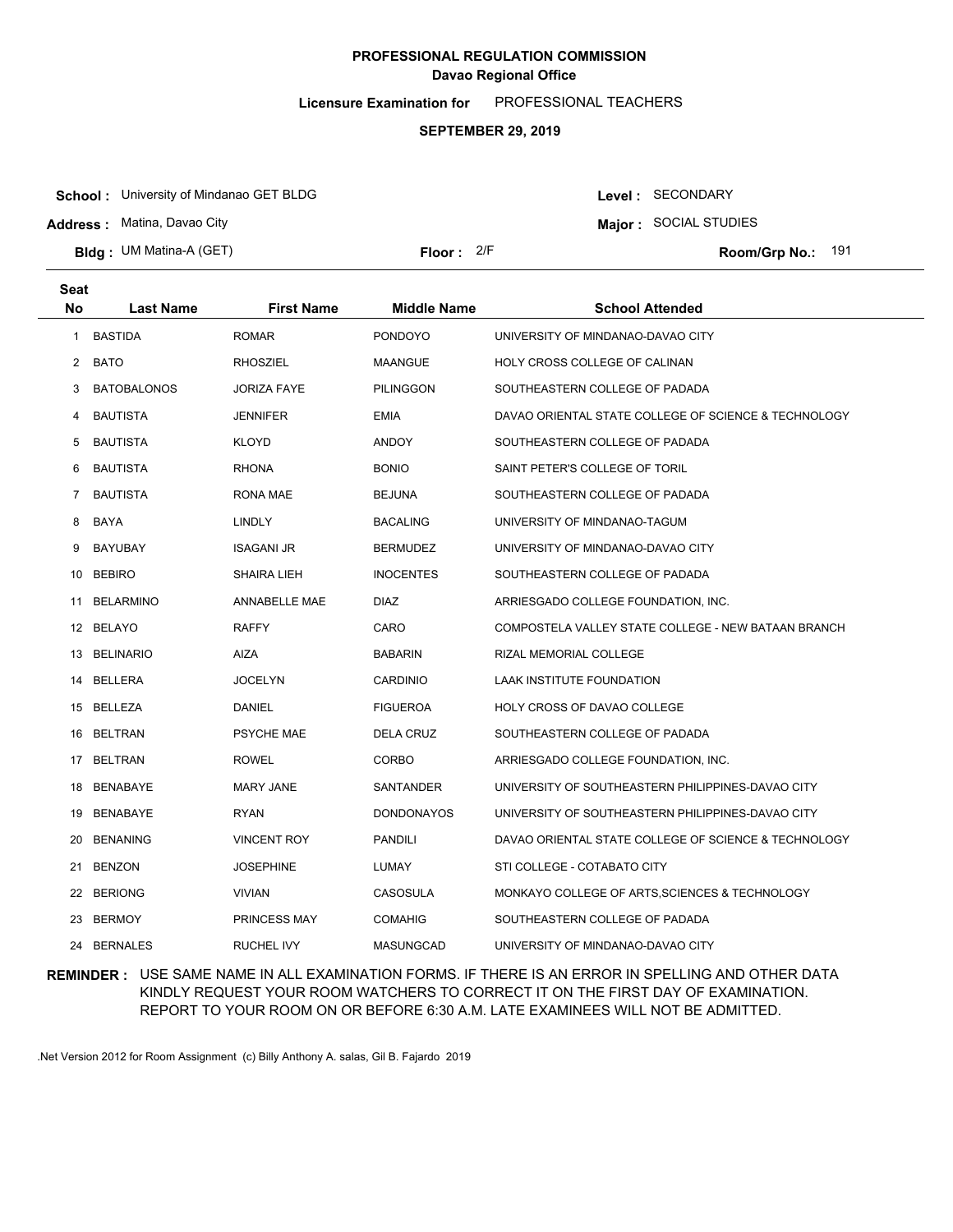**Licensure Examination for**  PROFESSIONAL TEACHERS

#### **SEPTEMBER 29, 2019**

**School :** University of Mindanao GET BLDG

**Address :** Matina, Davao City

**Bldg : Floor : Room/Grp No.:** UM Matina-A (GET)

Floor: 2/F Room/Grp No.: 192

Level : SECONDARY **Major :** SOCIAL STUDIES

| <b>Seat</b> |                  |                      |                    |                                                           |
|-------------|------------------|----------------------|--------------------|-----------------------------------------------------------|
| <b>No</b>   | <b>Last Name</b> | <b>First Name</b>    | <b>Middle Name</b> | <b>School Attended</b>                                    |
| 1           | <b>BETONIO</b>   | <b>JOVELYN</b>       | <b>CABUSAS</b>     | SURIGAO DEL SUR STATE UNIVERSITY- MAIN CAMPUS             |
| 2           | <b>BIBOSO</b>    | <b>CHARLOTTE</b>     | <b>MAYLAS</b>      | SULTAN KUDARAT STATE UNIVERSITY-TACURONG                  |
| 3           | <b>BIGCAS</b>    | <b>ANGEL FAITH</b>   | <b>CORDA</b>       | ARRIESGADO COLLEGE FOUNDATION, INC.                       |
| 4           | <b>BILBAR</b>    | EDUARDO JR           | <b>MANACIO</b>     | SOUTHEASTERN COLLEGE OF PADADA                            |
| 5           | <b>BINASBAS</b>  | <b>LENDSY KIM</b>    | <b>CORTES</b>      | HOLY CROSS OF DAVAO COLLEGE                               |
| 6           | <b>BINATARA</b>  | <b>ASMAIRA</b>       | ASAO               | COTABATO CITY STATE POLYTECHNIC COLLEGE                   |
| 7           | <b>BINGGAN</b>   | SHIELA MAE           | <b>CELADEZ</b>     | ATENEO DE DAVAO UNIVERSITY                                |
| 8           | <b>BISNON</b>    | <b>AIMEE MARIE</b>   | ANGELES            | ATENEO DE MANILA UNIVERSITY-Q.C.                          |
| 9           | <b>BLANCIA</b>   | <b>GRACE</b>         | <b>BAYOG</b>       | CENTRAL MINDANAO UNIVERSITY                               |
|             | 10 BLANILA       | <b>SHARIE</b>        | <b>FACUNLA</b>     | BUKIDNON STATE UNIVERSITY-(FOR BUKIDNON STATE COLL)- MAIN |
| 11          | <b>BOJOS</b>     | <b>MARY JANE</b>     | <b>GRANDE</b>      | CENTRAL MINDANAO UNIVERSITY                               |
|             | 12 BOLANIO       | <b>CATHERINE</b>     | FERNANDEZ          | HOLY CROSS OF DAVAO COLLEGE                               |
|             | 13 BOLENCES      | LOVELY JOYCE         | <b>ROQUERO</b>     | ACLC COLLEGE OF TAGUM CITY, INC.- TAGUM CITY              |
| 14          | <b>BONAYOG</b>   | MEL JOHN             | CORDENILLO         | SAINT PETER'S COLLEGE OF TORIL                            |
|             | 15 BONGABONG     | <b>HAROLD</b>        | CATIAN             | PHILIPPINE COMPUTER COLLEGE                               |
| 16          | <b>BONGAS</b>    | <b>APRIL GRACE</b>   | <b>FERNANDEZ</b>   | UNIVERSITY OF MINDANAO-DAVAO CITY                         |
| 17          | <b>BONGATO</b>   | KATHLEEN JOYCE       | DIGAL              | ARRIESGADO COLLEGE FOUNDATION, INC.                       |
| 18          | <b>BONGCAC</b>   | CARY CASSANDRA       | VALLESER           | UNIVERSITY OF MINDANAO-TAGUM                              |
| 19          | <b>BORCELAS</b>  | <b>MARILYN</b>       | <b>TANAP</b>       | SOUTHERN CHRISTIAN COLLEGE                                |
| 20          | <b>BORJA</b>     | <b>ROLANDO</b>       | <b>GALINADA</b>    | UNIVERSITY OF MINDANAO-DAVAO CITY                         |
| 21          | <b>BORLAS</b>    | <b>DENNIS</b>        | <b>MAKILING</b>    | MANDAUE CITY COLLEGE- MANDAUE CITY                        |
| 22          | <b>BORRASKA</b>  | <b>GERRY</b>         | DAWA               | MATS COLLEGE OF TECHNOLOGY                                |
| 23          | <b>BOTOHAN</b>   | <b>JOHANNA FAITH</b> | <b>ROXAS</b>       | UNIVERSITY OF MINDANAO-DIGOS COLLEGE                      |
| 24          | <b>BRA</b>       | <b>ZUBAIDA</b>       | <b>MAKMOD</b>      | COTABATO CITY STATE POLYTECHNIC COLLEGE                   |

### **REMINDER :** USE SAME NAME IN ALL EXAMINATION FORMS. IF THERE IS AN ERROR IN SPELLING AND OTHER DATA KINDLY REQUEST YOUR ROOM WATCHERS TO CORRECT IT ON THE FIRST DAY OF EXAMINATION. REPORT TO YOUR ROOM ON OR BEFORE 6:30 A.M. LATE EXAMINEES WILL NOT BE ADMITTED.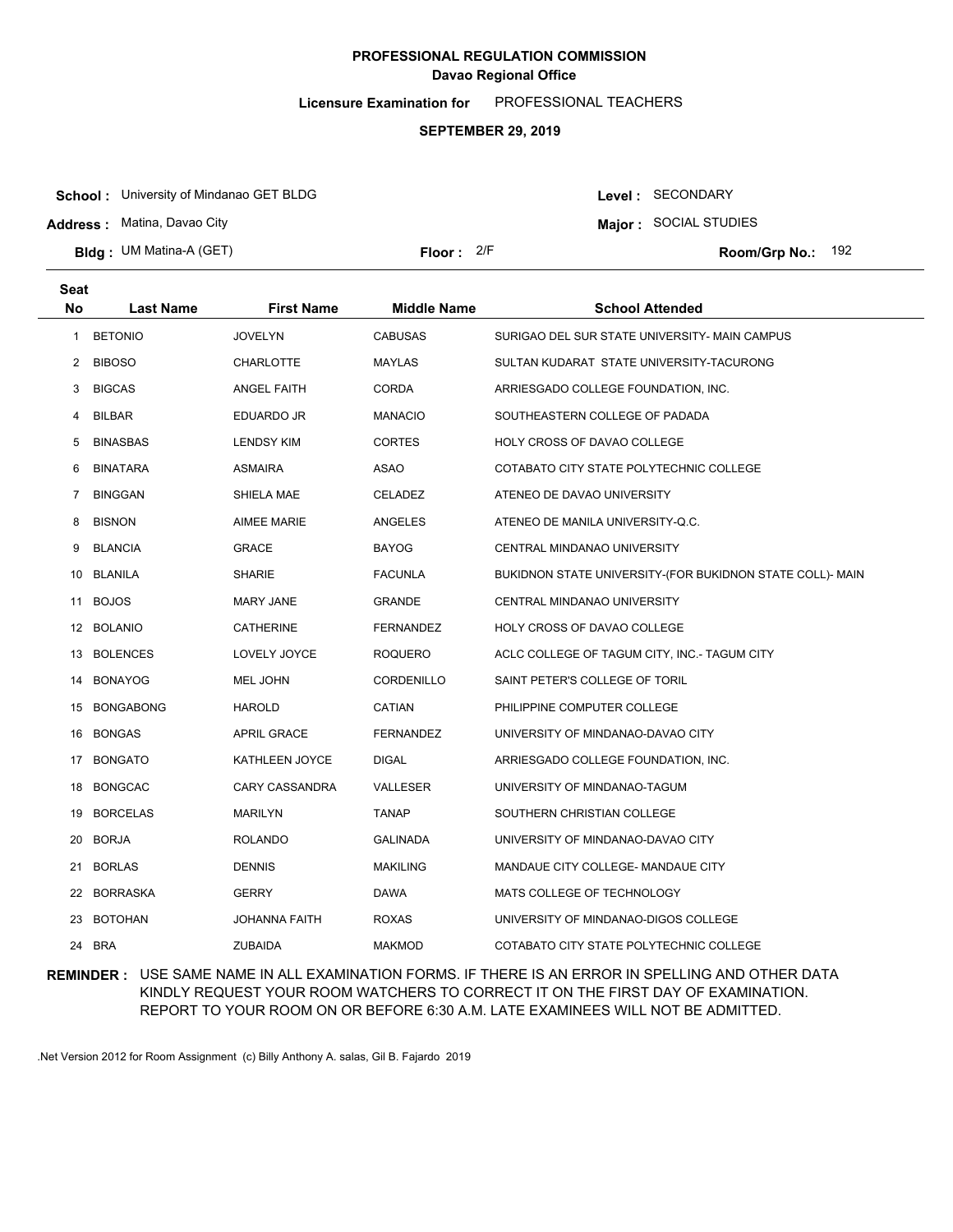**Licensure Examination for**  PROFESSIONAL TEACHERS

#### **SEPTEMBER 29, 2019**

**School :** University of Mindanao GET BLDG

**Address :** Matina, Davao City

**Bldg : Floor : Room/Grp No.:** UM Matina-A (GET)

Floor: 2/F Room/Grp No.: 193

**Major :** SOCIAL STUDIES

Level : SECONDARY

| <b>Seat</b>    |                   |                       |                     |                                                            |
|----------------|-------------------|-----------------------|---------------------|------------------------------------------------------------|
| <b>No</b>      | <b>Last Name</b>  | <b>First Name</b>     | <b>Middle Name</b>  | <b>School Attended</b>                                     |
| 1              | <b>BRAHAMA</b>    | <b>ROLAND</b>         | <b>DIANAD</b>       | UNIVERSITY OF MINDANAO-TAGUM                               |
| 2              | <b>BRILLANTES</b> | <b>STELLA MARIE</b>   |                     | SOUTHEASTERN COLLEGE OF PADADA                             |
| 3              | <b>BRUNAY</b>     | <b>KHADIDJA</b>       | <b>PALINGKOD</b>    | UNIVERSITY OF MINDANAO-TAGUM                               |
| 4              | <b>BUAN</b>       | <b>MARITES</b>        | <b>MASAGLAD</b>     | SOUTHEASTERN COLLEGE OF PADADA                             |
| 5              | BUAYA             | <b>JANE KATHERINE</b> | <b>GORIT</b>        | UNIVERSITY OF SOUTHERN MINDANAO-KABACAN                    |
| 6              | <b>BUCARILE</b>   | CECELIA               | <b>BALDOVENO</b>    | SURIGAO DEL SUR STATE UNIVERSITY- MAIN CAMPUS              |
| $\overline{7}$ | <b>BUDAN</b>      | <b>EVELYN</b>         | ANG                 | UNIVERSITY OF MINDANAO-DAVAO CITY                          |
| 8              | <b>BUDIONGAN</b>  | <b>HEVELYN</b>        | <b>VILLAFUERTE</b>  | UNIVERSITY OF SOUTHEASTERN PHILIPPINES-DAVAO CITY          |
| 9              | <b>BUELIS</b>     | <b>EPHRAMAE</b>       | AGBO                | UNIVERSITY OF MINDANAO-DAVAO CITY                          |
|                | 10 BUISAN         | JAYRALD               | <b>DELOS SANTOS</b> | RAMON MAGSAYSAY MEMORIAL COLLEGES                          |
| 11             | <b>BULADACO</b>   | KIMBERLY              | <b>BANAG</b>        | LEGACY COLLEGE OF COMPOSTELA                               |
|                | 12 BULADACO       | <b>VERLYN JANE</b>    | <b>CABUTAJE</b>     | HOLY CROSS OF DAVAO COLLEGE                                |
|                | 13 BULAWAN        | ERAP                  | PRIMALLON           | UNIVERSITY OF MINDANAO-DAVAO CITY                          |
|                | 14 BUÑI           | <b>IANA ANGELIKA</b>  | CALAQUE             | UNIVERSITY OF MINDANAO-TAGUM                               |
|                | 15 BURLAT         | <b>MICHELLE ANNE</b>  | <b>ALINSUB</b>      | <b>MATI DOCTORS COLLEGE</b>                                |
|                | 16 BUSLON         | ANA TERESA            | <b>BASALAN</b>      | UNIVERSITY OF MINDANAO-TAGUM                               |
|                | 17 BUSTAMANTE     | <b>NEIL JOHN</b>      |                     | HOLY CROSS OF DAVAO COLLEGE                                |
|                | 18 BUSTAMANTE     | <b>RAQUEL</b>         | <b>PONPON</b>       | UNIVERSITY OF MINDANAO-DIGOS COLLEGE                       |
|                | 19 BUSTERO        | <b>GLYDEL MAE</b>     | <b>MASAYAO</b>      | SOUTHEASTERN COLLEGE OF PADADA                             |
| 20             | <b>BUTLIG</b>     | <b>JESSA</b>          | CAÑETE              | DON CARLOS POLYTECHNIC COLLEGE                             |
|                | 21 BUTO           | SITTIE JOHAINA        | <b>MACAPENDEG</b>   | COTABATO CITY STATE POLYTECHNIC COLLEGE                    |
|                | 22 CAAYON         | <b>WARNER JOY</b>     | <b>SANCHEZ</b>      | UNIVERSITY OF THE IMMACULATE CONCEPTION-DAVAO              |
|                | 23 CABAHUG        | <b>JOVALYN</b>        | <b>QUINTE</b>       | BUKIDNON STATE UNIVERSITY-COMPOSTELA EXTERNAL STUDIES CTR. |
|                | 24 CABAJAR        | JO-AN                 | <b>MORELOS</b>      | KAPALONG COLLEGE OF AGRICULTURE, SCIENCES & TECHNOLOGY     |

### **REMINDER :** USE SAME NAME IN ALL EXAMINATION FORMS. IF THERE IS AN ERROR IN SPELLING AND OTHER DATA KINDLY REQUEST YOUR ROOM WATCHERS TO CORRECT IT ON THE FIRST DAY OF EXAMINATION. REPORT TO YOUR ROOM ON OR BEFORE 6:30 A.M. LATE EXAMINEES WILL NOT BE ADMITTED.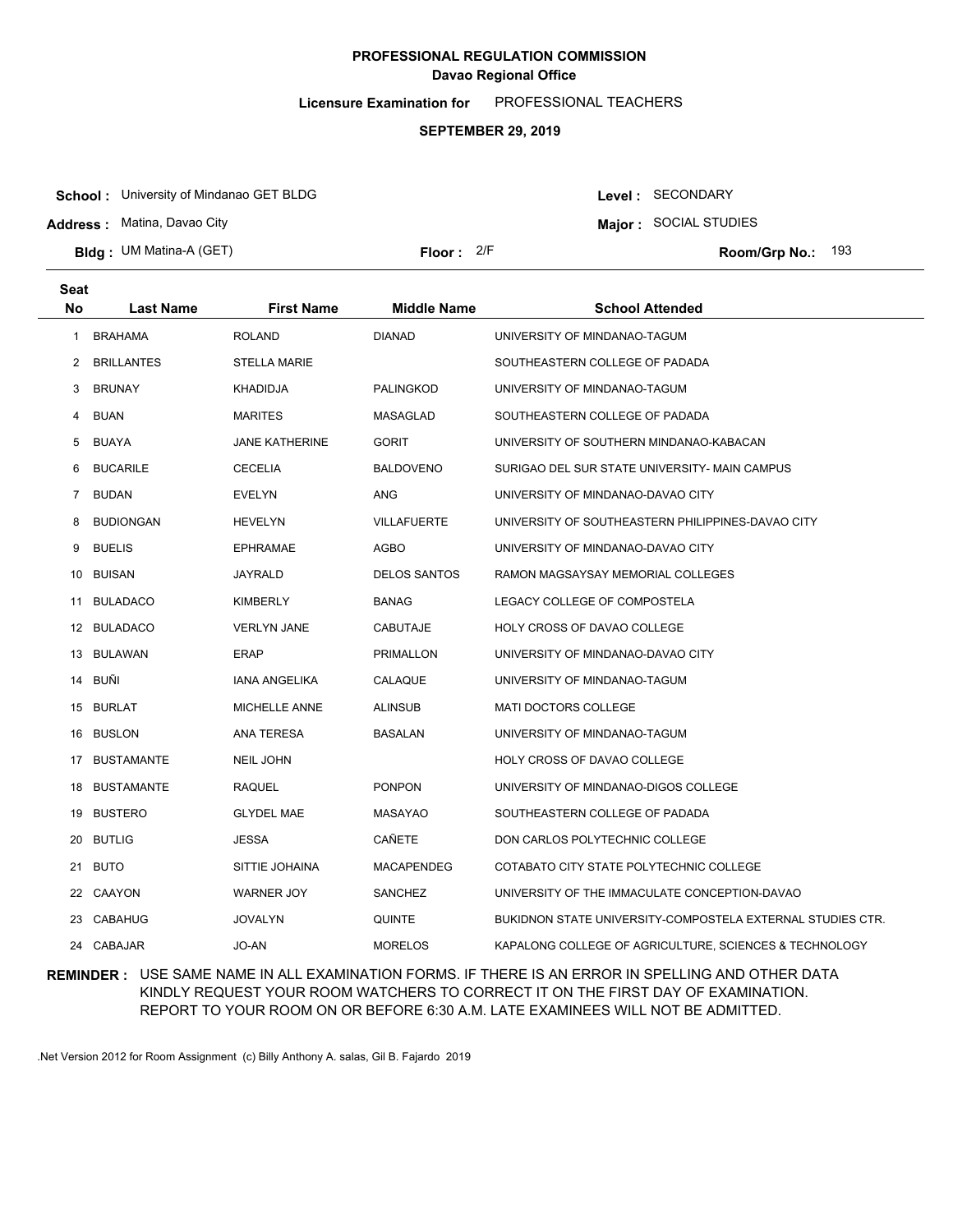**Licensure Examination for**  PROFESSIONAL TEACHERS

#### **SEPTEMBER 29, 2019**

**School :** University of Mindanao GET BLDG

**Address :** Matina, Davao City

**Bldg : Floor : Room/Grp No.:** UM Matina-A (GET)

**Major :** SOCIAL STUDIES Floor: 2/F Room/Grp No.: 194

Level : SECONDARY

| Seat |                  |                   |                    |                                                           |
|------|------------------|-------------------|--------------------|-----------------------------------------------------------|
| No   | <b>Last Name</b> | <b>First Name</b> | <b>Middle Name</b> | <b>School Attended</b>                                    |
| 1    | CABALLERO        | <b>STEFFANIE</b>  | <b>CALIMOT</b>     | DAVAO CENTRAL COLLEGE                                     |
| 2    | CABALLES         | KEEN              | <b>GANTALAO</b>    | SOUTHEASTERN COLLEGE OF PADADA                            |
| 3    | CABALLES         | <b>RITCHELL</b>   | <b>TOTO</b>        | SOUTHEASTERN COLLEGE OF PADADA                            |
| 4    | CABANGBANG       | FAITH             | <b>CELIS</b>       | NOTRE DAME OF MIDSAYAP COLLEGE                            |
| 5    | CABANGBANG       | JOSHUA CYRIL      | FRANI              | BUKIDNON STATE UNIVERSITY-STO TOMAS EXTERNAL STUDIES CTR. |
| 6    | CABANILLA        | RICHELYN MAE      | <b>QUIMBO</b>      | UNIVERSITY OF MINDANAO-DIGOS COLLEGE                      |
| 7    | <b>CABANTAO</b>  | CAMILLE           | YECYEC             | COMPOSTELA VALLEY STATE COLLEGE - MARAGUSAN BRANCH        |
| 8    | <b>CABANTING</b> | <b>MAY ANN</b>    | <b>RELATADO</b>    | SOUTHEASTERN COLLEGE OF PADADA                            |
| 9    | CABASE           | PHILIP            | <b>BONTILAO</b>    | HOLY CROSS OF DAVAO COLLEGE                               |
|      | 10 CABASISI      | MARIA LEE         | <b>MAGNO</b>       | HOLY CHILD SCHOOL OF DAVAO                                |
| 11   | <b>CABATIC</b>   | ANGIE             | <b>LEONOR</b>      | SOUTHEASTERN COLLEGE OF PADADA                            |
|      | 12 CABILING      | <b>LEIZEL</b>     | MALACAY            | UNIVERSITY OF MINDANAO-TAGUM                              |
|      | 13 CABINTA       | JESSIECA          | MALIZA             | CENTRAL MINDANAO UNIVERSITY                               |
|      | 14 CABONCE       | ALYSSA SANDREA    | CAÑON              | UNIVERSITY OF MINDANAO-TAGUM                              |
|      | 15 CABREROS      | BRYAN             | PONGCOL            | SAINT MARY'S COLLEGE-TAGUM                                |
|      | 16 CABREROS      | QUEENIE           | <b>AYUDA</b>       | SOUTHEASTERN COLLEGE OF PADADA                            |
|      | 17 CADANO        | DRIENA YENN       | <b>BASALAN</b>     | CHRISTIAN COLLEGES OF SOUTHEAST ASIA                      |
|      | 18 CADAYUNA      | GRACESHELA        | <b>CORDOVA</b>     | MONKAYO COLLEGE OF ARTS, SCIENCES & TECHNOLOGY            |
|      | 19 CADENAS       | JAYA BLESS        | <b>BRAGAT</b>      | MONKAYO COLLEGE OF ARTS, SCIENCES & TECHNOLOGY            |
|      | 20 CAGA-ANAN     | <b>LEAH JEANE</b> | <b>TROMPETA</b>    | SAINT MARY'S COLLEGE-TAGUM                                |
|      | 21 CAGAPE        | JENEFER           | <b>PACHECO</b>     | NORTH DAVAO COLLEGES-PANABO                               |
|      | 22 CAGAY         | GERALDIN          | <b>MIRANDA</b>     | UNIVERSITY OF MINDANAO-TAGUM                              |
| 23   | CAGBABANUA       | KLINT             | CAYONGCONG         | SAINT FRANCIS XAVIER COLLEGE                              |
|      | 24 CAHAMBING     | <b>IVONIE</b>     | <b>RAMADA</b>      | SERAPION C. BASALO MEMORIAL FOUNDATION COLLEGE            |

### **REMINDER :** USE SAME NAME IN ALL EXAMINATION FORMS. IF THERE IS AN ERROR IN SPELLING AND OTHER DATA KINDLY REQUEST YOUR ROOM WATCHERS TO CORRECT IT ON THE FIRST DAY OF EXAMINATION. REPORT TO YOUR ROOM ON OR BEFORE 6:30 A.M. LATE EXAMINEES WILL NOT BE ADMITTED.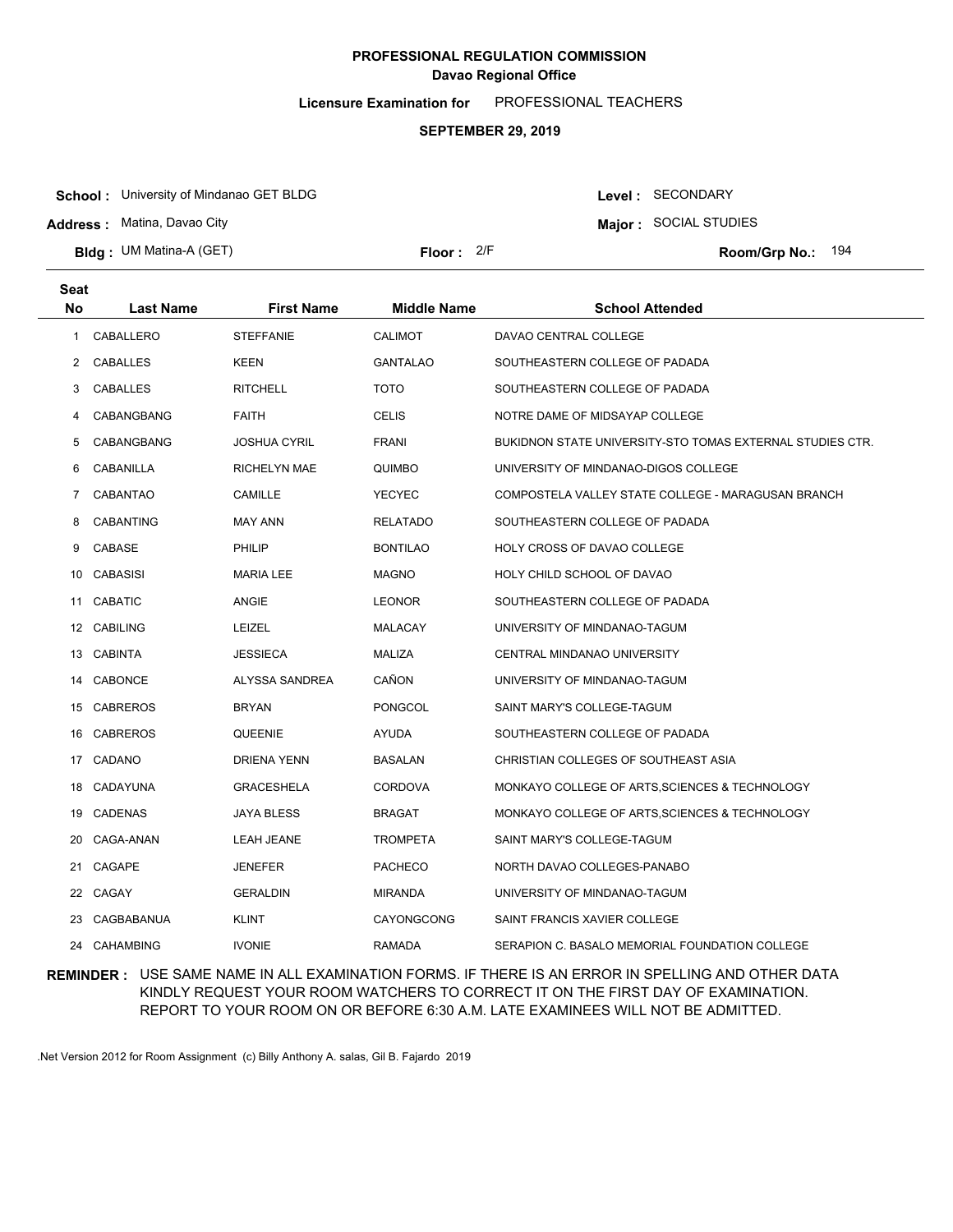**Licensure Examination for**  PROFESSIONAL TEACHERS

#### **SEPTEMBER 29, 2019**

**School :** University of Mindanao GET BLDG

**Address :** Matina, Davao City

**Bldg : Floor : Room/Grp No.:** UM Matina-A (GET)

Floor: 2/F Room/Grp No.: 195

**Major :** SOCIAL STUDIES

Level : SECONDARY

| <b>Seat</b>    |                  |                     |                    |                                                           |
|----------------|------------------|---------------------|--------------------|-----------------------------------------------------------|
| <b>No</b>      | <b>Last Name</b> | <b>First Name</b>   | <b>Middle Name</b> | <b>School Attended</b>                                    |
| 1              | <b>CAHILIG</b>   | <b>CAESAR BRYAN</b> | <b>PEGARRO</b>     | UNIVERSITY OF MINDANAO-DAVAO CITY                         |
| $\overline{2}$ | <b>CAITOM</b>    | JEAN                | <b>GINGOS</b>      | UNIVERSITY OF MINDANAO-DAVAO CITY                         |
| 3              | <b>CAJIPO</b>    | PAUL RADZ           | <b>BASUBAS</b>     | UNIVERSITY OF SOUTHEASTERN PHILIPPINES-DAVAO CITY         |
| 4              | CAJULAO          | <b>ANA MARIE</b>    | <b>PEPITO</b>      | MONKAYO COLLEGE OF ARTS, SCIENCES & TECHNOLOGY            |
| 5              | CAJUTOL          | <b>JECIEL</b>       | <b>TABAUSARIS</b>  | NOTRE DAME OF MIDSAYAP COLLEGE                            |
| 6              | CALANDA          | JO-AN               | <b>ARONG</b>       | SOUTHEASTERN COLLEGE OF PADADA                            |
| $\overline{7}$ | CALAO            | LEIZL               | <b>PABRUA</b>      | UNIVERSITY OF MINDANAO-DAVAO CITY                         |
| 8              | <b>CALAPONG</b>  | <b>ELVIE</b>        | <b>TAYAWAN</b>     | HOLY CROSS OF DAVAO COLLEGE                               |
| 9              | <b>CALING</b>    | <b>BRANDINO</b>     | <b>COLOMIA</b>     | MINDANAO CAPITOL COLLEGE                                  |
|                | 10 CALISANG      | <b>JIMSLY</b>       | TAPANGAN           | SOUTHEASTERN COLLEGE OF PADADA                            |
| 11             | CALISANGA        | <b>JAMAICA</b>      | <b>NIAGA</b>       | UNIVERSITY OF MINDANAO-TAGUM                              |
|                | 12 CALMA         | <b>ELISA</b>        | <b>TIEMPO</b>      | ACES TAGUM COLLEGE                                        |
|                | 13 CALONGGO      | <b>MAE GRACE</b>    | <b>BANO</b>        | ST. THOMAS MORE SCHOOL OF LAW & BUSINESS - TAGUM CITY     |
| 14             | CALUNGSOD        | <b>GLENAH</b>       | DE CATALINA        | <b>MATI DOCTORS COLLEGE</b>                               |
|                | 15 CALZADO       | GIBRAEL-MUSA        | <b>USMAN</b>       | COTABATO CITY STATE POLYTECHNIC COLLEGE                   |
| 16             | CAMAHALAN        | <b>JANNET</b>       | <b>BIRONDO</b>     | SOUTHEASTERN COLLEGE OF PADADA                            |
| 17             | CAMANGGOC        | <b>NORAIZA</b>      | ALISAN             | DAVAO ORIENTAL STATE COLLEGE OF SCIENCE & TECHNOLOGY      |
| 18             | CAMBA            | <b>JOEVANI</b>      | <b>SUGUILON</b>    | BUKIDNON STATE UNIVERSITY-STO TOMAS EXTERNAL STUDIES CTR. |
| 19             | CAMBANGAY        | JANET               | <b>PISCOS</b>      | ARRIESGADO COLLEGE FOUNDATION, INC.                       |
| 20             | CAMBARIJAN       | <b>JUDAREC</b>      | <b>HOPIA</b>       | UNIVERSITY OF MINDANAO-DIGOS COLLEGE                      |
| 21             | CAMELLO          | <b>MIRASOL</b>      | <b>ASOMBRADO</b>   | SAINT MARY'S COLLEGE-TAGUM                                |
|                | 22 CAMEN         | <b>REYDUAN</b>      | <b>TALEMBO</b>     | COTABATO CITY STATE POLYTECHNIC COLLEGE                   |
| 23             | <b>CAMEROS</b>   | <b>KRISTA MIMA</b>  | VIDAL              | SOUTHEASTERN COLLEGE OF PADADA                            |
|                | 24 CAMILO        | <b>CHEMNY</b>       | <b>ALGABRE</b>     | <b>ACES TAGUM COLLEGE</b>                                 |

### **REMINDER :** USE SAME NAME IN ALL EXAMINATION FORMS. IF THERE IS AN ERROR IN SPELLING AND OTHER DATA KINDLY REQUEST YOUR ROOM WATCHERS TO CORRECT IT ON THE FIRST DAY OF EXAMINATION. REPORT TO YOUR ROOM ON OR BEFORE 6:30 A.M. LATE EXAMINEES WILL NOT BE ADMITTED.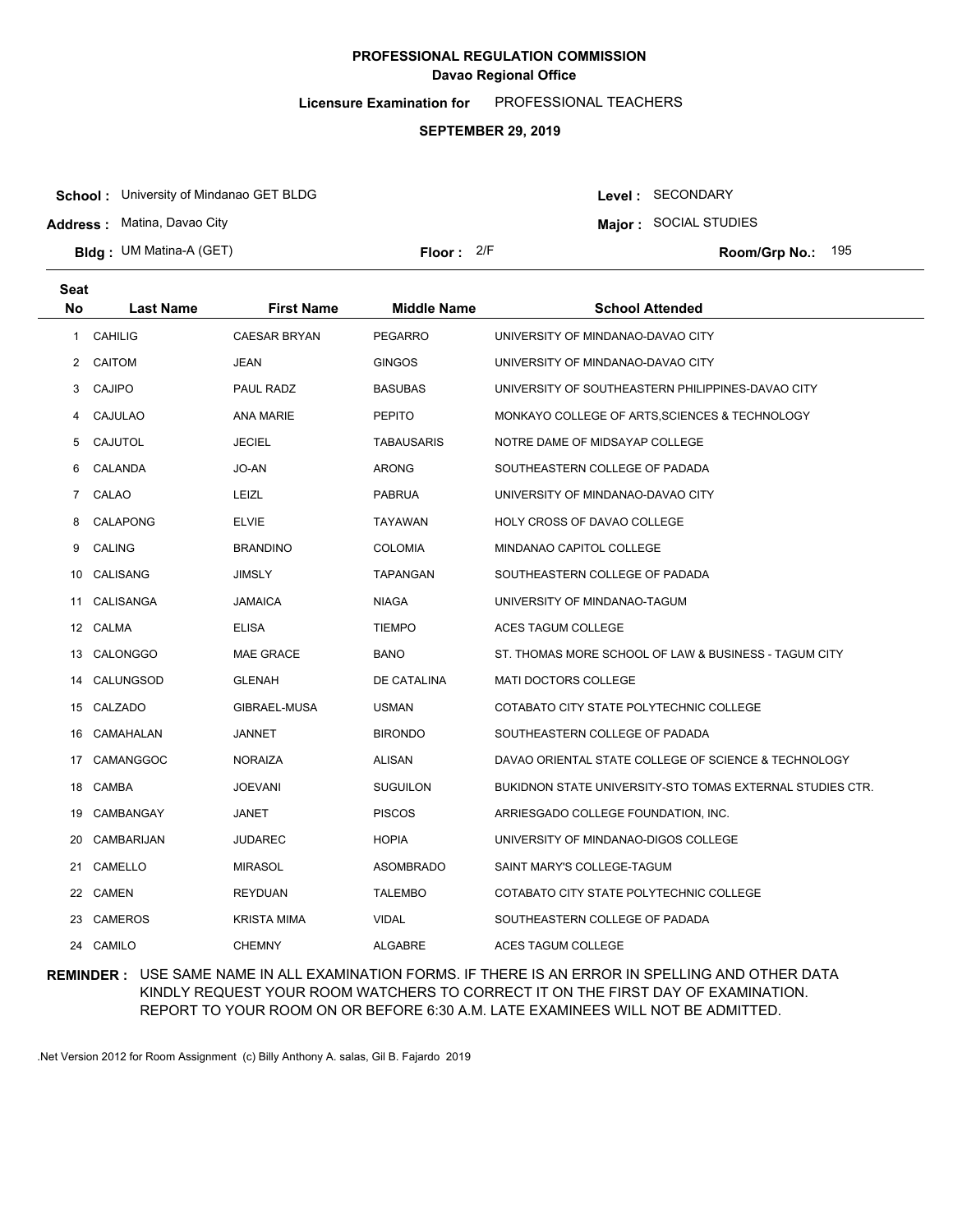**Licensure Examination for**  PROFESSIONAL TEACHERS

#### **SEPTEMBER 29, 2019**

**School :** University of Mindanao GET BLDG

**Address :** Matina, Davao City

**Bldg : Floor : Room/Grp No.:** UM Matina-A (GET)

Floor: 2/F Room/Grp No.: 196

**Major :** SOCIAL STUDIES

Level : SECONDARY

| Seat           |                  |                      |                    |                                                            |
|----------------|------------------|----------------------|--------------------|------------------------------------------------------------|
| <b>No</b>      | <b>Last Name</b> | <b>First Name</b>    | <b>Middle Name</b> | <b>School Attended</b>                                     |
| 1.             | CAMPAÑA          | <b>JOHN MERK</b>     | <b>VILLAR</b>      | NOTRE DAME OF MIDSAYAP COLLEGE                             |
| $\overline{2}$ | <b>CAMPILAN</b>  | <b>MARY ANN</b>      | <b>ACUSAR</b>      | CENTRAL MINDANAO UNIVERSITY                                |
| 3              | <b>CAMPONG</b>   | <b>ANWAR</b>         | PALALISAN          | DE LA VIDA COLLEGE                                         |
| 4              | <b>CAMSA</b>     | <b>BAI JAYHAD</b>    | <b>BARAGUIR</b>    | MINDANAO STATE UNIVERSITY-MAGUINDANAO                      |
| 5              | <b>CAMSA</b>     | <b>JANICE</b>        | <b>FRONTERAS</b>   | UNIVERSITY OF MINDANAO-DAVAO CITY                          |
| 6              | CANABE           | <b>ROCHAN</b>        | AGBAY              | MONKAYO COLLEGE OF ARTS, SCIENCES & TECHNOLOGY             |
| 7              | CANALES          | <b>NERESSA</b>       | ROYO               | UNIVERSITY OF MINDANAO-TAGUM                               |
| 8              | CAÑAVERAL        | <b>VIC</b>           | <b>FELIPE</b>      | LEGACY COLLEGE OF COMPOSTELA                               |
| 9              | CANCIO           | <b>FEBERLY</b>       | <b>MADULIN</b>     | UNIVERSITY OF MINDANAO-TAGUM                               |
|                | 10 CANDIA        | <b>GABRIEL</b>       | <b>CAUSAPIN</b>    | CHRISTIAN COLLEGES OF SOUTHEAST ASIA                       |
|                | 11 CANDIDO       | <b>MELANIE</b>       |                    | SOUTHEASTERN COLLEGE OF PADADA                             |
|                | 12 CANDONES      | <b>KARLO PATRICK</b> | <b>ROSALES</b>     | DAVAO CENTRAL COLLEGE                                      |
|                | 13 CAÑETAN       | <b>MAY ANN</b>       | <b>GATTOC</b>      | COMPOSTELA VALLEY STATE COLLEGE - MAIN                     |
| 14             | CAÑETE           | <b>RENA FLOR</b>     | <b>DONAYRE</b>     | SOUTHERN PHILS.AGRI,BUSS,MARINE & AQUATIC SCH.OF TECH-MATI |
|                | 15 CANONIGO      | <b>RUSEL</b>         | CATUBURAN          | ACLC COLLEGE OF TAGUM CITY, INC.- TAGUM CITY               |
| 16             | CANSANAS         | JAMES                | <b>GEMPESAW</b>    | NORTH DAVAO COLLEGES-PANABO                                |
| 17             | CANSECO          | <b>KAYE MARIE</b>    | VARGAS             | SOUTHERN CHRISTIAN COLLEGE                                 |
| 18             | CANTALEJO        | <b>JEFFREY</b>       | <b>SUMUCAD</b>     | UNIVERSITY OF MINDANAO-TAGUM                               |
| 19             | CANTIL           | <b>JHON BRYAN</b>    | <b>JINTALAN</b>    | POLYTECHNIC COLLEGE OF DAVAO DEL SUR                       |
| 20             | <b>CANTONG</b>   | <b>LENRELL IVAN</b>  | <b>PASETES</b>     | UNIVERSITY OF MINDANAO-TAGUM                               |
| 21             | CANTORNE         | JOY                  | <b>CASTRO</b>      | NORTH DAVAO COLLEGES-PANABO                                |
|                | 22 CAPA          | <b>GUEMARIE ANN</b>  | SARDIDO            | SOUTHEASTERN COLLEGE OF PADADA                             |
| 23             | CAPABLANCA       | <b>CHRISTINE</b>     | MAIT               | NOTRE DAME OF MIDSAYAP COLLEGE                             |
|                | 24 CAPOY         | <b>JYL MARICAR</b>   | ABAD               | UNIVERSITY OF MINDANAO-DIGOS COLLEGE                       |

### **REMINDER :** USE SAME NAME IN ALL EXAMINATION FORMS. IF THERE IS AN ERROR IN SPELLING AND OTHER DATA KINDLY REQUEST YOUR ROOM WATCHERS TO CORRECT IT ON THE FIRST DAY OF EXAMINATION. REPORT TO YOUR ROOM ON OR BEFORE 6:30 A.M. LATE EXAMINEES WILL NOT BE ADMITTED.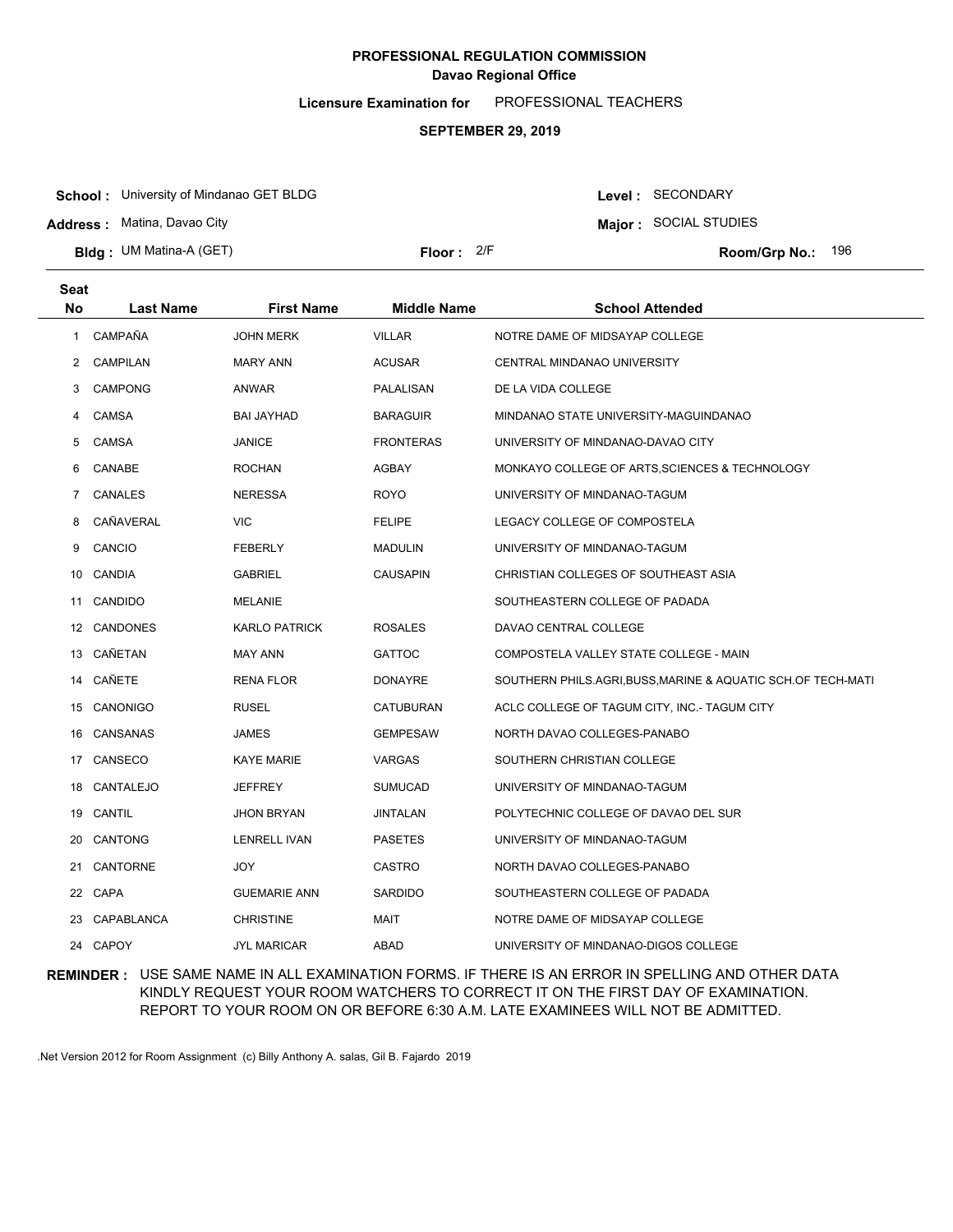**Licensure Examination for**  PROFESSIONAL TEACHERS

#### **SEPTEMBER 29, 2019**

**School :** University of Mindanao GET BLDG

**Address :** Matina, Davao City

**Bldg : Floor : Room/Grp No.:** UM Matina-A (GET)

Floor: 2/F Room/Grp No.: 197

**Major :** SOCIAL STUDIES

Level : SECONDARY

| <b>Seat</b> |                |                     |                    |                                                            |
|-------------|----------------|---------------------|--------------------|------------------------------------------------------------|
| <b>No</b>   | Last Name      | <b>First Name</b>   | <b>Middle Name</b> | <b>School Attended</b>                                     |
| 1           | <b>CAPULOT</b> | <b>ALMIRA</b>       | OPLE               | SOUTHERN CHRISTIAN COLLEGE                                 |
| 2           | CAPUNO         | <b>ALMECRIS</b>     | <b>GABAS</b>       | UNIVERSITY OF MINDANAO-TAGUM                               |
| 3           | CAPUNO         | <b>GERLYNE</b>      | <b>CARUNGAY</b>    | HOLY CROSS OF DAVAO COLLEGE-BABAK                          |
| 4           | CARAECLE       | <b>JUNA MAY</b>     | <b>NOBLE</b>       | SULTAN KUDARAT STATE UNIVERSITY-TACURONG                   |
| 5           | CARAQUEL       | <b>DIANNE</b>       | <b>CARNECER</b>    | UNIVERSITY OF MINDANAO-DAVAO CITY                          |
| 6           | CARAS          | <b>MARICEL</b>      | <b>CASTROVERDE</b> | KAPALONG COLLEGE OF AGRICULTURE, SCIENCES & TECHNOLOGY     |
| 7           | CARBONILLA     | <b>CESAMEL</b>      | <b>BASILISCO</b>   | MATI POLYTECHNIC INSTITUTE                                 |
| 8           | CARIÑO         | <b>MELCHOR</b>      | <b>COMPLEZA</b>    | SOUTHEASTERN COLLEGE OF PADADA                             |
| 9           | CARIO          | <b>MARIALYN</b>     | <b>DELA TORRE</b>  | UNIVERSITY OF MINDANAO-DIGOS COLLEGE                       |
| 10          | CARO           | <b>KHAREN</b>       | <b>SALIOT</b>      | SOUTHEASTERN COLLEGE OF PADADA                             |
|             | 11 CARREON     | <b>CHARISSE MAE</b> | ALIBANGBANG        | BUKIDNON STATE UNIVERSITY-MONTEVISTA EXTERNAL STUDIES CTR. |
|             | 12 CARREON     | <b>DEXTER</b>       | ARBAS              | BUKIDNON STATE UNIVERSITY-MONTEVISTA EXTERNAL STUDIES CTR. |
|             | 13 CARREON     | SHEILA MAE          | ASOY               | BUKIDNON STATE UNIVERSITY-MARAGUSAN EXTERNAL STUDIES CTR.  |
| 14          | <b>CARTON</b>  | <b>RIZA</b>         | <b>BUNGABONG</b>   | SAINT MARY'S COLLEGE-TAGUM                                 |
|             | 15 CASANE      | <b>BEVERLY ANN</b>  | <b>SARSALE</b>     | ACES TAGUM COLLEGE                                         |
| 16          | CASICNAN       | <b>JAYZIEL</b>      | <b>WAUPAN</b>      | DAVAO ORIENTAL STATE COLLEGE OF SCIENCE & TECHNOLOGY       |
| 17          | CASIDO         | <b>REYNOLD</b>      | MALANDE            | SOUTHEASTERN COLLEGE OF PADADA                             |
| 18          | CASILAGAN      | <b>RUBY</b>         | LAPAZ              | SOUTHEASTERN COLLEGE OF PADADA                             |
| 19          | CASILIA-AN     | <b>PEARL GRACE</b>  | <b>OBESO</b>       | UNIVERSITY OF MINDANAO-TAGUM                               |
| 20          | CASIS          | <b>KRIZA JOY</b>    | <b>ALCONERA</b>    | POLYTECHNIC COLLEGE OF DAVAO DEL SUR                       |
| 21          | CASIS          | RODRIGO II          | <b>ALCONERA</b>    | POLYTECHNIC COLLEGE OF DAVAO DEL SUR                       |
| 22          | CASTAÑARES     | <b>MARK</b>         | <b>VILLARICO</b>   | UNIVERSITY OF MINDANAO-DIGOS COLLEGE                       |
| 23          | CASTAÑEDA      | ANIELOUR            | <b>CELESTE</b>     | SOUTHERN PHILS.AGRI,BUSS,MARINE & AQUATIC SCH.OF TECH-MATI |
|             | 24 CASTILLO    | <b>JENNIFER</b>     | GO-OD              | SAINT MARY'S COLLEGE-TAGUM                                 |

**REMINDER :** USE SAME NAME IN ALL EXAMINATION FORMS. IF THERE IS AN ERROR IN SPELLING AND OTHER DATA KINDLY REQUEST YOUR ROOM WATCHERS TO CORRECT IT ON THE FIRST DAY OF EXAMINATION. REPORT TO YOUR ROOM ON OR BEFORE 6:30 A.M. LATE EXAMINEES WILL NOT BE ADMITTED.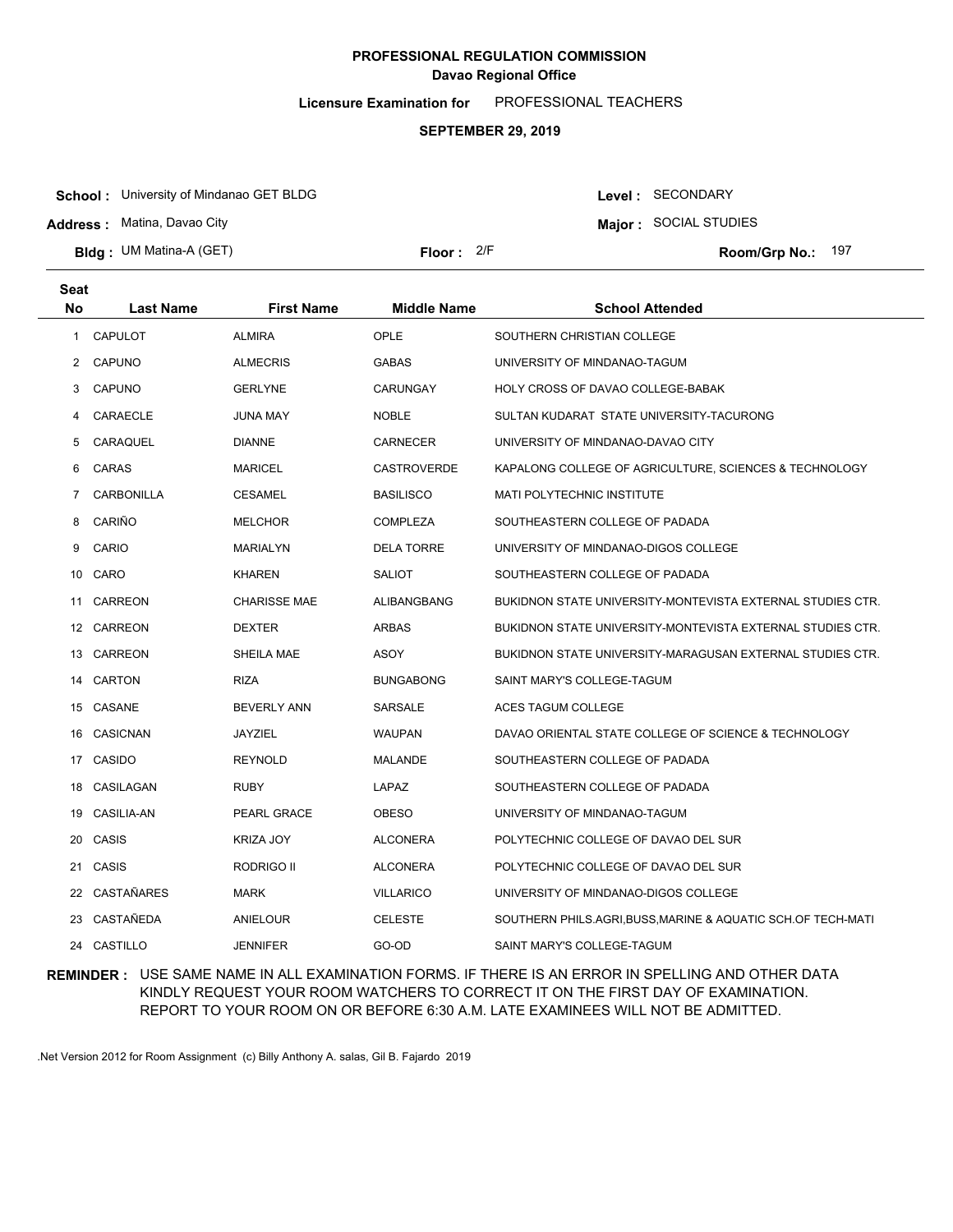**Licensure Examination for**  PROFESSIONAL TEACHERS

#### **SEPTEMBER 29, 2019**

**School :** University of Mindanao GET BLDG

**Address :** Matina, Davao City

**Seat**

**Bldg : Floor : Room/Grp No.:** UM Matina-A (GET)

Floor: 2/F Room/Grp No.: 198

Level : SECONDARY **Major :** SOCIAL STUDIES

| əeat           |                    |                    |                     |                                                           |
|----------------|--------------------|--------------------|---------------------|-----------------------------------------------------------|
| <b>No</b>      | <b>Last Name</b>   | <b>First Name</b>  | <b>Middle Name</b>  | <b>School Attended</b>                                    |
| 1              | CASTRO             | <b>JUNADEL</b>     | <b>MONTEBON</b>     | NORTH DAVAO COLLEGE-TAGUM FOUNDATION                      |
| 2              | <b>CASTRO</b>      | LIA JEAN           | <b>DOLONO</b>       | DON CARLOS POLYTECHNIC COLLEGE                            |
| 3              | CASTRO             | MANILYN            | <b>ALMISTAS</b>     | UNIVERSITY OF MINDANAO-DAVAO CITY                         |
| 4              | <b>CASTROVERDE</b> | <b>REYCHE</b>      | <b>PICACHE</b>      | KAPALONG COLLEGE OF AGRICULTURE, SCIENCES & TECHNOLOGY    |
| 5              | CATALUÑA           | <b>FRITZ MAEVE</b> | <b>BALNEG</b>       | DAVAO CENTRAL COLLEGE                                     |
| 6              | CATALUÑA           | SHERYL             | <b>ALAVAR</b>       | RIZAL MEMORIAL COLLEGE                                    |
| $7\phantom{.}$ | CATALYA            | RIANNE JOHN        | <b>MAGNO</b>        | ASSUMPTION COLLEGE OF DAVAO                               |
| 8              | CATEDRAL           | JANETH             | PARAJINOG           | COR JESU COLLEGE (HOLY CROSS OF DIGOS)                    |
| 9              | <b>CATUBIG</b>     | ALDRIN             | BAYOG-ANG           | SOUTHERN CHRISTIAN COLLEGE                                |
| 10             | CAWALING           | <b>ELDEFONSO</b>   | LUMANAO             | ACES TAGUM COLLEGE                                        |
|                | 11 CAWAYAN         | LESLYGAY           | ENTO                | DAVAO CENTRAL COLLEGE                                     |
|                | 12 CAYMAN          | KAREN RHEA         | <b>ALICANTE</b>     | UNIVERSITY OF MINDANAO-TAGUM                              |
|                | 13 CAYOD-ONG       | SHEENA             | <b>DUHAYLUNGSOD</b> | UNIVERSITY OF MINDANAO-PANABO                             |
|                | 14 CAYUD-ONG       | STEPHANIE JOY      | DELA CRUZ           | NOTRE DAME OF MIDSAYAP COLLEGE                            |
|                | 15 CECE            | LAURENCE           | <b>ABONADO</b>      | DAVAO DOCTORS COLLEGE, INC.                               |
|                | 16 CEDEÑO          | AILEEN             | <b>BOLFANGO</b>     | HOLY CROSS OF DAVAO COLLEGE                               |
|                | 17 CEDEÑO          | <b>JERSON</b>      | <b>CUBERO</b>       | UNIVERSITY OF MINDANAO-DAVAO CITY                         |
|                | 18 CELESTE         | <b>JUNNA MAE</b>   | LAGSUB              | SULTAN KUDARAT STATE UNIVERSITY-TACURONG                  |
|                | 19 CELESTIAL       | JULJIMA            | <b>MARCELO</b>      | BUKIDNON STATE UNIVERSITY-(FOR BUKIDNON STATE COLL)- MAIN |
| 20             | CELMAR             | JOANA MAY          | <b>GUBAC</b>        | HOLY CROSS OF DAVAO COLLEGE                               |
|                | 21 CENAS           | <b>ARCHIE</b>      | <b>ALBESA</b>       | UNIVERSITY OF THE IMMACULATE CONCEPTION-DAVAO             |
|                | 22 CENON           | <b>ETHEL MARIE</b> | <b>DIALE</b>        | SOUTHEASTERN COLLEGE OF PADADA                            |
|                | 23 CERIALES        | SHELA MAY          | <b>NADELA</b>       | SOUTHEASTERN COLLEGE OF PADADA                            |
|                | 24 CERONA          | <b>MARFREN</b>     | <b>CLAUD</b>        | ARRIESGADO COLLEGE FOUNDATION, INC.                       |

### **REMINDER :** USE SAME NAME IN ALL EXAMINATION FORMS. IF THERE IS AN ERROR IN SPELLING AND OTHER DATA KINDLY REQUEST YOUR ROOM WATCHERS TO CORRECT IT ON THE FIRST DAY OF EXAMINATION. REPORT TO YOUR ROOM ON OR BEFORE 6:30 A.M. LATE EXAMINEES WILL NOT BE ADMITTED.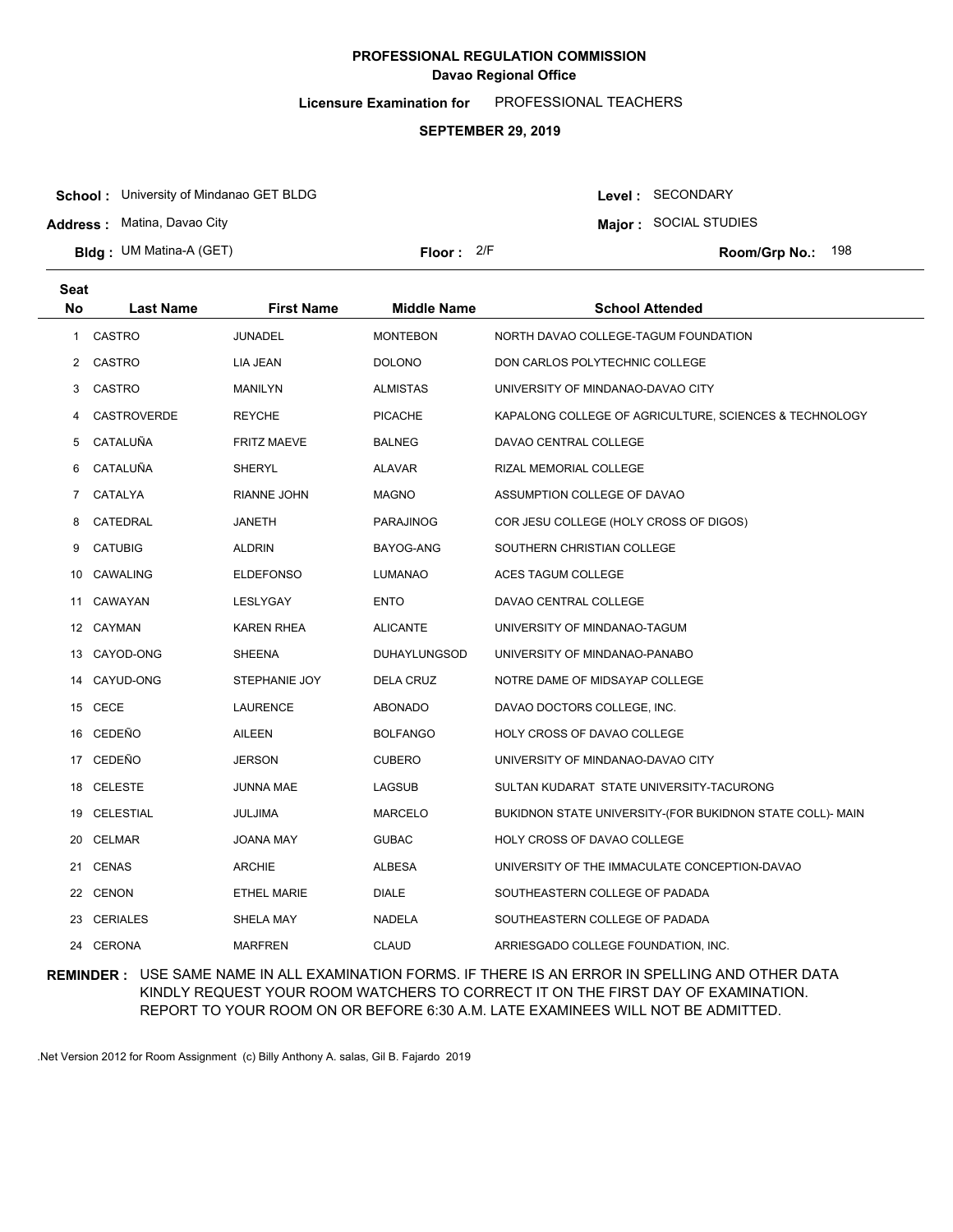**Licensure Examination for**  PROFESSIONAL TEACHERS

#### **SEPTEMBER 29, 2019**

**School :** University of Mindanao GET BLDG

**Address :** Matina, Davao City

**Seat**

**Bldg : Floor : Room/Grp No.:** UM Matina-A (GET)

**Major :** SOCIAL STUDIES

Level : SECONDARY

Floor: 2/F Room/Grp No.: 199

| əeat           |                  |                   |                    |                                                           |
|----------------|------------------|-------------------|--------------------|-----------------------------------------------------------|
| <b>No</b>      | <b>Last Name</b> | <b>First Name</b> | <b>Middle Name</b> | <b>School Attended</b>                                    |
| 1              | <b>CERVANTES</b> | <b>JESSA MAE</b>  | <b>ABRENICA</b>    | SOUTHEASTERN COLLEGE OF PADADA                            |
| 2              | CHAN             | JOEY              | <b>LUBIANO</b>     | UNIVERSITY OF MINDANAO-DAVAO CITY                         |
| 3              | CHATTO           | <b>MARILYN</b>    | <b>FUEREN</b>      | UNIVERSITY OF MINDANAO-TAGUM                              |
| 4              | <b>CHAVEZ</b>    | DANA LORRAINE     | <b>CABRERA</b>     | UNIVERSITY OF MINDANAO-TAGUM                              |
| 5              | <b>CHAVEZ</b>    | JEANETTE          | CALIAO             | UNIVERSITY OF MINDANAO-TAGUM                              |
| 6              | <b>CHAVEZ</b>    | <b>MICHAEL</b>    | <b>VILLARIN</b>    | SOUTHEASTERN COLLEGE OF PADADA                            |
| $\overline{7}$ | <b>CHUA</b>      | <b>RIZ HILARY</b> | <b>BANCALE</b>     | PHILIPPINE CULTURAL COLLEGE - QUEZON CITY                 |
| 8              | <b>CINCO</b>     | ANGELIE           | BALAGA             | UNIVERSITY OF SOUTHEASTERN PHILIPPINES-DAVAO CITY         |
| 9              | <b>CIPRIANO</b>  | <b>RUBY</b>       | CATIPAY            | SOUTHEASTERN COLLEGE OF PADADA                            |
| 10             | CLAUD            | <b>MARIE ANN</b>  | <b>REDILLAS</b>    | SAINT VINCENT COLLEGE-DIPOLOG CITY                        |
| 11             | <b>CLAUDEL</b>   | <b>MERIGEN</b>    | <b>BAHIAN</b>      | BUKIDNON STATE UNIVERSITY-(FOR BUKIDNON STATE COLL)- MAIN |
| 12             | <b>COBRADOR</b>  | RENATO JR         | <b>SULIT</b>       | UNIVERSITY OF MINDANAO-DAVAO CITY                         |
| 13             | COCAMAS          | MICHELLE ANNE     | <b>SUAZO</b>       | ATENEO DE DAVAO UNIVERSITY                                |
| 14             | <b>COLOBONG</b>  | CATHERINE         | QUIJANO            | HOLY CROSS OF DAVAO COLLEGE                               |
| 15             | COLOT            | FERNDA CHER       | PONCARDAS          | SULTAN KUDARAT STATE UNIVERSITY-TACURONG                  |
| 16             | <b>COLUBIO</b>   | RHAIZA MAE        | PETALCORIN         | UNIVERSITY OF MINDANAO-TAGUM                              |
| 17             | <b>COMALING</b>  | <b>JOHN PAUL</b>  | CAPOTE             | ACES TAGUM COLLEGE                                        |
| 18             | <b>COMBATIR</b>  | JULIETA           | <b>SEWANE</b>      | UNIVERSITY OF MINDANAO-TAGUM                              |
| 19             | COMETA           | <b>KRIS</b>       | <b>COMISO</b>      | CHRISTIAN COLLEGES OF SOUTHEAST ASIA                      |
| 20             | <b>COMILING</b>  | <b>MARIBEL</b>    | YLANAN             | UNIVERSITY OF MINDANAO-DAVAO CITY                         |
| 21             | <b>COMODA</b>    | <b>JANISA</b>     | <b>ELANGOS</b>     | BUKIDNON STATE UNIVERSITY-(FOR BUKIDNON STATE COLL)- MAIN |
|                | 22 COMPAÑA       | <b>ISRAEL JR</b>  | <b>FERNANDEZ</b>   | STI COLLEGE - COTABATO CITY                               |
| 23             | CONDABAN         | <b>GENEVEVE</b>   | ABERILLA           | MONKAYO COLLEGE OF ARTS, SCIENCES & TECHNOLOGY            |
|                | 24 CONDINATO     | <b>JENEILYN</b>   | <b>MAALOM</b>      | SOUTHEASTERN COLLEGE OF PADADA                            |

### **REMINDER :** USE SAME NAME IN ALL EXAMINATION FORMS. IF THERE IS AN ERROR IN SPELLING AND OTHER DATA KINDLY REQUEST YOUR ROOM WATCHERS TO CORRECT IT ON THE FIRST DAY OF EXAMINATION. REPORT TO YOUR ROOM ON OR BEFORE 6:30 A.M. LATE EXAMINEES WILL NOT BE ADMITTED.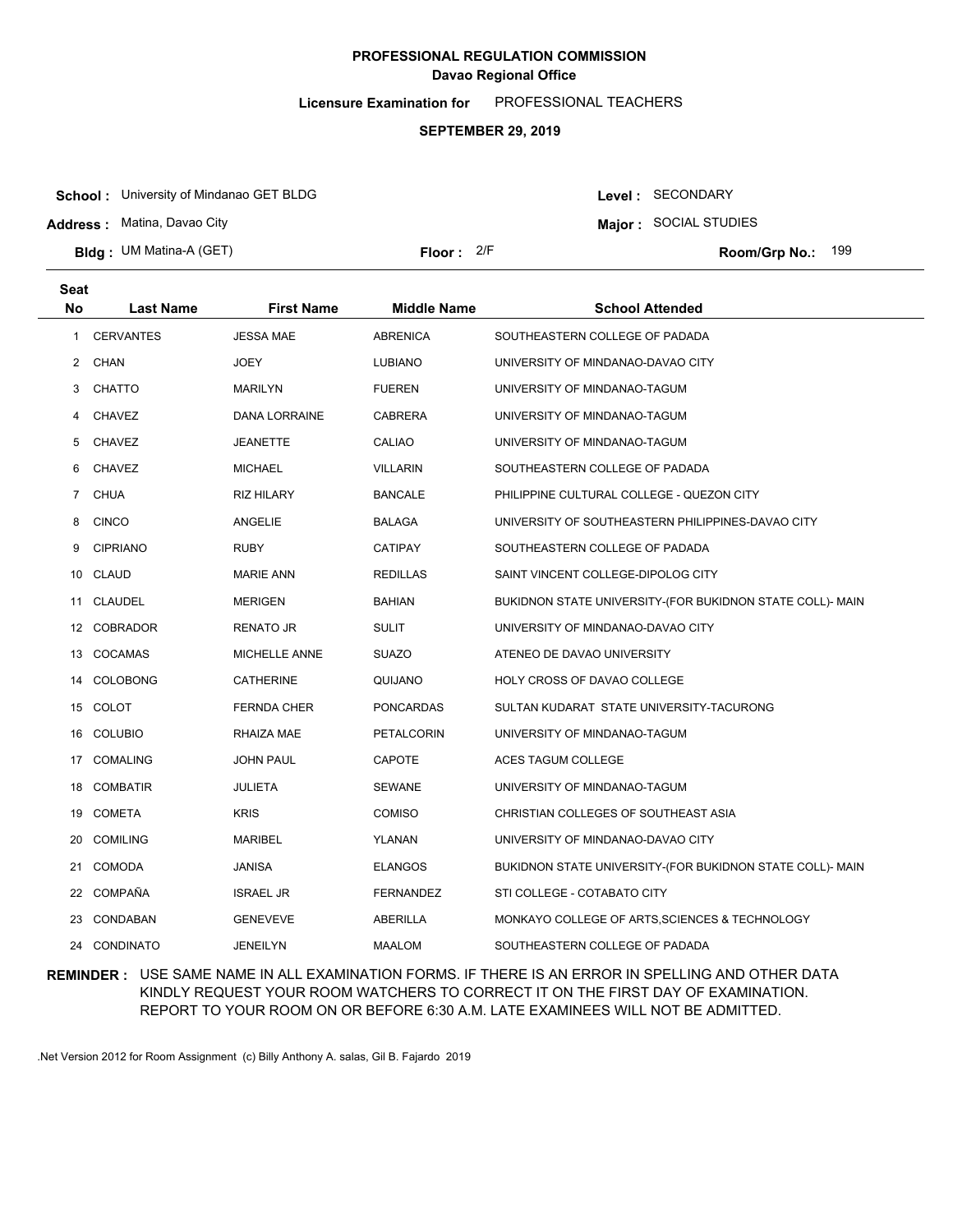**Licensure Examination for**  PROFESSIONAL TEACHERS

#### **SEPTEMBER 29, 2019**

**School :** University of Mindanao GET BLDG

**Address :** Matina, Davao City

**Bldg : Floor : Room/Grp No.:** UM Matina-B (GET)

**Major :** SOCIAL STUDIES Floor: 2/F Room/Grp No.: 200

Level : SECONDARY

| <b>Seat</b>    |                  |                    |                    |                                                            |
|----------------|------------------|--------------------|--------------------|------------------------------------------------------------|
| <b>No</b>      | <b>Last Name</b> | <b>First Name</b>  | <b>Middle Name</b> | <b>School Attended</b>                                     |
| 1              | CONSENCINO       | AC                 | <b>ALMIROL</b>     | ATENEO DE DAVAO UNIVERSITY                                 |
| 2              | <b>CORDERO</b>   | <b>SUNSHINE</b>    | <b>BANSIL</b>      | UNIVERSITY OF MINDANAO-DAVAO CITY                          |
| 3              | <b>CORDOVA</b>   | JE-ANN             | <b>NAONG</b>       | SOUTHERN MINDANAO COLLEGES                                 |
| 4              | CORONADO         | ANGEL GRACE        | <b>GABAS</b>       | NORTH DAVAO COLLEGE-TAGUM FOUNDATION                       |
| 5              | <b>CORTON</b>    | <b>VEGRACE</b>     | <b>CANONIGO</b>    | UNIVERSITY OF MINDANAO-DAVAO CITY                          |
| 6              | <b>CORVERA</b>   | <b>FELIX JR</b>    | <b>MARATAS</b>     | NORTH DAVAO COLLEGES-PANABO                                |
| $\overline{7}$ | COSTAN           | <b>JENNIFER</b>    | CARIAGA            | DAVAO ORIENTAL STATE COLLEGE OF SCIENCE & TECHNOLOGY       |
| 8              | COTANDA          | <b>KARREN KATE</b> | <b>LIBRES</b>      | DAVAO ORIENTAL STATE COLLEGE OF SCIENCE & TECHNOLOGY       |
| 9              | <b>COTEJO</b>    | <b>ANDREW</b>      | <b>REYES</b>       | HOLY CROSS OF DAVAO COLLEGE                                |
|                | 10 CREDO         | <b>CLEO MAY</b>    | <b>CONCEPCION</b>  | UNIVERSITY OF THE IMMACULATE CONCEPTION-DAVAO              |
| 11             | <b>CRUEL</b>     | <b>JINKY</b>       | <b>MAHUMOT</b>     | HOLY CROSS COLLEGE OF CALINAN                              |
|                | 12 CRUZ          | <b>JUVELYN</b>     | <b>VILLAMIL</b>    | DAVAO ORIENTAL STATE COLLEGE OF SCIENCE & TECHNOLOGY       |
| 13             | CRUZADA          | <b>HONEY</b>       | <b>FUERZAS</b>     | BUKIDNON STATE UNIVERSITY-MONKAYO EXTERNAL STUDIES CTR.    |
| 14             | <b>CUBIO</b>     | <b>JOEL</b>        | <b>ADLAWAN</b>     | BUKIDNON STATE UNIVERSITY-NEW BATAAN EXTERNAL STUDIES CTR. |
|                | 15 CUDIRA        | <b>LEENJUN</b>     | <b>SORELA</b>      | PHILIPPINE COMPUTER COLLEGE                                |
|                | 16 CUEME         | <b>CARLO NIñO</b>  | <b>SARMIENTO</b>   | SOUTHEASTERN COLLEGE OF PADADA                             |
|                | 17 CUI           | <b>ARPIMIE</b>     | <b>AYATON</b>      | SOUTHERN CHRISTIAN COLLEGE                                 |
|                | 18 CUIZON        | <b>DEXTER</b>      | <b>CAPURAS</b>     | SOUTHEASTERN COLLEGE OF PADADA                             |
|                |                  |                    |                    |                                                            |

**REMINDER :** USE SAME NAME IN ALL EXAMINATION FORMS. IF THERE IS AN ERROR IN SPELLING AND OTHER DATA KINDLY REQUEST YOUR ROOM WATCHERS TO CORRECT IT ON THE FIRST DAY OF EXAMINATION. REPORT TO YOUR ROOM ON OR BEFORE 6:30 A.M. LATE EXAMINEES WILL NOT BE ADMITTED.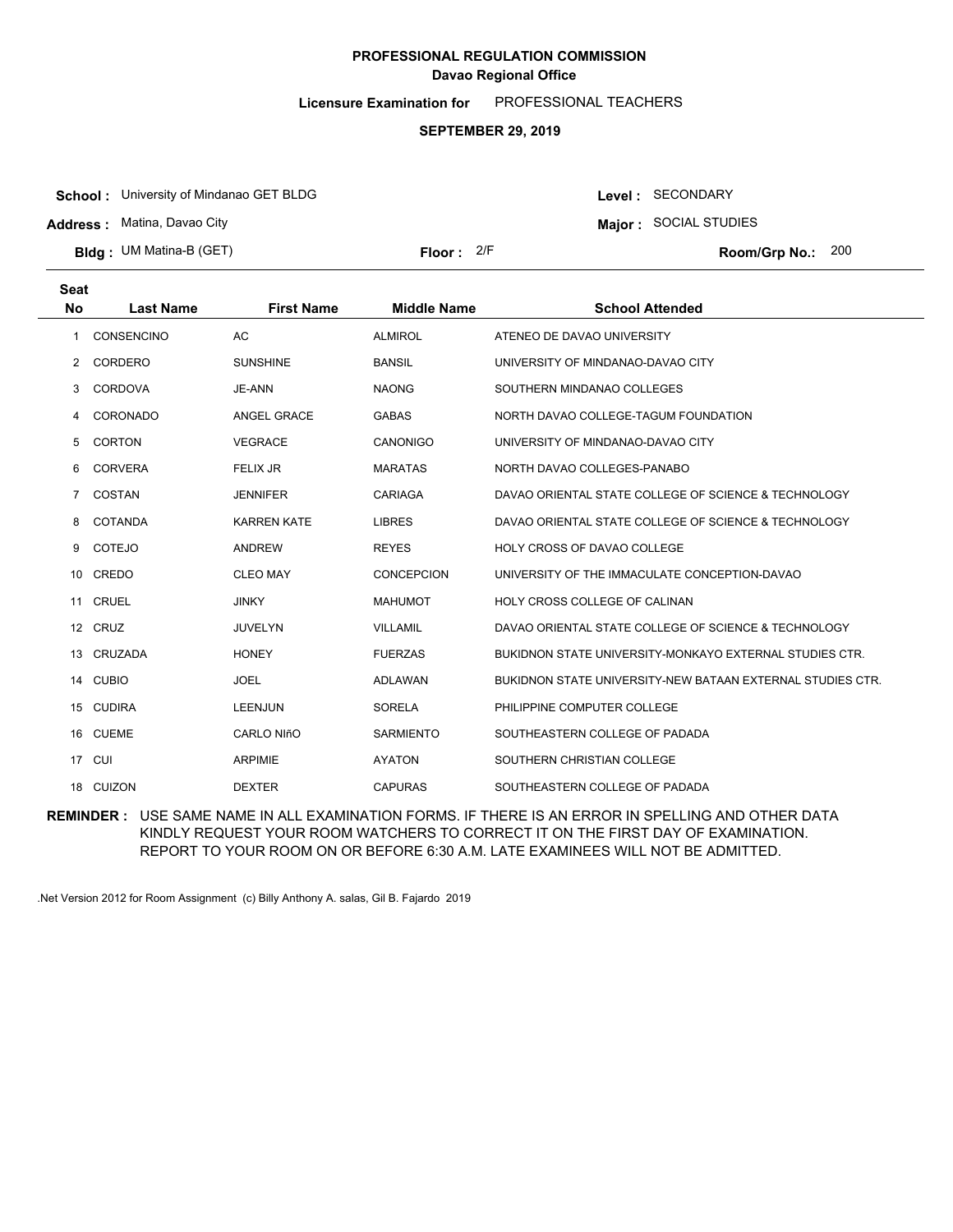**Licensure Examination for**  PROFESSIONAL TEACHERS

#### **SEPTEMBER 29, 2019**

**School :** University of Mindanao GET BLDG

**Address :** Matina, Davao City

**Bldg : Floor : Room/Grp No.:** UM Matina-B (GET)

Floor: 2/F Room/Grp No.: 201

Level : SECONDARY **Major :** SOCIAL STUDIES

| <b>Seat</b>    |                   |                     |                    |                                                           |
|----------------|-------------------|---------------------|--------------------|-----------------------------------------------------------|
| <b>No</b>      | <b>Last Name</b>  | <b>First Name</b>   | <b>Middle Name</b> | <b>School Attended</b>                                    |
| 1              | <b>CUIZON</b>     | <b>REINA JUNE</b>   | <b>MINQUE</b>      | HOLY CROSS OF DAVAO COLLEGE                               |
| $\overline{2}$ | <b>CULDORA</b>    | <b>MELDRED</b>      | <b>GELLIGAN</b>    | GABRIEL TABORIN COLLEGE OF DAVAO FOUND.-DAVAO CITY        |
| 3              | <b>CULELE</b>     | <b>LORIMIE</b>      | <b>BANGGAT</b>     | UNIVERSITY OF MINDANAO-DIGOS COLLEGE                      |
| 4              | <b>CUTAB</b>      | <b>LUCHEN</b>       | <b>CASER</b>       | BUKIDNON STATE UNIVERSITY-(FOR BUKIDNON STATE COLL)- MAIN |
| 5              | <b>CUTAMORA</b>   | <b>ALBERTO</b>      | <b>CASTAÑAREZ</b>  | HOLY CROSS OF DAVAO COLLEGE                               |
| 6              | <b>CUYACOT</b>    | <b>VENUS</b>        | <b>BOHAWI</b>      | BUKIDNON STATE UNIVERSITY-MONKAYO EXTERNAL STUDIES CTR.   |
| 7              | <b>DABLIO</b>     | <b>GLENN MARK</b>   | <b>ESIC</b>        | ST. THOMAS MORE SCHOOL OF LAW & BUSINESS - TAGUM CITY     |
| 8              | <b>DACALDACAL</b> | <b>ESTER</b>        | MUÑOZ              | BUKIDNON STATE UNIVERSITY-MARAGUSAN EXTERNAL STUDIES CTR. |
| 9              | <b>DACLISON</b>   | <b>LEAIN MAE</b>    | <b>BAGAYAS</b>     | UNIVERSITY OF MINDANAO-TAGUM                              |
| 10             | <b>DACULA</b>     | <b>FAHMIA</b>       | <b>YUSOP</b>       | COTABATO CITY STATE POLYTECHNIC COLLEGE                   |
| 11             | <b>DACULA</b>     | <b>KAREN</b>        | <b>TACAN</b>       | NOTRE DAME OF MIDSAYAP COLLEGE                            |
|                | 12 DADUYA         | <b>NESSEL</b>       | <b>MOLINA</b>      | SAINT MARY'S COLLEGE-TAGUM                                |
| 13             | <b>DAGAAS</b>     | <b>CRIZIA LIEZL</b> | CAYETANO           | UNIVERSITY OF MINDANAO-DAVAO CITY                         |
| 14             | <b>DAGADAS</b>    | <b>ASLAMIA</b>      | KALID              | GANI L. ABPI COLLEGES, INC.                               |
| 15             | <b>DAGATAN</b>    | <b>ERLIN</b>        | <b>BANASTON</b>    | PHILIPPINE WOMEN'S COLLEGE OF DAVAO                       |
|                | 16 DAGNOPAN       | ANABELLE            | <b>UYAN</b>        | NORTH DAVAO COLLEGE-TAGUM FOUNDATION                      |
| 17             | DAGOYLA-AY        | <b>MERRYJOY</b>     | <b>BUSTAMANTE</b>  | KAPALONG COLLEGE OF AGRICULTURE, SCIENCES & TECHNOLOGY    |
|                | 18 DAITE          | <b>JHON FIELD</b>   | <b>SAGUISA</b>     | COMPOSTELA VALLEY STATE COLLEGE - MARAGUSAN BRANCH        |

**REMINDER :** USE SAME NAME IN ALL EXAMINATION FORMS. IF THERE IS AN ERROR IN SPELLING AND OTHER DATA KINDLY REQUEST YOUR ROOM WATCHERS TO CORRECT IT ON THE FIRST DAY OF EXAMINATION. REPORT TO YOUR ROOM ON OR BEFORE 6:30 A.M. LATE EXAMINEES WILL NOT BE ADMITTED.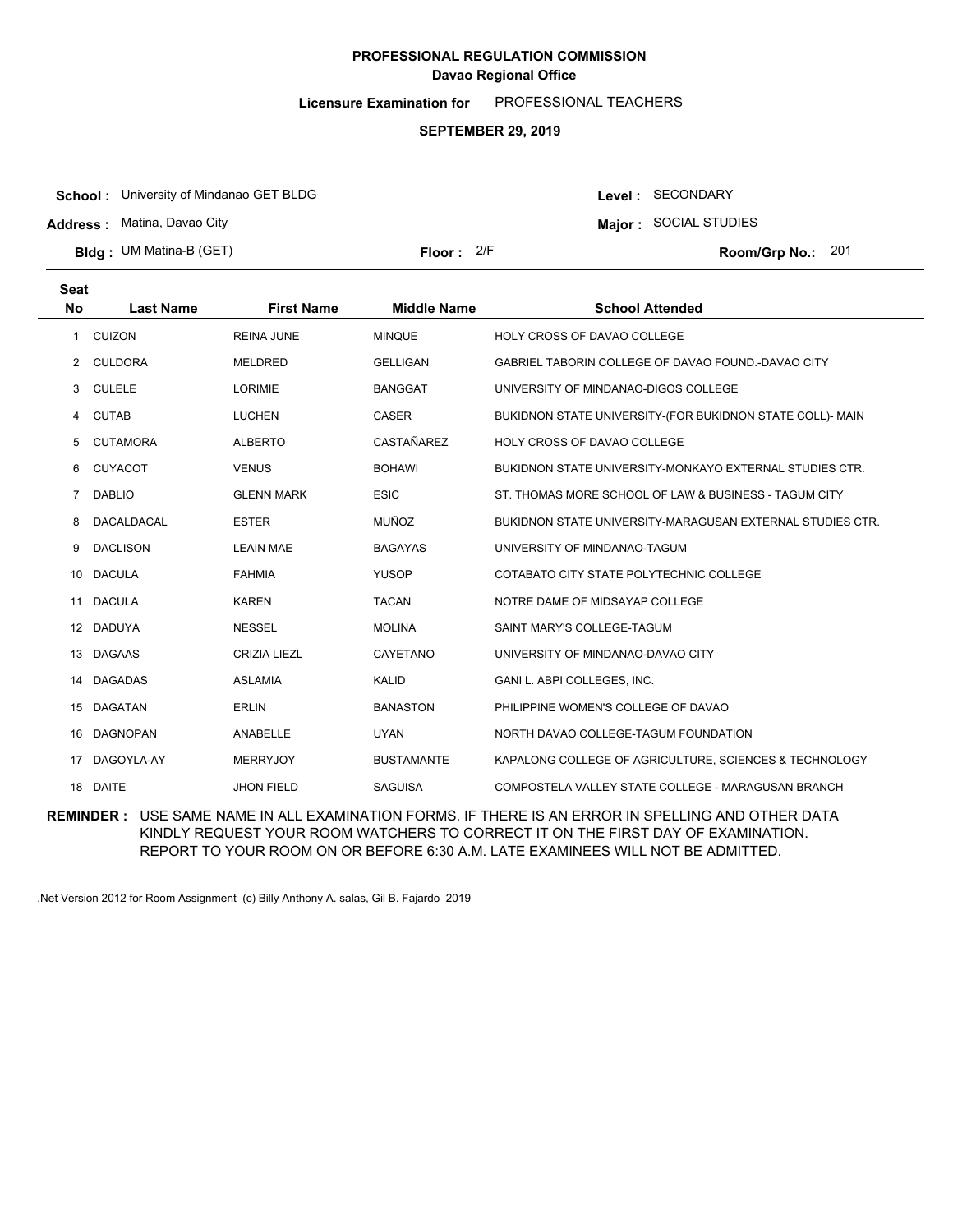**Licensure Examination for**  PROFESSIONAL TEACHERS

#### **SEPTEMBER 29, 2019**

**School :** University of Mindanao GET BLDG

**Address :** Matina, Davao City

**Bldg : Floor : Room/Grp No.:** UM Matina-B (GET)

Floor: 2/F Room/Grp No.: 202

Level : SECONDARY **Major :** SOCIAL STUDIES

| Seat                  |                  |                       |                    |                                                           |
|-----------------------|------------------|-----------------------|--------------------|-----------------------------------------------------------|
| No                    | <b>Last Name</b> | <b>First Name</b>     | <b>Middle Name</b> | <b>School Attended</b>                                    |
| 1                     | <b>DALAGA</b>    | <b>JASMIN</b>         | <b>SULTAN</b>      | BUKIDNON STATE UNIVERSITY-(FOR BUKIDNON STATE COLL)- MAIN |
| $\mathbf{2}^{\prime}$ | DALAGAN          | <b>GRACE ANN</b>      | <b>PLAZA</b>       | DAVAO VISION COLLEGES, INC- CATALUNAN, DAVAO CITY         |
| 3                     | <b>DALAGO</b>    | <b>APRIL JANE</b>     | <b>NAQUITA</b>     | MINDANAO STATE UNIVERSITY-MARAWI CITY                     |
| 4                     | <b>DALAMBA</b>   | <b>SAMMY</b>          | <b>MANGATOG</b>    | UNIVERSITY OF SOUTHERN MINDANAO-KABACAN                   |
| 5                     | <b>DALANDAS</b>  | <b>NORAINA</b>        | <b>PACAMAMAN</b>   | GANI L. ABPI COLLEGES, INC.                               |
| 6                     | <b>DAMISEL</b>   | ANGELYN               | <b>ABANILLA</b>    | UNIVERSITY OF MINDANAO-DAVAO CITY                         |
| 7                     | <b>DANGASE</b>   | <b>HEAVENLY ANGEL</b> | <b>DALISAY</b>     | BUKIDNON STATE UNIVERSITY-MONKAYO EXTERNAL STUDIES CTR.   |
| 8                     | DANGCALAN        | <b>LORYLYN</b>        | <b>OBERIO</b>      | UNIVERSITY OF MINDANAO-DAVAO CITY                         |
| 9                     | <b>DANID</b>     | <b>JONNIE</b>         | <b>PANZA</b>       | ASSUMPTION COLLEGE OF DAVAO                               |
| 10 <sup>1</sup>       | DANIEL           | <b>KORINA</b>         | <b>KAYAMPAO</b>    | UNIVERSITY OF SOUTHERN MINDANAO-KABACAN                   |
| 11                    | <b>DARAMAN</b>   | <b>EDSON</b>          | <b>LAPINED</b>     | COR JESU COLLEGE (HOLY CROSS OF DIGOS)                    |
| $12 \overline{ }$     | <b>DARO</b>      | <b>NORHAINA</b>       | <b>ARSAD</b>       | SHARIFF KABUNSUAN COLLEGE                                 |
| 13                    | <b>DAROCA</b>    | <b>DANDY</b>          | <b>ACAPULCO</b>    | KAPALONG COLLEGE OF AGRICULTURE, SCIENCES & TECHNOLOGY    |
| 14                    | <b>DAROY</b>     | <b>GERWIN</b>         | <b>BRIONES</b>     | UNIVERSITY OF MINDANAO-TAGUM                              |
| 15                    | <b>DAROY</b>     | <b>ILINE</b>          | <b>TORREJOS</b>    | UNIVERSITY OF MINDANAO-TAGUM                              |
| 16                    | <b>DATILES</b>   | <b>VINECHAR</b>       | <b>ARELLANO</b>    | UNIVERSITY OF MINDANAO-DAVAO CITY                         |
| 17                    | <b>DATUCALI</b>  | JELLY                 | <b>FUENTES</b>     | COTABATO CITY STATE POLYTECHNIC COLLEGE                   |
|                       | 18 DAUD          | <b>SALAHUDIN</b>      | <b>OMAR</b>        | COTABATO CITY STATE POLYTECHNIC COLLEGE                   |

**REMINDER :** USE SAME NAME IN ALL EXAMINATION FORMS. IF THERE IS AN ERROR IN SPELLING AND OTHER DATA KINDLY REQUEST YOUR ROOM WATCHERS TO CORRECT IT ON THE FIRST DAY OF EXAMINATION. REPORT TO YOUR ROOM ON OR BEFORE 6:30 A.M. LATE EXAMINEES WILL NOT BE ADMITTED.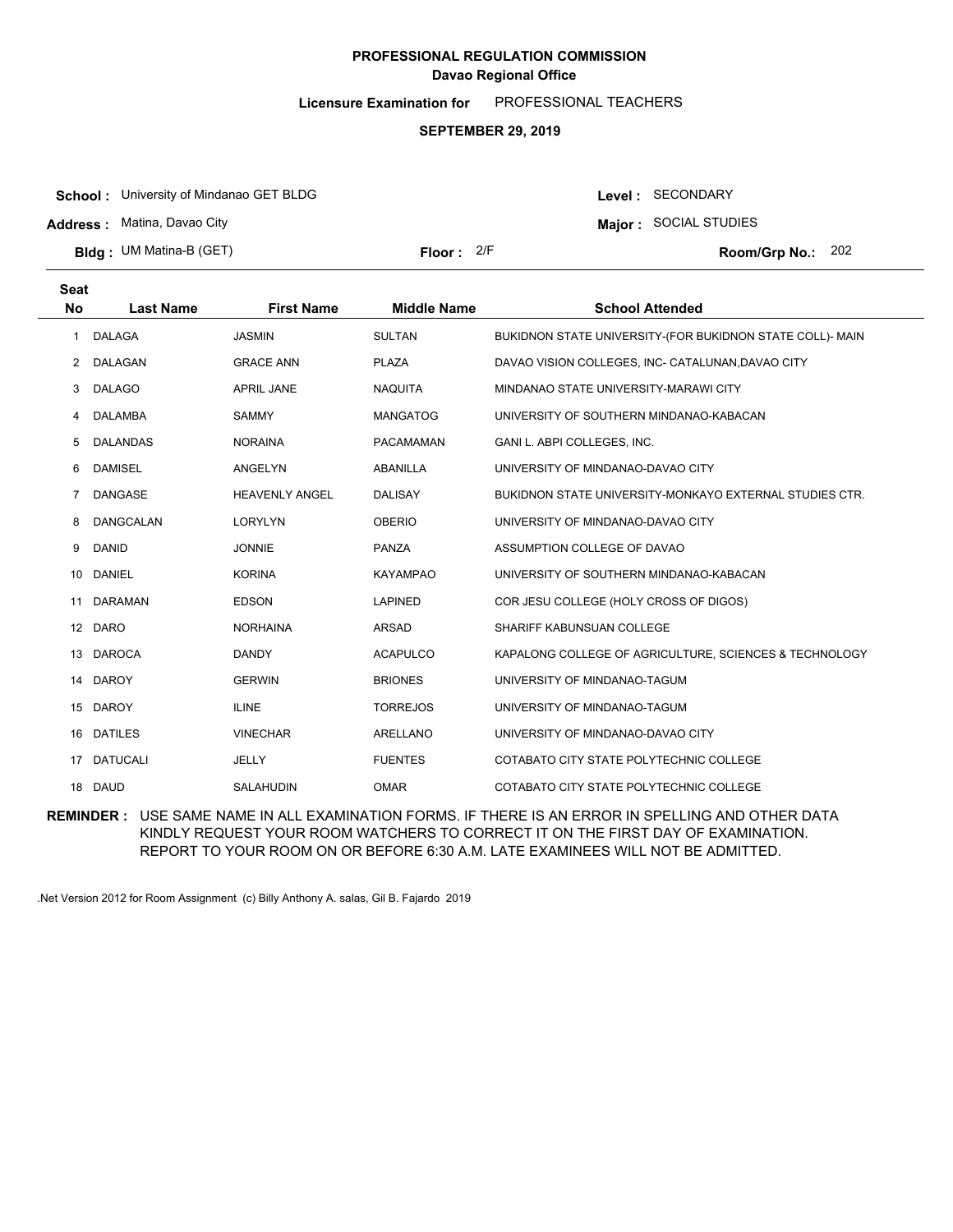**Licensure Examination for**  PROFESSIONAL TEACHERS

#### **SEPTEMBER 29, 2019**

**School :** University of Mindanao GET BLDG

**Address :** Matina, Davao City

**Bldg : Floor : Room/Grp No.:** UM Matina-B (GET)

Floor: 2/F Room/Grp No.: 203

**Major :** SOCIAL STUDIES

Level : SECONDARY

| Seat           |                      |                      |                    |                                                           |
|----------------|----------------------|----------------------|--------------------|-----------------------------------------------------------|
| <b>No</b>      | <b>Last Name</b>     | <b>First Name</b>    | <b>Middle Name</b> | <b>School Attended</b>                                    |
| $\mathbf{1}$   | <b>DAVIS</b>         | <b>HERSON JULES</b>  | <b>SUANSING</b>    | SOUTHEASTERN COLLEGE OF PADADA                            |
| $\mathbf{2}$   | <b>DAYOT</b>         | <b>JOCELYN</b>       | <b>ODITA</b>       | UNIVERSITY OF MINDANAO-TAGUM                              |
| 3              | DE ASIS              | <b>BELTON</b>        | <b>VIZMANOS</b>    | MATI DOCTORS COLLEGE                                      |
| 4              | DE JUAN              | <b>MARY GRACE</b>    | SERVAÑEZ           | <b>GOLDENSTATE COLLEGE</b>                                |
| 5              | DE LOS SANTOS        | <b>JAYSON</b>        | <b>BERDEGUIL</b>   | HOLY CROSS OF DAVAO COLLEGE                               |
| 6              | <b>DECENA</b>        | <b>JULEVE</b>        | <b>ANTONIO</b>     | <b>JOHN PAUL II COLLEGE</b>                               |
| $\overline{7}$ | <b>DECOLAS</b>       | <b>ALVIN</b>         | <b>GUZMAN</b>      | SOUTHEASTERN COLLEGE OF PADADA                            |
| 8              | <b>DECONLAY</b>      | <b>JONATHAN</b>      | LAYAHON            | PHILIPPINE COLLEGE OF TECHNOLOGY                          |
| 9              | <b>DEGAMON</b>       | <b>GINA MAE</b>      | <b>MONES</b>       | UNIVERSITY OF SOUTHEASTERN PHILIPPINES-DAVAO CITY         |
| 10             | DEGAMON              | <b>MAE AMOR</b>      | <b>MONES</b>       | BUKIDNON STATE UNIVERSITY-STO TOMAS EXTERNAL STUDIES CTR. |
| 11             | <b>DEGORIO</b>       | <b>LEAH ROSE</b>     | <b>NADELA</b>      | UNIVERSITY OF MINDANAO-TAGUM                              |
|                | 12 DEIRIT            | <b>RUBELYN</b>       | <b>NENIEL</b>      | UNIVERSITY OF MINDANAO-DAVAO CITY                         |
|                | 13 DEL CARMEN        | <b>CHARITY FAITH</b> | <b>ACUPAN</b>      | UNIVERSITY OF MINDANAO-TAGUM                              |
|                | 14 DEL RIO           | DARYL JAY            | <b>MONTECALVO</b>  | SOUTHEASTERN COLLEGE OF PADADA                            |
|                | 15 DELA CERNA        | <b>MIA BERNIELLE</b> | <b>BAUTISTA</b>    | HOLY CROSS OF DAVAO COLLEGE                               |
|                | 16 DELA CERNA        | RONA MAE             |                    | ASSUMPTION COLLEGE OF NABUNTURAN                          |
| 17             | DELA COSTA           | <b>MARJUN APRIL</b>  | <b>NACUA</b>       | SOUTHEASTERN COLLEGE OF PADADA                            |
| 18             | DELA CRUZ            | <b>JHONA MAE</b>     | <b>DAWANG</b>      | SOUTHEASTERN COLLEGE OF PADADA                            |
|                | 19 DELA CRUZ         | <b>STEPHEN</b>       | <b>LUMIANO</b>     | SAN AGUSTIN INSTITUTE OF TECHNOLOGY                       |
| 20             | <b>DELA VICTORIA</b> | <b>RUTHEA</b>        | SALAR              | ATENEO DE DAVAO UNIVERSITY                                |
| 21             | DELADA               | <b>JESSIE FATIMA</b> | LOYLOY             | MINDANAO STATE UNIVERSITY-MAGUINDANAO                     |
| 22             | <b>DELGUERA</b>      | PHILIP               | <b>WENCESLAO</b>   | QUEEN OF APOSTLES COLLEGE SEMINARY                        |
|                | 23 DELIMA            | <b>DINA</b>          | <b>MONEBA</b>      | SOUTHEASTERN COLLEGE OF PADADA                            |
|                | 24 DELLOSA           | <b>JEMMARIE</b>      | <b>ESCALANTE</b>   | DAVAO ORIENTAL STATE COLLEGE OF SCIENCE & TECHNOLOGY      |

**REMINDER :** USE SAME NAME IN ALL EXAMINATION FORMS. IF THERE IS AN ERROR IN SPELLING AND OTHER DATA KINDLY REQUEST YOUR ROOM WATCHERS TO CORRECT IT ON THE FIRST DAY OF EXAMINATION. REPORT TO YOUR ROOM ON OR BEFORE 6:30 A.M. LATE EXAMINEES WILL NOT BE ADMITTED.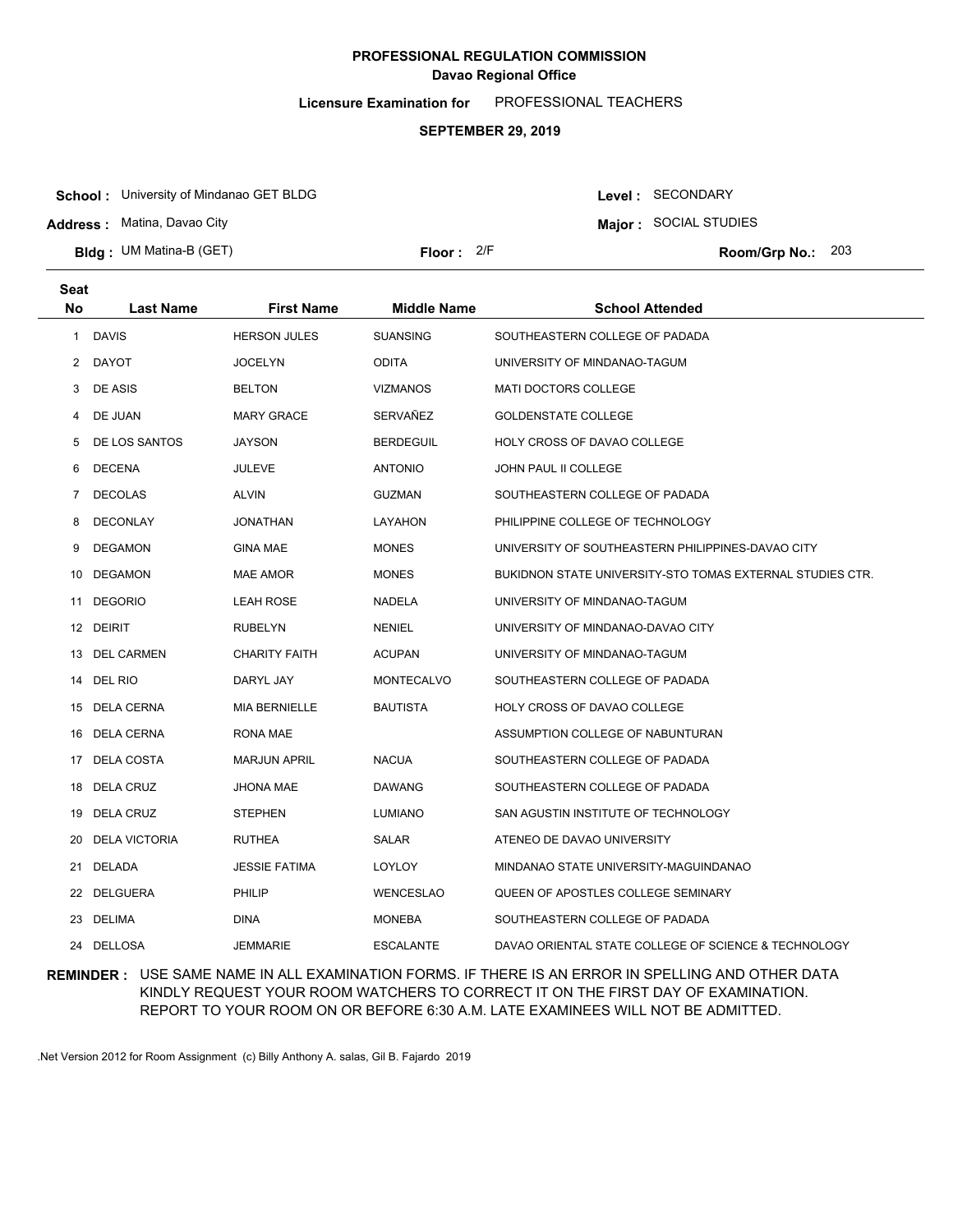**Licensure Examination for**  PROFESSIONAL TEACHERS

#### **SEPTEMBER 29, 2019**

**School :** University of Mindanao GET BLDG

**Address :** Matina, Davao City

**Seat**

**Bldg : Floor : Room/Grp No.:** UM Matina-B (GET)

Floor: 2/F Room/Grp No.: 204

Level : SECONDARY **Major :** SOCIAL STUDIES

| əeal      |                    |                    |                    |                                                              |
|-----------|--------------------|--------------------|--------------------|--------------------------------------------------------------|
| <b>No</b> | <b>Last Name</b>   | <b>First Name</b>  | <b>Middle Name</b> | <b>School Attended</b>                                       |
| 1         | DELNA              | SITTIE SHAHANIE    | <b>MACMOD</b>      | NOTRE DAME UNIVERSITY                                        |
| 2         | <b>DELORIA</b>     | <b>RITCHEL</b>     | AYALA              | MONKAYO COLLEGE OF ARTS, SCIENCES & TECHNOLOGY               |
| 3         | <b>DELOS REYES</b> | TEHSSA EVE         | <b>REYES</b>       | MONKAYO COLLEGE OF ARTS, SCIENCES & TECHNOLOGY               |
| 4         | DELOY              | <b>FERDINAND</b>   | <b>BARIOGA</b>     | UNIVERSITY OF MINDANAO-TAGUM                                 |
| 5         | <b>DELUTE</b>      | <b>MENIN KAE</b>   | LEDESMA            | SOUTHERN PHILS.AGRI,BUSS,MARINE & AQUATIC SCH.OF TECH-MALITA |
| 6         | <b>DESALES</b>     | <b>ANDREW</b>      | <b>MANSUETO</b>    | UNIVERSITY OF MINDANAO-DAVAO CITY                            |
| 7         | <b>DESCALLAR</b>   | <b>LETICIA</b>     | ORDIZ              | UNIVERSITY OF MINDANAO-DAVAO CITY                            |
| 8         | <b>DESTREZA</b>    | <b>REYMUND</b>     | <b>MALOJO</b>      | RIZAL MEMORIAL COLLEGE                                       |
| 9         | <b>DESTREZA</b>    | <b>REYNALD</b>     | <b>MALOJO</b>      | RIZAL MEMORIAL COLLEGE                                       |
| 10        | <b>DIAGAO</b>      | AMIR               | SALI               | COTABATO CITY STATE POLYTECHNIC COLLEGE                      |
| 11        | DIALUNA            | <b>GERALDINE</b>   | GULADA             | SOUTHEASTERN COLLEGE OF PADADA                               |
|           | 12 DIALUNA         | <b>REJINE</b>      | <b>GULADA</b>      | SOUTHEASTERN COLLEGE OF PADADA                               |
|           | 13 DIAMAAT         | <b>JENIE</b>       | <b>GENCIANOS</b>   | HOLY CROSS COLLEGE OF CALINAN                                |
|           | 14 DIAZ            | JOVEL MARK         | <b>DUMOLONG</b>    | ASSUMPTION COLLEGE OF DAVAO                                  |
|           | 15 DIAZ            | RIZZA              | MANTE              | COMPOSTELA VALLEY STATE COLLEGE - MARAGUSAN BRANCH           |
|           | 16 DIEZ            | ESTELLA            | <b>JAVIER</b>      | UNIVERSITY OF MINDANAO-DIGOS COLLEGE                         |
|           | 17 DIEZ            | <b>HONEYLYN</b>    | <b>YNTIG</b>       | UNIVERSITY OF MINDANAO-TAGUM                                 |
| 18        | <b>DIGAYNON</b>    | <b>ERNELYN</b>     | LINO               | LEGACY COLLEGE OF COMPOSTELA                                 |
|           | 19 DIGNADICE       | <b>MELCHOR</b>     | <b>NICOLAS</b>     | MASTERS TECHNOLOGICAL INSTITUTE OF MINDANAO                  |
| 20        | <b>DILANGALEN</b>  | ABDULLAH           | LAUGAN             | DAVAO CENTRAL COLLEGE                                        |
| 21        | <b>DIMAMPAO</b>    | <b>MOGUIAHIDEN</b> | <b>DAMDAMIN</b>    | UNIVERSITY OF SOUTHERN MINDANAO-KABACAN                      |
|           | 22 DIMOL           | <b>EDCEL</b>       | <b>GARGOLES</b>    | SOUTHEASTERN COLLEGE OF PADADA                               |
|           | 23 DIVINO          | <b>LARRY</b>       | <b>RAMOS</b>       | ARRIESGADO COLLEGE FOUNDATION, INC.                          |
|           | 24 DIVINO          | <b>VINNIS JOY</b>  | <b>JOSOL</b>       | UNIVERSITY OF MINDANAO-DIGOS COLLEGE                         |

### **REMINDER :** USE SAME NAME IN ALL EXAMINATION FORMS. IF THERE IS AN ERROR IN SPELLING AND OTHER DATA KINDLY REQUEST YOUR ROOM WATCHERS TO CORRECT IT ON THE FIRST DAY OF EXAMINATION. REPORT TO YOUR ROOM ON OR BEFORE 6:30 A.M. LATE EXAMINEES WILL NOT BE ADMITTED.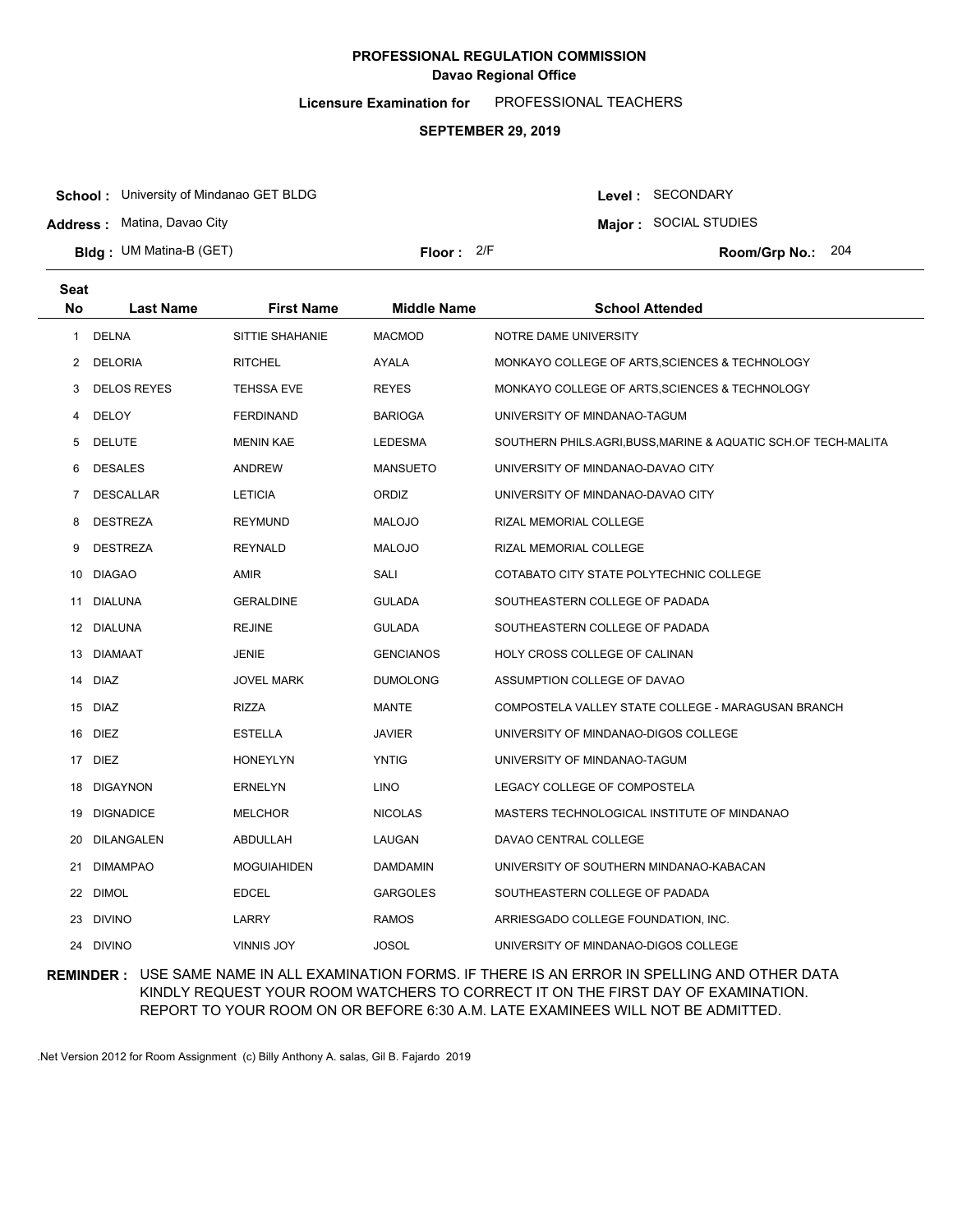**Licensure Examination for**  PROFESSIONAL TEACHERS

#### **SEPTEMBER 29, 2019**

**School :** University of Mindanao GET BLDG

**Address :** Matina, Davao City

**Bldg : Floor : Room/Grp No.:** UM Matina-B (GET)

Floor: 2/F Room/Grp No.: 205

**Major :** SOCIAL STUDIES

Level : SECONDARY

| <b>Seat</b>    |                  |                    |                    |                                                            |
|----------------|------------------|--------------------|--------------------|------------------------------------------------------------|
| <b>No</b>      | <b>Last Name</b> | <b>First Name</b>  | <b>Middle Name</b> | <b>School Attended</b>                                     |
| 1              | <b>DOBLAS</b>    | <b>JEFF</b>        | <b>BERNARDINO</b>  | UNIVERSITY OF MINDANAO-PANABO                              |
| $\mathbf{2}$   | <b>DOCTORA</b>   | <b>BRYAN</b>       | <b>BANTILAN</b>    | ASSUMPTION COLLEGE OF DAVAO                                |
| 3              | <b>DOMABOK</b>   | <b>LENNY ROSE</b>  | <b>CAMACHO</b>     | DAVAO DEL NORTE STATE COLLEGE                              |
| 4              | <b>DONAIRE</b>   | <b>KRISTY JANE</b> | <b>CABANILLA</b>   | UNIVERSITY OF MINDANAO-DIGOS COLLEGE                       |
| 5              | <b>DONASCO</b>   | <b>NIKKI ROSE</b>  | <b>GARCIANO</b>    | UNIVERSITY OF MINDANAO-DAVAO CITY                          |
| 6              | <b>DOONG</b>     | <b>CLAIRE</b>      | <b>BANDE</b>       | UNIVERSITY OF MINDANAO-DIGOS COLLEGE                       |
| $\overline{7}$ | <b>DOPING</b>    | <b>BAYRON</b>      | <b>MAURO</b>       | SOUTHEASTERN COLLEGE OF PADADA                             |
| 8              | <b>DORIG</b>     | SHIELA MAE         | <b>PUA</b>         | UNIVERSITY OF SOUTHERN MINDANAO-KABACAN                    |
| 9              | <b>DUAVES</b>    | <b>EMEL PAUL</b>   | <b>LENARES</b>     | UNIVERSITY OF MINDANAO-DAVAO CITY                          |
| 10             | <b>DUBLE</b>     | <b>APRIL JEAN</b>  | <b>ESPIA</b>       | GENSANTOS FOUNDATION COLLEGE, INC.                         |
| 11             | <b>DUHILAG</b>   | LEINIE             | <b>ALGABRE</b>     | SOUTHEASTERN COLLEGE OF PADADA                             |
|                | 12 DUKA          | <b>LEA MARIE</b>   | <b>BORLAGDAN</b>   | DAVAO DOCTORS COLLEGE, INC.                                |
| 13             | <b>DULALAS</b>   | <b>RAQUEL</b>      | <b>BUSTAMANTE</b>  | UNIVERSITY OF MINDANAO-DAVAO CITY                          |
| 14             | <b>DUMADAG</b>   | <b>JAY ANN</b>     | <b>GERA</b>        | BUKIDNON STATE UNIVERSITY-MONTEVISTA EXTERNAL STUDIES CTR. |
| 15             | <b>DUMAGPI</b>   | <b>SHEMELYN</b>    | CANTORNE           | BUKIDNON STATE UNIVERSITY-(FOR BUKIDNON STATE COLL)- MAIN  |
| 16             | <b>DUMANAYOS</b> | <b>JERALYN</b>     | <b>MATUNHAY</b>    | UNIVERSITY OF MINDANAO-DAVAO CITY                          |
| 17             | <b>DUMANGIN</b>  | ROGELIO JR         | <b>RUIZ</b>        | SOUTHEASTERN COLLEGE OF PADADA                             |
|                | 18 DUMASIS       | <b>LOVELY JYN</b>  | <b>ALATAN</b>      | DON CARLOS POLYTECHNIC COLLEGE                             |

**REMINDER :** USE SAME NAME IN ALL EXAMINATION FORMS. IF THERE IS AN ERROR IN SPELLING AND OTHER DATA KINDLY REQUEST YOUR ROOM WATCHERS TO CORRECT IT ON THE FIRST DAY OF EXAMINATION. REPORT TO YOUR ROOM ON OR BEFORE 6:30 A.M. LATE EXAMINEES WILL NOT BE ADMITTED.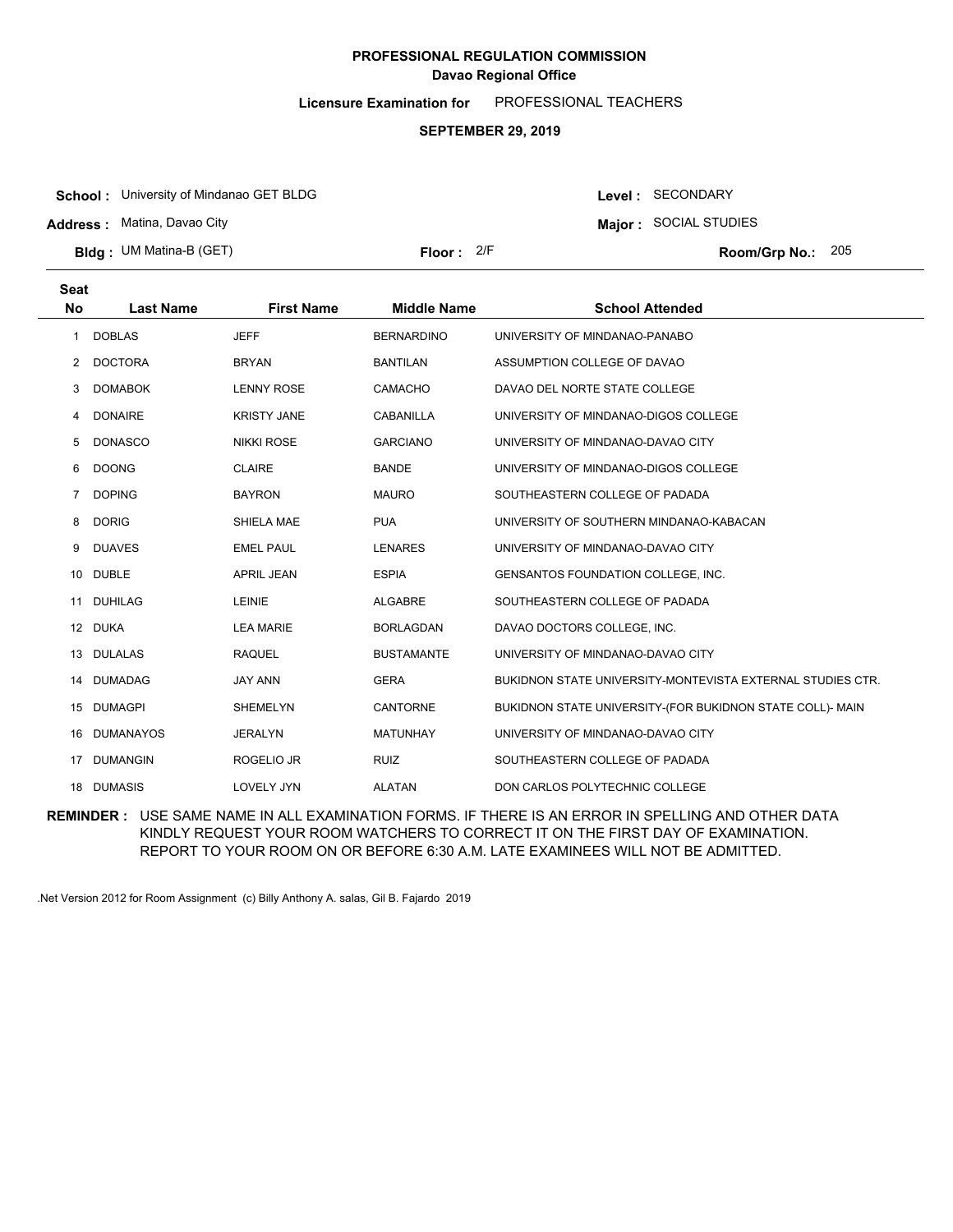**Licensure Examination for**  PROFESSIONAL TEACHERS

#### **SEPTEMBER 29, 2019**

**School :** University of Mindanao GET BLDG

**Address :** Matina, Davao City

**Bldg : Floor : Room/Grp No.:** UM Matina-B (GET)

**Major :** SOCIAL STUDIES

Level : SECONDARY

Floor: 2/F Room/Grp No.: 206

| Seat<br><b>No</b> | <b>Last Name</b> | <b>First Name</b>    | <b>Middle Name</b> | <b>School Attended</b>                                    |
|-------------------|------------------|----------------------|--------------------|-----------------------------------------------------------|
| 1                 | <b>DUMLAO</b>    | <b>JACKIE LYN</b>    | <b>OSOTEO</b>      | ARRIESGADO COLLEGE FOUNDATION, INC.                       |
| 2                 | DURAN            | KHYZENTH KAYE        |                    | CENTRAL MINDANAO UNIVERSITY                               |
| 3                 | <b>DUTERTE</b>   | DARYL MAE            | CASTILLO           | COTABATO MEDICAL FOUNDATION COLLEGE                       |
| 4                 | <b>EAMIGUEL</b>  | <b>CRISTE FERLIN</b> | <b>COMPOSO</b>     | UNIVERSITY OF MINDANAO-TAGUM                              |
| 5                 | <b>EBRAHIM</b>   | <b>JOHAINA</b>       | <b>ALAB</b>        | COTABATO CITY STATE POLYTECHNIC COLLEGE                   |
| 6                 | <b>EBRANO</b>    | MYLENE               | <b>CLEMENTE</b>    | DAVAO ORIENTAL STATE COLLEGE OF SCIENCE & TECHNOLOGY      |
| 7                 | <b>ECLE</b>      | <b>JHENEMIE</b>      | CARRIEDO           | HOLY CROSS OF DAVAO COLLEGE                               |
| 8                 | EDEY             | ROSEMARIE JEAN       | MERCADAL           | CHRISTIAN COLLEGES OF SOUTHEAST ASIA                      |
| 9                 | <b>EDILLON</b>   | <b>MIRAFLOR</b>      | <b>CUEVA</b>       | DAVAO DEL NORTE STATE COLLEGE                             |
| 10                | EGAY             | <b>CLOUE</b>         | <b>DOSDOS</b>      | NOTRE DAME OF MIDSAYAP COLLEGE                            |
| 11                | EGOS             | <b>NOREEN GRACE</b>  | <b>NUDALO</b>      | COR JESU COLLEGE (HOLY CROSS OF DIGOS)                    |
| 12 <sup>12</sup>  | EGUIA            | <b>SUSAN</b>         | <b>DUMANDAN</b>    | ST. THOMAS MORE SCHOOL OF LAW & BUSINESS - TAGUM CITY     |
|                   | 13 EJARA         | FELSA JOY            | <b>ESTENOR</b>     | SOUTHEASTERN COLLEGE OF PADADA                            |
| 14                | <b>ELAIRON</b>   | <b>ALAURA</b>        | <b>BADILLO</b>     | UNIVERSITY OF MINDANAO-TAGUM                              |
|                   | 15 ELECCION      | CHARLYN              | <b>OFTANA</b>      | RIZAL MEMORIAL COLLEGE                                    |
|                   | 16 ELEFANE       | <b>JOEY</b>          | <b>REPARIP</b>     | ACES TAGUM COLLEGE                                        |
|                   | 17 ELEGINO       | <b>KUANCY</b>        | CAIÑA              | DAVAO ORIENTAL STATE COLLEGE OF SCIENCE & TECHNOLOGY      |
|                   | 18 ELEGIO        | HONEY LYN            | <b>ENCARNACION</b> | ARRIESGADO COLLEGE FOUNDATION, INC.                       |
|                   | 19 ELEJORDE      | JOSHUA PHILIP        | LANTAYA            | ARRIESGADO COLLEGE FOUNDATION, INC.                       |
| 20                | <b>ELEMENTO</b>  | <b>EZEQUIEL</b>      | CAMAHALAN          | SOUTHEASTERN COLLEGE OF PADADA                            |
|                   | 21 ELENTORIO     | <b>WENDI AHMOR</b>   | <b>OCTAVIO</b>     | SOUTHERN CHRISTIAN COLLEGE                                |
| 22                | <b>ELLAGA</b>    | GRACE                | <b>RAMIREZ</b>     | SOUTHEASTERN COLLEGE OF PADADA                            |
| 23                | ELLO             | SHERYLL              | <b>ARBILO</b>      | BUKIDNON STATE UNIVERSITY-STO TOMAS EXTERNAL STUDIES CTR. |
| 24                | <b>ELTAGONDE</b> | <b>JENEPHER</b>      | <b>RABOR</b>       | COR JESU COLLEGE (HOLY CROSS OF DIGOS)                    |

### **REMINDER :** USE SAME NAME IN ALL EXAMINATION FORMS. IF THERE IS AN ERROR IN SPELLING AND OTHER DATA KINDLY REQUEST YOUR ROOM WATCHERS TO CORRECT IT ON THE FIRST DAY OF EXAMINATION. REPORT TO YOUR ROOM ON OR BEFORE 6:30 A.M. LATE EXAMINEES WILL NOT BE ADMITTED.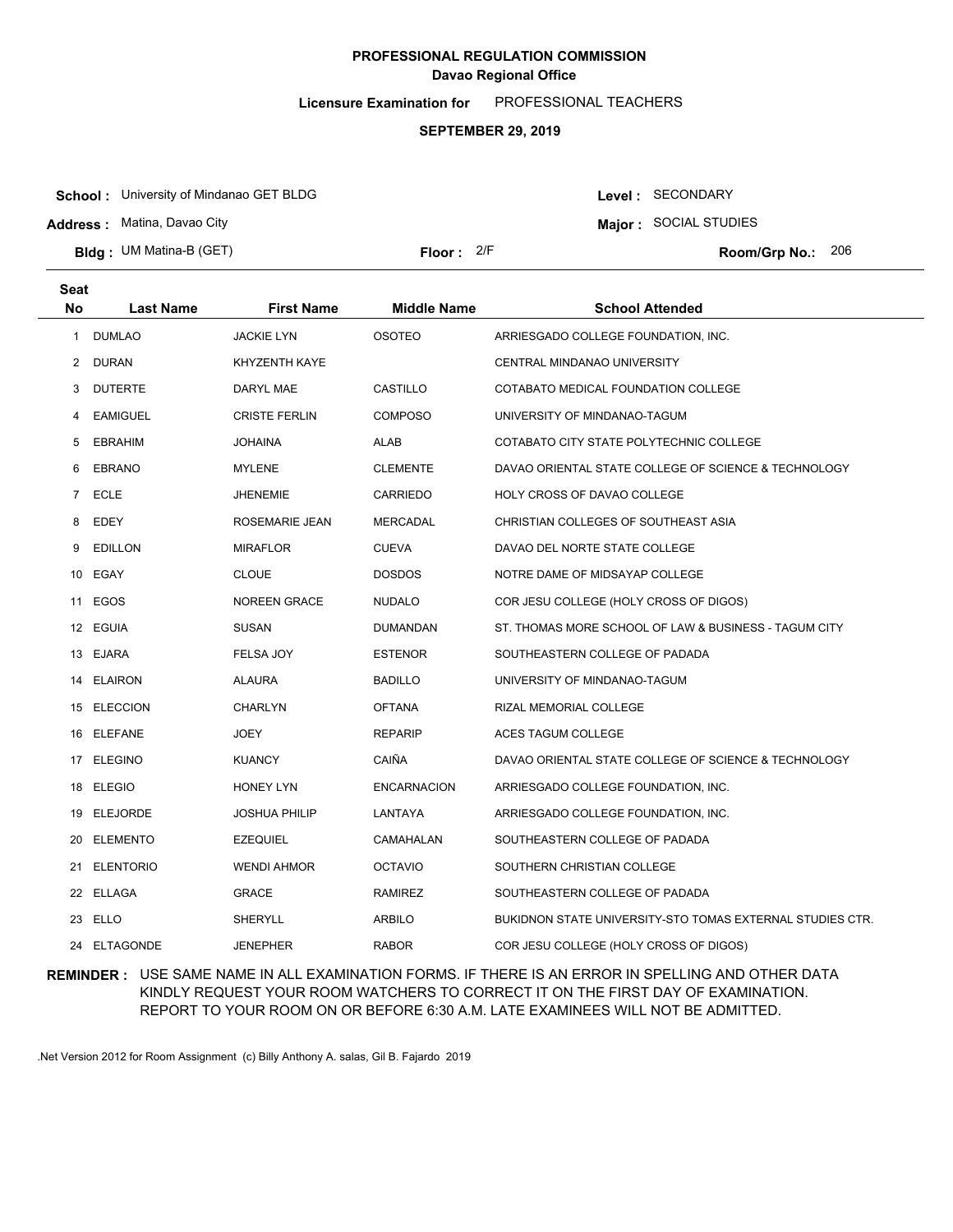**Licensure Examination for**  PROFESSIONAL TEACHERS

#### **SEPTEMBER 29, 2019**

**School :** University of Mindanao GET BLDG

**Address :** Matina, Davao City

**Bldg : Floor : Room/Grp No.:** UM Matina-B (GET)

Floor: 2/F Room/Grp No.: 207

Level : SECONDARY **Major :** SOCIAL STUDIES

| Seat         |                   |                        |                    |                                                          |
|--------------|-------------------|------------------------|--------------------|----------------------------------------------------------|
| <b>No</b>    | <b>Last Name</b>  | <b>First Name</b>      | <b>Middle Name</b> | <b>School Attended</b>                                   |
| 1            | <b>EMATA</b>      | <b>VANISSA</b>         | <b>POBADORA</b>    | UNIVERSITY OF SOUTHEASTERN PHILIPPINES-DAVAO CITY        |
| $\mathbf{2}$ | <b>EMBALSADO</b>  | <b>CHARINA</b>         | <b>CELLAN</b>      | UNIVERSITY OF SOUTHEASTERN PHILIPPINES-COMPOSTEAL CENTER |
| 3            | <b>EMBALSADO</b>  | <b>JEZREEL</b>         | <b>CENIZA</b>      | NORTH DAVAO COLLEGE-TAGUM FOUNDATION                     |
| 4            | <b>EMBALSADO</b>  | <b>JOZEL</b>           | CARPENTERO         | UNIVERSITY OF MINDANAO-DIGOS COLLEGE                     |
| 5            | <b>EMBALSADO</b>  | <b>MARIA CLYDE LOU</b> | <b>GINGCO</b>      | SOUTHEASTERN COLLEGE OF PADADA                           |
| 6            | <b>EMETERIO</b>   | <b>RUTH</b>            | <b>ORTEGA</b>      | DAVAO DEL NORTE STATE COLLEGE                            |
| 7            | <b>ENCLUNA</b>    | RIO JANE               | <b>MONTECILLO</b>  | MONKAYO COLLEGE OF ARTS, SCIENCES & TECHNOLOGY           |
| 8            | <b>ENGHOG</b>     | <b>CARL JESSEN</b>     | <b>BISAGA</b>      | SOUTHEASTERN COLLEGE OF PADADA                           |
| 9            | <b>ENJAMBRE</b>   | <b>MEL GRACE</b>       | <b>GELARDERO</b>   | COR JESU COLLEGE (HOLY CROSS OF DIGOS)                   |
| 10           | <b>ENO</b>        | <b>RUNNETH</b>         | <b>TUMULAC</b>     | UNIVERSITY OF MINDANAO-TAGUM                             |
| 11           | <b>ENOYA</b>      | IAN BHEN CHRISTOFER    | <b>VILLALBA</b>    | SURIGAO STATE COLLEGE OF TECHNOLOGY                      |
|              | 12 ENRIQUEZ       | <b>DAYANARA</b>        | <b>MARIANITO</b>   | MATI POLYTECHNIC INSTITUTE                               |
|              | 13 ENRIQUEZ       | <b>NHELCRIS</b>        | <b>VILLORDON</b>   | DAVAO CENTRAL COLLEGE                                    |
| 14           | <b>ENSOY</b>      | <b>ANGELIE</b>         | <b>AUSTRIA</b>     | UNIVERSITY OF MINDANAO-PANABO                            |
| 15           | <b>ESCABILLAS</b> | <b>EMMALYN</b>         | <b>COTACTE</b>     | NORTH DAVAO COLLEGE-TAGUM FOUNDATION                     |
| 16           | <b>ESCALANTE</b>  | <b>JANICE</b>          | <b>CURIAS</b>      | MONKAYO COLLEGE OF ARTS, SCIENCES & TECHNOLOGY           |
| 17           | <b>ESCALON</b>    | <b>NOEL</b>            | CANJA              | NOTRE DAME OF MIDSAYAP COLLEGE                           |
|              | 18 ESCANILLA      | <b>JERIC NOEL</b>      | <b>CENIZA</b>      | UNIVERSITY OF MINDANAO-DAVAO CITY                        |

**REMINDER :** USE SAME NAME IN ALL EXAMINATION FORMS. IF THERE IS AN ERROR IN SPELLING AND OTHER DATA KINDLY REQUEST YOUR ROOM WATCHERS TO CORRECT IT ON THE FIRST DAY OF EXAMINATION. REPORT TO YOUR ROOM ON OR BEFORE 6:30 A.M. LATE EXAMINEES WILL NOT BE ADMITTED.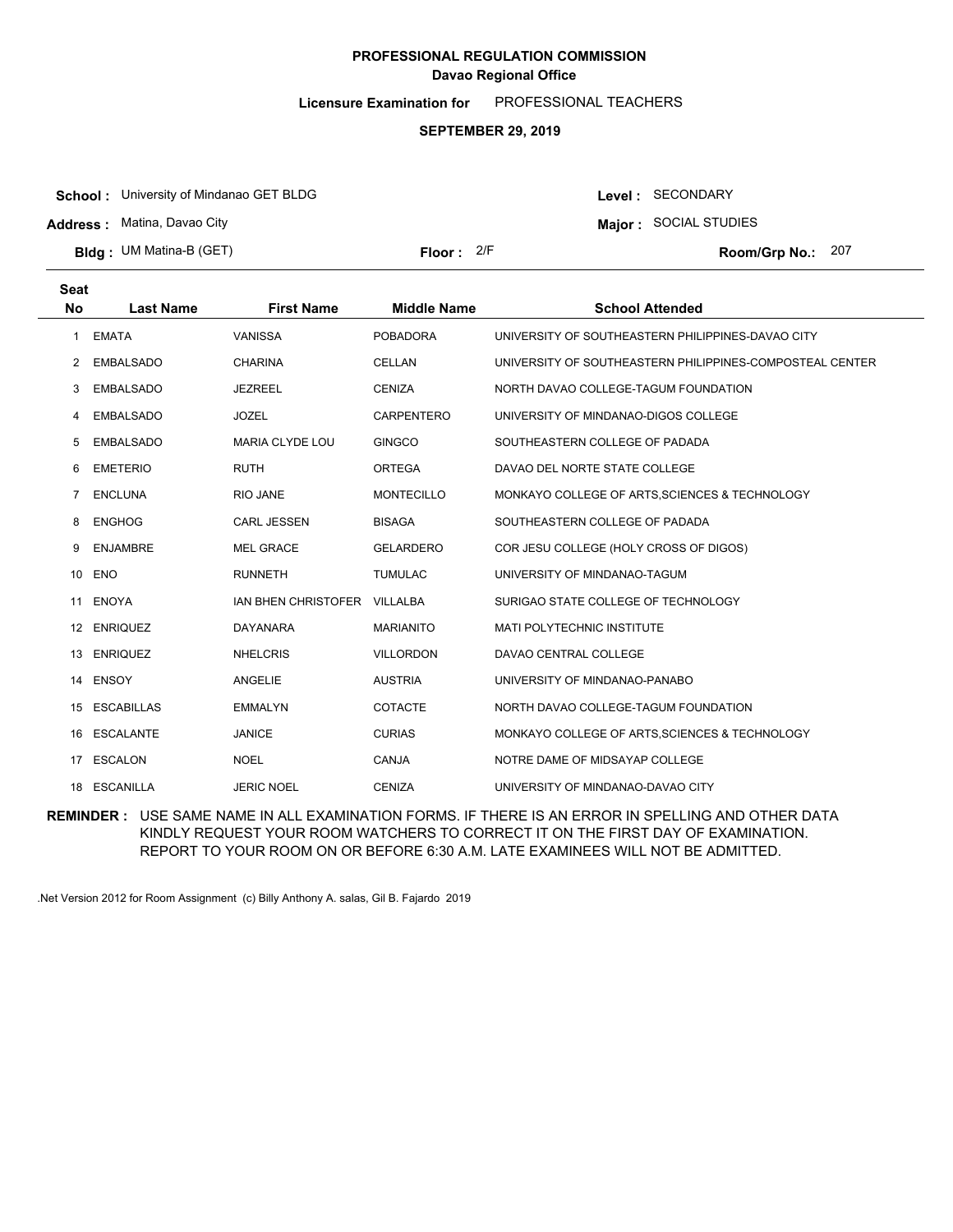**Licensure Examination for**  PROFESSIONAL TEACHERS

#### **SEPTEMBER 29, 2019**

**School :** University of Mindanao GET BLDG

**Address :** Matina, Davao City

**Bldg : Floor : Room/Grp No.:** UM Matina-B (GET)

Floor: 2/F Room/Grp No.: 208

Level : SECONDARY **Major :** SOCIAL STUDIES

| <b>Seat</b> |                  |                         |                    |                                                                |
|-------------|------------------|-------------------------|--------------------|----------------------------------------------------------------|
| <b>No</b>   | <b>Last Name</b> | <b>First Name</b>       | <b>Middle Name</b> | <b>School Attended</b>                                         |
| 1           | <b>ESCAÑO</b>    | <b>MARIA ELENA</b>      | <b>BITANCOR</b>    | <b>RIZAL MEMORIAL COLLEGE</b>                                  |
| 2           | <b>ESCUADRA</b>  | <b>CLARISSA</b>         | <b>MILLAN</b>      | UNIVERSITY OF MINDANAO-TAGUM                                   |
| 3           | <b>ESMAEL</b>    | <b>MOHAMMAD SHABREY</b> | PANDAY             | COTABATO CITY STATE POLYTECHNIC COLLEGE                        |
| 4           | <b>ESMAIL</b>    | <b>FATIMA</b>           | <b>BALHAMAN</b>    | COTABATO CITY STATE POLYTECHNIC COLLEGE                        |
| 5           | <b>ESMAIL</b>    | <b>NAHIDA</b>           | <b>ESKAK</b>       | COTABATO CITY STATE POLYTECHNIC COLLEGE                        |
| 6           | <b>ESPAÑOLA</b>  | <b>KRISTEL ROSE</b>     | YUARATA            | NOTRE DAME OF MIDSAYAP COLLEGE                                 |
| 7           | <b>ESPARAS</b>   | <b>PRINCESS</b>         | ARAÑEZ             | UNIVERSITY OF MINDANAO-TAGUM                                   |
| 8           | <b>ESPARES</b>   | <b>REJEAN MAE</b>       | <b>JARABE</b>      | ACES TAGUM COLLEGE                                             |
| 9           | <b>ESPARTERO</b> | <b>ANA ROSE</b>         | <b>FELLER</b>      | UNIVERSITY OF MINDANAO-TAGUM                                   |
|             | 10 ESPERA        | <b>LOVELY GRACE</b>     | <b>BERSALDO</b>    | SOUTHEASTERN COLLEGE OF PADADA                                 |
| 11          | <b>ESPINA</b>    | <b>GLENNA</b>           | COLEGADO           | MISAMIS UNIVERSITY-OZAMIS CITY                                 |
|             | 12 ESPINO        | <b>JENNY</b>            | <b>PESIDAS</b>     | UNIVERSITY OF MINDANAO-DAVAO CITY                              |
| 13          | <b>ESPOLONG</b>  | <b>NATHANIEL</b>        | <b>INTES</b>       | UNIVERSITY OF SOUTHERN MINDANAO-KABACAN                        |
| 14          | <b>ESPULGAR</b>  | ANGEL                   |                    | <b>HOLY CROSS OF DAVAO COLLEGE</b>                             |
|             | 15 ESTACIO       | <b>KIRK PATRICK</b>     | <b>TAÑO</b>        | SOUTHERN PHILS.AGRI, BUSS, MARINE & AQUATIC SCH.OF TECH-MALITA |
| 16          | ESTANDARTE       | <b>CECILIA</b>          | <b>MILAN</b>       | ATENEO DE DAVAO UNIVERSITY                                     |
| 17          | ESTARDO          | <b>JOAN</b>             | CAMPAAN            | GABRIEL TABORIN COLLEGE OF DAVAO FOUND.-DAVAO CITY             |
|             | 18 ESTARDO       | REYNALDO JR             | <b>MALINOG</b>     | UNIVERSITY OF MINDANAO-DAVAO CITY                              |
|             |                  |                         |                    |                                                                |

**REMINDER :** USE SAME NAME IN ALL EXAMINATION FORMS. IF THERE IS AN ERROR IN SPELLING AND OTHER DATA KINDLY REQUEST YOUR ROOM WATCHERS TO CORRECT IT ON THE FIRST DAY OF EXAMINATION. REPORT TO YOUR ROOM ON OR BEFORE 6:30 A.M. LATE EXAMINEES WILL NOT BE ADMITTED.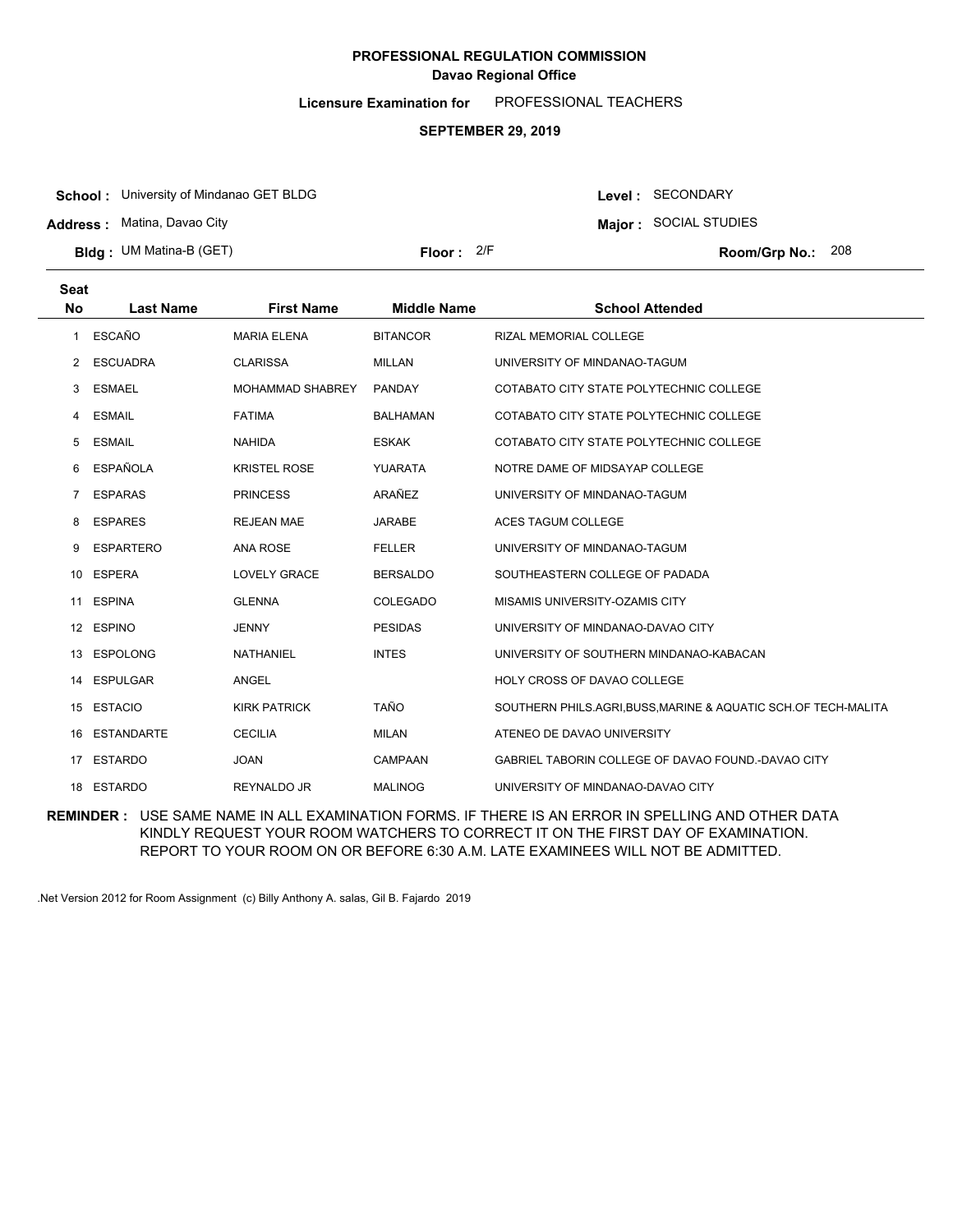**Licensure Examination for**  PROFESSIONAL TEACHERS

#### **SEPTEMBER 29, 2019**

**School :** University of Mindanao GET BLDG

**Address :** Matina, Davao City

**Bldg : Floor : Room/Grp No.:** UM Matina-B (GET)

**Major :** SOCIAL STUDIES Floor: 2/F Room/Grp No.: 209

Level : SECONDARY

| <b>Seat</b> |                  |                   |                    |                                                    |
|-------------|------------------|-------------------|--------------------|----------------------------------------------------|
| No          | <b>Last Name</b> | <b>First Name</b> | <b>Middle Name</b> | <b>School Attended</b>                             |
| 1           | <b>ESTARIS</b>   | ANGELA RAQUEL     | <b>BANSUELO</b>    | ANTONIO R. PACHECO COLLEGE, INC.                   |
| 2           | <b>ESTOMATA</b>  | <b>MELJANE</b>    | <b>PAYOT</b>       | LEGACY COLLEGE OF COMPOSTELA                       |
| 3           | <b>ESTORES</b>   | <b>RAYLAN</b>     | <b>BALASABAS</b>   | UNIVERSITY OF SOUTHERN MINDANAO-KABACAN            |
| 4           | <b>ESTRADA</b>   | <b>JHAYMARK</b>   | <b>CADENA</b>      | UNIVERSITY OF MINDANAO-DAVAO CITY                  |
| 5           | <b>ESTRADA</b>   | <b>JOANN</b>      | <b>ATON</b>        | ARRIESGADO COLLEGE FOUNDATION, INC.                |
| 6           | <b>ESTREMOS</b>  | <b>NORISA</b>     | <b>LAGROSA</b>     | DAVAO CENTRAL COLLEGE                              |
| $7^{\circ}$ | <b>ETANG</b>     | <b>SHEILA MAE</b> | <b>TANGUE</b>      | SAINT MARY'S COLLEGE-TAGUM                         |
| 8           | <b>EUPEÑA</b>    | <b>SARAH MAY</b>  | <b>MASAMLOC</b>    | UNIVERSITY OF SOUTHEASTERN PHILIPPINES-DAVAO CITY  |
| 9           | <b>EVANGELIO</b> | LEO               | <b>PLAZA</b>       | SAINT VINCENT DE PAUL COLLEGE-BISLIG               |
| 10          | <b>EVARRETTA</b> | <b>RUBEN</b>      |                    | COR JESU COLLEGE (HOLY CROSS OF DIGOS)             |
| 11          | EWAYAN           | <b>FE</b>         | <b>BOLANIO</b>     | DAVAO CENTRAL COLLEGE                              |
|             | 12 EYOG          | <b>ARCELYN</b>    | <b>DIONES</b>      | HOLY CHILD SCHOOL OF DAVAO                         |
|             | 13 FABIAN        | <b>HAIRALYN</b>   | <b>GAPALAN</b>     | SAINT MARY'S COLLEGE-TAGUM                         |
| 14          | <b>FAELMOCA</b>  | RYAN NIÑO         | <b>TANDAL</b>      | DAVAO DEL NORTE STATE COLLEGE                      |
|             | 15 FAILOG        | <b>RICHARD</b>    | <b>LETEGIO</b>     | COMPOSTELA VALLEY STATE COLLEGE - MARAGUSAN BRANCH |
|             | 16 FAJARDO       | <b>HAZEL MAE</b>  | <b>LANTOT</b>      | UNIVERSITY OF MINDANAO-DIGOS COLLEGE               |
|             | 17 FANO          | <b>KEMBERLY</b>   | <b>BENAVENTE</b>   | <b>BROKENSHIRE COLLEGE</b>                         |
|             | 18 FARMA         | <b>AIZA</b>       | <b>TAGALOG</b>     | UNIVERSITY OF MINDANAO-DAVAO CITY                  |

**REMINDER :** USE SAME NAME IN ALL EXAMINATION FORMS. IF THERE IS AN ERROR IN SPELLING AND OTHER DATA KINDLY REQUEST YOUR ROOM WATCHERS TO CORRECT IT ON THE FIRST DAY OF EXAMINATION. REPORT TO YOUR ROOM ON OR BEFORE 6:30 A.M. LATE EXAMINEES WILL NOT BE ADMITTED.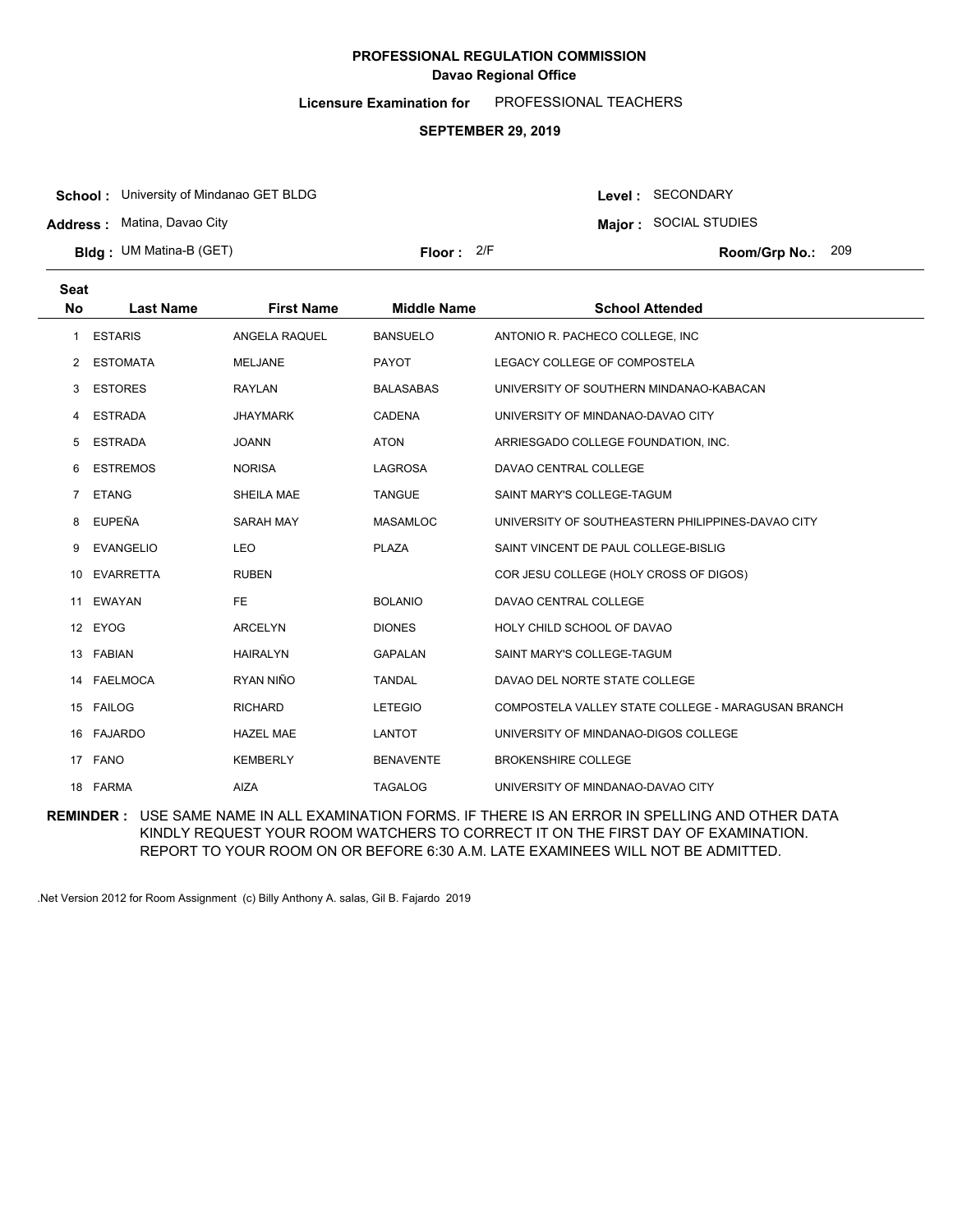**Licensure Examination for**  PROFESSIONAL TEACHERS

#### **SEPTEMBER 29, 2019**

**School :** University of Mindanao GET BLDG

**Address :** Matina, Davao City

**Bldg : Floor : Room/Grp No.:** UM Matina-B (GET)

Floor: 2/F Room/Grp No.: 210

Level : SECONDARY **Major :** SOCIAL STUDIES

| <b>Seat</b> |                   |                       |                    |                                                           |
|-------------|-------------------|-----------------------|--------------------|-----------------------------------------------------------|
| No          | <b>Last Name</b>  | <b>First Name</b>     | <b>Middle Name</b> | <b>School Attended</b>                                    |
| 1           | <b>FAUSTO</b>     | <b>JULIUS</b>         | <b>DARANG</b>      | BUKIDNON STATE UNIVERSITY-(FOR BUKIDNON STATE COLL)- MAIN |
| 2           | <b>FERNANDEZ</b>  | <b>JENNIFER</b>       | <b>MANANON</b>     | UNIVERSITY OF MINDANAO-TAGUM                              |
| 3           | <b>FERNANDEZ</b>  | <b>JESABELL</b>       |                    | UNIVERSITY OF SOUTHERN MINDANAO-KABACAN                   |
| 4           | <b>FERNANDEZ</b>  | <b>LOU ANNTONETH</b>  | <b>RUELO</b>       | <b>HOLY CROSS OF BANSALAN JUNIOR COLLEGE</b>              |
| 5           | <b>FERNANDEZ</b>  | <b>MARIA REYVI</b>    | <b>CARAMPIL</b>    | UNIVERSITY OF MINDANAO-DAVAO CITY                         |
| 6           | <b>FERNANDEZ</b>  | <b>PIEL MARK</b>      | <b>MASAYAO</b>     | SOUTHEASTERN COLLEGE OF PADADA                            |
| 7           | <b>FERNANDEZ</b>  | SHEENA JANE           | <b>FERNANDEZ</b>   | UNIVERSITY OF SOUTHEASTERN PHILIPPINES-DAVAO CITY         |
| 8           | <b>FERNANDEZ</b>  | <b>SHENNA</b>         | <b>AMOR</b>        | SOUTHEASTERN COLLEGE OF PADADA                            |
| 9           | <b>FERNANDEZ</b>  | <b>ZYNETH</b>         | <b>CAPARIDA</b>    | <b>HOLY CROSS OF BANSALAN JUNIOR COLLEGE</b>              |
| 10          | <b>FERNANDO</b>   | <b>MARY CRESENIA</b>  | <b>UNDAYON</b>     | PHILIPPINE NORMAL UNIVERSITY- MINDANAO                    |
|             | 11 FERNIZ         | <b>MARILOU</b>        | <b>SUICO</b>       | BUKIDNON STATE UNIVERSITY-(FOR BUKIDNON STATE COLL)- MAIN |
| 12          | <b>FERRARIS</b>   | ALEJANDRO JR          | <b>BERTUMEN</b>    | UNIVERSITY OF MINDANAO-DAVAO CITY                         |
| 13          | <b>FIEL</b>       | <b>ANNIE MARIE</b>    | CASIS              | SOUTHEASTERN COLLEGE OF PADADA                            |
|             | 14 FIEL           | <b>GERALYN</b>        | <b>ARPON</b>       | SOUTHEASTERN COLLEGE OF PADADA                            |
| 15          | <b>FLOREMONTE</b> | <b>CHRISTA FELEZA</b> | <b>ANDAN</b>       | SAINT BENEDICT COLLEGE-COTABATO CITY                      |
| 16.         | <b>FLORENTINO</b> | <b>CHADDY</b>         | <b>BALBON</b>      | ATENEO DE DAVAO UNIVERSITY                                |
| 17          | <b>FLORES</b>     | <b>DAISY</b>          | PENPIÑA            | CHRISTIAN COLLEGES OF SOUTHEAST ASIA                      |
|             | 18 FLORES         | <b>GENARLYN</b>       | ANGANA             | BUKIDNON STATE UNIVERSITY-MONKAYO EXTERNAL STUDIES CTR.   |

**REMINDER :** USE SAME NAME IN ALL EXAMINATION FORMS. IF THERE IS AN ERROR IN SPELLING AND OTHER DATA KINDLY REQUEST YOUR ROOM WATCHERS TO CORRECT IT ON THE FIRST DAY OF EXAMINATION. REPORT TO YOUR ROOM ON OR BEFORE 6:30 A.M. LATE EXAMINEES WILL NOT BE ADMITTED.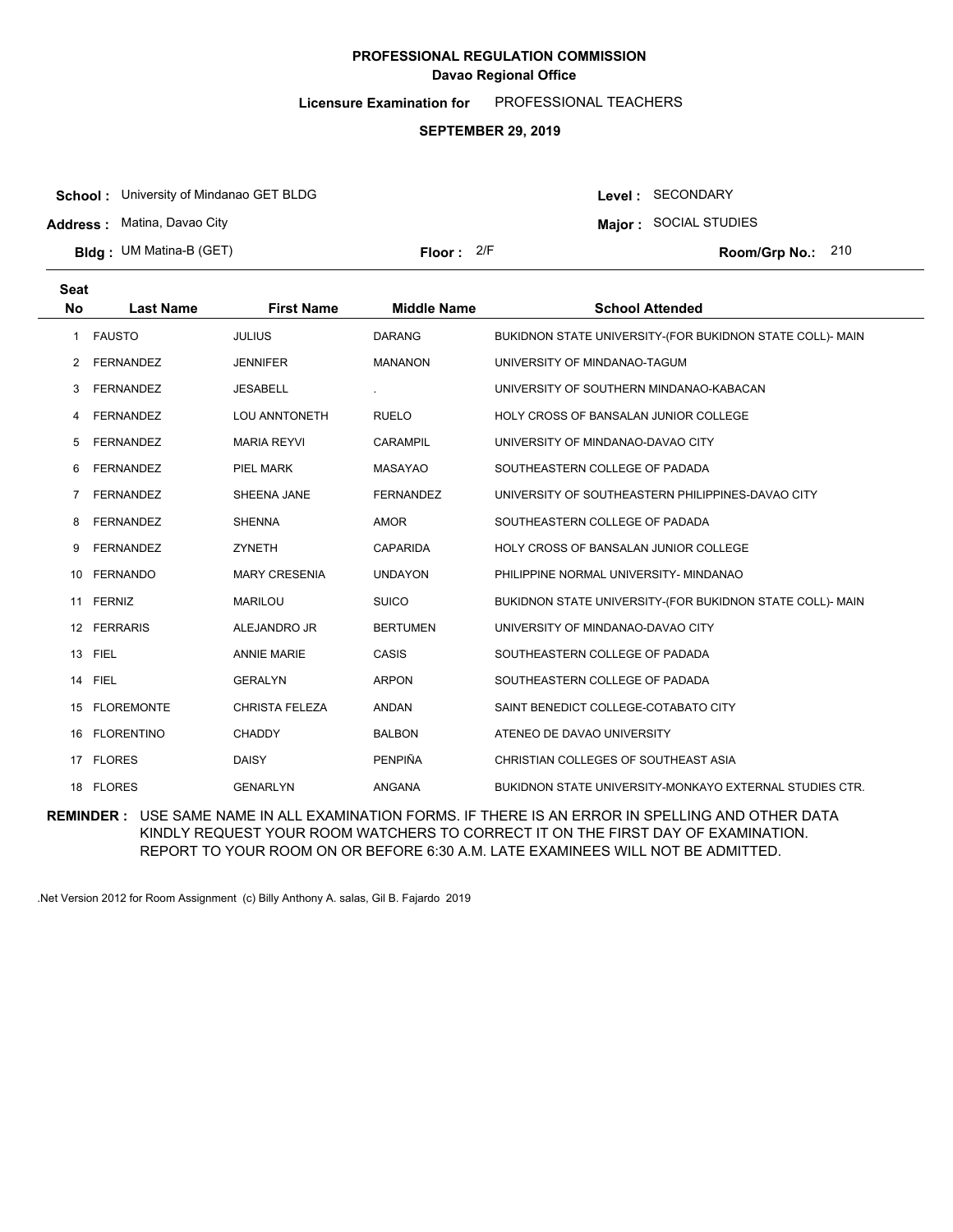**Licensure Examination for**  PROFESSIONAL TEACHERS

#### **SEPTEMBER 29, 2019**

**School :** University of Mindanao GET BLDG

**Address :** Matina, Davao City

**Bldg : Floor : Room/Grp No.:** UM Matina-B (GET)

Floor: 3/F Room/Grp No.: 211

Level : SECONDARY **Major :** SOCIAL STUDIES

| Seat      |                    |                       |                    |                                                           |
|-----------|--------------------|-----------------------|--------------------|-----------------------------------------------------------|
| <b>No</b> | <b>Last Name</b>   | <b>First Name</b>     | <b>Middle Name</b> | <b>School Attended</b>                                    |
| 1         | <b>FLORES</b>      | <b>JAY RYAN</b>       | CAUBA              | SOUTHEASTERN COLLEGE OF PADADA                            |
|           | 2 FLORES           | <b>LONIFEL</b>        | ANGANA             | BUKIDNON STATE UNIVERSITY-MONKAYO EXTERNAL STUDIES CTR.   |
| 3         | <b>FLORES</b>      | MARY ROSE             | LUNGAY             | HOLY NAME UNIVERSITY (for.DIVINE WORD-TAGBILARAN)         |
| 4         | <b>FLORES</b>      | <b>MICHAEL REY</b>    | <b>HOMES</b>       | SOUTHEASTERN COLLEGE OF PADADA                            |
| 5         | <b>FLORES</b>      | <b>RIJELYN</b>        | QUIMAD             | SOUTHEASTERN COLLEGE OF PADADA                            |
| 6         | <b>FORMENTERA</b>  | <b>MARIA THERESA</b>  | <b>LUCERNAS</b>    | UNIVERSITY OF MINDANAO-DAVAO CITY                         |
| 7         | <b>FORONDA</b>     | KIMBERLY KANE         | MARAÑAN            | UNIVERSITY OF MINDANAO-DAVAO CITY                         |
| 8         | <b>FORTEZ</b>      | <b>GRACE</b>          |                    | SOUTHEASTERN COLLEGE OF PADADA                            |
| 9         | <b>FORTEZA</b>     | LISTHER JOHN          | <b>TEMPLA</b>      | SOUTHEASTERN COLLEGE OF PADADA                            |
| 10        | <b>FORTUGALIZA</b> | <b>ALEXIS</b>         | <b>REMORERAS</b>   | HOLY CROSS OF DAVAO COLLEGE                               |
| 11        | <b>FRANCISCO</b>   | <b>RICHARD</b>        | <b>ISIDORO</b>     | BUKIDNON STATE UNIVERSITY-MARAGUSAN EXTERNAL STUDIES CTR. |
|           | 12 FRANILLA        | ALIAH                 | <b>DERILON</b>     | SULTAN KUDARAT STATE UNIVERSITY-TACURONG                  |
|           | 13 FUENTES         | ANGELICA              | <b>LEE</b>         | HOLY CROSS COLLEGE OF CALINAN                             |
|           | 14 FUENTES         | <b>CEL SARAH</b>      | <b>LUCERO</b>      | BUKIDNON STATE UNIVERSITY-STO TOMAS EXTERNAL STUDIES CTR. |
|           | 15 FULLIDO         | <b>ELMA</b>           | <b>AYCO</b>        | ASSUMPTION COLLEGE OF NABUNTURAN                          |
|           | 16 GABALLO         | <b>JETRIX</b>         | <b>LABRADOR</b>    | UNIVERSITY OF MINDANAO-TAGUM                              |
|           | 17 GABATILLA       | <b>NESSA MAE</b>      |                    | UNIVERSITY OF MINDANAO-TAGUM                              |
|           | 18 GABITOYA        | <b>ELVIE</b>          | <b>FAUSTINO</b>    | UNIVERSITY OF MINDANAO-DAVAO CITY                         |
|           | 19 GACANG          | <b>RUTCHIELYN</b>     |                    | COMPOSTELA VALLEY STATE COLLEGE - MARAGUSAN BRANCH        |
| 20        | <b>GADOGDOG</b>    | <b>CHRISTIAN JADE</b> |                    | UNIVERSITY OF MINDANAO-TAGUM                              |
| 21        | <b>GADOR</b>       | JAY-ANN               | <b>AMPARO</b>      | SAN ISIDRO COLLEGE                                        |
| 22        | <b>GAIRANOD</b>    | <b>HIZEL</b>          | <b>DULTRA</b>      | NORTH DAVAO COLLEGE-TAGUM FOUNDATION                      |
| 23        | GALAGAR            | RAMJIEL               | <b>PILAR</b>       | DAVAO DEL NORTE STATE COLLEGE                             |
|           | 24 GALLEGO         | KAROLYNE PATRICE      | YAÑEZ              | SOUTHEASTERN COLLEGE OF PADADA                            |

### **REMINDER :** USE SAME NAME IN ALL EXAMINATION FORMS. IF THERE IS AN ERROR IN SPELLING AND OTHER DATA KINDLY REQUEST YOUR ROOM WATCHERS TO CORRECT IT ON THE FIRST DAY OF EXAMINATION. REPORT TO YOUR ROOM ON OR BEFORE 6:30 A.M. LATE EXAMINEES WILL NOT BE ADMITTED.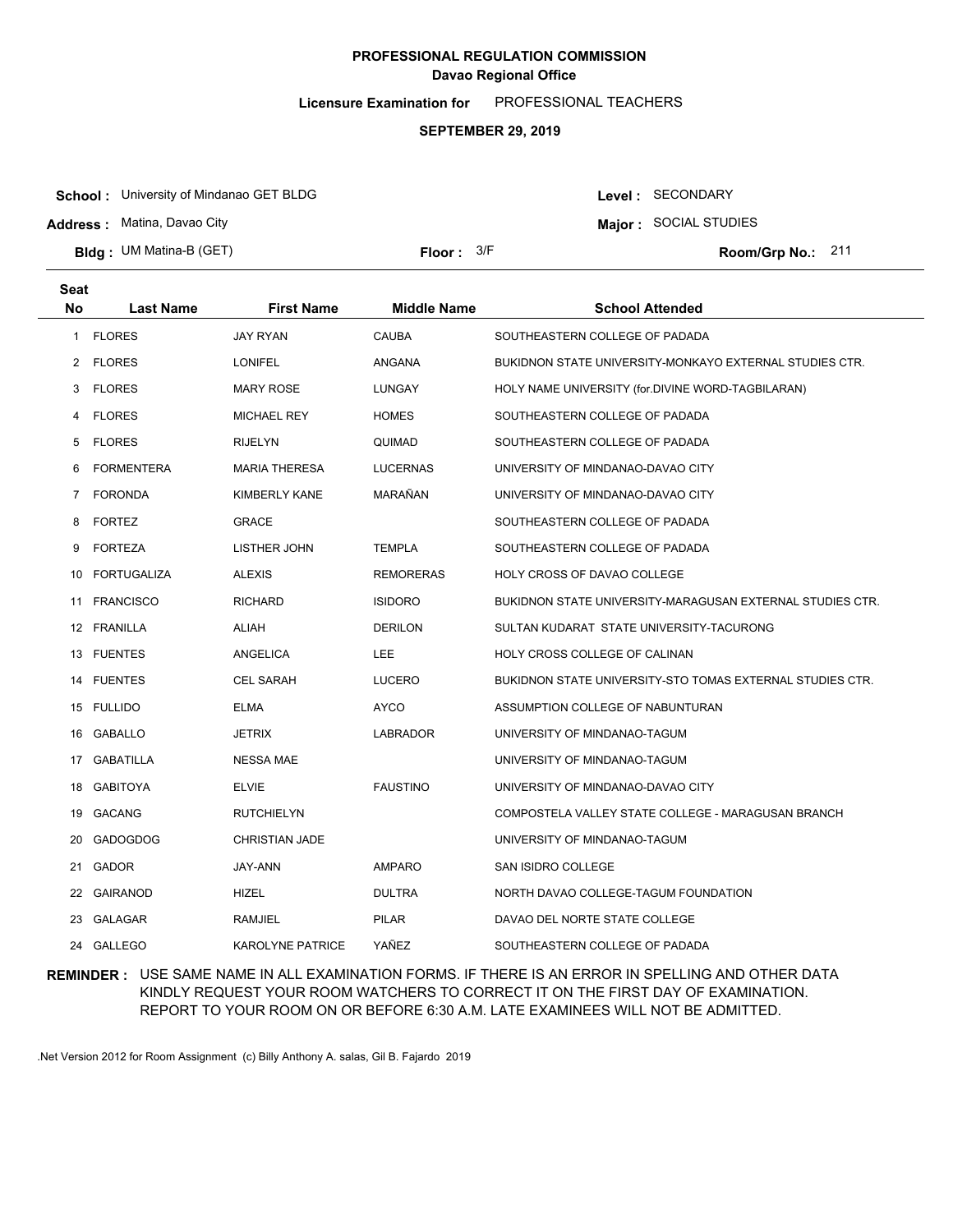**Licensure Examination for**  PROFESSIONAL TEACHERS

#### **SEPTEMBER 29, 2019**

**School :** University of Mindanao GET BLDG

**Address :** Matina, Davao City

**Bldg : Floor : Room/Grp No.:** UM Matina-B (GET)

Floor:  $3/F$  Room/Grp No.: 212

Level : SECONDARY **Major :** SOCIAL STUDIES

| Seat |                  |                         |                    |                                                           |
|------|------------------|-------------------------|--------------------|-----------------------------------------------------------|
| No.  | <b>Last Name</b> | <b>First Name</b>       | <b>Middle Name</b> | <b>School Attended</b>                                    |
| 1    | <b>GALLENERO</b> | APRIL JOY               | <b>LABORADA</b>    | SOUTHEASTERN COLLEGE OF PADADA                            |
|      | 2 GAMAO          | <b>MARK JOSEPH</b>      | <b>ACULA</b>       | HOLY CROSS COLLEGE OF CALINAN                             |
| 3    | <b>GAMAO</b>     | NORHAYMA                | <b>MALACAO</b>     | COTABATO CITY STATE POLYTECHNIC COLLEGE                   |
| 4    | GAMAYON          | <b>NILJIN</b>           | <b>SALIENTES</b>   | HOLY CHILD SCHOOL OF DAVAO                                |
| 5    | <b>GAMO</b>      | <b>FERDIE</b>           | <b>MABAWAD</b>     | CHRISTIAN COLLEGES OF SOUTHEAST ASIA                      |
| 6    | GANAP            | <b>JUNA MARIE</b>       | <b>LOMOCSO</b>     | KOLEHIYO NG PANTUKAN - COMPOSTELA VALLEY                  |
| 7    | <b>GANOZA</b>    | <b>ROSANA</b>           | <b>SALUDES</b>     | ACES TAGUM COLLEGE                                        |
| 8    | GANUAY           | <b>ROLEN</b>            | SAYA-ANG           | SOUTHEASTERN COLLEGE OF PADADA                            |
| 9    | <b>GARBAN</b>    | <b>MARADEL</b>          | <b>COMNAG</b>      | COMPOSTELA VALLEY STATE COLLEGE - NEW BATAAN BRANCH       |
| 10   | GARCESA          | HAIDEE                  | <b>CEJUDO</b>      | MATS COLLEGE OF TECHNOLOGY                                |
| 11   | <b>GARCESA</b>   | <b>NICK</b>             | <b>OCCEÑA</b>      | SOUTHERN CHRISTIAN COLLEGE                                |
|      | 12 GARCIA        | <b>JULIUS CHRISTIAN</b> | <b>DEBESFRUTO</b>  | SOUTHERN CHRISTIAN COLLEGE                                |
|      | 13 GARCIA        | <b>MERLITA</b>          | <b>APOSTOL</b>     | CAGAYAN DE ORO COLLEGE                                    |
|      | 14 GASCON        | <b>HEZEL JANE</b>       | BACLAY             | SOUTHEASTERN COLLEGE OF PADADA                            |
|      | 15 GASQUE        | <b>MERIAM</b>           | <b>BOQUILON</b>    | UNIVERSITY OF MINDANAO-DIGOS COLLEGE                      |
|      | 16 GATDULA       | <b>GODOFREDO</b>        | <b>HERMOSA</b>     | INTERNATIONAL HARVARDIAN UNIVERSITY                       |
|      | 17 GATO          | JANEL                   | <b>PRIETO</b>      | UNIVERSITY OF MINDANAO-TAGUM                              |
|      | 18 GAYTA         | <b>WOWIE</b>            | <b>BORJA</b>       | DAVAO ORIENTAL STATE COLLEGE OF SCIENCE & TECHNOLOGY      |
|      | 19 GEMINA        | <b>JOMARIE</b>          | SELO               | BUKIDNON STATE UNIVERSITY-(FOR BUKIDNON STATE COLL)- MAIN |
|      | 20 GENERAL       | <b>DENNIS</b>           | <b>CAGUBCUB</b>    | DON CARLOS POLYTECHNIC COLLEGE                            |
|      | 21 GENZOLA       | <b>REGINA</b>           | <b>DAITAO</b>      | ATENEO DE ZAMBOANGA UNIVERSITY                            |
|      | 22 GERALDE       | <b>MATTHEW II</b>       | SOLLANO            | SOUTHEASTERN COLLEGE OF PADADA                            |
| 23   | <b>GERODIAS</b>  | NEIZEL JANE             | BAYA               | BUKIDNON STATE UNIVERSITY-MONKAYO EXTERNAL STUDIES CTR.   |
| 24   | <b>GETIGAN</b>   | <b>CATHERINE</b>        | <b>BUHAWI</b>      | BUKIDNON STATE UNIVERSITY-STO TOMAS EXTERNAL STUDIES CTR. |

### **REMINDER :** USE SAME NAME IN ALL EXAMINATION FORMS. IF THERE IS AN ERROR IN SPELLING AND OTHER DATA KINDLY REQUEST YOUR ROOM WATCHERS TO CORRECT IT ON THE FIRST DAY OF EXAMINATION. REPORT TO YOUR ROOM ON OR BEFORE 6:30 A.M. LATE EXAMINEES WILL NOT BE ADMITTED.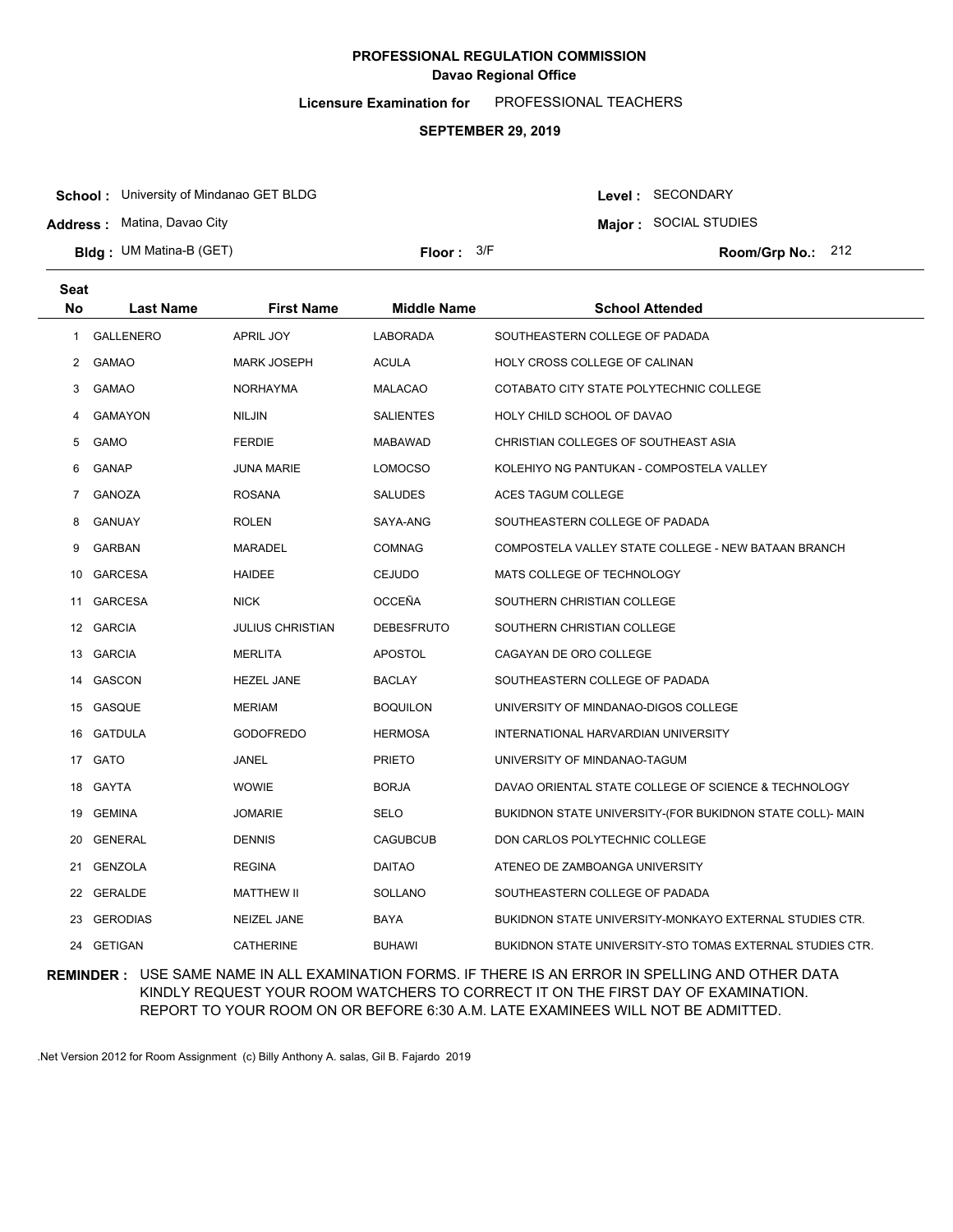**Licensure Examination for**  PROFESSIONAL TEACHERS

#### **SEPTEMBER 29, 2019**

**School :** University of Mindanao GET BLDG

**Address :** Matina, Davao City

**Bldg : Floor : Room/Grp No.:** UM Matina-B (GET)

Floor:  $3/F$  Room/Grp No.: 213

Level : SECONDARY **Major :** SOCIAL STUDIES

| Seat<br>No       | <b>Last Name</b> | <b>First Name</b>     | <b>Middle Name</b> | <b>School Attended</b>                                    |
|------------------|------------------|-----------------------|--------------------|-----------------------------------------------------------|
| $\mathbf{1}$     | <b>GICANAL</b>   | <b>LELEOSA</b>        | <b>LABADO</b>      | SAINT MARY'S COLLEGE-TAGUM                                |
|                  | 2 GIGER          | <b>VON MARC</b>       | DE BALUCOS         | SOUTHEASTERN COLLEGE OF PADADA                            |
| 3                | <b>GILVES</b>    | MARY-ANN              | SALVA              | COMPOSTELA VALLEY STATE COLLEGE - MARAGUSAN BRANCH        |
| 4                | <b>GIMENO</b>    | <b>MICHELLE BERNN</b> | <b>DULCE</b>       | ATENEO DE DAVAO UNIVERSITY                                |
| 5                | <b>GIMPAYAN</b>  | <b>MIDE</b>           | RABE               | MONKAYO COLLEGE OF ARTS, SCIENCES & TECHNOLOGY            |
|                  |                  |                       |                    |                                                           |
| 6                | GOC-ONG          | ANN CATHERINE         | <b>BULAWAN</b>     | UNIVERSITY OF MINDANAO-DAVAO CITY                         |
| $\overline{7}$   | <b>GOLOSINO</b>  | <b>ELTON JOHN</b>     | <b>VALMORIA</b>    | UNIVERSITY OF MINDANAO-DAVAO CITY                         |
| 8                | <b>GONZAGA</b>   | JHONEL                | LUMA               | UNIVERSITY OF MINDANAO-BANSALAN                           |
| 9                | GONZAGA          | <b>MARY JEAN</b>      | <b>ESCABARTE</b>   | UNIVERSITY OF MINDANAO-TAGUM                              |
| 10               | GONZALES         | <b>MEGG</b>           | <b>BACARO</b>      | NOTRE DAME OF MIDSAYAP COLLEGE                            |
| 11               | <b>GONZALES</b>  | <b>REY MARF</b>       | ABRIGANA           | RIZAL MEMORIAL COLLEGE                                    |
| 12 <sup>12</sup> | GORDO            | <b>GLADYS</b>         | <b>RESULTA</b>     | UNIVERSITY OF SOUTHEASTERN PHILIPPINES-DAVAO CITY         |
| 13               | <b>GOZON</b>     | <b>RONIE</b>          | <b>ISRAEL</b>      | UNIVERSITY OF MINDANAO-TAGUM                              |
|                  | 14 GRADO         | <b>RELIETO</b>        | <b>TARONG</b>      | UNIVERSITY OF MINDANAO-PANABO                             |
|                  | 15 GRAN          | <b>RACQUEL</b>        | <b>NIAGA</b>       | SAINT MARY'S COLLEGE-TAGUM                                |
|                  | 16 GRANDE        | <b>MARAH KENLY</b>    | <b>ALBINDA</b>     | COR JESU COLLEGE (HOLY CROSS OF DIGOS)                    |
| 17               | <b>GUANZON</b>   | <b>ARCHIE</b>         | <b>HOMOC</b>       | BUKIDNON STATE UNIVERSITY-STO TOMAS EXTERNAL STUDIES CTR. |
|                  | 18 GUANZON       | <b>JEFFRY</b>         | <b>SOLIS</b>       | UNIVERSITY OF MINDANAO-TAGUM                              |
|                  | 19 GUANZON       | RHOMAR                | <b>ROQUERO</b>     | ACES POLYTECHNIC COLLEGE - PANABO CITY                    |
|                  | 20 GUBALANE      | <b>NORMELEIN</b>      | <b>COMALING</b>    | UNIVERSITY OF SOUTHEASTERN PHILIPPINES-DAVAO CITY         |
|                  | 21 GUBOC         | JOMAR                 | <b>GABI</b>        | ASSUMPTION COLLEGE OF NABUNTURAN                          |
|                  | 22 GUDIN         | <b>ARNEL</b>          | <b>TORMIS</b>      | SAMAL INSTITUTE COLLEGE-BABAK, SAMAL                      |
|                  | 23 GUERZON       | <b>CAESAR ENRICO</b>  | <b>PEPITO</b>      | ATENEO DE DAVAO UNIVERSITY                                |
|                  | 24 GUIAMA        | <b>SAMSUDIN</b>       | <b>BIRUAR</b>      | NOTRE DAME UNIVERSITY                                     |

### **REMINDER :** USE SAME NAME IN ALL EXAMINATION FORMS. IF THERE IS AN ERROR IN SPELLING AND OTHER DATA KINDLY REQUEST YOUR ROOM WATCHERS TO CORRECT IT ON THE FIRST DAY OF EXAMINATION. REPORT TO YOUR ROOM ON OR BEFORE 6:30 A.M. LATE EXAMINEES WILL NOT BE ADMITTED.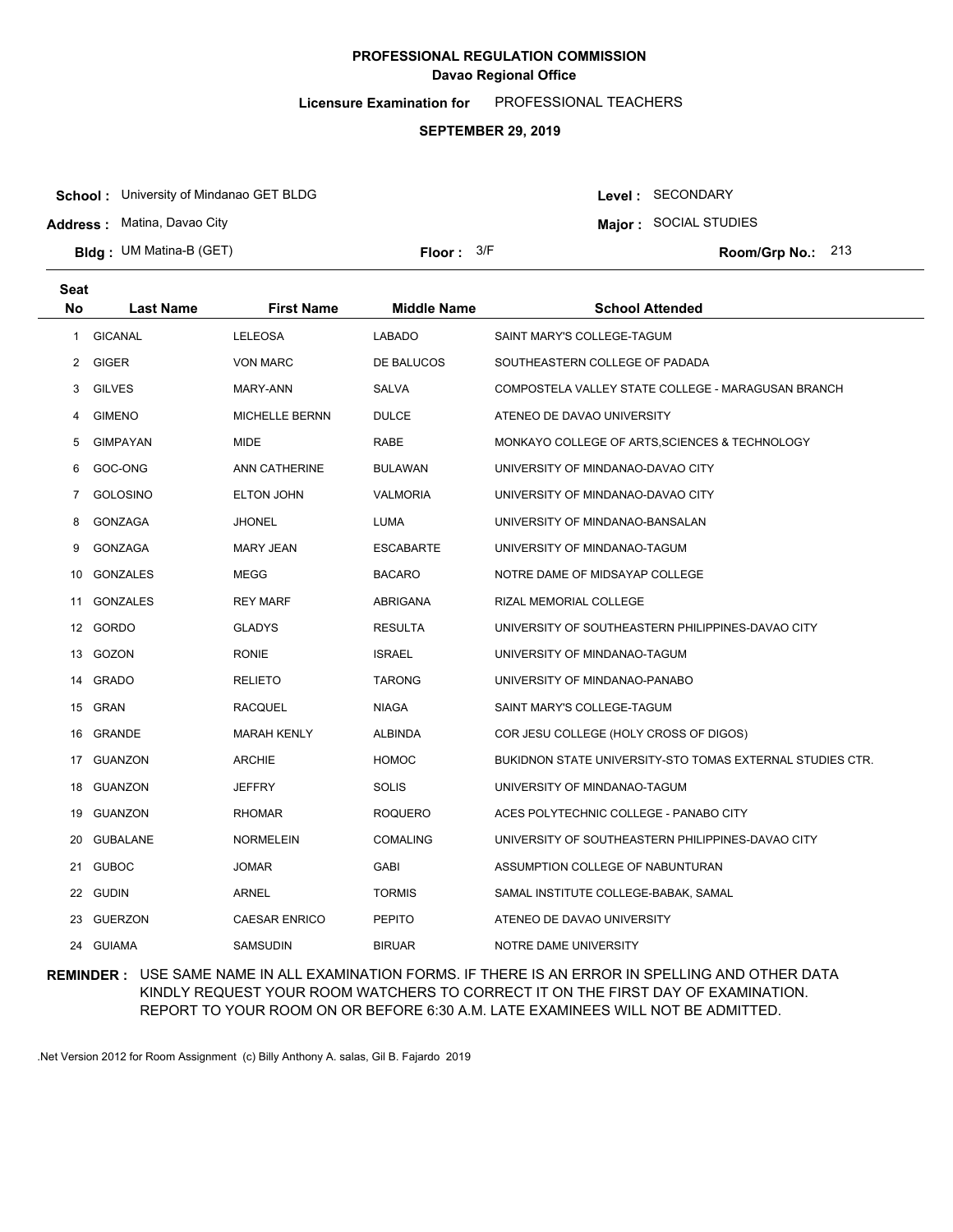**Licensure Examination for**  PROFESSIONAL TEACHERS

#### **SEPTEMBER 29, 2019**

**School :** University of Mindanao GET BLDG

**Address :** Matina, Davao City

**Bldg : Floor : Room/Grp No.:** UM Matina-B (GET)

Floor:  $3/F$  Room/Grp No.: 214

**Major :** SOCIAL STUDIES

Level : SECONDARY

| <b>Seat</b>  |                   |                    |                    |                                                          |
|--------------|-------------------|--------------------|--------------------|----------------------------------------------------------|
| <b>No</b>    | <b>Last Name</b>  | <b>First Name</b>  | <b>Middle Name</b> | <b>School Attended</b>                                   |
| $\mathbf{1}$ | <b>GUIAMAD</b>    | <b>ALIHMAR</b>     | <b>DAGA</b>        | SOUTHEASTERN COLLEGE OF PADADA                           |
| 2            | <b>GUIAMAD</b>    | <b>MICHELLE</b>    | SANTERO            | NOTRE DAME UNIVERSITY                                    |
| 3            | <b>GUIAMADEL</b>  | AMINA              | <b>LUMAMBAS</b>    | COTABATO CITY STATE POLYTECHNIC COLLEGE                  |
| 4            | <b>GUILLANO</b>   | <b>GLENN</b>       | <b>TEJERO</b>      | NORTH DAVAO COLLEGE-TAGUM FOUNDATION                     |
| 5            | <b>GUILLANO</b>   | <b>JAMES</b>       | <b>BALUNGAG</b>    | IRENE B. ANTONIO TECHNOLOGICAL COLLEGE                   |
| 6            | <b>GUINDOLAN</b>  | <b>AILYN</b>       | <b>MALIMBOG</b>    | SOUTHEASTERN COLLEGE OF PADADA                           |
| 7            | <b>GUINITA</b>    | <b>CHARME</b>      | <b>ATRAGENIO</b>   | SOUTHEASTERN COLLEGE OF PADADA                           |
| 8            | <b>GUIPITACIO</b> | <b>JERRYL</b>      | <b>DANAO</b>       | RIZAL MEMORIAL COLLEGE                                   |
| 9            | <b>GUIRAL</b>     | <b>ROMMEL</b>      | <b>MAMOLO</b>      | SOUTHEASTERN COLLEGE OF PADADA                           |
| 10           | <b>GUITONES</b>   | <b>GINALYN</b>     | <b>CASTRO</b>      | BUKIDNON STATE UNIVERSITY-MONKAYO EXTERNAL STUDIES CTR.  |
|              | 11 GULA           | SANDREI MAE        | <b>DIMEN</b>       | UNIVERSITY OF MINDANAO-DAVAO CITY                        |
|              | 12 GULLES         | <b>NORMIE</b>      | <b>BORILA</b>      | UNIVERSITY OF MINDANAO-TAGUM                             |
| 13           | <b>GUMALLAWE</b>  | <b>BRYAN</b>       | <b>BENIAN</b>      | HOLY CROSS OF DAVAO COLLEGE                              |
| 14           | <b>GUMAPAC</b>    | <b>RASHELLE</b>    | <b>TOLDA</b>       | NORTH DAVAO COLLEGE-TAGUM FOUNDATION                     |
| 15           | <b>GUMBOK</b>     | <b>FREDELYN</b>    | <b>RAZON</b>       | HOLY CROSS COLLEGE OF CALINAN                            |
| 16           | <b>GUMBOK</b>     | <b>RHICA</b>       | <b>NUEVA</b>       | HOLY CROSS COLLEGE OF CALINAN                            |
| 17           | <b>GUMOBAO</b>    | DENSALDO JR        | <b>MONTILDE</b>    | UNIVERSITY OF MINDANAO-DAVAO CITY                        |
| 18           | <b>GUNO</b>       | <b>RIZA</b>        | <b>MOSQUEDA</b>    | ASSUMPTION COLLEGE OF NABUNTURAN                         |
| 19           | <b>GURO</b>       | SITTIE NOUR RIFAAH | <b>GURO</b>        | MINDANAO STATE UNIVERSITY-ILIGAN INSTITUTE OF TECHNOLOGY |
| 20           | <b>GUTIERREZ</b>  | ANA LUZ            | GANZAN             | DON CARLOS POLYTECHNIC COLLEGE                           |
| 21           | <b>GUTIERREZ</b>  | DARYL              | <b>BOROY</b>       | SOUTHEASTERN COLLEGE OF PADADA                           |
|              | 22 GUZMAN         | <b>JOMAR</b>       | <b>CARPEN</b>      | SOUTHERN CHRISTIAN COLLEGE                               |
| 23           | H. SALIK          | <b>NORHANA</b>     | <b>GUIARIL</b>     | COTABATO CITY STATE POLYTECHNIC COLLEGE                  |
|              | 24 H.ALI          | <b>AMINA</b>       | <b>GUINDO</b>      | <b>SAL FOUNDATION COLLEGE</b>                            |

### **REMINDER :** USE SAME NAME IN ALL EXAMINATION FORMS. IF THERE IS AN ERROR IN SPELLING AND OTHER DATA KINDLY REQUEST YOUR ROOM WATCHERS TO CORRECT IT ON THE FIRST DAY OF EXAMINATION. REPORT TO YOUR ROOM ON OR BEFORE 6:30 A.M. LATE EXAMINEES WILL NOT BE ADMITTED.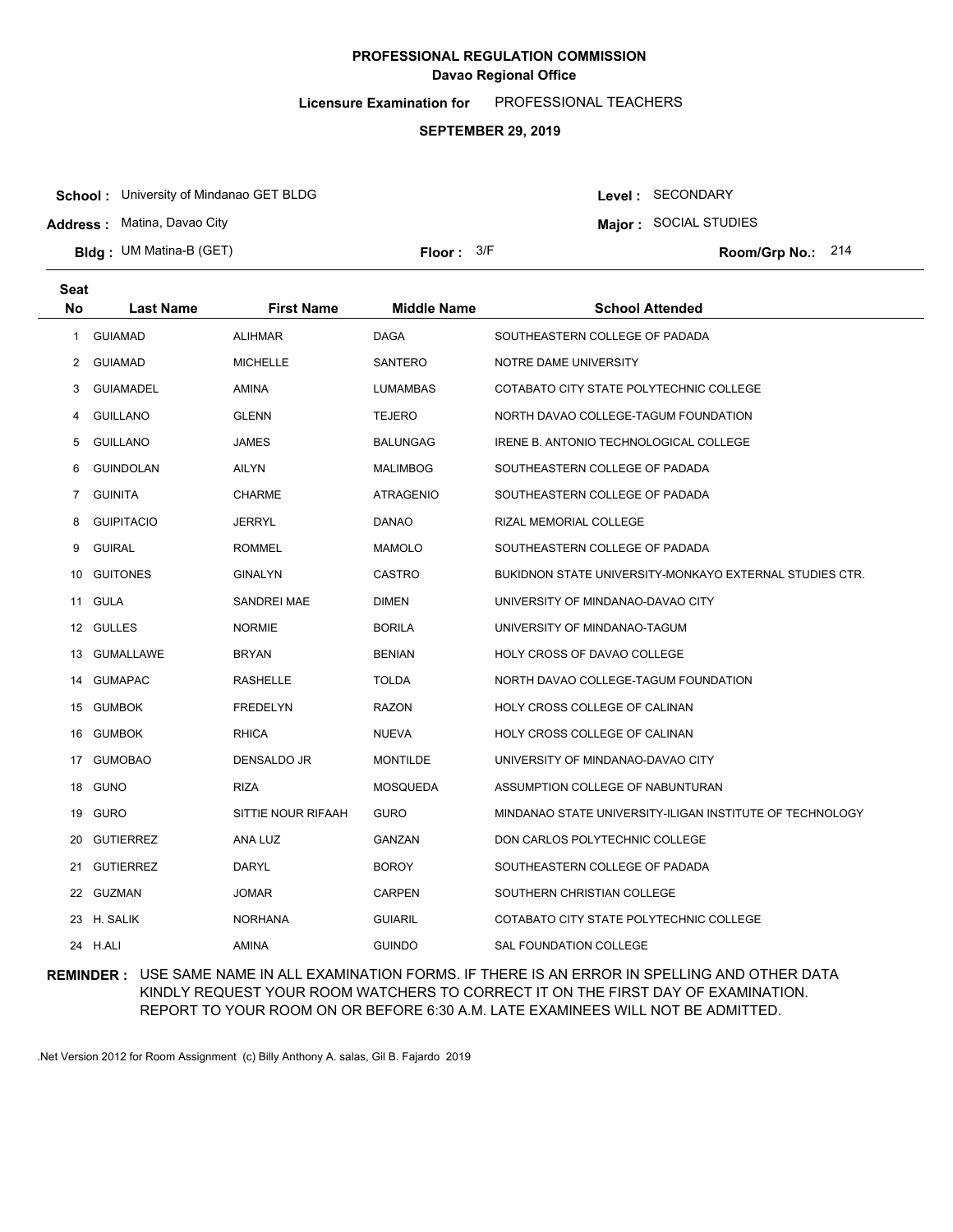**Licensure Examination for**  PROFESSIONAL TEACHERS

### **SEPTEMBER 29, 2019**

**School :** University of Mindanao GET BLDG

**Address :** Matina, Davao City

**Bldg : Floor : Room/Grp No.:** UM Matina-B (GET)

Floor:  $3/F$  Room/Grp No.: 215

Level : SECONDARY **Major :** SOCIAL STUDIES

| Seat                  |                  |                       |                    |                                                            |
|-----------------------|------------------|-----------------------|--------------------|------------------------------------------------------------|
| No                    | <b>Last Name</b> | <b>First Name</b>     | <b>Middle Name</b> | <b>School Attended</b>                                     |
| $\mathbf{1}$          | <b>H.NAJIEB</b>  | <b>NOR WAFAH</b>      | <b>MANGBISA</b>    | MINDANAO STATE UNIVERSITY-MARAWI CITY                      |
| $\mathbf{2}^{\prime}$ | HADJI HUSSAIN    | SADRE                 | SABIL              | UNIVERSITY OF SOUTHERN MINDANAO-KABACAN                    |
| 3                     | <b>HADJI NOR</b> | NORSHIDA              | <b>MUNANG</b>      | UNIVERSITY OF MINDANAO-TAGUM                               |
| 4                     | HAJAN            | JAYHANA               | <b>MOJA</b>        | CHRISTIAN COLLEGES OF SOUTHEAST ASIA                       |
| 5                     | HALILLO          | <b>NORHANA</b>        | <b>KUNAT</b>       | MINDANAO STATE UNIVERSITY-MARAWI CITY                      |
| 6                     | HAMSA            | <b>NASRUDIN</b>       | <b>PASURAN</b>     | GANI L. ABPI COLLEGES, INC.                                |
| $\overline{7}$        | <b>HASIGAN</b>   | <b>ISRAEL II</b>      | <b>PORNIA</b>      | SOUTHERN CHRISTIAN COLLEGE                                 |
| 8                     | <b>HELBURION</b> | ARTHUR JR             | <b>PAHATE</b>      | DAVAO CENTRAL COLLEGE                                      |
| 9                     | <b>HERNANDEZ</b> | <b>MICHAEL KEVIN</b>  | LAZARTE            | UNIVERSITY OF MINDANAO-DAVAO CITY                          |
| 10                    | HERRERA          | <b>JERALDINE</b>      | <b>REPONTE</b>     | HOLY CROSS COLLEGE OF CALINAN                              |
| 11                    | <b>HINAMPAS</b>  | <b>ELGIENE</b>        | <b>TORION</b>      | BUKIDNON STATE UNIVERSITY-COMPOSTELA EXTERNAL STUDIES CTR. |
| 12                    | HINLAYAGAN       | <b>KYMWELL</b>        | <b>RECAMADAS</b>   | UNIVERSITY OF MINDANAO-DAVAO CITY                          |
| 13                    | <b>HITALIA</b>   | <b>SUSANA</b>         | <b>MATAGSOB</b>    | UNIVERSITY OF THE IMMACULATE CONCEPTION-DAVAO              |
|                       | 14 HO            | <b>HANS MICHAEL</b>   | <b>DEVERO</b>      | RIZAL MEMORIAL COLLEGE                                     |
| 15                    | <b>HOGOLIADO</b> | <b>ARCIE</b>          | <b>DODONGAN</b>    | NORTH DAVAO COLLEGE-TAGUM FOUNDATION                       |
| 16                    | <b>HONRADA</b>   | <b>PINKY ROSE</b>     | ABA                | DAVAO DEL NORTE STATE COLLEGE                              |
|                       | 17 HOPIA         | <b>KIER</b>           | <b>GARCES</b>      | BUKIDNON STATE UNIVERSITY-STO TOMAS EXTERNAL STUDIES CTR.  |
|                       | 18 HORIL         | <b>JENESSA</b>        | <b>BACOR</b>       | UNIVERSITY OF MINDANAO-TAGUM                               |
| 19                    | IBA              | <b>JEAN FREDERICK</b> | <b>ALVARADO</b>    | ASSUMPTION COLLEGE OF DAVAO                                |
| 20                    | <b>IBRA</b>      | MARILOU               | <b>MARZO</b>       | NOTRE DAME UNIVERSITY                                      |
| 21                    | <b>IBRAHIM</b>   | LAILANIE              | SANDIGAN           | COTABATO CITY STATE POLYTECHNIC COLLEGE                    |
| 22                    | <b>IGNACIO</b>   | SHIELA JOY            | <b>TAÑOLA</b>      | COMPOSTELA VALLEY STATE COLLEGE - MARAGUSAN BRANCH         |
| 23                    | ILIGAN           | <b>REYNALDO</b>       | ARO                | RIZAL MEMORIAL COLLEGE                                     |
| 24                    | <b>INDO</b>      | <b>MARY ANN</b>       | <b>SALANG</b>      | MINDANAO STATE UNIVERSITY-ILIGAN INSTITUTE OF TECHNOLOGY   |

### **REMINDER :** USE SAME NAME IN ALL EXAMINATION FORMS. IF THERE IS AN ERROR IN SPELLING AND OTHER DATA KINDLY REQUEST YOUR ROOM WATCHERS TO CORRECT IT ON THE FIRST DAY OF EXAMINATION. REPORT TO YOUR ROOM ON OR BEFORE 6:30 A.M. LATE EXAMINEES WILL NOT BE ADMITTED.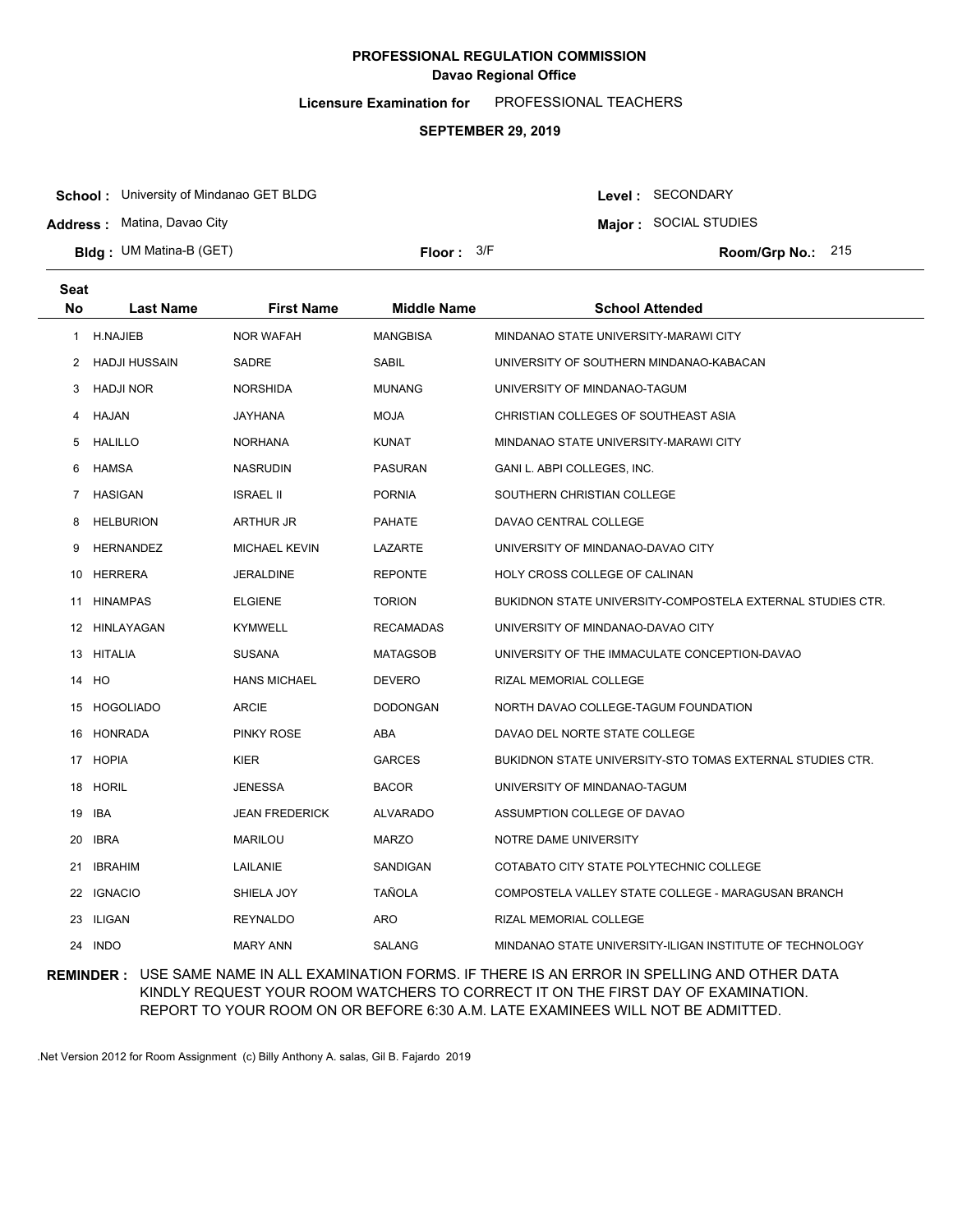**Licensure Examination for**  PROFESSIONAL TEACHERS

### **SEPTEMBER 29, 2019**

**School :** University of Mindanao GET BLDG

**Address :** Matina, Davao City

**Bldg : Floor : Room/Grp No.:** UM Matina-B (GET)

Floor:  $3/F$  Room/Grp No.: 216

Level : SECONDARY **Major :** SOCIAL STUDIES

| Seat           |                  |                    |                    |                                                          |
|----------------|------------------|--------------------|--------------------|----------------------------------------------------------|
| <b>No</b>      | <b>Last Name</b> | <b>First Name</b>  | <b>Middle Name</b> | <b>School Attended</b>                                   |
| $\mathbf{1}$   | <b>INFANTE</b>   | AILEN JOY          | <b>TUNGCALING</b>  | DAVAO CENTRAL COLLEGE                                    |
| $\overline{2}$ | INGGEL           | ALYNNA FATHMA      | AMPAO              | MINDANAO STATE UNIVERSITY-MAGUINDANAO                    |
| 3              | <b>INSOG</b>     | <b>GERALDINE</b>   | <b>ALMONICAR</b>   | UNIVERSITY OF MINDANAO-TAGUM                             |
| 4              | <b>INUTAN</b>    | <b>FLORANTE</b>    | CASTINO            | SOUTHEASTERN COLLEGE OF PADADA                           |
| 5              | IRAN             | <b>ELVEMIE</b>     | CABALLERO          | SOUTHEASTERN COLLEGE OF PADADA                           |
| 6              | <b>IROG-IROG</b> | <b>RIETCHEL</b>    | DAQUIPA            | BUKIDNON STATE UNIVERSITY-MONKAYO EXTERNAL STUDIES CTR.  |
| $\overline{7}$ | <b>ISAW</b>      | <b>MELVIN</b>      | <b>MARIKIT</b>     | UNIVERSITY OF MINDANAO-TAGUM                             |
| 8              | <b>ISIP</b>      | BRYAN DAVE         | <b>USI</b>         | ACES TAGUM COLLEGE                                       |
| 9              | <b>JABILLES</b>  | <b>JUVENILLE</b>   | <b>JIMENEZ</b>     | DAVAO ORIENTAL STATE COLLEGE OF SCIENCE & TECHNOLOGY     |
| 10             | <b>JABILLES</b>  | MELANIE            | <b>ISRAEL</b>      | DAVAO ORIENTAL STATE COLLEGE OF SCIENCE & TECHNOLOGY     |
| 11             | <b>JABINES</b>   | SHEILLAH MAE       | <b>MABAQUIAO</b>   | SAINT MARY'S COLLEGE-TAGUM                               |
|                | 12 JACALA        | MA. CYNTHIA        | <b>DIGAMON</b>     | HOLY CROSS OF DAVAO COLLEGE                              |
| 13             | <b>JACOBO</b>    | <b>ELOISA FE</b>   | <b>GALLARDO</b>    | ACES TAGUM COLLEGE                                       |
|                | 14 JAIM          | CARLITO JR         | <b>MONTECILLO</b>  | UNIVERSITY OF MINDANAO-DAVAO CITY                        |
|                | 15 JAITONI       | ANZAR              | <b>BAKINO</b>      | COR JESU COLLEGE (HOLY CROSS OF DIGOS)                   |
|                | 16 JALJIS        | <b>FIRDAUSA</b>    | AMALSALI           | DAVAO ORIENTAL STATE COLLEGE OF SCIENCE & TECHNOLOGY     |
|                | 17 JALOS         | <b>RHOMARIE</b>    | MASANGAY           | UNIVERSITY OF MINDANAO-TAGUM                             |
| 18             | <b>JAMANILLO</b> | <b>MIRA</b>        | COQUILLA           | UNIVERSITY OF MINDANAO-PANABO                            |
|                | 19 JAMCO         | <b>CHEERY ANN</b>  | <b>CAPURAS</b>     | <b>BROKENSHIRE COLLEGE</b>                               |
| 20             | <b>JAMOROL</b>   | <b>KAREN</b>       | CABASAG            | KAPALONG COLLEGE OF AGRICULTURE, SCIENCES & TECHNOLOGY   |
|                | 21 JANEO         | <b>ANTONIA</b>     | <b>ROJAS</b>       | GOVERNOR GENEROSO COLLEGE OF ARTS, SCIENCES & TECHNOLOBY |
|                | 22 JANEO         | <b>FLORIE ROSE</b> | <b>FLORES</b>      | UNIVERSITY OF THE IMMACULATE CONCEPTION-DAVAO            |
|                | 23 JAUOD         | JAYREL             | <b>SINGSON</b>     | UNIVERSITY OF MINDANAO-DAVAO CITY                        |
|                | 24 JAVIER        | <b>SHAR MAE</b>    | <b>NGALIS</b>      | SOUTHERN CHRISTIAN COLLEGE                               |

## **REMINDER :** USE SAME NAME IN ALL EXAMINATION FORMS. IF THERE IS AN ERROR IN SPELLING AND OTHER DATA KINDLY REQUEST YOUR ROOM WATCHERS TO CORRECT IT ON THE FIRST DAY OF EXAMINATION. REPORT TO YOUR ROOM ON OR BEFORE 6:30 A.M. LATE EXAMINEES WILL NOT BE ADMITTED.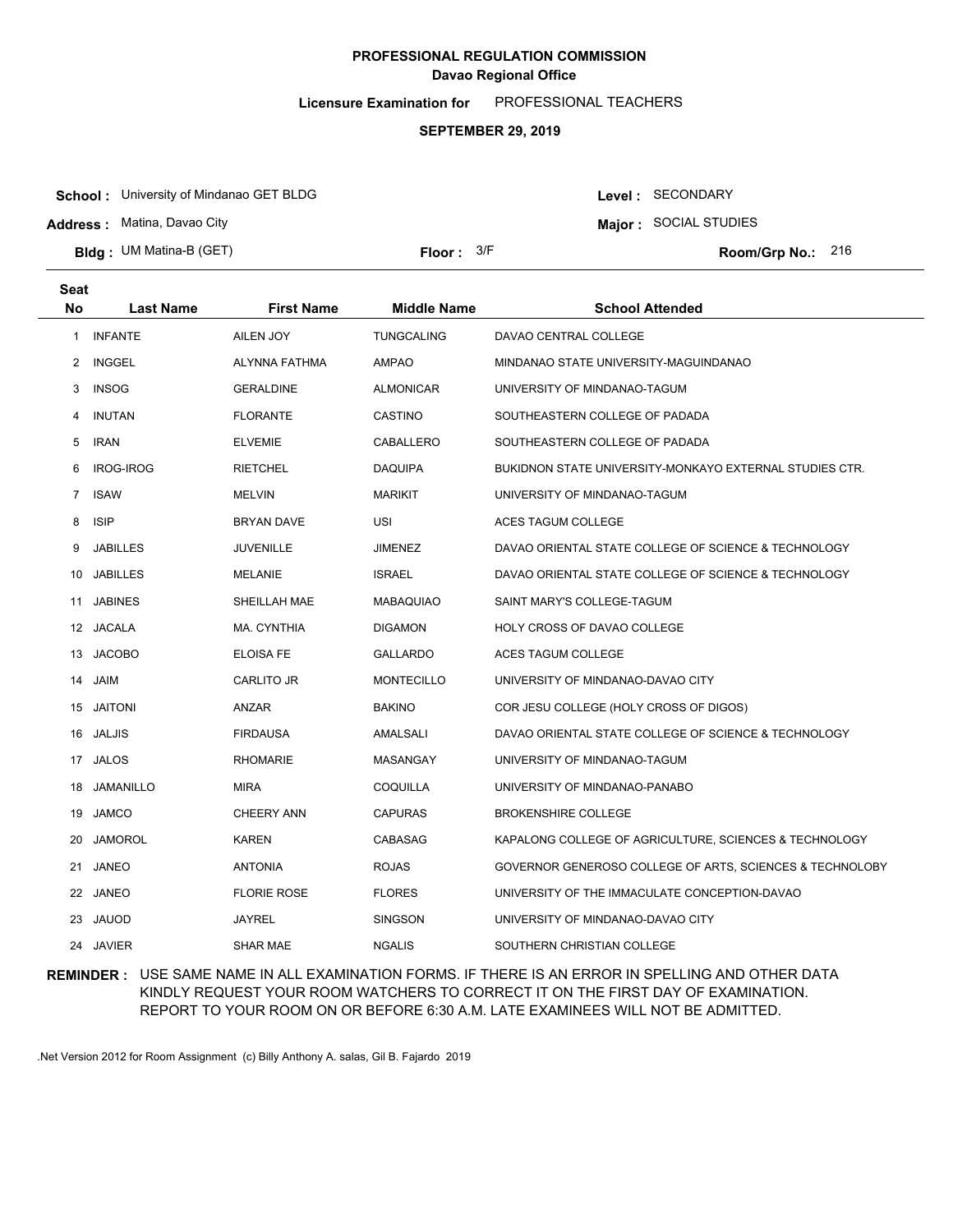**Licensure Examination for**  PROFESSIONAL TEACHERS

### **SEPTEMBER 29, 2019**

**School :** University of Mindanao GET BLDG

**Address :** Matina, Davao City

**Bldg : Floor : Room/Grp No.:** UM Matina-B (GET)

Floor: 3/F Room/Grp No.: 217

Level : SECONDARY **Major :** SOCIAL STUDIES

| <b>Seat</b><br>No. | <b>Last Name</b> | <b>First Name</b>     | <b>Middle Name</b> | <b>School Attended</b>                         |
|--------------------|------------------|-----------------------|--------------------|------------------------------------------------|
|                    |                  |                       |                    |                                                |
| 1                  | <b>JAYO</b>      | <b>DESTINY</b>        | <b>MARIÑAS</b>     | MONKAYO COLLEGE OF ARTS, SCIENCES & TECHNOLOGY |
| $^{2}$             | JERA             | <b>GENELYN</b>        | <b>MEJIAS</b>      | SOUTHEASTERN COLLEGE OF PADADA                 |
| 3                  | <b>JOMANTOC</b>  | SHIENA JOY            | MARTIZANO          | NOTRE DAME OF MIDSAYAP COLLEGE                 |
| 4                  | <b>JONE</b>      | JEFFREY               | <b>WENCISLAO</b>   | UNIVERSITY OF MINDANAO-TAGUM                   |
| 5                  | <b>JORDAN</b>    | JIMMY                 | SABEJON            | UNIVERSITY OF MINDANAO-DAVAO CITY              |
| 6                  | <b>JORGIO</b>    | ZAIRYL ROSE           | <b>CABRERA</b>     | UNIVERSITY OF MINDANAO-TAGUM                   |
| $\overline{7}$     | <b>JOROLAN</b>   | <b>REAMAE</b>         | GACELA             | SOUTHERN CHRISTIAN COLLEGE                     |
| 8                  | <b>JOSE</b>      | <b>CRESTINE</b>       | <b>PINEDA</b>      | UNIVERSITY OF MINDANAO-TAGUM                   |
| 9                  | <b>JOSE</b>      | JILL JENNIFER         | CATUNAO            | RIZAL MEMORIAL COLLEGE                         |
|                    | 10 JOSE          | <b>MARBEN JOHN</b>    | BACASMOT           | CENTRAL MINDANAO UNIVERSITY                    |
| 11                 | <b>JOVITA</b>    | GISELLE               | ABABAT             | UNIVERSITY OF MINDANAO-TAGUM                   |
|                    | 12 JUANIR        | SHEEMIE               | <b>PARAYAG</b>     | COR JESU COLLEGE (HOLY CROSS OF DIGOS)         |
|                    | 13 JUDICPA       | <b>KRISTINE MARIE</b> | LANGRIO            | NOTRE DAME OF MIDSAYAP COLLEGE                 |
|                    | 14 JULIAN        | JOYCE CATHERINE       | LASAGA             | SAINT MARY'S COLLEGE-TAGUM                     |
|                    | 15 JUMAWAN       | <b>MARIELLE THERY</b> | <b>ALINTON</b>     | UNIVERSITY OF MINDANAO-DAVAO CITY              |
|                    | 16 JUMAWID       | JAYFRED               | <b>TURALDE</b>     | NOTRE DAME OF MARBEL UNIVERSITY                |
|                    | 17 KAMID         | <b>NORAINIE</b>       | <b>MAMA</b>        | COTABATO CITY STATE POLYTECHNIC COLLEGE        |
|                    | 18 KANAKAN       | HALIMA                | BANDAO             | COTABATO CITY STATE POLYTECHNIC COLLEGE        |
|                    | 19 KANDA         | NUR-ALEYSSA           | <b>MATABALAO</b>   | STI COLLEGE - COTABATO CITY                    |
|                    | 20 KARATUAN      | RAKMA                 | <b>TAMAY</b>       | REGIONAL MADRASAH GRADUATE ACADEMY             |
|                    | 21 KASAN         | JOHAIRA               | KALI               | SULTAN KUDARAT STATE UNIVERSITY-TACURONG       |
|                    | 22 KASSAN        | <b>MOHARIM</b>        | ABAN               | UNIVERSITY OF SOUTHERN MINDANAO-KABACAN        |
|                    | 23 KHARA         | HUSSIN JR             | <b>HASSAN</b>      | COTABATO CITY STATE POLYTECHNIC COLLEGE        |
|                    | 24 KIGOD         | <b>SHERRYL</b>        | <b>GAMAYO</b>      | UNIVERSITY OF MINDANAO-TAGUM                   |

**REMINDER :** USE SAME NAME IN ALL EXAMINATION FORMS. IF THERE IS AN ERROR IN SPELLING AND OTHER DATA KINDLY REQUEST YOUR ROOM WATCHERS TO CORRECT IT ON THE FIRST DAY OF EXAMINATION. REPORT TO YOUR ROOM ON OR BEFORE 6:30 A.M. LATE EXAMINEES WILL NOT BE ADMITTED.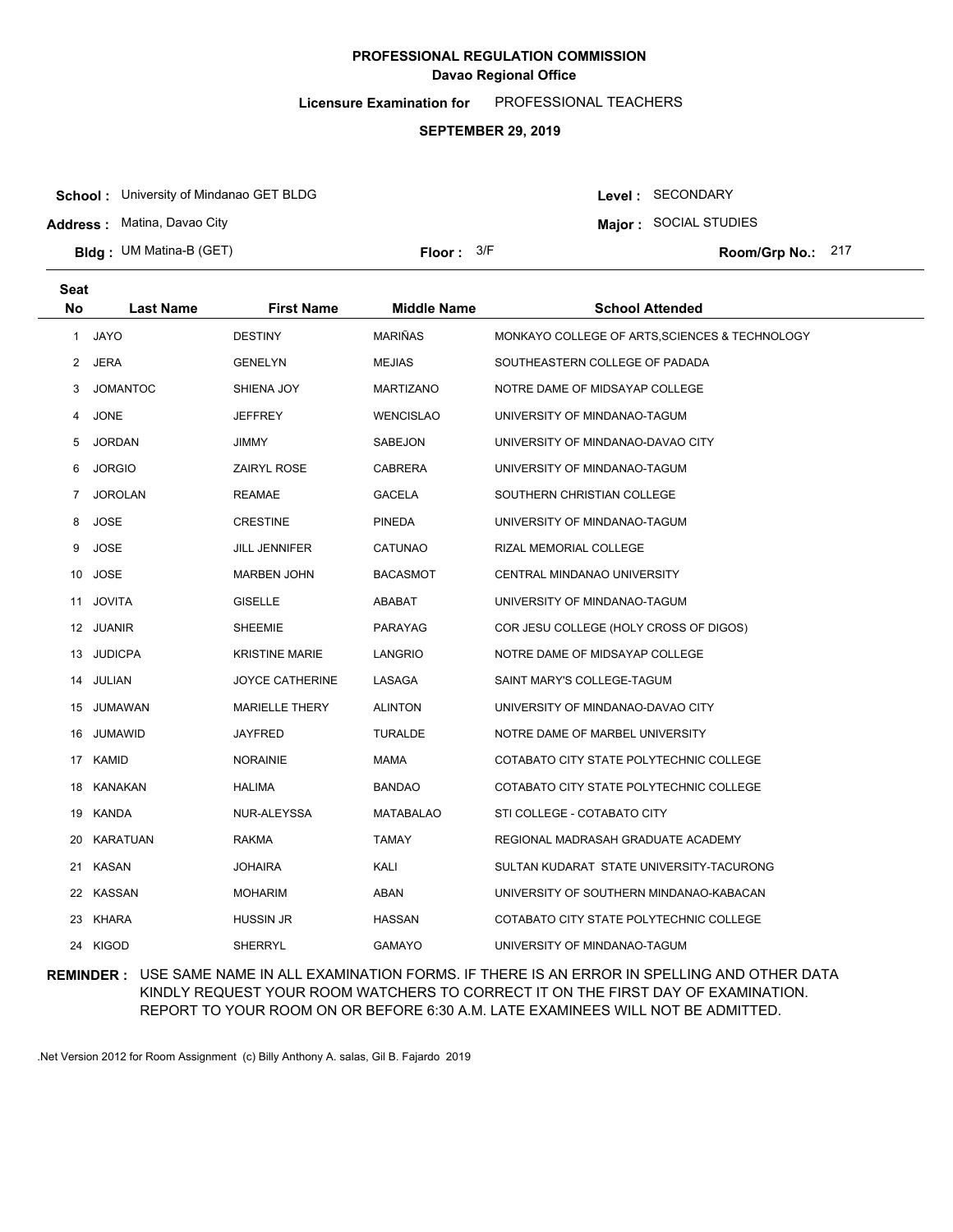**Licensure Examination for**  PROFESSIONAL TEACHERS

### **SEPTEMBER 29, 2019**

**School :** University of Mindanao GET BLDG

**Address :** Matina, Davao City

**Bldg : Floor : Room/Grp No.:** UM Matina-B (GET)

Floor:  $3/F$  Room/Grp No.: 218

Level : SECONDARY **Major :** SOCIAL STUDIES

| <b>Seat</b>          |                  |                      |                    |                                                           |
|----------------------|------------------|----------------------|--------------------|-----------------------------------------------------------|
| <b>No</b>            | <b>Last Name</b> | <b>First Name</b>    | <b>Middle Name</b> | <b>School Attended</b>                                    |
| 1                    | LABA             | <b>SAUDIA</b>        | <b>GUIALIL</b>     | NOTRE DAME UNIVERSITY                                     |
| $\mathbf{2}^{\circ}$ | <b>LABAJO</b>    | MARY ANN JEAN        | TANDUYAN           | BUKIDNON STATE UNIVERSITY-STO TOMAS EXTERNAL STUDIES CTR. |
| 3                    | LABANON          | <b>RUTHERINE GAY</b> | <b>TENIZO</b>      | NOTRE DAME UNIVERSITY                                     |
| 4                    | LABAWAN          | <b>JURY ANN</b>      | <b>GAMIL</b>       | BUKIDNON STATE UNIVERSITY-(FOR BUKIDNON STATE COLL)- MAIN |
| 5                    | LABAYAN          | SARRAH MAE           | <b>LUCERO</b>      | DAVAO DEL NORTE STATE COLLEGE                             |
| 6                    | <b>LABESORES</b> | <b>MICHELLE</b>      | <b>FLORES</b>      | MINDANAO POLYTECHNIC COLLEGE                              |
| 7                    | <b>LABRADOR</b>  | ANNIE                | <b>DAIRO</b>       | ASSUMPTION COLLEGE OF NABUNTURAN                          |
| 8                    | <b>LABRADOR</b>  | <b>CINDY MYRRH</b>   | <b>BONTUYAN</b>    | UNIVERSITY OF MINDANAO-DAVAO CITY                         |
| 9                    | LACADA           | <b>MERIAM</b>        | <b>MUNSAD</b>      | RIZAL MEMORIAL COLLEGE                                    |
|                      | 10 LACORTE       | GARNER               | <b>PONTERAS</b>    | SAMAL INSTITUTE COLLEGE-BABAK, SAMAL                      |
|                      | 11 LAD           | ANNALIZA             | <b>BUCAG</b>       | FATHER SATURNINO URIOS UNIVERSITY (URIOS COLL)            |
|                      | 12 LADA          | CHERILYN             | <b>ABLEN</b>       | COMPOSTELA VALLEY STATE COLLEGE - MARAGUSAN BRANCH        |
|                      | 13 LADUA         | <b>MYLIN</b>         | <b>MORENO</b>      | SULTAN KUDARAT STATE UNIVERSITY-TACURONG                  |
|                      | 14 LAGAHIT       | <b>HENIE</b>         | <b>JAINAR</b>      | UNIVERSITY OF MINDANAO-DIGOS COLLEGE                      |
|                      | 15 LAGANG        | <b>HEIDEE</b>        | AMISTAD            | COMPOSTELA VALLEY STATE COLLEGE - MARAGUSAN BRANCH        |
|                      | 16 LAGANG        | <b>JOANN</b>         | <b>EULLONE</b>     | AGUSAN DEL SUR STATE COLLEGE OF AGRICULTURE & TECHNOLOGY  |
|                      | 17 LAGANSUA      | <b>RENDALYN</b>      | <b>DELOS REYES</b> | ASSUMPTION COLLEGE OF DAVAO                               |
|                      | 18 LAGAT         | <b>MAUREEN</b>       | <b>MAGDIRILA</b>   | UNIVERSITY OF MINDANAO-DAVAO CITY                         |
|                      | 19 LAGRIA        | EDEN JOY             | <b>GONZALES</b>    | SAINT FRANCIS XAVIER COLLEGE                              |
| 20                   | LAGUNDA          | WELMIE               | <b>ARABACA</b>     | ACES TAGUM COLLEGE                                        |
|                      | 21 LAIS          | <b>SHIREHAN</b>      | SAMBURAYAN         | HOLY CROSS OF DAVAO COLLEGE                               |
|                      | 22 LAMELA        | ANNABEL              | <b>GARAY</b>       | SURIGAO DEL SUR STATE UNIVERSITY- MAIN CAMPUS             |
|                      | 23 LAMIGO        | <b>JOHN KENNETH</b>  | <b>ALTIZO</b>      | SAINT VINCENT DE PAUL COLLEGE-BISLIG                      |
|                      | 24 LAMPING       | <b>FARIDA</b>        | <b>GANDALIBO</b>   | UNIVERSITY OF SOUTHERN MINDANAO-KABACAN                   |

### **REMINDER :** USE SAME NAME IN ALL EXAMINATION FORMS. IF THERE IS AN ERROR IN SPELLING AND OTHER DATA KINDLY REQUEST YOUR ROOM WATCHERS TO CORRECT IT ON THE FIRST DAY OF EXAMINATION. REPORT TO YOUR ROOM ON OR BEFORE 6:30 A.M. LATE EXAMINEES WILL NOT BE ADMITTED.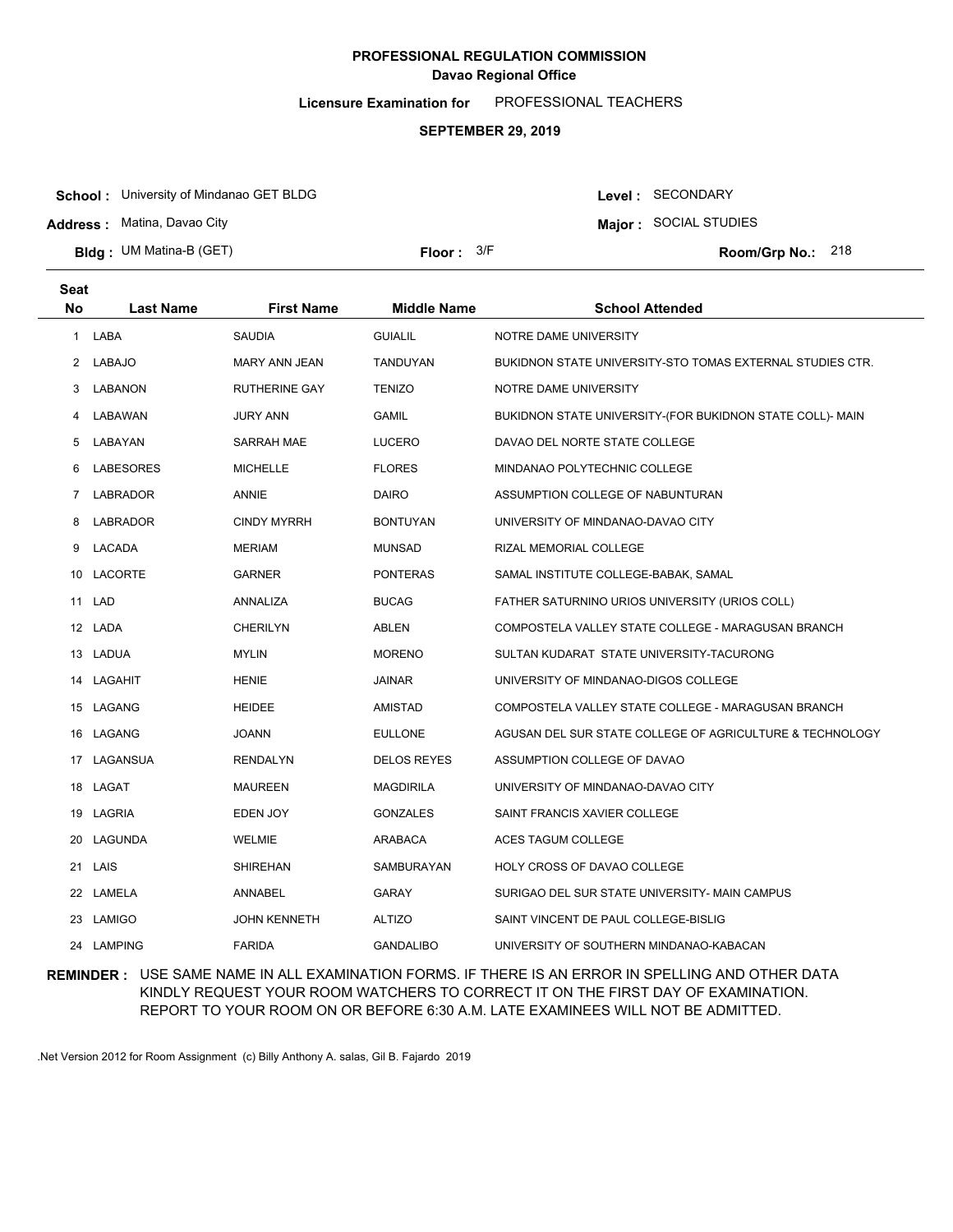**Licensure Examination for**  PROFESSIONAL TEACHERS

### **SEPTEMBER 29, 2019**

**School :** University of Mindanao GET BLDG

**Address :** Matina, Davao City

**Bldg : Floor : Room/Grp No.:** UM Matina-B (GET)

Floor:  $3/F$  Room/Grp No.: 219

Level : SECONDARY **Major :** SOCIAL STUDIES

| Seat<br><b>No</b> | <b>Last Name</b> | <b>First Name</b> | <b>Middle Name</b>  | <b>School Attended</b>                                           |
|-------------------|------------------|-------------------|---------------------|------------------------------------------------------------------|
|                   |                  |                   |                     |                                                                  |
| 1                 | <b>LANCIN</b>    | <b>ELFEMAY</b>    | <b>BASOC</b>        | HOLY CROSS OF DAVAO COLLEGE                                      |
| 2                 | LANDEZA          | <b>RICHARD</b>    | SALAMANQUE          | UNIVERSITY OF MINDANAO-DAVAO CITY                                |
| 3                 | LANDRITO         | LANIE             | ARNADO              | MONKAYO COLLEGE OF ARTS, SCIENCES & TECHNOLOGY                   |
| 4                 | LANGOMES         | <b>LEMUEL</b>     | <b>EBARSABAL</b>    | SOUTHEASTERN COLLEGE OF PADADA                                   |
| 5                 | LANIK            | <b>JONALYN</b>    | <b>DELOS SANTOS</b> | MONKAYO COLLEGE OF ARTS, SCIENCES & TECHNOLOGY                   |
| 6                 | <b>LANQUIBO</b>  | SHIRLEY ANNE      | <b>BALILAHON</b>    | HOLY CROSS OF DAVAO COLLEGE                                      |
| 7                 | LANSON           | <b>SALAMA</b>     | <b>ULOGAN</b>       | UNIVERSITY OF SOUTHERN MINDANAO-KABACAN                          |
| 8                 | LAPEZ            | <b>DIANE</b>      | <b>HIMAGAN</b>      | HOLY CROSS OF DAVAO COLLEGE                                      |
| 9                 | LAPEZ            | <b>LOUIE FAYE</b> |                     | UNIVERSITY OF MINDANAO-TAGUM                                     |
| 10                | <b>LAPICEROS</b> | <b>IRENE ROSE</b> | RABAÑO              | DAVAO ORIENTAL STATE COLLEGE OF SCIENCE & TECHNOLOGY             |
|                   | 11 LARA          | <b>MYRNA</b>      | <b>TEVES</b>        | UNIVERSITY OF MINDANAO-TAGUM                                     |
|                   | 12 LARA          | <b>RICKY</b>      | <b>SELORIO</b>      | TAGUM CITY COLLEGE OF SCIENCE AND TECHNOLOGY-TAGUM               |
|                   | 13 LARANIO       | <b>DAILYN</b>     | <b>YTEM</b>         | <b>BUKIDNON STATE UNIVERSITY-STO TOMAS EXTERNAL STUDIES CTR.</b> |
|                   | 14 LARODA        | <b>KEMIE JANE</b> | LONGHAS             | BUKIDNON STATE UNIVERSITY-NEW BATAAN EXTERNAL STUDIES CTR.       |
|                   | 15 LARROBIS      | LYKA MAY          | <b>PONTANA</b>      | DAVAO ORIENTAL STATE COLLEGE OF SCIENCE & TECHNOLOGY             |
|                   | 16 LARUBIS       | <b>EDUARD</b>     | <b>SEVILLANA</b>    | BUKIDNON STATE UNIVERSITY-COMPOSTELA EXTERNAL STUDIES CTR.       |
|                   | 17 LASAGA        | <b>PRINCESS</b>   | <b>HABEL</b>        | SULTAN KUDARAT STATE UNIVERSITY-TACURONG                         |
|                   | 18 LASPIÑAS      | LEAH              | QUIOCHO             | UNIVERSITY OF MINDANAO-DAVAO CITY                                |
|                   | 19 LASTIMOSO     | <b>KRISTINE</b>   | <b>CEBALLOS</b>     | NOTRE DAME OF MIDSAYAP COLLEGE                                   |
|                   | 20 LAWANSA       | <b>WOWIE</b>      | <b>ALBA</b>         | REGIONAL MADRASAH GRADUATE ACADEMY                               |
|                   | 21 LAYAOG        | <b>GINALUNA</b>   | <b>SABUERO</b>      | UNIVERSITY OF MINDANAO-DAVAO CITY                                |
|                   | 22 LECIAS        | <b>FLORE SHIE</b> | <b>VILLAMOR</b>     | SAINT MARY'S COLLEGE-TAGUM                                       |
| 23                | LEMENTAP         | <b>CHRISSADEL</b> | <b>BUDTA</b>        | DAVAO ORIENTAL STATE COLLEGE OF SCIENCE & TECHNOLOGY             |
|                   | 24 LENDIO        | <b>HAZEN MAE</b>  | <b>PALBAN</b>       | BUKIDNON STATE UNIVERSITY-NEW BATAAN EXTERNAL STUDIES CTR.       |

### **REMINDER :** USE SAME NAME IN ALL EXAMINATION FORMS. IF THERE IS AN ERROR IN SPELLING AND OTHER DATA KINDLY REQUEST YOUR ROOM WATCHERS TO CORRECT IT ON THE FIRST DAY OF EXAMINATION. REPORT TO YOUR ROOM ON OR BEFORE 6:30 A.M. LATE EXAMINEES WILL NOT BE ADMITTED.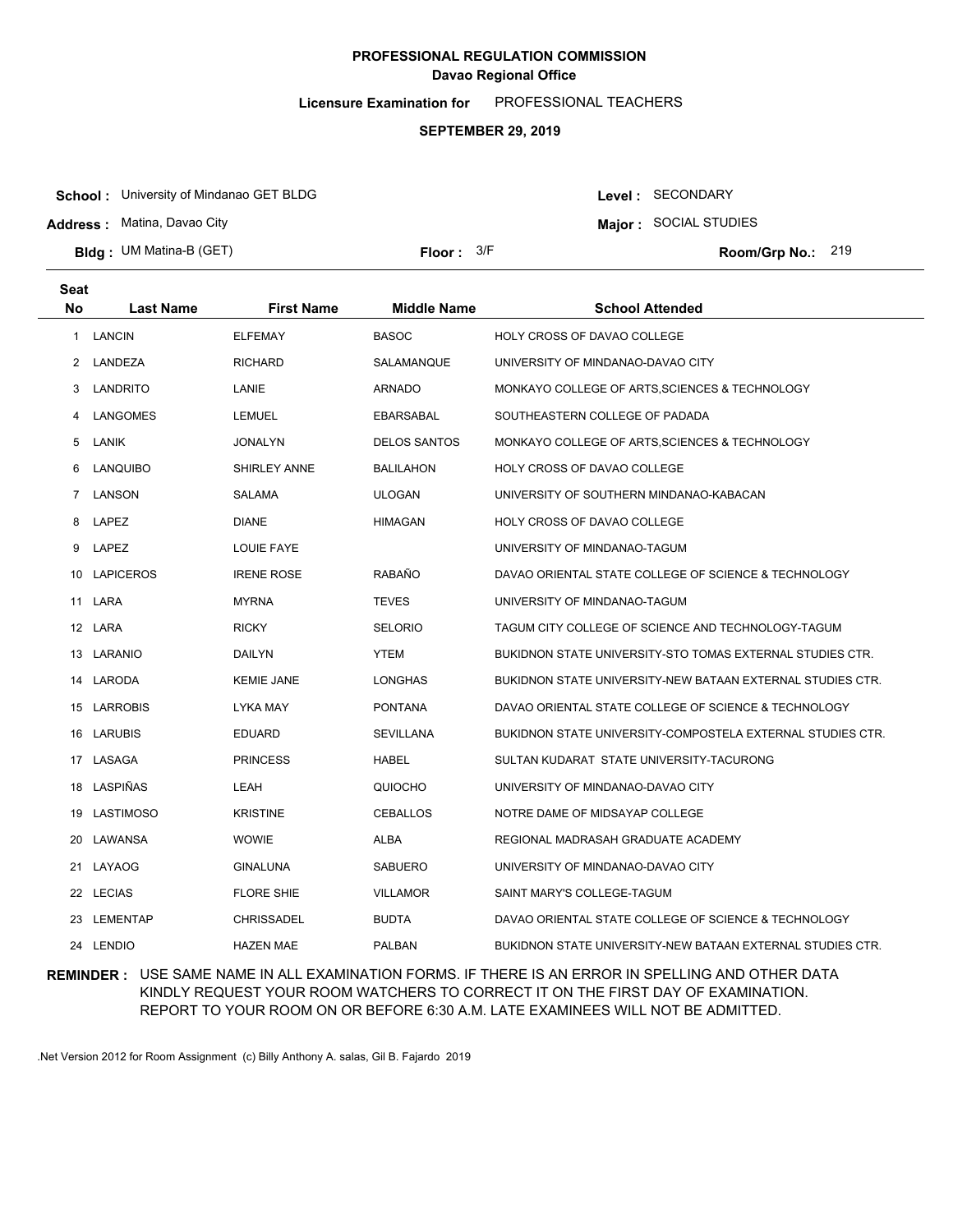**Licensure Examination for**  PROFESSIONAL TEACHERS

### **SEPTEMBER 29, 2019**

**School :** University of Mindanao DPT BLDG.

**Address :** Matina, Davao City

**Bldg : Floor : Room/Grp No.:** UM Matina-C (DPT)

Floor: G/F Room/Grp No.: 220

Level : SECONDARY **Major :** SOCIAL STUDIES

| <b>Seat</b>  |                   |                      |                    |                                                            |
|--------------|-------------------|----------------------|--------------------|------------------------------------------------------------|
| <b>No</b>    | <b>Last Name</b>  | <b>First Name</b>    | <b>Middle Name</b> | <b>School Attended</b>                                     |
| $\mathbf{1}$ | <b>LENDIO</b>     | <b>NOEMI THERESE</b> | <b>PERATER</b>     | BUKIDNON STATE UNIVERSITY-(FOR BUKIDNON STATE COLL)- MAIN  |
| $^{2}$       | LEUTERIO          | JANEZ                | <b>COMPRADO</b>    | UNIVERSITY OF MINDANAO-PANABO                              |
| 3            | LEYSON            | LADY LEE             | SANDOT             | BUKIDNON STATE UNIVERSITY-MONTEVISTA EXTERNAL STUDIES CTR. |
| 4            | LIGASAN           | <b>ARNIE</b>         | PAYAGAN            | LEGACY COLLEGE OF COMPOSTELA                               |
| 5            | LIGUTOM           | <b>REYNALYN</b>      | <b>ROMUAR</b>      | UNIVERSITY OF SOUTHERN MINDANAO-KABACAN                    |
| 6            | <b>LINSAG</b>     | <b>MARITES</b>       | <b>MIGUEL</b>      | RIZAL MEMORIAL COLLEGE                                     |
| 7            | <b>LINTOGONAN</b> | GEE-AR               | <b>OKAY</b>        | WESTERN INSTITUTE OF TECHNOLOGY                            |
| 8            | <b>LIPARDO</b>    | <b>EMYLORD</b>       | <b>GABUYA</b>      | SOUTHEASTERN COLLEGE OF PADADA                             |
| 9            | <b>LITANG</b>     | <b>CARLA NIEVA</b>   | <b>DURERO</b>      | FATHER SATURNINO URIOS UNIVERSITY (URIOS COLL)             |
|              | 10 LITERAL        | ROLVIC JOY           | <b>JARDIOLIN</b>   | UNIVERSITY OF MINDANAO-TAGUM                               |
|              | 11 LITERATUS      | <b>MARJORIE</b>      | <b>VERTUDAZO</b>   | UNIVERSITY OF MINDANAO-TAGUM                               |
|              | 12 LLABAN         | <b>KENT CLOYD</b>    | MAGALLANO          | SOUTHERN CHRISTIAN COLLEGE                                 |
|              | 13 LLAMERA        | <b>JANINE</b>        | <b>MAGALSO</b>     | SOUTHEASTERN COLLEGE OF PADADA                             |
|              | 14 LLAMOS         | <b>EDMAR</b>         | <b>CIMAFRANCA</b>  | SOUTHEASTERN COLLEGE OF PADADA                             |
|              | 15 LLEGO          | <b>JENNY LYN</b>     | <b>FLORES</b>      | UNIVERSITY OF MINDANAO-DIGOS COLLEGE                       |
|              | 16 LLIGO          | SANDELINE LAV        | <b>CABALLES</b>    | UNIVERSITY OF MINDANAO-DAVAO CITY                          |
|              | 17 LLUBIT         | <b>CHRISTIAN</b>     | <b>DAYO</b>        | UNIVERSITY OF MINDANAO-TAGUM                               |
|              | 18 LOBO           | ANA LIZA             | <b>MUYCO</b>       | UNIVERSITY OF MINDANAO-DAVAO CITY                          |
|              | 19 LOFRANCO       | EMMANUEL             | ALBELDA            | SAINT VINCENT DE PAUL COLLEGE-BISLIG                       |
| 20           | LOGROÑO           | <b>MARY ROSE</b>     | <b>CURILAN</b>     | PHILIPPINE NORMAL UNIVERSITY- MINDANAO                     |
| 21           | <b>LOMONDOT</b>   | <b>HEDA'AYAH</b>     | <b>BENITO</b>      | MINDANAO STATE UNIVERSITY-MARAWI CITY                      |
|              | 22 LOPEZ          | <b>JUNAH MAE</b>     | <b>CLARIDO</b>     | UNIVERSITY OF MINDANAO-TAGUM                               |
|              | 23 LOREJO         | <b>ROWENA</b>        | <b>SIAO</b>        | ARRIESGADO COLLEGE FOUNDATION, INC.                        |
|              | 24 LOREN          | <b>DELIE JILL</b>    | <b>GASTARDO</b>    | UNIVERSITY OF MINDANAO-TAGUM                               |

**REMINDER :** USE SAME NAME IN ALL EXAMINATION FORMS. IF THERE IS AN ERROR IN SPELLING AND OTHER DATA KINDLY REQUEST YOUR ROOM WATCHERS TO CORRECT IT ON THE FIRST DAY OF EXAMINATION. REPORT TO YOUR ROOM ON OR BEFORE 6:30 A.M. LATE EXAMINEES WILL NOT BE ADMITTED.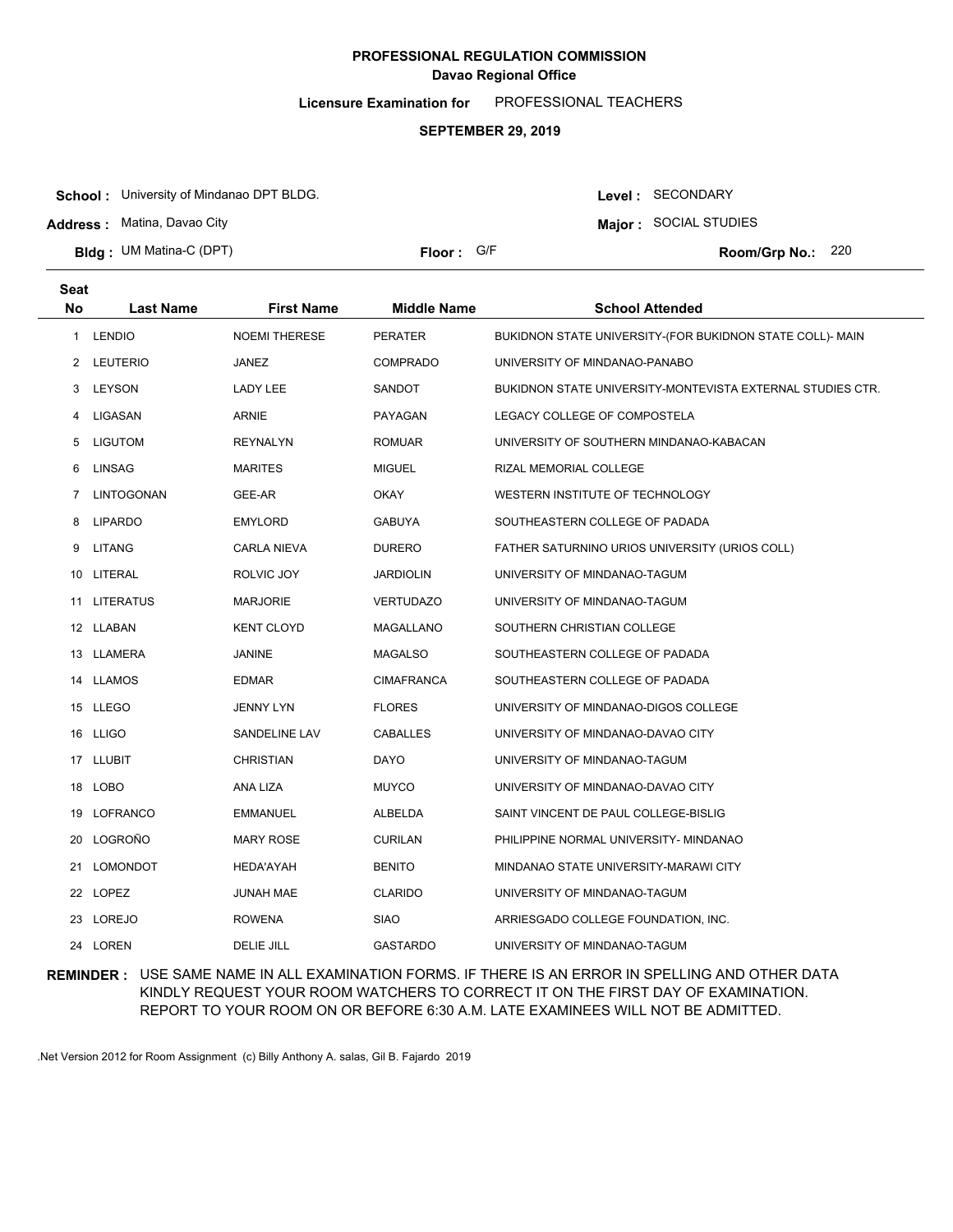**Licensure Examination for**  PROFESSIONAL TEACHERS

### **SEPTEMBER 29, 2019**

**School :** University of Mindanao DPT BLDG.

**Address :** Matina, Davao City

**Bldg : Floor : Room/Grp No.:** UM Matina-C (DPT)

**Major :** SOCIAL STUDIES Floor: G/F Room/Grp No.: 221

Level : SECONDARY

| <b>Seat</b> |                   |                    |                    |                                                           |
|-------------|-------------------|--------------------|--------------------|-----------------------------------------------------------|
| <b>No</b>   | <b>Last Name</b>  | <b>First Name</b>  | <b>Middle Name</b> | <b>School Attended</b>                                    |
|             | 1 LUAYON          | <b>MECHELLE</b>    | <b>CESAR</b>       | UNIVERSITY OF MINDANAO-TAGUM                              |
| 2           | <b>LUMACTOD</b>   | JAELLA FABRIANNE   | <b>JAYOMA</b>      | ATENEO DE DAVAO UNIVERSITY                                |
| 3           | LUMADAY           | ALYSSA JADE        | <b>LAURENTE</b>    | UNIVERSITY OF MINDANAO-TAGUM                              |
| 4           | LUMANTAS          | ANDELOU            | <b>LINGGAS</b>     | MONKAYO COLLEGE OF ARTS, SCIENCES & TECHNOLOGY            |
| 5           | LUMAPAS           | <b>MARY JAY</b>    | MATABARAN          | UNIVERSITY OF MINDANAO-DAVAO CITY                         |
| 6           | LUMENDA           | <b>HAGUIAR</b>     | <b>ABDULLAH</b>    | COTABATO CITY STATE POLYTECHNIC COLLEGE                   |
|             | 7 LUPIAN          | <b>JENNEFER</b>    | <b>SOLANO</b>      | BUKIDNON STATE UNIVERSITY-MARAGUSAN EXTERNAL STUDIES CTR. |
| 8           | LUZARES           | <b>EMMANUEL JR</b> | <b>PULGARINAS</b>  | DAVAO CENTRAL COLLEGE                                     |
| 9           | MABALE            | SALDE              | <b>CAPOY</b>       | SOUTHEASTERN COLLEGE OF PADADA                            |
|             | 10 MACA           | <b>JOEZEL</b>      | <b>QUINTO</b>      | UNIVERSITY OF MINDANAO-TAGUM                              |
| 11          | MACABABAT         | <b>KENNETH</b>     | <b>PLANOS</b>      | BUKIDNON STATE UNIVERSITY-STO TOMAS EXTERNAL STUDIES CTR. |
|             | 12 MACABANDING    | <b>AINON</b>       | <b>TOMAMA</b>      | COTABATO CITY STATE POLYTECHNIC COLLEGE                   |
|             | 13 MACABANDING    | <b>ARHAMA</b>      | PANANSARAN         | UNIVERSITY OF SOUTHERN MINDANAO-KABACAN                   |
| 14          | MACABUAT          | <b>BAI MARIAM</b>  | LAWA               | COTABATO CITY STATE POLYTECHNIC COLLEGE                   |
| 15          | MACAINAS          | <b>SNOKI</b>       | <b>MEDTALIKOP</b>  | UNIVERSITY OF SOUTHERN MINDANAO-KABACAN                   |
| 16.         | MACAPAGAL         | <b>KARL</b>        | <b>MATUGAS</b>     | ATENEO DE DAVAO UNIVERSITY                                |
| 17          | <b>MACARAMBON</b> | <b>MERCY</b>       | <b>ORJALESA</b>    | COTABATO CITY STATE POLYTECHNIC COLLEGE                   |
| 18          | <b>MACARANAS</b>  | <b>ANALYN</b>      | <b>EDERANGO</b>    | DON CARLOS POLYTECHNIC COLLEGE                            |
| 19          | MACAS             | LEA                | <b>SUDICTA</b>     | NORTH DAVAO COLLEGE-TAGUM FOUNDATION                      |
| 20          | MACK              | RHEA MIE           | <b>PORTO</b>       | UNIVERSITY OF MINDANAO-TAGUM                              |
| 21          | <b>MACOGAY</b>    | <b>BENZAR</b>      | LALAUS             | UNIVERSITY OF SOUTHERN MINDANAO-KABACAN                   |
|             | 22 MADANLO        | <b>WINNIE</b>      | <b>MASINARING</b>  | HOLY CROSS OF DAVAO COLLEGE                               |
| 23.         | MADELO            | <b>MARETSIE</b>    | <b>SERDENIA</b>    | BUKIDNON STATE UNIVERSITY-(FOR BUKIDNON STATE COLL)- MAIN |
|             | 24 MADERSE        | <b>ELMA</b>        | <b>ALMERANTE</b>   | SAL FOUNDATION COLLEGE                                    |

### **REMINDER :** USE SAME NAME IN ALL EXAMINATION FORMS. IF THERE IS AN ERROR IN SPELLING AND OTHER DATA KINDLY REQUEST YOUR ROOM WATCHERS TO CORRECT IT ON THE FIRST DAY OF EXAMINATION. REPORT TO YOUR ROOM ON OR BEFORE 6:30 A.M. LATE EXAMINEES WILL NOT BE ADMITTED.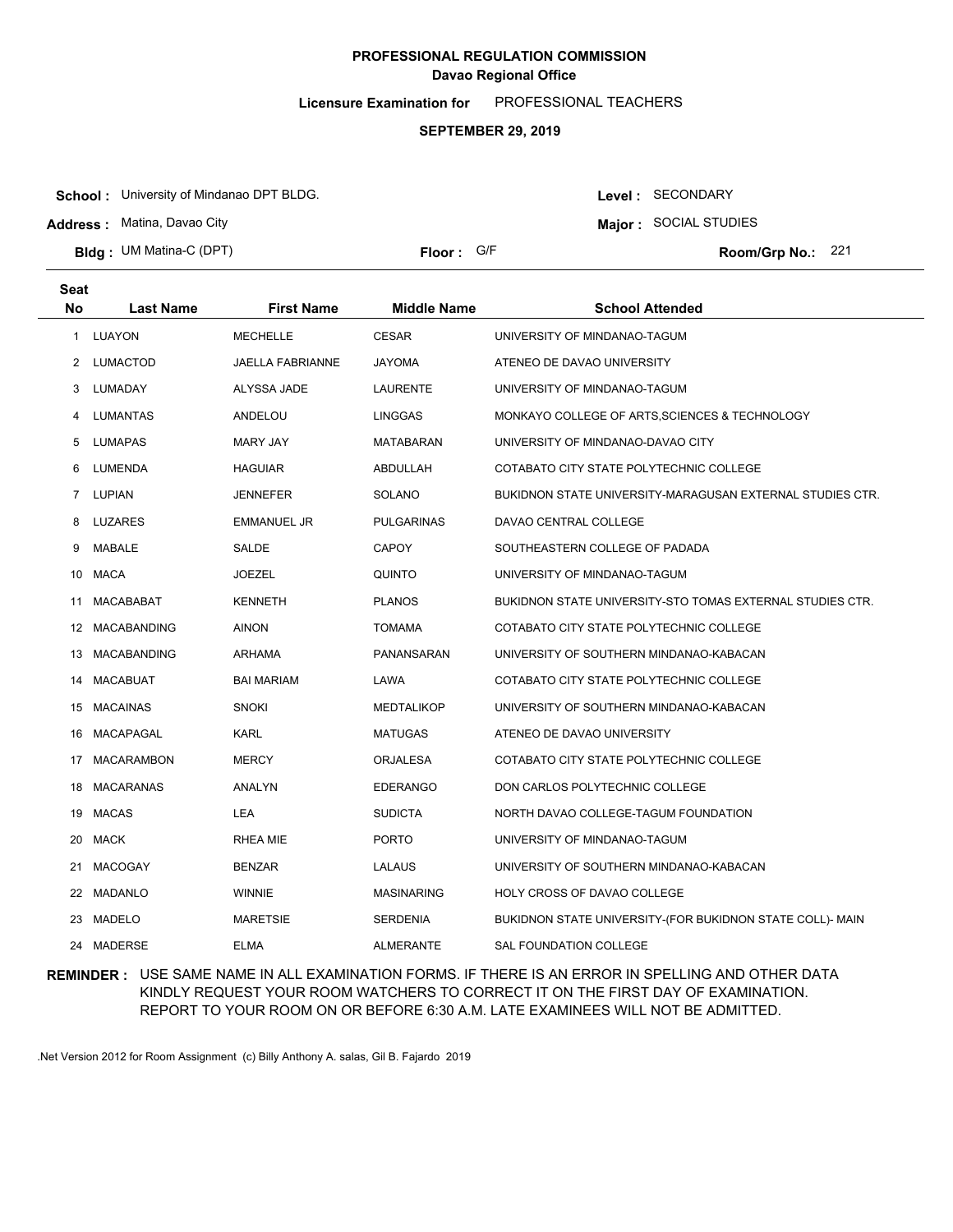**Licensure Examination for**  PROFESSIONAL TEACHERS

### **SEPTEMBER 29, 2019**

**School :** University of Mindanao DPT BLDG.

**Address :** Matina, Davao City

**Bldg : Floor : Room/Grp No.:** UM Matina-C (DPT)

Floor: G/F Room/Grp No.: 222

**Major :** SOCIAL STUDIES

Level : SECONDARY

| <b>Seat</b> |                  |                         |                    |                                                           |
|-------------|------------------|-------------------------|--------------------|-----------------------------------------------------------|
| <b>No</b>   | <b>Last Name</b> | <b>First Name</b>       | <b>Middle Name</b> | <b>School Attended</b>                                    |
| 1           | <b>MADULARA</b>  | NEOFENHAE JERILYN       | LAYAK              | UNIVERSITY OF MINDANAO-TAGUM                              |
| 2           | MAGALLANES       | ELIE JAIEMIE MARIE      | <b>ROSALES</b>     | HOLY CROSS OF DAVAO COLLEGE                               |
| 3           | <b>MAGALLON</b>  | <b>HARIZA MAE</b>       | <b>ROYO</b>        | SAINT MARY'S COLLEGE-TAGUM                                |
| 4           | <b>MAGASO</b>    | <b>CIRIDANE OFELROS</b> | AGLIBOT            | ARRIESGADO COLLEGE FOUNDATION, INC.                       |
| 5           | <b>MAGDAYAO</b>  | <b>JEZIEL GRACE</b>     | DE EYOY            | SOUTHERN CHRISTIAN COLLEGE                                |
| 6           | <b>MAGHANOY</b>  | <b>FRANCIS</b>          | <b>SUAREZ</b>      | SOUTHEASTERN COLLEGE OF PADADA                            |
| 7           | <b>MAGHUYOP</b>  | MARIEL                  | <b>LINGCO</b>      | CHRISTIAN COLLEGES OF SOUTHEAST ASIA                      |
| 8           | MAGLALANG        | KATRINA LYLE            | <b>LIVA</b>        | ATENEO DE DAVAO UNIVERSITY                                |
| 9           | <b>MAGNO</b>     | <b>NOVE WELLEN</b>      | <b>MELICOR</b>     | UNIVERSITY OF MINDANAO-TAGUM                              |
| 10          | <b>MAGPUSAO</b>  | <b>JAMES</b>            | DAYANAN            | NORTH DAVAO COLLEGE-TAGUM FOUNDATION                      |
| 11          | <b>MAGUILANG</b> | NHOL ART                | <b>DEPARINE</b>    | ASSUMPTION COLLEGE OF NABUNTURAN                          |
|             | 12 MAHIPOS       | <b>JHAY MARK</b>        | CAPAQUE            | UNIVERSITY OF SOUTHEASTERN PHILIPPINES-DAVAO CITY         |
| 13          | MAHUMAS          | JOAN                    | <b>REMEDIOS</b>    | NORTH DAVAO COLLEGE-TAGUM FOUNDATION                      |
|             | 14 MAITEM        | NECARL JOHN             | ARCAYNA            | SAINT MARY'S COLLEGE-TAGUM                                |
|             | 15 MAKINANO      | APPLE GAY               | <b>VILLARIMO</b>   | UNIVERSITY OF MINDANAO-TAGUM                              |
| 16          | MALABON          | <b>JONALYN</b>          | <b>PALMA</b>       | UNIVERSITY OF MINDANAO-DAVAO CITY                         |
| 17          | MALABUTE         | <b>INJELJOY</b>         | <b>CUYSONA</b>     | BUKIDNON STATE UNIVERSITY-(FOR BUKIDNON STATE COLL)- MAIN |
| 18          | MALAKI           | GARY                    | MASAGLANG          | RIZAL MEMORIAL COLLEGE                                    |
| 19          | MALAWANI         | <b>NORONISA</b>         | <b>SABBER</b>      | LEGACY COLLEGE OF COMPOSTELA                              |
| 20          | <b>MALITOC</b>   | <b>EDERLYN</b>          | <b>TRESPECIOS</b>  | KAPALONG COLLEGE OF AGRICULTURE, SCIENCES & TECHNOLOGY    |
| 21          | <b>MALNEGRO</b>  | <b>CHUBBY</b>           | <b>ANTONIANO</b>   | UNIVERSITY OF MINDANAO-DAVAO CITY                         |
| 22          | <b>MALO</b>      | <b>BAI ALI FERDAUZ</b>  | <b>MALIMEGAS</b>   | SOUTHEASTERN COLLEGE OF PADADA                            |
| 23          | <b>MALOOY</b>    | <b>KATRINA</b>          | <b>BONGGOT</b>     | <b>MATI POLYTECHNIC INSTITUTE</b>                         |
|             | 24 MAMA          | NUR-AIMAH               | <b>ANOK</b>        | COTABATO CITY STATE POLYTECHNIC COLLEGE                   |

### **REMINDER :** USE SAME NAME IN ALL EXAMINATION FORMS. IF THERE IS AN ERROR IN SPELLING AND OTHER DATA KINDLY REQUEST YOUR ROOM WATCHERS TO CORRECT IT ON THE FIRST DAY OF EXAMINATION. REPORT TO YOUR ROOM ON OR BEFORE 6:30 A.M. LATE EXAMINEES WILL NOT BE ADMITTED.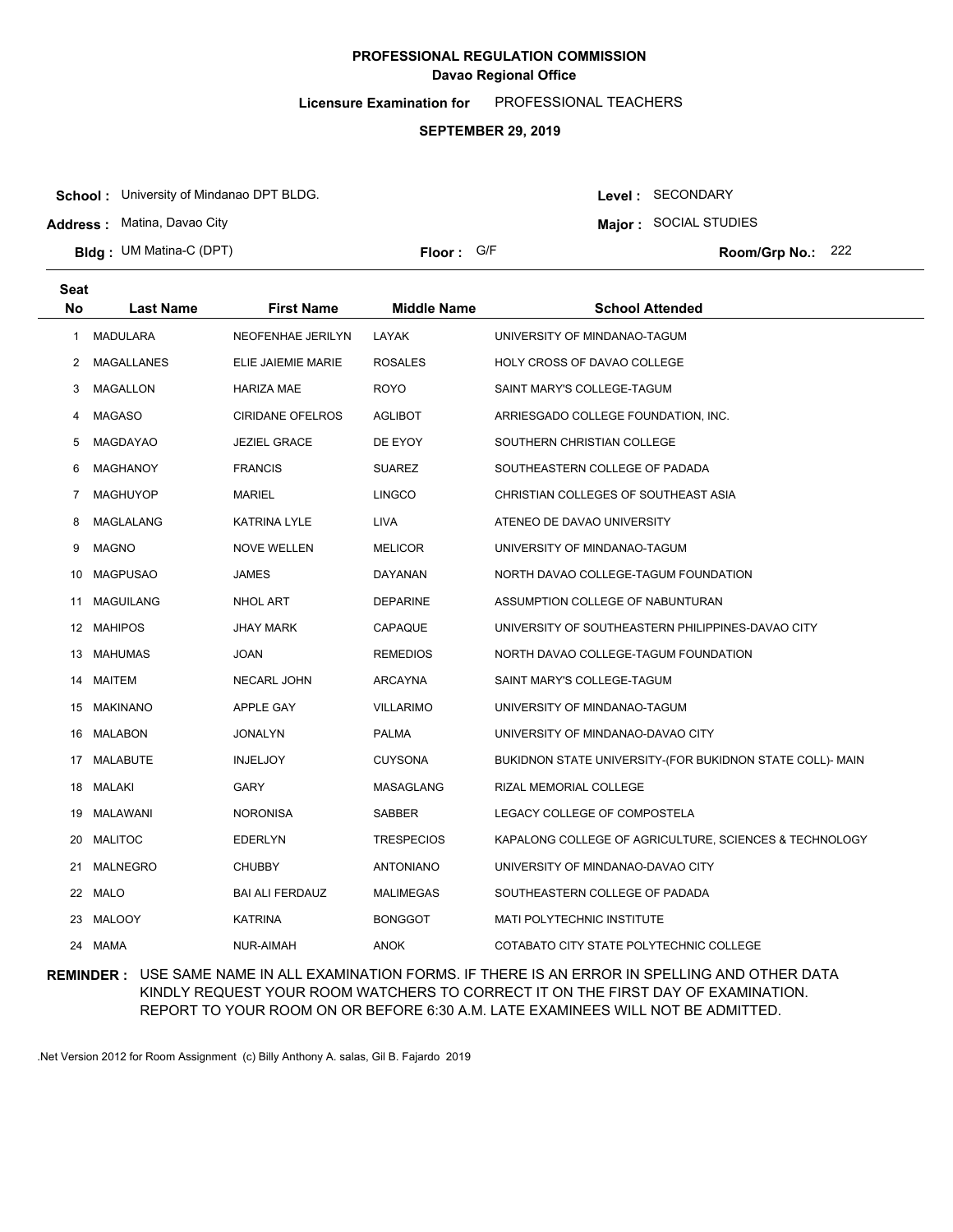**Licensure Examination for**  PROFESSIONAL TEACHERS

### **SEPTEMBER 29, 2019**

**School :** University of Mindanao DPT BLDG.

**Address :** Matina, Davao City

**Bldg : Floor : Room/Grp No.:** UM Matina-C (DPT)

Floor: G/F Room/Grp No.: 223

Level : SECONDARY **Major :** SOCIAL STUDIES

| <b>Seat</b>    |                    |                     |                    |                                                        |
|----------------|--------------------|---------------------|--------------------|--------------------------------------------------------|
| <b>No</b>      | Last Name          | <b>First Name</b>   | <b>Middle Name</b> | <b>School Attended</b>                                 |
| 1              | <b>MAMAC</b>       | <b>DEBBIE GRACE</b> | <b>MARIANITO</b>   | HOLY CROSS OF DAVAO COLLEGE                            |
| 2              | MAMALUBA           | <b>NARISSA</b>      | <b>PALAWAN</b>     | UNIVERSITY OF SOUTHERN MINDANAO-KABACAN                |
| 3              | <b>MAMANAO</b>     | JAY                 | <b>BAGUIO</b>      | SOUTHEASTERN COLLEGE OF PADADA                         |
| 4              | MAMITIZ            | LALAINE             | <b>SELGAS</b>      | SOUTHEASTERN COLLEGE OF PADADA                         |
| 5              | <b>MAMPAO</b>      | <b>BAINOR</b>       | KABUGATAN          | COTABATO CITY STATE POLYTECHNIC COLLEGE                |
| 6              | MANAHAN            | <b>MARK JOHN</b>    | <b>MENDOZA</b>     | NOTRE DAME OF MIDSAYAP COLLEGE                         |
| $\overline{7}$ | MAÑAS              | <b>MINERVA</b>      | ARAÑADOR           | KAPALONG COLLEGE OF AGRICULTURE, SCIENCES & TECHNOLOGY |
| 8              | <b>MANCOLINTAS</b> | JEAN MELODY         | CASTILLO           | UNIVERSITY OF MINDANAO-DAVAO CITY                      |
| 9              | <b>MANDAGUIO</b>   | HONEY JOY LALYNE    | SIMBANAGAN         | <b>MATI POLYTECHNIC INSTITUTE</b>                      |
| 10             | <b>MANDIG</b>      | <b>RUBEN JR</b>     | OLUBALANG          | UNIVERSITY OF MINDANAO-DAVAO CITY                      |
| 11             | <b>MANERA</b>      | <b>ROCY MAY</b>     | <b>CAPUNONG</b>    | UNIVERSITY OF SOUTHEASTERN PHILIPPINES-TAGUM           |
| 12             | MANGADLAO          | JOSE                | <b>CHUA</b>        | <b>BUTUAN CITY COLLEGES</b>                            |
| 13             | MANGANOD           | <b>ELIZABETH</b>    | QUIMSON            | DAVAO ORIENTAL STATE COLLEGE OF SCIENCE & TECHNOLOGY   |
| 14             | MANGANSAKAN        | MINA                | DALANDAG           | NOTRE DAME UNIVERSITY                                  |
|                | 15 MANGAPAS        | <b>JAYSON</b>       | <b>MARUNDAN</b>    | COMPOSTELA VALLEY STATE COLLEGE - MARAGUSAN BRANCH     |
| 16             | MANGIBOA           | <b>JESSA</b>        | LANAT              | SOUTHEASTERN COLLEGE OF PADADA                         |
| 17             | <b>MANGULAMAS</b>  | <b>NORODIN</b>      | <b>AMPANG</b>      | COTABATO CITY STATE POLYTECHNIC COLLEGE                |
| 18             | <b>MANICK</b>      | <b>MERREAM</b>      | <b>JENOBISA</b>    | UNIVERSITY OF MINDANAO-TAGUM                           |
| 19             | MANILA             | LOVELY JANE         | <b>ROJO</b>        | SOUTHEASTERN COLLEGE OF PADADA                         |
| 20             | <b>MANINGO</b>     | <b>CHRISTOPHER</b>  | CASAÑAS            | NORTH DAVAO COLLEGES-PANABO                            |
| 21             | <b>MANIQUEZ</b>    | <b>MARGEN</b>       | <b>CAPIN</b>       | UNIVERSITY OF MINDANAO-DAVAO CITY                      |
| 22             | MANLANGIT          | ABIMAEL             | VALENZONA          | PHILIPPINE WOMEN'S COLLEGE OF DAVAO                    |
| 23             | MANLANGIT          | <b>CLAUDIMIE</b>    | <b>PERESORES</b>   | LEGACY COLLEGE OF COMPOSTELA                           |
|                | 24 MANLIGUIS       | <b>JONONA</b>       | <b>RACINES</b>     | DAVAO DEL NORTE STATE COLLEGE                          |

### **REMINDER :** USE SAME NAME IN ALL EXAMINATION FORMS. IF THERE IS AN ERROR IN SPELLING AND OTHER DATA KINDLY REQUEST YOUR ROOM WATCHERS TO CORRECT IT ON THE FIRST DAY OF EXAMINATION. REPORT TO YOUR ROOM ON OR BEFORE 6:30 A.M. LATE EXAMINEES WILL NOT BE ADMITTED.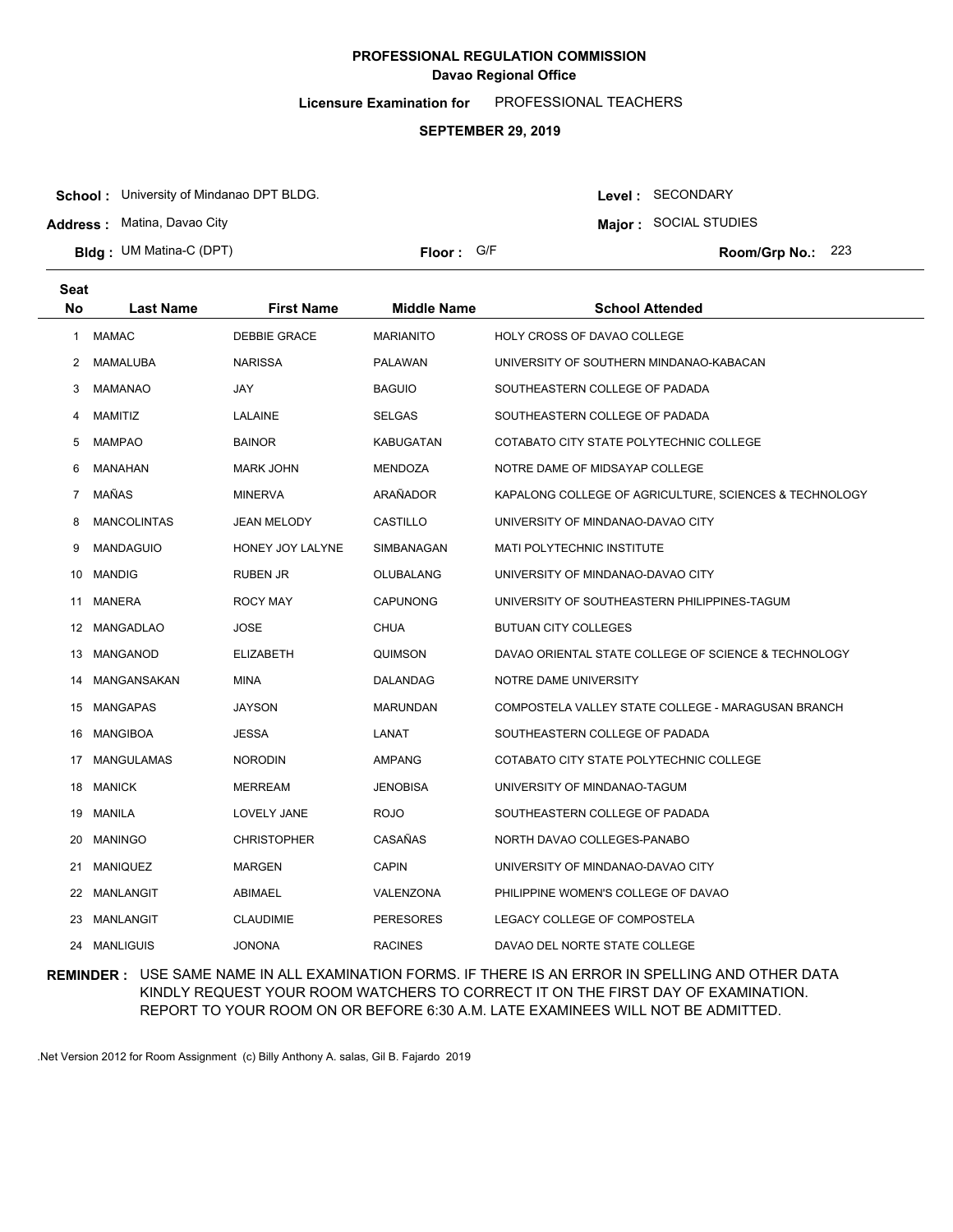**Licensure Examination for**  PROFESSIONAL TEACHERS

### **SEPTEMBER 29, 2019**

**School :** University of Mindanao DPT BLDG.

**Address :** Matina, Davao City

**Bldg : Floor : Room/Grp No.:** UM Matina-C (DPT)

Floor: G/F Room/Grp No.: 224

Level : SECONDARY **Major :** SOCIAL STUDIES

| <b>Seat</b>           |                   |                      |                  |                                                        |
|-----------------------|-------------------|----------------------|------------------|--------------------------------------------------------|
| No                    | <b>Last Name</b>  | <b>First Name</b>    | Middle Name      | <b>School Attended</b>                                 |
| 1                     | <b>MANOS</b>      | <b>CYNTHIA</b>       |                  | MONKAYO COLLEGE OF ARTS, SCIENCES & TECHNOLOGY         |
| $\mathbf{2}^{\prime}$ | <b>MANREAL</b>    | <b>IVAN DAVE</b>     | <b>AGUR</b>      | HOLY CROSS OF DAVAO COLLEGE                            |
| 3                     | <b>MANSING</b>    | ANA LIEZEL           | <b>ARELLA</b>    | KAPALONG COLLEGE OF AGRICULTURE, SCIENCES & TECHNOLOGY |
| 4                     | <b>MANTE</b>      | <b>ROSE</b>          | <b>CUESTAS</b>   | SOUTHEASTERN COLLEGE OF PADADA                         |
| 5                     | MANUBAG           | <b>PRINCESS</b>      | <b>GALAPIN</b>   | <b>HOLY CROSS OF DAVAO COLLEGE</b>                     |
| 6                     | MANUEL            | <b>MAUREEN</b>       | <b>SAPINE</b>    | UNIVERSITY OF MINDANAO-DAVAO CITY                      |
| $\overline{7}$        | MANZA             | DIANA JOENIEFER      | <b>BACAMANTE</b> | SOUTHEASTERN COLLEGE OF PADADA                         |
| 8                     | <b>MANZANADES</b> | <b>JAN RONA</b>      | <b>CAMINERO</b>  | SOUTHEASTERN COLLEGE OF PADADA                         |
| 9                     | MANZANO           | <b>FRETCHIE</b>      | <b>BURLAZA</b>   | NORTH DAVAO COLLEGE-TAGUM FOUNDATION                   |
|                       | 10 MAQUE          | <b>AILEEN</b>        | <b>GATO</b>      | KAPALONG COLLEGE OF AGRICULTURE, SCIENCES & TECHNOLOGY |
| 11                    | <b>MAQUILING</b>  | <b>KEVIN PAUL</b>    | <b>BALAGA</b>    | COMPOSTELA VALLEY STATE COLLEGE - NEW BATAAN BRANCH    |
|                       | 12 MAQUILING      | <b>YVONY</b>         | <b>BARTOLINE</b> | HOLY CROSS OF DAVAO COLLEGE                            |
|                       | 13 MARAORAO       | AIZAH                | <b>DONDOYANO</b> | MINDANAO STATE UNIVERSITY-MARAWI CITY                  |
|                       | 14 MARAPAO        | <b>FRANCIS JAY</b>   | <b>ALFEREZ</b>   | SOUTHEASTERN COLLEGE OF PADADA                         |
|                       | 15 MARCELO        | ANDREA               | <b>SALUTA</b>    | UNIVERSITY OF MINDANAO-TAGUM                           |
| 16                    | MARCIAL           | <b>ANGELA MARIE</b>  | CAYABYAB         | SPA COLLEGE, INC.                                      |
|                       | 17 MARIANO        | <b>GRACE</b>         | <b>SUMABAT</b>   | SOUTHEASTERN COLLEGE OF PADADA                         |
| 18                    | <b>MARIN</b>      | <b>AMIEL REY</b>     | <b>JANCINAL</b>  | TAGUM CITY COLLEGE OF SCIENCE AND TECHNOLOGY-TAGUM     |
| 19                    | MARIQUIT          | <b>ALENNIE</b>       | <b>MOSQUERA</b>  | SOUTHERN CHRISTIAN COLLEGE                             |
| 20                    | <b>MARTINEZ</b>   | <b>MARIA GLEZEIL</b> | <b>JAMORA</b>    | HOLY CROSS OF BANSALAN JUNIOR COLLEGE                  |
| 21                    | <b>MARTIR</b>     | <b>MARICEL</b>       | <b>BALONGCAS</b> | LICEO DE CAGAYAN UNIVERSITY                            |
| 22                    | MARTIZANO         | <b>DINA</b>          | <b>BATISTIL</b>  | UNIVERSITY OF MINDANAO-TAGUM                           |
| 23                    | MASANGAY          | <b>MAE</b>           | <b>PONIONES</b>  | DAVAO ORIENTAL STATE COLLEGE OF SCIENCE & TECHNOLOGY   |
| 24                    | <b>MASANGUID</b>  | <b>DIANA ROSE</b>    | <b>ARCE</b>      | UNIVERSITY OF MINDANAO-DAVAO CITY                      |

## **REMINDER :** USE SAME NAME IN ALL EXAMINATION FORMS. IF THERE IS AN ERROR IN SPELLING AND OTHER DATA KINDLY REQUEST YOUR ROOM WATCHERS TO CORRECT IT ON THE FIRST DAY OF EXAMINATION. REPORT TO YOUR ROOM ON OR BEFORE 6:30 A.M. LATE EXAMINEES WILL NOT BE ADMITTED.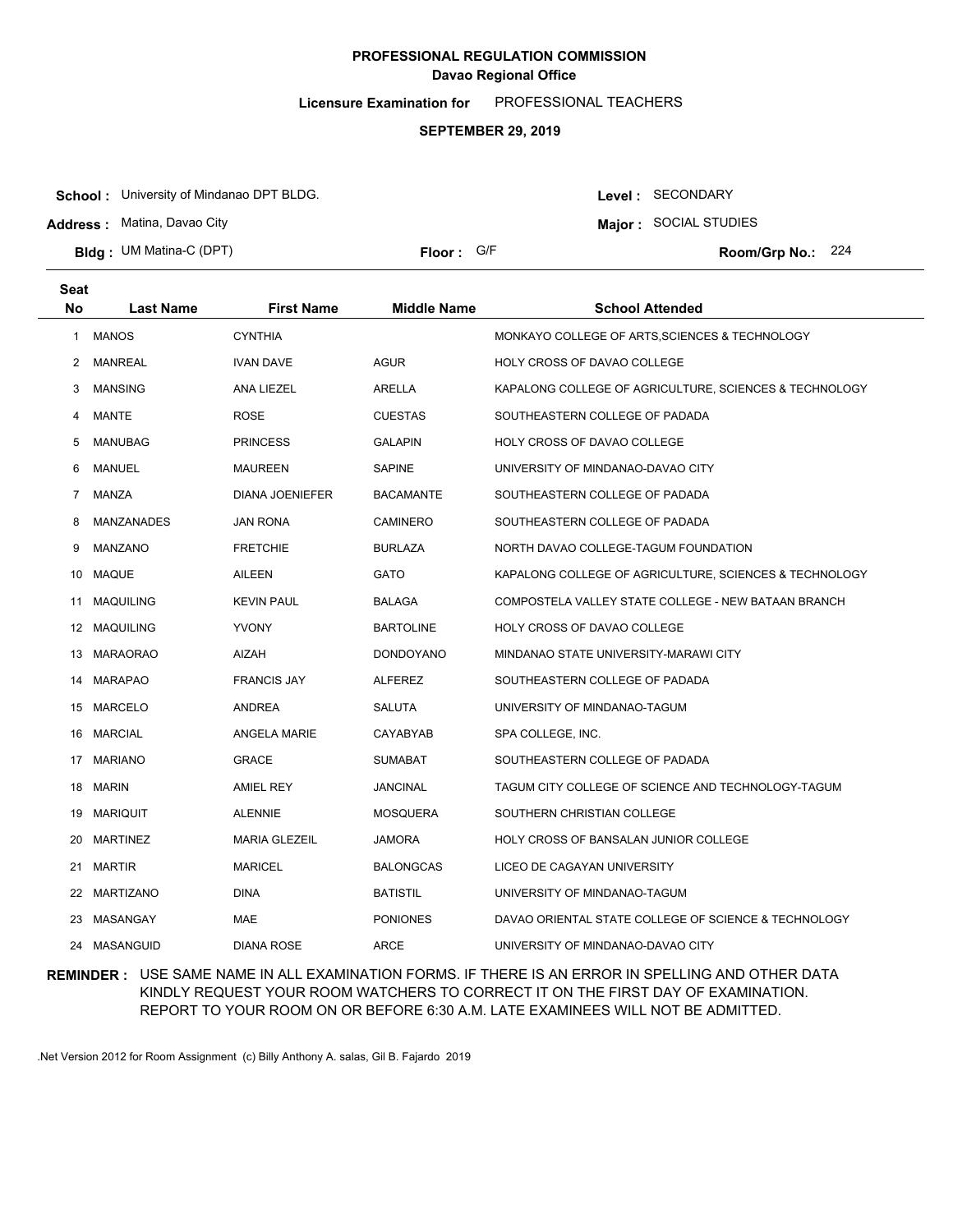**Licensure Examination for**  PROFESSIONAL TEACHERS

#### **SEPTEMBER 29, 2019**

**School :** University of Mindanao DPT BLDG.

**Address :** Matina, Davao City

**Bldg : Floor : Room/Grp No.:** UM Matina-C (DPT)

Floor: G/F **225** Room/Grp No.: 225

Level : SECONDARY **Major :** SOCIAL STUDIES

| Seat      |                   |                          |                    |                                                          |
|-----------|-------------------|--------------------------|--------------------|----------------------------------------------------------|
| <b>No</b> | <b>Last Name</b>  | <b>First Name</b>        | <b>Middle Name</b> | <b>School Attended</b>                                   |
| -1        | <b>MASAUDING</b>  | <b>DENNIS</b>            | <b>LANCIAN</b>     | SAINT VINCENT COLLEGE-DIPOLOG CITY                       |
| 2         | MASAYAO           | HAZEL                    | <b>BULACOY</b>     | MONKAYO COLLEGE OF ARTS, SCIENCES & TECHNOLOGY           |
| 3         | <b>MASAYAO</b>    | <b>ROMNICK</b>           | <b>BAGO</b>        | UNIVERSITY OF MINDANAO-DAVAO CITY                        |
| 4         | MASIGLAT          | JANE                     | <b>MASINARING</b>  | UNIVERSITY OF SOUTHEASTERN PHILIPPINES-COMPOSTEAL CENTER |
| 5         | <b>MASIL</b>      | ALI BAI                  | MACAALAY           | UNIVERSITY OF SOUTHERN MINDANAO-KABACAN                  |
| 6         | <b>MASILLONES</b> | <b>MAITA LOU</b>         | LADEZA             | UNIVERSITY OF SOUTHEASTERN PHILIPPINES-COMPOSTEAL CENTER |
| 7         | MASLAMAMA         | <b>HANINAH</b>           | <b>BALIS</b>       | COTABATO CITY STATE POLYTECHNIC COLLEGE                  |
| 8         | MASLAMAMA         | <b>TAHIRA</b>            | MAMALANGKAP        | UNIVERSITY OF SOUTHERN MINDANAO-KABACAN                  |
| 9         | <b>MASTURA</b>    | <b>BAI QUEENIE</b>       | MANALASAL          | COTABATO CITY STATE POLYTECHNIC COLLEGE                  |
| 10        | <b>MASUKAT</b>    | <b>ALANESSA</b>          | DALIMBANG          | COTABATO CITY STATE POLYTECHNIC COLLEGE                  |
| 11        | MATA              | JEFFREY                  | ZAFRA              | UNIVERSITY OF MINDANAO-TAGUM                             |
| 12        | MATA              | <b>JOVIE</b>             | <b>LIMONDO</b>     | UNIVERSITY OF MINDANAO-DAVAO CITY                        |
| 13        | MATABALAN         | <b>KHAREN</b>            | <b>FAJARDO</b>     | UNIVERSITY OF SOUTHERN MINDANAO-KABACAN                  |
| 14        | <b>MATAS</b>      | <b>JERRY</b>             | <b>CORATIVO</b>    | NOTRE DAME OF MIDSAYAP COLLEGE                           |
|           | 15 MATIS          | <b>EMMANUEL</b>          | <b>MATES</b>       | GABRIEL TABORIN COLLEGE OF DAVAO FOUND.-DAVAO CITY       |
|           | 16 MATO           | <b>RAHIMA</b>            | UTTO               | GANI L. ABPI COLLEGES, INC.                              |
|           | 17 MATULA         | DATU RIZAL               | LOZANO             | UNIVERSITY OF SOUTHERN MINDANAO-KABACAN                  |
|           | 18 MATURAN        | LOVELLA                  | HUERBANA           | UNIVERSITY OF MINDANAO-DAVAO CITY                        |
|           | 19 MAULANA        | <b>BAI IRISHA FIRYAL</b> | <b>MAPANDALA</b>   | UNIVERSITY OF MINDANAO-DAVAO CITY                        |
| 20        | MAULANA           | <b>JAHAR</b>             | <b>GUIMBA</b>      | COTABATO CITY STATE POLYTECHNIC COLLEGE                  |
| 21        | MAULANA           | <b>PAISAL</b>            | <b>BALUTINTIK</b>  | NOTRE DAME UNIVERSITY                                    |
| 22        | MAUTE             | <b>JUSOP JR</b>          | LANGCO             | SOUTHEASTERN COLLEGE OF PADADA                           |
| 23        | MEBRANO           | JOSIELYN                 | <b>MARAGANIAS</b>  | ASSUMPTION COLLEGE OF NABUNTURAN                         |
|           | 24 MEDRANO        | <b>CRYSTAL GAYLE</b>     | <b>AFOS</b>        | UNIVERSITY OF SOUTHERN MINDANAO-KABACAN                  |

### **REMINDER :** USE SAME NAME IN ALL EXAMINATION FORMS. IF THERE IS AN ERROR IN SPELLING AND OTHER DATA KINDLY REQUEST YOUR ROOM WATCHERS TO CORRECT IT ON THE FIRST DAY OF EXAMINATION. REPORT TO YOUR ROOM ON OR BEFORE 6:30 A.M. LATE EXAMINEES WILL NOT BE ADMITTED.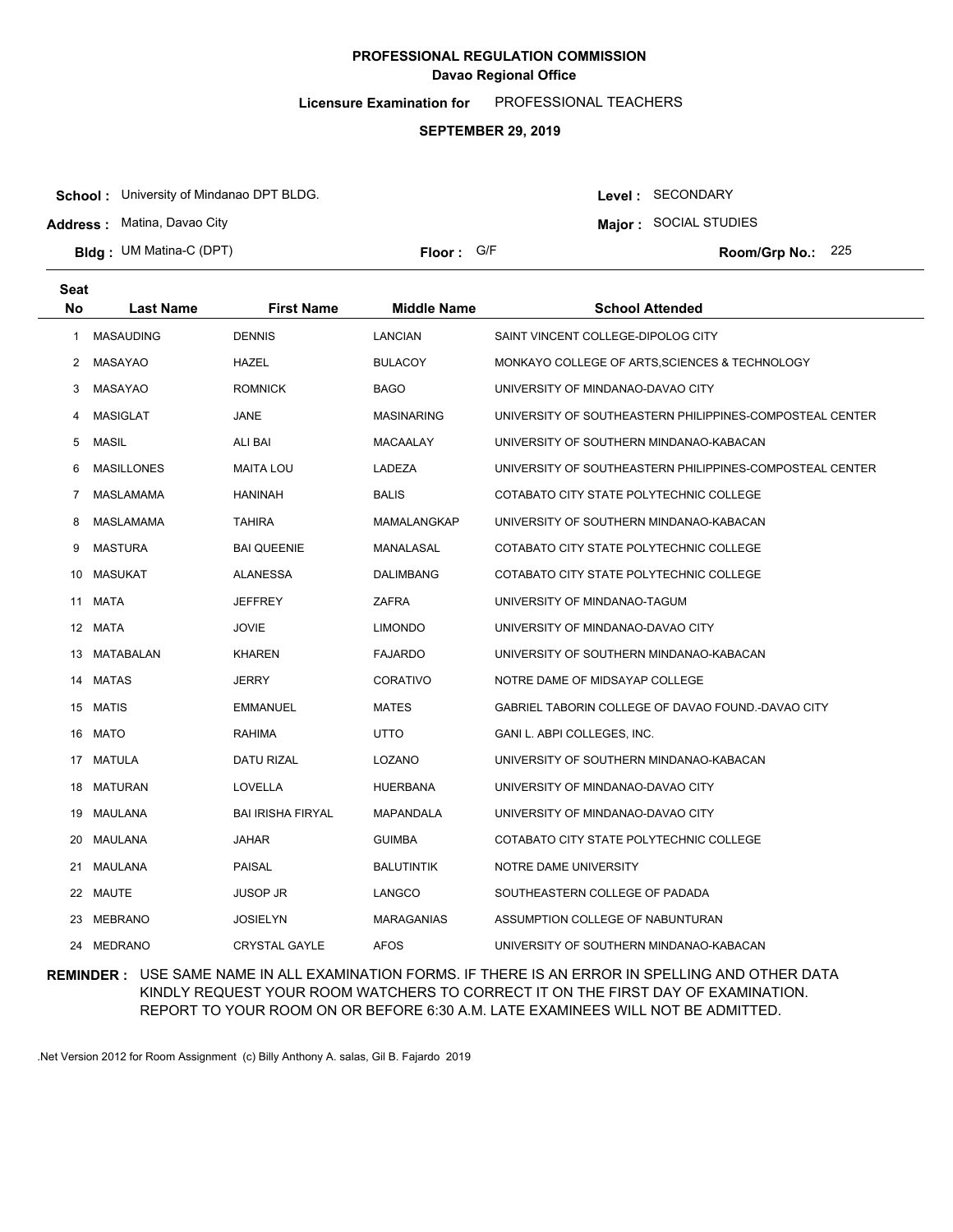**Licensure Examination for**  PROFESSIONAL TEACHERS

### **SEPTEMBER 29, 2019**

**School :** University of Mindanao DPT BLDG.

**Address :** Matina, Davao City

**Bldg : Floor : Room/Grp No.:** UM Matina-C (DPT)

**Major :** SOCIAL STUDIES Floor: G/F **226 Room/Grp No.: 226** 

Level : SECONDARY

| <b>Seat</b>    |                    |                     |                     |                                                            |
|----------------|--------------------|---------------------|---------------------|------------------------------------------------------------|
| <b>No</b>      | <b>Last Name</b>   | <b>First Name</b>   | <b>Middle Name</b>  | <b>School Attended</b>                                     |
| 1              | <b>MEJORADA</b>    | <b>WILLIAM JR</b>   | <b>BACALSO</b>      | UNIVERSITY OF MINDANAO-DIGOS COLLEGE                       |
| $\overline{2}$ | <b>MELECIO</b>     | JAISHALYN           | CAGAS               | GABRIEL TABORIN COLLEGE OF DAVAO FOUND.-DAVAO CITY         |
| 3              | MENDEZ             | <b>MARY ANN</b>     | ELVEÑA              | NOTRE DAME UNIVERSITY                                      |
| 4              | MENDOZA            | <b>CHRISTIAN</b>    | <b>SAROPDAS</b>     | DAVAO ORIENTAL STATE COLLEGE OF SCIENCE & TECHNOLOGY       |
| 5              | <b>MENDOZA</b>     | JEAN                | <b>CALIBUSO</b>     | NORTH DAVAO COLLEGE-TAGUM FOUNDATION                       |
| 6              | <b>MENORCA</b>     | <b>JOHN REY</b>     | DE CASTRO           | MONKAYO COLLEGE OF ARTS, SCIENCES & TECHNOLOGY             |
| 7              | <b>MERCADO</b>     | <b>HANNY JANE</b>   | <b>MENDOZA</b>      | DAVAO DEL NORTE STATE COLLEGE                              |
| 8              | <b>MERIN</b>       | LOVELY JOY          | <b>VELARDE</b>      | MATS COLLEGE OF TECHNOLOGY                                 |
| 9              | <b>MESIONA</b>     | <b>MARIVIC</b>      | <b>SEPE</b>         | ASSUMPTION COLLEGE OF NABUNTURAN                           |
| 10             | METOPHER           | <b>MARIAM</b>       | <b>METOPHER</b>     | SOUTHERN CHRISTIAN COLLEGE                                 |
| 11             | <b>MIANO</b>       | <b>GLADYS</b>       | <b>OSOL</b>         | <b>HOLY CROSS OF DAVAO COLLEGE</b>                         |
|                | 12 MIASCO          | <b>JAMES</b>        | <b>ESPINA</b>       | BUKIDNON STATE UNIVERSITY-COMPOSTELA EXTERNAL STUDIES CTR. |
|                | 13 MIDAG           | <b>MONAWARA</b>     | <b>DIMASANGKA</b>   | UNIVERSITY OF SOUTHERN MINDANAO-KABACAN                    |
| 14             | <b>MIDTIMBANG</b>  | SAHARA MAE          | <b>MOPAC</b>        | DAVAO DOCTORS COLLEGE, INC.                                |
|                | 15 MIGUEL          | <b>JOAN</b>         | <b>SUBINGSUBING</b> | NORTH DAVAO COLLEGE-TAGUM FOUNDATION                       |
|                | 16 MIGUEL          | <b>TEFFANY</b>      | <b>ALCANTARA</b>    | MONKAYO COLLEGE OF ARTS, SCIENCES & TECHNOLOGY             |
|                | 17 MIJARES         | <b>MILKY</b>        | <b>EJANDRA</b>      | ACES POLYTECHNIC COLLEGE - PANABO CITY                     |
| 18             | <b>MINANDANG</b>   | <b>RUBAINA</b>      | <b>TAMBEG</b>       | MINDANAO STATE UNIVERSITY-MAGUINDANAO                      |
| 19             | <b>MIRAFUENTES</b> | <b>FRANK LORENZ</b> | <b>BONGAS</b>       | UNIVERSITY OF MINDANAO-DAVAO CITY                          |
| 20             | <b>MISA</b>        | <b>FRETCY JEAN</b>  | MAQUE               | KAPALONG COLLEGE OF AGRICULTURE, SCIENCES & TECHNOLOGY     |
| 21             | <b>MOCALLAY</b>    | <b>JENNY IVY</b>    | <b>BENITO</b>       | BUKIDNON STATE UNIVERSITY-NEW BATAAN EXTERNAL STUDIES CTR. |
|                | 22 MODA            | <b>ROSTIE</b>       | LAGBANG             | SOUTHEASTERN COLLEGE OF PADADA                             |
| 23             | <b>MODELO</b>      | <b>CLAIRE</b>       | <b>BANDAHON</b>     | UNIVERSITY OF MINDANAO-DAVAO CITY                          |
|                | 24 MOHAMAD         | <b>JOHARA</b>       | <b>BANTO</b>        | COTABATO CITY STATE POLYTECHNIC COLLEGE                    |

### **REMINDER :** USE SAME NAME IN ALL EXAMINATION FORMS. IF THERE IS AN ERROR IN SPELLING AND OTHER DATA KINDLY REQUEST YOUR ROOM WATCHERS TO CORRECT IT ON THE FIRST DAY OF EXAMINATION. REPORT TO YOUR ROOM ON OR BEFORE 6:30 A.M. LATE EXAMINEES WILL NOT BE ADMITTED.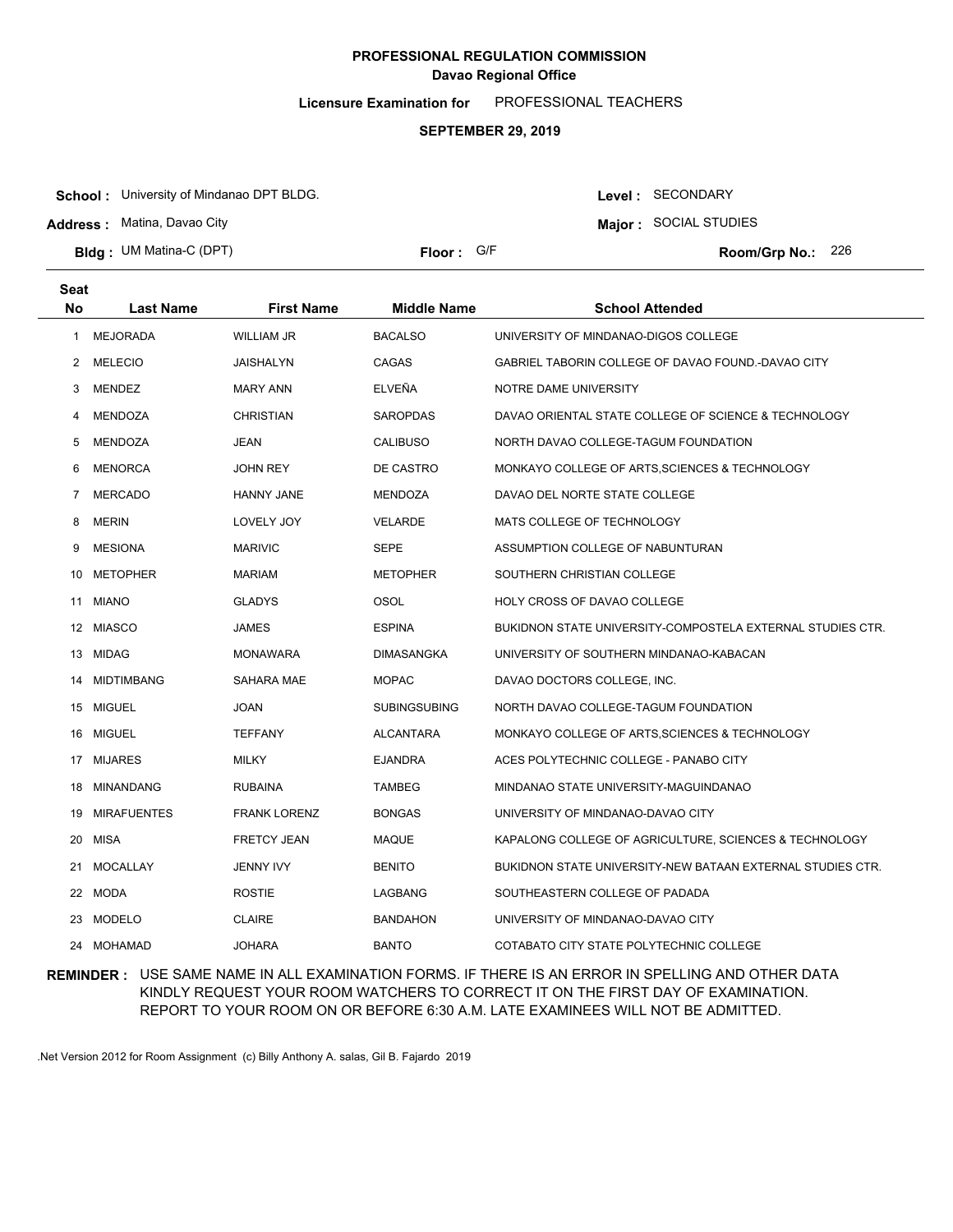**Licensure Examination for**  PROFESSIONAL TEACHERS

### **SEPTEMBER 29, 2019**

**School :** University of Mindanao DPT BLDG.

**Address :** Matina, Davao City

**Bldg : Floor : Room/Grp No.:** UM Matina-C (DPT)

Floor: G/F Room/Grp No.: 227

Level : SECONDARY **Major :** SOCIAL STUDIES

| <b>Seat</b><br>No | <b>Last Name</b>  | <b>First Name</b>        | <b>Middle Name</b> | <b>School Attended</b>                                       |
|-------------------|-------------------|--------------------------|--------------------|--------------------------------------------------------------|
| 1.                | MOHAMMAD          | AKMAD                    | <b>HUSSIN</b>      | COTABATO CITY STATE POLYTECHNIC COLLEGE                      |
| 2                 | <b>MOLINA</b>     | <b>EPIFANY GRACE</b>     | SOMBILON           | SOUTHERN PHILS.AGRI,BUSS,MARINE & AQUATIC SCH.OF TECH-MALITA |
| 3                 | MOLLANIDA         | <b>MARY MAE</b>          | <b>LUAREZ</b>      | KAPALONG COLLEGE OF AGRICULTURE, SCIENCES & TECHNOLOGY       |
| 4                 | <b>MOLO</b>       | <b>MARICHEL</b>          | <b>ANTOLIN</b>     | SOUTHEASTERN COLLEGE OF PADADA                               |
| 5                 | <b>MOLONG</b>     | LOVELY                   | <b>AWE</b>         | DAVAO CENTRAL COLLEGE                                        |
| 6                 | <b>MOMO</b>       | <b>KRISTINE LOIS</b>     | <b>NEBRIA</b>      | SOUTHEASTERN COLLEGE OF PADADA                               |
| 7                 | <b>MONDAYA</b>    | <b>AARON JAY</b>         | SAGUTA-ON          | UNIVERSITY OF MINDANAO-TAGUM                                 |
| 8                 | <b>MONDEJAR</b>   | LIEZL                    | MANAYAN            | SOUTHEASTERN COLLEGE OF PADADA                               |
| 9                 | <b>MONDIDO</b>    | <b>MICHELLE</b>          | <b>DERAMA</b>      | SOUTHEASTERN COLLEGE OF PADADA                               |
| 10                | <b>MONSON</b>     | <b>RONY</b>              | QUIBO              | DAVAO ORIENTAL STATE COLLEGE OF SCIENCE & TECHNOLOGY         |
| 11                | <b>MONTALBAN</b>  | <b>NOEL</b>              | <b>PLAZA</b>       | DAVAO ORIENTAL STATE COLLEGE OF SCIENCE & TECHNOLOGY         |
|                   | 12 MONTAÑEZ       | MANILYN                  | <b>TAYONE</b>      | BUKIDNON STATE UNIVERSITY-MONKAYO EXTERNAL STUDIES CTR.      |
| 13                | MONTECILLO        | <b>ALVIN</b>             | <b>BETE</b>        | UNIVERSITY OF MINDANAO-DAVAO CITY                            |
| 14                | <b>MONTECILLO</b> | <b>REX</b>               | DE GUZMAN          | SOUTHEASTERN COLLEGE OF PADADA                               |
|                   | 15 MONTEFALCON    | <b>IRINE</b>             | <b>HONGOY</b>      | ASSUMPTION COLLEGE OF NABUNTURAN                             |
|                   | 16 MONTEJO        | <b>MELVIN</b>            | <b>AJOC</b>        | UNIVERSITY OF MINDANAO-DAVAO CITY                            |
|                   | 17 MONTERAS       | <b>CHRIST MARIE</b>      | <b>DEL ROSARIO</b> | HOLY CROSS OF DAVAO COLLEGE                                  |
|                   | 18 MONTIEL        | <b>MACARIO JR</b>        | <b>DIAZ</b>        | AGUSAN INSTITUTE OF TECHNOLOGY                               |
| 19                | MONTOYA           | <b>ANNIE ROSE</b>        | <b>DEL ROSARIO</b> | SOUTHEASTERN COLLEGE OF PADADA                               |
| 20                | <b>MORAL</b>      | CATHERINE                | <b>NACIONALES</b>  | COR JESU COLLEGE (HOLY CROSS OF DIGOS)                       |
| 21                | <b>MORALES</b>    | QUEN                     | LABARIÑO           | UNIVERSITY OF MINDANAO-TAGUM                                 |
|                   | 22 MORALES        | <b>WALTER VON</b>        | JALOP              | UNIVERSITY OF MINDANAO-DIGOS COLLEGE                         |
| 23.               | MORASTIL          | <b>CINDY</b>             | <b>CEROJALES</b>   | POLYTECHNIC COLLEGE OF DAVAO DEL SUR                         |
|                   | 24 MORENO         | <b>SAM EVAN CLIFFORD</b> | <b>MORDENO</b>     | AGUSAN DEL SUR STATE COLLEGE OF AGRICULTURE & TECHNOLOGY     |

### **REMINDER :** USE SAME NAME IN ALL EXAMINATION FORMS. IF THERE IS AN ERROR IN SPELLING AND OTHER DATA KINDLY REQUEST YOUR ROOM WATCHERS TO CORRECT IT ON THE FIRST DAY OF EXAMINATION. REPORT TO YOUR ROOM ON OR BEFORE 6:30 A.M. LATE EXAMINEES WILL NOT BE ADMITTED.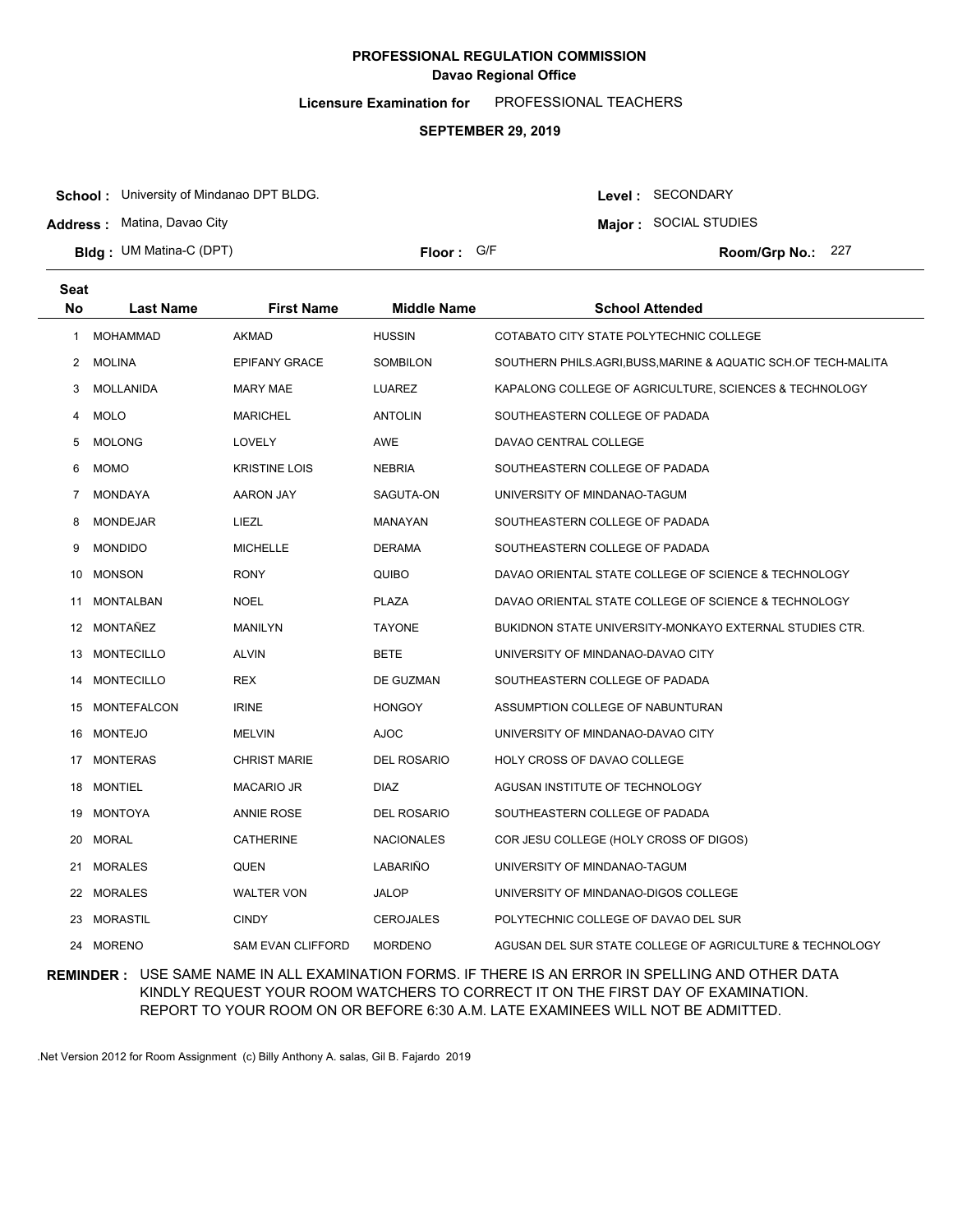**Licensure Examination for**  PROFESSIONAL TEACHERS

### **SEPTEMBER 29, 2019**

**School :** University of Mindanao DPT BLDG.

**Address :** Matina, Davao City

**Bldg : Floor : Room/Grp No.:** UM Matina-C (DPT)

Floor: G/F Room/Grp No.: 228

Level : SECONDARY **Major :** SOCIAL STUDIES

| Seat<br>No   | <b>Last Name</b> | <b>First Name</b>  | <b>Middle Name</b> | <b>School Attended</b>                                    |
|--------------|------------------|--------------------|--------------------|-----------------------------------------------------------|
| $\mathbf{1}$ | <b>MOSQUEDA</b>  | <b>ARNEL</b>       | <b>IGNACIO</b>     | <b>ACES TAGUM COLLEGE</b>                                 |
|              | 2 MOSTE          | <b>CRISTER</b>     | <b>DIONSON</b>     | UNIVERSITY OF MINDANAO-TAGUM                              |
| 3            | <b>MOTASAM</b>   | <b>NURCIA</b>      | <b>MOHAMMAD</b>    | HOLY CROSS OF DAVAO COLLEGE                               |
| 4            | MUAÑA            | <b>STEPHANIE</b>   | <b>MENDOZA</b>     | HOLY CROSS OF DAVAO COLLEGE                               |
| 5            | MULA             | <b>JA JENNIFER</b> | <b>EXCLAMADOR</b>  | UNIVERSITY OF MINDANAO-TAGUM                              |
| 6            | <b>MULIT</b>     | <b>JADE MARK</b>   | <b>FAJA</b>        | UNIVERSITY OF MINDANAO-TAGUM                              |
| 7            | <b>MURILLO</b>   | <b>NELYN JEAN</b>  | <b>OMBAO</b>       | BUKIDNON STATE UNIVERSITY-MONKAYO EXTERNAL STUDIES CTR.   |
| 8            | <b>MUSA</b>      | <b>JOHAINA</b>     | MAULANA            | COTABATO CITY STATE POLYTECHNIC COLLEGE                   |
| 9            | MUSA             | <b>MISUARI</b>     | ALI                | COTABATO CITY STATE POLYTECHNIC COLLEGE                   |
| 10           | MUSTAPHA         | <b>SAUDIA</b>      | <b>MENAK</b>       | GANI L. ABPI COLLEGES, INC.                               |
| 11           | <b>NACUA</b>     | <b>CHIELO</b>      | <b>CAHIMTONG</b>   | COR JESU COLLEGE (HOLY CROSS OF DIGOS)                    |
| 12           | <b>NACUA</b>     | <b>EVELYN</b>      | <b>MACO</b>        | BUKIDNON STATE UNIVERSITY-(FOR BUKIDNON STATE COLL)- MAIN |
| 13           | NADELA           | <b>JHUDEL</b>      | <b>DAGUEL</b>      | UNIVERSITY OF SOUTHEASTERN PHILIPPINES-DAVAO CITY         |
| 14           | <b>NADONG</b>    | <b>JENEPA</b>      | <b>CABILLETE</b>   | SOUTHWAY COLLEGE OF TECHNOLOGY                            |
|              | 15 NAGA          | <b>BENLADIN</b>    | <b>SARENO</b>      | SOUTHEASTERN COLLEGE OF PADADA                            |
|              | 16 NAHINE        | <b>GINESEL</b>     | <b>FLORES</b>      | <b>ACES TAGUM COLLEGE</b>                                 |
|              | 17 NAIT          | <b>FATRA</b>       | <b>KANDA</b>       | GENSANTOS FOUNDATION COLLEGE, INC.                        |
|              | 18 NAIVE         | <b>EDLEEN JUNN</b> | VARELA             | UNIVERSITY OF MINDANAO-TAGUM                              |
|              | 19 NANDING       | <b>DATUHERUDIN</b> | <b>DIMAUKOM</b>    | COTABATO CITY STATE POLYTECHNIC COLLEGE                   |
|              | 20 NAPARAN       | <b>IAN FEL</b>     | <b>RAGOSTA</b>     | BUKIDNON STATE UNIVERSITY-(FOR BUKIDNON STATE COLL)- MAIN |
|              | 21 NAPULI        | <b>FELIX JR</b>    | <b>CABANES</b>     | <b>MATI POLYTECHNIC INSTITUTE</b>                         |
| 22           | NAPURAN          | <b>JOLENE</b>      | <b>PACO</b>        | DE LA SALLE JOHN BOSCO COLLEGE-BISLIG, SURIGAO CITY       |
|              | 23 NARAGA        | <b>RITSHEL</b>     | <b>BESIN</b>       | UNIVERSITY OF MINDANAO-DAVAO CITY                         |
|              | 24 NARISMA       | MARY JANE          | <b>GRANADA</b>     | ACES TAGUM COLLEGE                                        |

### **REMINDER :** USE SAME NAME IN ALL EXAMINATION FORMS. IF THERE IS AN ERROR IN SPELLING AND OTHER DATA KINDLY REQUEST YOUR ROOM WATCHERS TO CORRECT IT ON THE FIRST DAY OF EXAMINATION. REPORT TO YOUR ROOM ON OR BEFORE 6:30 A.M. LATE EXAMINEES WILL NOT BE ADMITTED.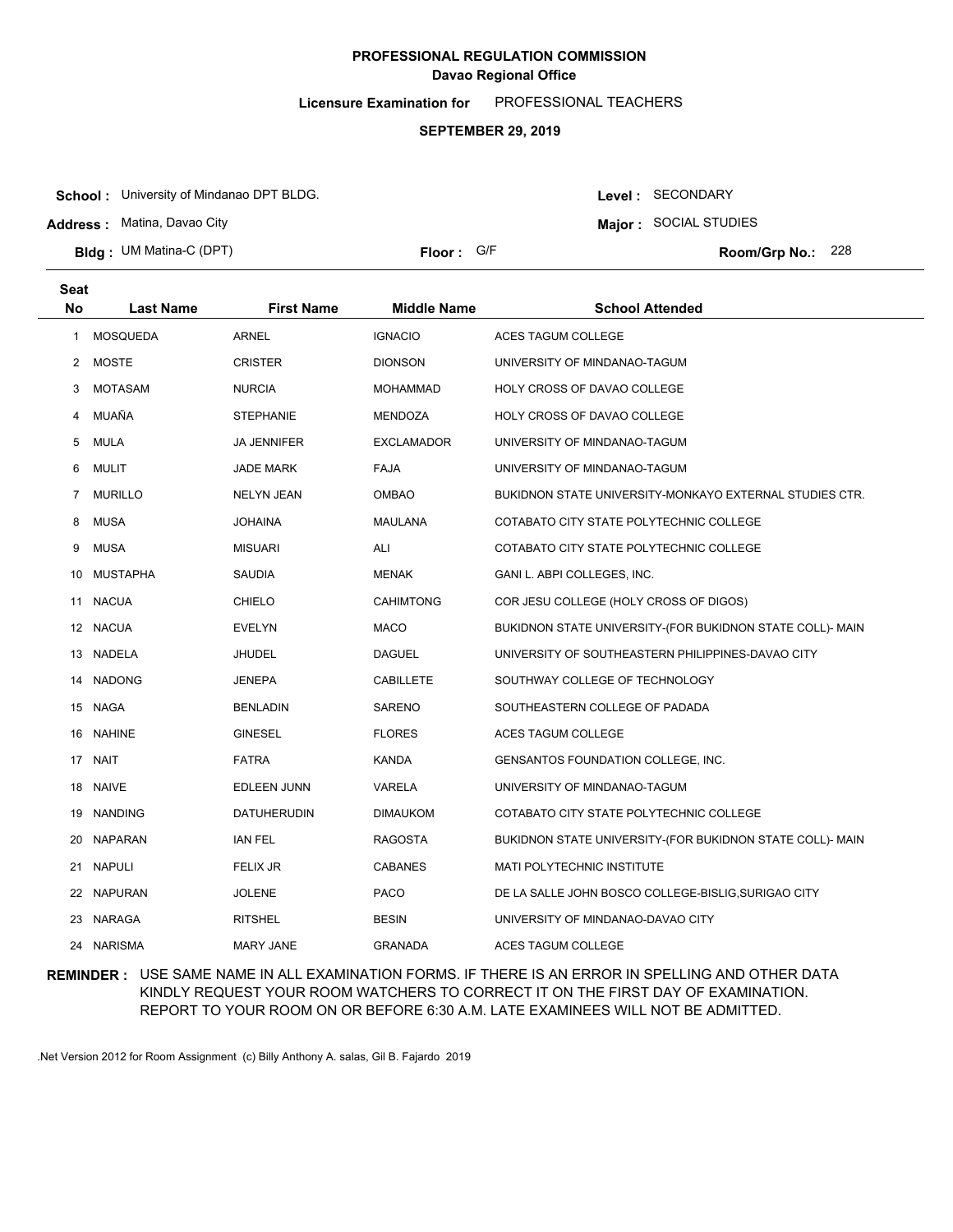**Licensure Examination for**  PROFESSIONAL TEACHERS

### **SEPTEMBER 29, 2019**

**School :** University of Mindanao DPT BLDG.

**Address :** Matina, Davao City

**Bldg : Floor : Room/Grp No.:** UM Matina-C (DPT)

**Major :** SOCIAL STUDIES Floor: G/F Room/Grp No.: 229

Level : SECONDARY

| <b>Seat</b>  |                  |                        |                    |                                                           |
|--------------|------------------|------------------------|--------------------|-----------------------------------------------------------|
| <b>No</b>    | <b>Last Name</b> | <b>First Name</b>      | <b>Middle Name</b> | <b>School Attended</b>                                    |
| $\mathbf{1}$ | <b>NARIT</b>     | <b>REMEVIN</b>         | <b>MORCIA</b>      | <b>HOLY CROSS OF DAVAO COLLEGE</b>                        |
|              | 2 NARRA          | HONEY JANE             | <b>BULAN</b>       | UNIVERSITY OF MINDANAO-TAGUM                              |
| 3            | <b>NASSER</b>    | <b>NORJANA</b>         | H.ALI              | COTABATO CITY STATE POLYTECHNIC COLLEGE                   |
| 4            | <b>NATIVIDAD</b> | LENIE                  | <b>TUAZON</b>      | <b>GENSANTOS FOUNDATION COLLEGE, INC.</b>                 |
| 5            | <b>NAVALES</b>   | <b>CHRISA MAE</b>      | <b>PAHIS</b>       | SAINT RITA'S COLLEGE-BALINGASAG                           |
| 6            | <b>NAVARRO</b>   | LEAH                   | <b>DEL CARMEN</b>  | UNIVERSITY OF SOUTHEASTERN PHILIPPINES-DAVAO CITY         |
| 7            | <b>NAVARRO</b>   | ROMEO JR               | <b>MACALAM</b>     | SAN ISIDRO COLLEGE                                        |
| 8            | <b>NEBRES</b>    | <b>MEDEN JANE</b>      | LANDESA            | UNIVERSITY OF SOUTHERN MINDANAO-KABACAN                   |
| 9            | <b>NEGRO</b>     | <b>MA. CHRISTY</b>     | MELENDEZ           | BUKIDNON STATE UNIVERSITY-(FOR BUKIDNON STATE COLL)- MAIN |
| 10           | <b>NERI</b>      | <b>MELANIE</b>         | <b>ALCORDO</b>     | SOUTHEASTERN COLLEGE OF PADADA                            |
| 11           | <b>NICER</b>     | <b>CHARISSE ELAISA</b> | VILLASENDA         | PHILIPPINE COLLEGE OF TECHNOLOGY                          |
|              | 12 NICOR         | <b>KIMBERLY</b>        | <b>CAMUS</b>       | HOLY CROSS OF DAVAO COLLEGE                               |
|              | 13 NIERRE        | JIEMARI                | <b>NUYAD</b>       | COR JESU COLLEGE (HOLY CROSS OF DIGOS)                    |
|              | 14 NIERVO        | <b>JOSEPHINE</b>       | <b>TIRAO</b>       | UNIVERSITY OF NUEVA CACERES                               |
|              | 15 NIM           | <b>JHONA LYN</b>       | <b>ESLACIN</b>     | SOUTHERN BAPTIST COLLEGE                                  |
|              | 16 NIOCEÑA       | <b>KIMBERLY</b>        | LAMBAN             | UNIVERSITY OF SOUTHEASTERN PHILIPPINES-DAVAO CITY         |
|              | 17 NOBLEZA       | <b>AILEN</b>           | QUILAS             | UNIVERSITY OF MINDANAO-PANABO                             |
|              | 18 NOH           | <b>ALIBAI</b>          | <b>SULIEK</b>      | UNIVERSITY OF SOUTHERN MINDANAO-KABACAN                   |
| 19           | NONATO           | <b>GLAZY KENN</b>      | LACHICA            | UNIVERSITY OF MINDANAO-DAVAO CITY                         |
| 20           | <b>NOQUERA</b>   | <b>MAE AMOR</b>        | AGUSTINO           | PHILIPPINE COLLEGE OF TECHNOLOGY                          |
| 21           | NORAN            | MARYLIE                | <b>ENGBINO</b>     | UNIVERSITY OF MINDANAO-DIGOS COLLEGE                      |
|              | 22 NOVABOS       | <b>CHRISTIAN PAUL</b>  | PARDILLO           | MONKAYO COLLEGE OF ARTS, SCIENCES & TECHNOLOGY            |
|              | 23 NOYNAY        | MARIBETH               | <b>BACALSO</b>     | UNIVERSITY OF MINDANAO-DIGOS COLLEGE                      |
|              | 24 NUDALO        | SHEILA ME              | <b>TUMALE</b>      | ACES TAGUM COLLEGE                                        |

### **REMINDER :** USE SAME NAME IN ALL EXAMINATION FORMS. IF THERE IS AN ERROR IN SPELLING AND OTHER DATA KINDLY REQUEST YOUR ROOM WATCHERS TO CORRECT IT ON THE FIRST DAY OF EXAMINATION. REPORT TO YOUR ROOM ON OR BEFORE 6:30 A.M. LATE EXAMINEES WILL NOT BE ADMITTED.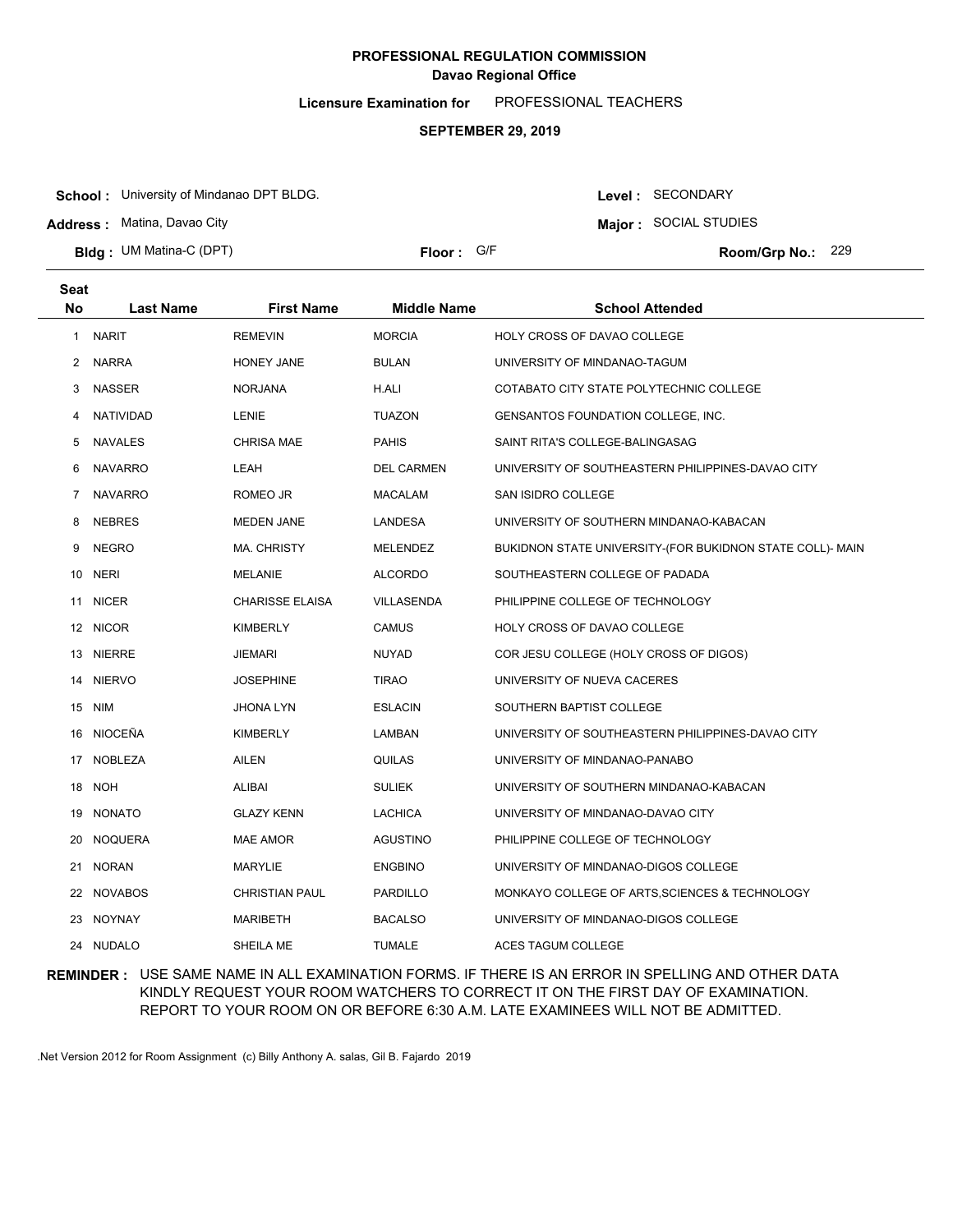**Licensure Examination for**  PROFESSIONAL TEACHERS

### **SEPTEMBER 29, 2019**

**School :** University of Mindanao DPT BLDG.

**Address :** Matina, Davao City

**Bldg : Floor : Room/Grp No.:** UM Matina-C (DPT)

Floor: G/F Room/Grp No.: 230

Level : SECONDARY **Major :** SOCIAL STUDIES

| <b>Seat</b> |                  |                     |                    |                                                           |
|-------------|------------------|---------------------|--------------------|-----------------------------------------------------------|
| <b>No</b>   | <b>Last Name</b> | <b>First Name</b>   | <b>Middle Name</b> | <b>School Attended</b>                                    |
| 1           | NUÑAL            | <b>RICHPEARL</b>    | <b>NUGAS</b>       | <b>BROKENSHIRE COLLEGE</b>                                |
| 2           | <b>OBENA</b>     | <b>KYLE</b>         | <b>NASIAD</b>      | COR JESU COLLEGE (HOLY CROSS OF DIGOS)                    |
| 3           | <b>OBISO</b>     | <b>ELVY</b>         | <b>NUEVO</b>       | RIZAL MEMORIAL COLLEGE                                    |
| 4           | <b>OBUZA</b>     | <b>CECILLE</b>      | <b>CASIMINA</b>    | UNIVERSITY OF MINDANAO-TAGUM                              |
| 5           | <b>OCHEA</b>     | <b>KRISTINE MAE</b> | <b>TRUMATA</b>     | MONKAYO COLLEGE OF ARTS, SCIENCES & TECHNOLOGY            |
| 6           | <b>OCMEN</b>     | <b>REX</b>          | <b>FIGUEROA</b>    | BUKIDNON STATE UNIVERSITY-STO TOMAS EXTERNAL STUDIES CTR. |
| 7           | <b>ODANG</b>     | <b>RICA MAE</b>     | <b>RUIZ</b>        | UNIVERSITY OF MINDANAO-DAVAO CITY                         |
| 8           | <b>OGTING</b>    | <b>PAISAL</b>       | <b>RAZUMAN</b>     | UNIVERSITY OF SOUTHERN MINDANAO-KABACAN                   |
| 9           | <b>OLANA</b>     | <b>CHRISTINE</b>    | <b>RIVERO</b>      | SOUTHERN CHRISTIAN COLLEGE                                |
| 10          | OLITA            | <b>MYRELLE JOY</b>  | <b>DABALOS</b>     | UNIVERSITY OF MINDANAO-TAGUM                              |
| 11          | <b>OLIVAR</b>    | ARJAY               | <b>CUADRASAL</b>   | UNIVERSITY OF MINDANAO-DAVAO CITY                         |
| 12          | <b>OLYMPAIN</b>  | <b>JOHAIRA</b>      | <b>MOHAMAD</b>     | REGIONAL MADRASAH GRADUATE ACADEMY                        |
| 13          | <b>OMAPOY</b>    | <b>ZHARINA</b>      | <b>VOSOTROS</b>    | DAVAO ORIENTAL STATE COLLEGE OF SCIENCE & TECHNOLOGY      |
| 14          | OMAR             | <b>ALEX</b>         | <b>KATUA</b>       | UNIVERSITY OF SOUTHERN MINDANAO-KABACAN                   |
| 15          | OMAR             | <b>NORHAIMIN</b>    | <b>NAPI</b>        | COTABATO CITY STATE POLYTECHNIC COLLEGE                   |
| 16          | OMAR             | <b>SUMAYYA</b>      | <b>BANDAO</b>      | COTABATO CITY STATE POLYTECHNIC COLLEGE                   |
| 17          | <b>OMICTIN</b>   | <b>MARY ANN</b>     | SABELLANO          | UNIVERSITY OF MINDANAO-DAVAO CITY                         |
| 18          | OÑATE            | SARAH               | <b>MUTOC</b>       | UNIVERSITY OF MINDANAO-DAVAO CITY                         |
| 19          | <b>OPPUS</b>     | <b>CARLA JANE</b>   | APOSTADERO         | NORTH DAVAO COLLEGE-TAGUM FOUNDATION                      |
| 20          | OQUE             | <b>MARITES</b>      | DEALAGDON          | NORTH DAVAO COLLEGE-TAGUM FOUNDATION                      |
| 21          | <b>ORACION</b>   | <b>JENIFER</b>      | <b>JIPOS</b>       | UNIVERSITY OF MINDANAO-TAGUM                              |
| 22          | <b>ORDONIO</b>   | <b>AIREN</b>        | <b>ILAYGAN</b>     | SAINT COLUMBAN COLLEGE-PAGADIAN CITY                      |
| 23          | <b>ORIGENES</b>  | <b>JOLEJEAN</b>     | <b>RABOR</b>       | HOLY CROSS OF DAVAO COLLEGE                               |
| 24          | <b>ORNALES</b>   | <b>VINNA</b>        | <b>BUSTALEÑO</b>   | SOUTHEASTERN COLLEGE OF PADADA                            |

**REMINDER :** USE SAME NAME IN ALL EXAMINATION FORMS. IF THERE IS AN ERROR IN SPELLING AND OTHER DATA KINDLY REQUEST YOUR ROOM WATCHERS TO CORRECT IT ON THE FIRST DAY OF EXAMINATION. REPORT TO YOUR ROOM ON OR BEFORE 6:30 A.M. LATE EXAMINEES WILL NOT BE ADMITTED.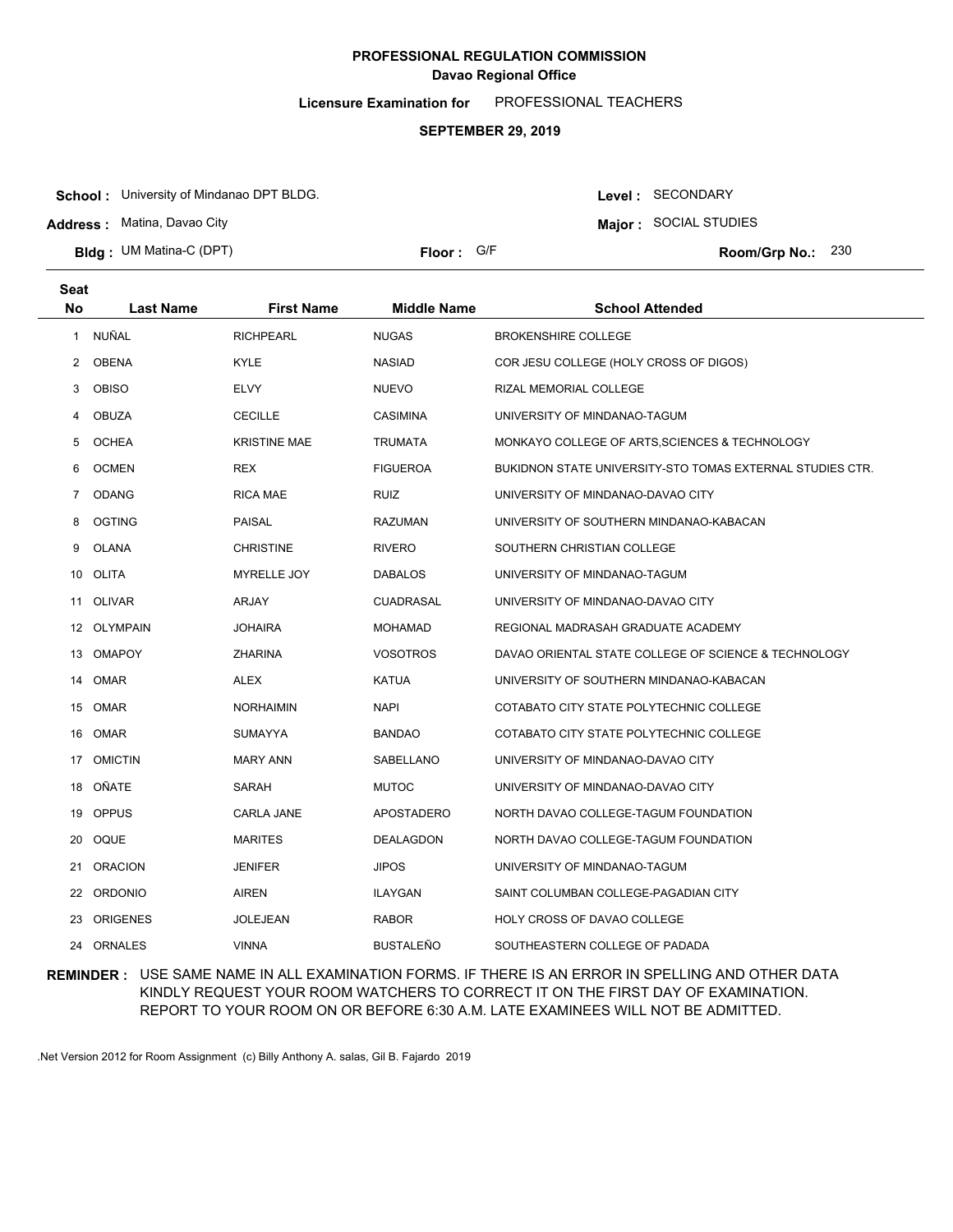**Licensure Examination for**  PROFESSIONAL TEACHERS

### **SEPTEMBER 29, 2019**

**School :** University of Mindanao DPT BLDG.

**Address :** Matina, Davao City

**Bldg : Floor : Room/Grp No.:** UM Matina-C (DPT)

Floor: G/F Room/Grp No.: 231

Level : SECONDARY **Major :** SOCIAL STUDIES

| Seat           |                  |                    |                    |                                                                  |
|----------------|------------------|--------------------|--------------------|------------------------------------------------------------------|
| <b>No</b>      | <b>Last Name</b> | <b>First Name</b>  | <b>Middle Name</b> | <b>School Attended</b>                                           |
| 1              | <b>ORNOPIA</b>   | <b>BEVERLY</b>     | <b>BESIN</b>       | <b>RIZAL MEMORIAL COLLEGE</b>                                    |
| $\mathbf{2}$   | ORQUINA          | <b>KEVIN JHAN</b>  | <b>VARONA</b>      | SOUTHEASTERN COLLEGE OF PADADA                                   |
| 3              | ORTIZ            | <b>JEWEL</b>       | <b>FORMENTERA</b>  | SAN PEDRO COLLEGE-DAVAO CITY                                     |
| 4              | <b>OYAN</b>      | <b>JENNIFER</b>    | GANSEL             | NORTH DAVAO COLLEGE-TAGUM FOUNDATION                             |
| 5              | PABALATE         | <b>JANETTE</b>     | SARALDE            | FAR EASTERN UNIVERSITY-MANILA                                    |
| 6              | <b>PABATIL</b>   | ANA JANE           | <b>PALMERO</b>     | <b>BUKIDNON STATE UNIVERSITY-STO TOMAS EXTERNAL STUDIES CTR.</b> |
| $\overline{7}$ | <b>PABILAN</b>   | MARY JOY           | <b>SUMAYA</b>      | NORTH DAVAO COLLEGE-TAGUM FOUNDATION                             |
| 8              | <b>PABLO</b>     | IVY                | <b>PIÑAPIL</b>     | SAINT PETER'S COLLEGE OF TORIL                                   |
| 9              | PACAMAMAN        | LAURA              | <b>DELNA</b>       | GANI L. ABPI COLLEGES, INC.                                      |
|                | 10 PACAONCES     | <b>NOVIEGEN</b>    | <b>RAGASA</b>      | UNIVERSITY OF SOUTHERN MINDANAO-KABACAN                          |
|                | 11 PACONG        | ROSE MARIE ANN     | <b>ALCORESA</b>    | HOLY CROSS OF DAVAO COLLEGE-BABAK                                |
|                | 12 PACOT         | <b>SHENEE</b>      | <b>URBIZTONDO</b>  | ACES TAGUM COLLEGE                                               |
|                | 13 PADERNAL      | <b>GISELLE MAE</b> |                    | SOUTHERN BAPTIST COLLEGE                                         |
|                | 14 PADING        | <b>IRENE</b>       | <b>MAMAC</b>       | SAINT MARY'S COLLEGE-TAGUM                                       |
|                | 15 PADRIGON      | LEAH               | <b>PELONGCO</b>    | LICEO DE CAGAYAN UNIVERSITY                                      |
|                | 16 PAGADO        | <b>YHESA</b>       | <b>DALMACIO</b>    | UNIVERSITY OF MINDANAO-TAGUM                                     |
|                | 17 PAGAL         | <b>MOSAIDEN</b>    | KASAN              | COTABATO CITY STATE POLYTECHNIC COLLEGE                          |
|                | 18 PAGCAMAAN     | <b>SIRAFLOR</b>    | <b>MACAGUBANG</b>  | DAVAO ORIENTAL STATE COLLEGE OF SCIENCE & TECHNOLOGY             |
|                | 19 PAGCAS        | <b>ARSENIA</b>     | <b>BASMAYOR</b>    | UNIVERSITY OF MINDANAO-PANABO                                    |
|                | 20 PAGE          | <b>MARIANNE</b>    | <b>CORREA</b>      | UNIVERSITY OF MINDANAO-TAGUM                                     |
| 21             | PAGKALINAWAN     | <b>PINKY</b>       | <b>TAMPEPE</b>     | DAVAO CENTRAL COLLEGE                                            |
|                | 22 PAGLALA       | <b>ASRIFA</b>      | SAMPULNA           | COTABATO CITY STATE POLYTECHNIC COLLEGE                          |
|                | 23 PAGLALA       | <b>MARY GRACE</b>  | <b>BURGOS</b>      | UNIVERSITY OF SOUTHERN MINDANAO-KABACAN                          |
|                | 24 PAGLINAWAN    | <b>JASPER</b>      | LUMANTA            | NORTH DAVAO COLLEGE-TAGUM FOUNDATION                             |

### **REMINDER :** USE SAME NAME IN ALL EXAMINATION FORMS. IF THERE IS AN ERROR IN SPELLING AND OTHER DATA KINDLY REQUEST YOUR ROOM WATCHERS TO CORRECT IT ON THE FIRST DAY OF EXAMINATION. REPORT TO YOUR ROOM ON OR BEFORE 6:30 A.M. LATE EXAMINEES WILL NOT BE ADMITTED.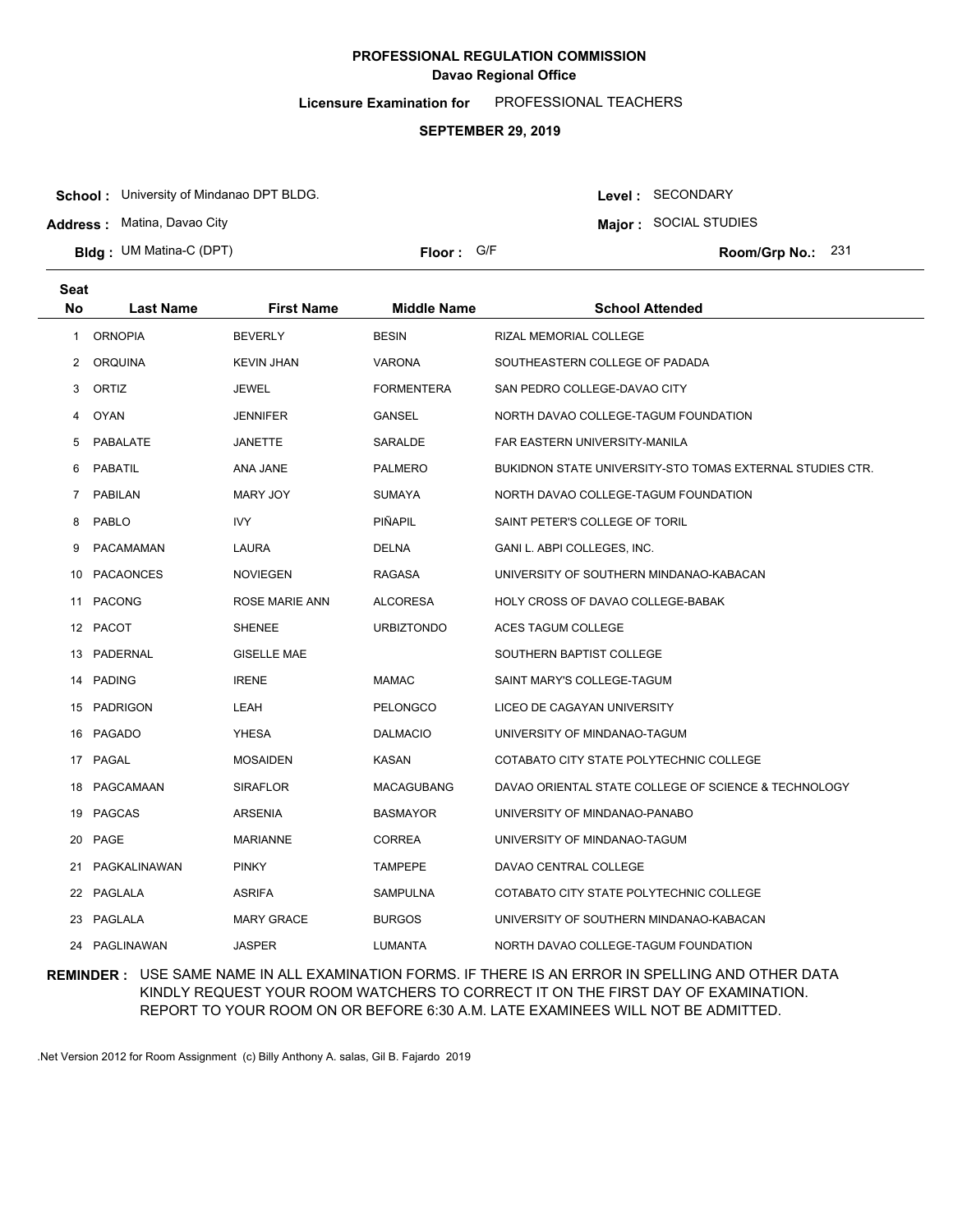**Licensure Examination for**  PROFESSIONAL TEACHERS

### **SEPTEMBER 29, 2019**

**School :** University of Mindanao DPT BLDG.

**Address :** Matina, Davao City

**Bldg : Floor : Room/Grp No.:** UM Matina-C (DPT)

Floor: G/F Room/Grp No.: 232

Level : SECONDARY **Major :** SOCIAL STUDIES

| <b>Seat</b> |                  |                      |                    |                                                            |
|-------------|------------------|----------------------|--------------------|------------------------------------------------------------|
| <b>No</b>   | <b>Last Name</b> | <b>First Name</b>    | <b>Middle Name</b> | <b>School Attended</b>                                     |
| 1.          | <b>PAICAN</b>    | <b>CHERRY MAY</b>    | AGAD               | TAGUM CITY COLLEGE OF SCIENCE AND TECHNOLOGY-TAGUM         |
|             | 2 PAJA           | SARAH JANE           | <b>BATIQUIN</b>    | SOUTHEASTERN COLLEGE OF PADADA                             |
| 3           | <b>PAJAC</b>     | <b>MERLYN</b>        | <b>BUNDAS</b>      | ASSUMPTION COLLEGE OF NABUNTURAN                           |
| 4           | <b>PAKAN</b>     | <b>ALIBAI</b>        | <b>BUKAKONG</b>    | UNIVERSITY OF SOUTHERN MINDANAO-KABACAN                    |
| 5           | PAKI             | <b>FAIZAH</b>        | MATABALAO          | COTABATO CITY STATE POLYTECHNIC COLLEGE                    |
| 6           | PALABRICA        | <b>CHRISTINE MAE</b> | DE EYOY            | UNIVERSITY OF THE PHILIPPINES-VISAYAS-CEBU CITY            |
| 7           | <b>PALADISAN</b> | <b>RACHEL</b>        | <b>LACHICA</b>     | SOUTHEASTERN COLLEGE OF PADADA                             |
| 8           | <b>PALADO</b>    | <b>MIRASOL</b>       | DEL MAR            | UNIVERSITY OF MINDANAO-DAVAO CITY                          |
| 9           | <b>PALAR</b>     | ANNABELLE            | <b>TORENTE</b>     | UNIVERSITY OF MINDANAO-TAGUM                               |
|             | 10 PALMA         | ELEXYL JOY           | DELA FLOR          | UNIVERSITY OF SOUTHERN MINDANAO-KABACAN                    |
|             | 11 PALMA         | <b>HONEY BEV</b>     | MEDIADERO          | UNIVERSITY OF MINDANAO-DIGOS COLLEGE                       |
|             | 12 PAMOGAS       | <b>JOMAR JADE</b>    | <b>TANAMAN</b>     | SOUTHEASTERN COLLEGE OF PADADA                             |
|             | 13 PAMPLONA      | MARLEX               | <b>SERQUILLOS</b>  | BUKIDNON STATE UNIVERSITY-(FOR BUKIDNON STATE COLL)- MAIN  |
|             | 14 PAÑA          | ANJANETTE            | <b>MONGADO</b>     | MONKAYO COLLEGE OF ARTS, SCIENCES & TECHNOLOGY             |
|             | 15 PAÑA          | <b>CHRISTINE</b>     | <b>RECTO</b>       | BUKIDNON STATE UNIVERSITY-NEW BATAAN EXTERNAL STUDIES CTR. |
|             | 16 PAÑA          | RUTHSYL SHYLA        | SONIEL             | HOLY CROSS OF DAVAO COLLEGE                                |
|             | 17 PANALAO       | <b>NORHANIE</b>      | <b>BALITOC</b>     | DATU MALA MUSLIM MINDANAO ISLAMIC COLLEGE FOUNDATION INC   |
|             | 18 PANALON       | ANESA                | <b>GUINDALE</b>    | UNIVERSITY OF SOUTHERN MINDANAO-KABACAN                    |
|             | 19 PANAYAS       | <b>RALAINE MAE</b>   | <b>EBRANO</b>      | RIZAL MEMORIAL COLLEGE                                     |
|             | 20 PANDA         | <b>BAI MHERA</b>     | <b>MAKINAY</b>     | COTABATO CITY STATE POLYTECHNIC COLLEGE                    |
| 21          | PANDUNGA         | <b>SUNSHINE</b>      | ANSOBAN            | LEGACY COLLEGE OF COMPOSTELA                               |
|             | 22 PANER         | <b>KEZIAH</b>        | <b>ALOVERA</b>     | STI COLLEGE OF MINDANAO-DAVAO CITY                         |
| 23          | PANGANDAMAN      | LAILANO              | <b>MACABAGO</b>    | COTABATO MEDICAL FOUNDATION COLLEGE                        |
|             | 24 PANGARINTAO   | <b>MONERA</b>        | <b>LINGASA</b>     | MINDANAO STATE UNIVERSITY-MARAWI CITY                      |

**REMINDER :** USE SAME NAME IN ALL EXAMINATION FORMS. IF THERE IS AN ERROR IN SPELLING AND OTHER DATA KINDLY REQUEST YOUR ROOM WATCHERS TO CORRECT IT ON THE FIRST DAY OF EXAMINATION. REPORT TO YOUR ROOM ON OR BEFORE 6:30 A.M. LATE EXAMINEES WILL NOT BE ADMITTED.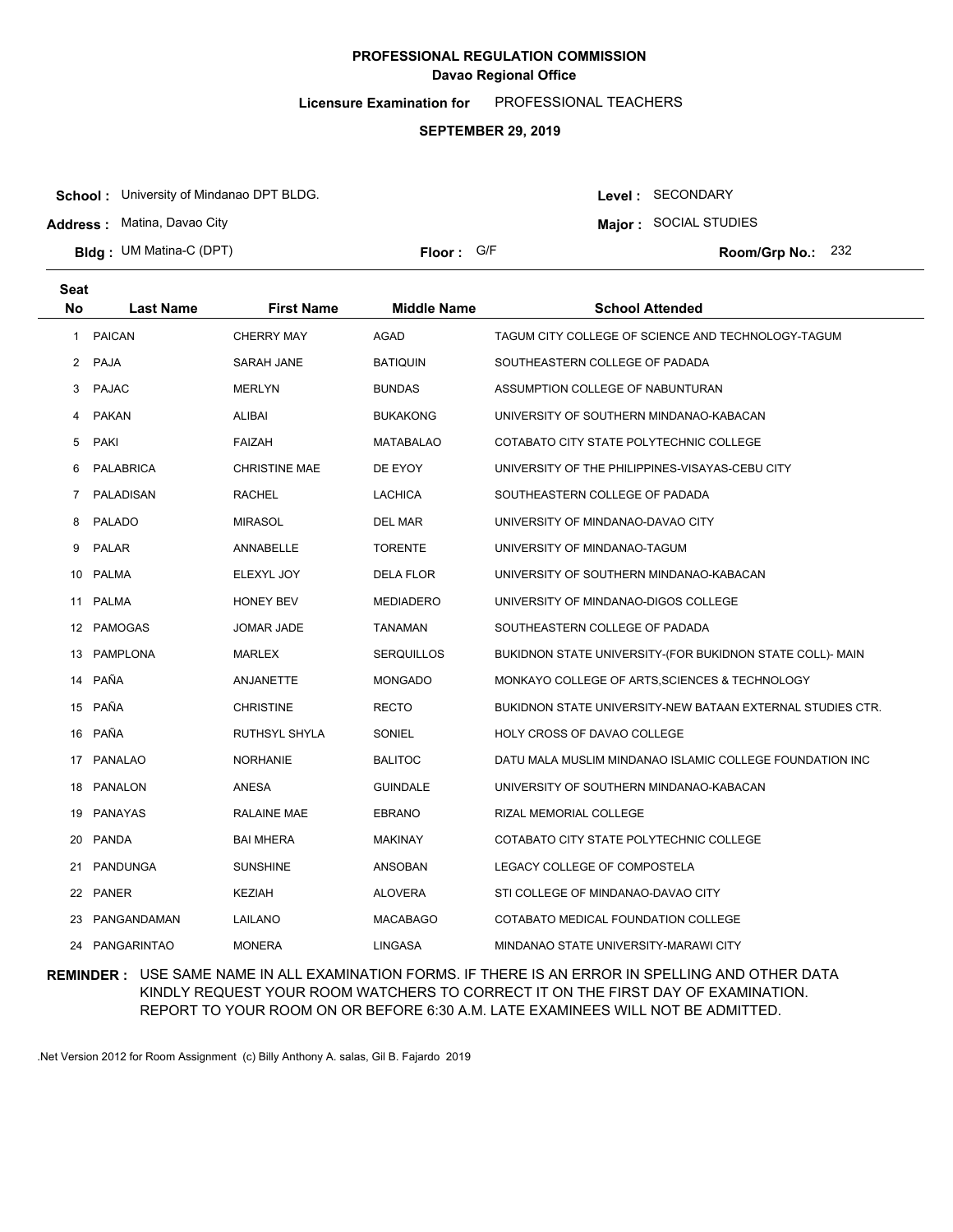**Licensure Examination for**  PROFESSIONAL TEACHERS

### **SEPTEMBER 29, 2019**

**School :** University of Mindanao DPT BLDG.

**Address :** Matina, Davao City

**Bldg : Floor : Room/Grp No.:** UM Matina-C (DPT)

Floor: G/F Room/Grp No.: 233

Level : SECONDARY **Major :** SOCIAL STUDIES

| <b>Seat</b>  |                    |                        |                    |                                                            |
|--------------|--------------------|------------------------|--------------------|------------------------------------------------------------|
| <b>No</b>    | <b>Last Name</b>   | First Name             | <b>Middle Name</b> | <b>School Attended</b>                                     |
| $\mathbf{1}$ | <b>PANGATO</b>     | <b>FAMIAH ROHANISA</b> | <b>SULAIK</b>      | NOTRE DAME UNIVERSITY                                      |
| 2            | PANGILINAN         | <b>PIA ISABELLE</b>    | <b>ZAPATOS</b>     | COR JESU COLLEGE (HOLY CROSS OF DIGOS)                     |
| 3            | PANGLILINGAN       | <b>ERNALYN</b>         | <b>LACANILAO</b>   | SOUTHEASTERN COLLEGE OF PADADA                             |
| 4            | <b>PANIO</b>       | <b>JAYPEE</b>          | <b>JARLATA</b>     | COMPOSTELA VALLEY STATE COLLEGE - NEW BATAAN BRANCH        |
| 5            | PANSOY             | <b>ANALYN</b>          | <b>DINAMPO</b>     | UNIVERSITY OF MINDANAO-DAVAO CITY                          |
| 6            | <b>PANTALLONES</b> | <b>JESSA MAE</b>       | <b>NIERVES</b>     | DAVAO CENTRAL COLLEGE                                      |
| 7            | PANTIL             | QUENIE                 | <b>MASONG</b>      | POLYTECHNIC COLLEGE OF DAVAO DEL SUR                       |
| 8            | <b>PANTINOPLE</b>  | <b>APRIL HOPE</b>      | <b>LIBRES</b>      | UNIVERSITY OF SOUTHERN MINDANAO-KABACAN                    |
| 9            | PANYAMOGAN         | <b>SHIELA</b>          | <b>RODRIGUEZ</b>   | BUKIDNON STATE UNIVERSITY-MONKAYO EXTERNAL STUDIES CTR.    |
|              | 10 PARAGOSO        | <b>MERLIE JR</b>       | <b>BALORAN</b>     | NORTH DAVAO COLLEGES-PANABO                                |
|              | 11 PARALION        | <b>ROXAN</b>           | <b>LABADOR</b>     | DAVAO CENTRAL COLLEGE                                      |
|              | 12 PARAMI          | ANNIE LOU              | <b>DESIERTO</b>    | UNIVERSITY OF MINDANAO-BANSALAN                            |
|              | 13 PARANTAR        | <b>GLYNDA</b>          | <b>PLAZA</b>       | BUKIDNON STATE UNIVERSITY-COMPOSTELA EXTERNAL STUDIES CTR. |
|              | 14 PARDILLO        | <b>JUDY ANN</b>        | <b>ALCUIREZ</b>    | UNIVERSITY OF SOUTHEASTERN PHILIPPINES-DAVAO CITY          |
|              | 15 PAREJA          | <b>MATT DAVID</b>      | <b>MULAAN</b>      | UNIVERSITY OF MINDANAO-TAGUM                               |
|              | 16 PARILLA         | JUVELYN                | NAQUILA            | UNIVERSITY OF MINDANAO-DAVAO CITY                          |
|              | 17 PARILLAS        | <b>JENNY PEARL</b>     | <b>FADUL</b>       | UNIVERSITY OF THE PHILIPPINES-DILIMAN                      |
|              | 18 PARONG          | <b>BERNIE</b>          | <b>GONZALEZ</b>    | PHILIPPINE WOMEN'S COLLEGE OF DAVAO                        |
| 19           | PARRERA            | LIZEL                  | <b>RIVERA</b>      | UNIVERSITY OF SOUTHEASTERN PHILIPPINES-COMPOSTEAL CENTER   |
| 20           | PASANDALAN         | <b>JIMMY</b>           | <b>ALIVAREZ</b>    | SOUTHEASTERN COLLEGE OF PADADA                             |
| 21           | <b>PASCIOLES</b>   | <b>MARYCEL</b>         | <b>CEBALLOS</b>    | MANDAUE CITY COLLEGE- MANDAUE CITY                         |
|              | 22 PASQUIL         | <b>SHEILLA MARIE</b>   | <b>MOKAMAD</b>     | STI COLLEGE - COTABATO CITY                                |
| 23.          | PASTOLERO          | <b>JUANITO</b>         | <b>BIONA</b>       | SAN FRANCISCO COLLEGES-AGUSAN                              |
|              | 24 PATAJO          | CHERRY JOY             | <b>BACURNAY</b>    | SOUTHEASTERN COLLEGE OF PADADA                             |

### **REMINDER :** USE SAME NAME IN ALL EXAMINATION FORMS. IF THERE IS AN ERROR IN SPELLING AND OTHER DATA KINDLY REQUEST YOUR ROOM WATCHERS TO CORRECT IT ON THE FIRST DAY OF EXAMINATION. REPORT TO YOUR ROOM ON OR BEFORE 6:30 A.M. LATE EXAMINEES WILL NOT BE ADMITTED.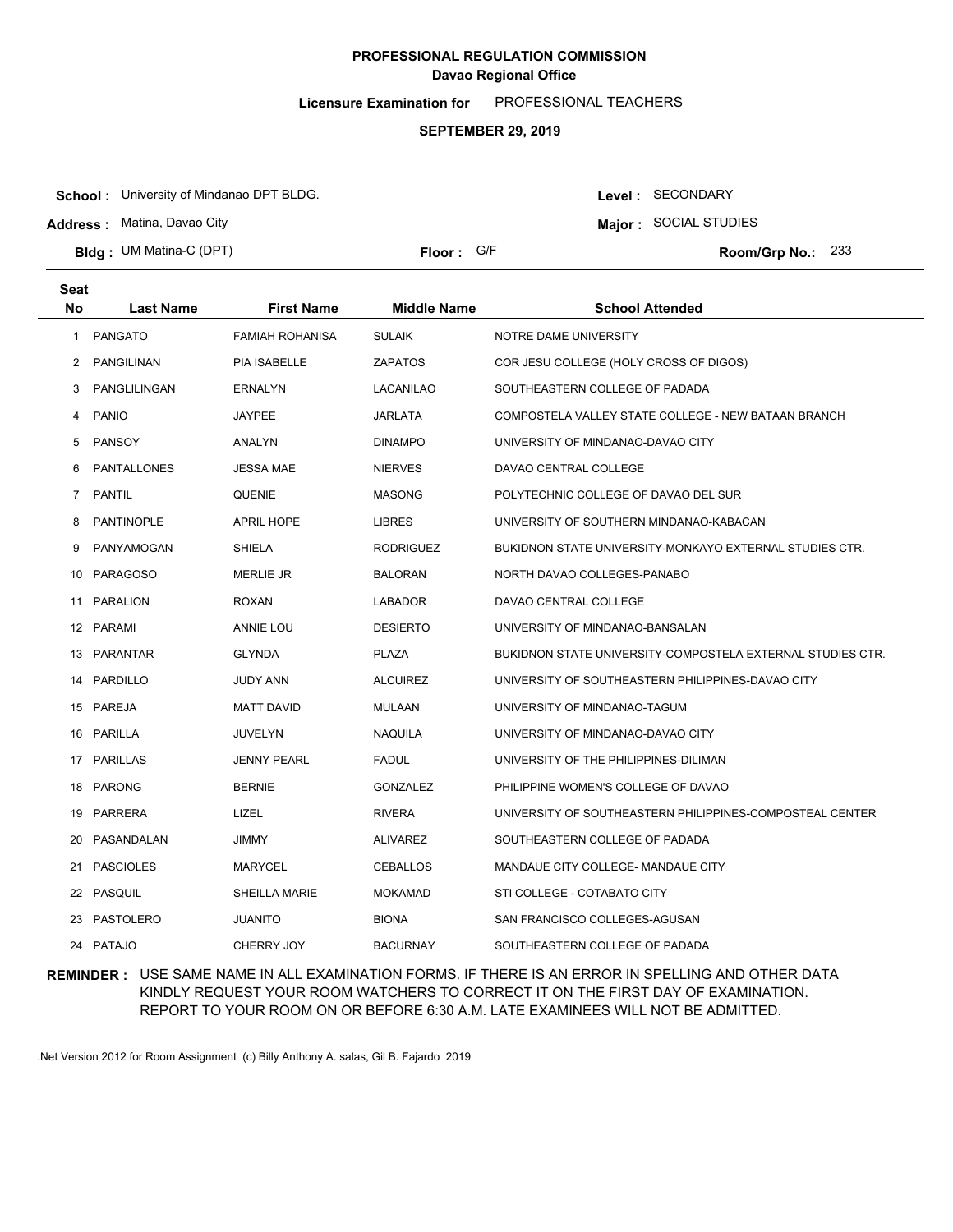**Licensure Examination for**  PROFESSIONAL TEACHERS

### **SEPTEMBER 29, 2019**

**School :** University of Mindanao DPT BLDG.

**Address :** Matina, Davao City

**Bldg : Floor : Room/Grp No.:** UM Matina-C (DPT)

**Major :** SOCIAL STUDIES Floor: 2/F Room/Grp No.: 234

Level : SECONDARY

| <b>Seat</b><br>No. | Last Name       | <b>First Name</b>    | <b>Middle Name</b> | <b>School Attended</b>                                     |
|--------------------|-----------------|----------------------|--------------------|------------------------------------------------------------|
| $\mathbf{1}$       | PATEÑO          | <b>ARLYN MAE</b>     | <b>GELBOLINGO</b>  | UNIVERSITY OF MINDANAO-DIGOS COLLEGE                       |
| 2                  | PATIGAYON       | <b>MARK JOHN</b>     | CABALLERO          | COMPOSTELA VALLEY STATE COLLEGE - MAIN                     |
| 3                  | <b>PATRON</b>   | CHILAMIE             | <b>LUMIGID</b>     | MONKAYO COLLEGE OF ARTS, SCIENCES & TECHNOLOGY             |
| 4                  | <b>PATUMBON</b> | KARIZA JEAN          | GAVANEZ            | HOLY CROSS OF DAVAO COLLEGE                                |
| 5                  | <b>PAUNON</b>   | EMY JOY              | <b>GONZALES</b>    | CHRISTIAN COLLEGES OF SOUTHEAST ASIA                       |
| 6                  | PAVIA           | <b>LEAH MAE</b>      | CARBONEL           | BUKIDNON STATE UNIVERSITY-COMPOSTELA EXTERNAL STUDIES CTR. |
| $\overline{7}$     | <b>PAYAR</b>    | <b>LADY MAE</b>      | <b>VILAS</b>       | SOUTHERN CHRISTIAN COLLEGE                                 |
| 8                  | <b>PAYONG</b>   | <b>HANNAH JANE</b>   | <b>BANGUG</b>      | HOLY CROSS OF DAVAO COLLEGE                                |
| 9                  | <b>PAYOT</b>    | <b>ELA</b>           | <b>FERNANDEZ</b>   | COMPOSTELA VALLEY STATE COLLEGE - NEW BATAAN BRANCH        |
| 10                 | PECOLADOS       | <b>HAIDEE</b>        | <b>MULATE</b>      | MINDANAO STATE UNIVERSITY-GEN. SANTOS CITY                 |
| 11                 | <b>PEDRES</b>   | <b>JANICE</b>        | <b>CHAVEZ</b>      | HOLY CROSS OF DAVAO COLLEGE                                |
|                    | 12 PEDRIÑA      | <b>EVELYN</b>        | <b>FUNA</b>        | COTABATO CITY STATE POLYTECHNIC COLLEGE                    |
| 13                 | PEDRO           | <b>FARIDA</b>        | <b>DIMAKALING</b>  | UNIVERSITY OF SOUTHERN MINDANAO-KABACAN                    |
| 14                 | <b>PELINIO</b>  | <b>NARCISO</b>       |                    | DAVAO ORIENTAL STATE COLLEGE OF SCIENCE & TECHNOLOGY       |
| 15                 | PELITE          | <b>CHRISTOPHER</b>   | SASIL              | BUKIDNON STATE UNIVERSITY-MARAGUSAN EXTERNAL STUDIES CTR.  |
| 16                 | PEÑAFLORIDA     | JEANE ROSE           | <b>GUMANID</b>     | HOLY CROSS COLLEGE OF CALINAN                              |
|                    | 17 PENPEÑA      | <b>ELLEN MAE</b>     | <b>CUÑADO</b>      | UNIVERSITY OF MINDANAO-DAVAO CITY                          |
|                    | 18 PEPITO       | JAMELLAH             | ABAYON             | UNIVERSITY OF MINDANAO-DAVAO CITY                          |
|                    | 19 PEREZ        | <b>MYRA</b>          | DUMAGAN            | HOLY CROSS OF DAVAO COLLEGE                                |
|                    | 20 PEROS        | <b>MARICEL</b>       |                    | MONKAYO COLLEGE OF ARTS, SCIENCES & TECHNOLOGY             |
|                    | 21 PESIDAS      | <b>MARIIEL JOY</b>   | <b>ANORE</b>       | UNIVERSITY OF MINDANAO-TAGUM                               |
|                    | 22 PETEROS      | <b>MARIBETH</b>      | <b>ENAL</b>        | UNIVERSITY OF MINDANAO-TAGUM                               |
|                    | 23 PIANG        | <b>BAI HYRANMIER</b> | <b>MASUKAT</b>     | COTABATO CITY STATE POLYTECHNIC COLLEGE                    |
|                    | 24 PIEDRAVERDE  | <b>JESSA</b>         | <b>MODINA</b>      | MONKAYO COLLEGE OF ARTS, SCIENCES & TECHNOLOGY             |

### **REMINDER :** USE SAME NAME IN ALL EXAMINATION FORMS. IF THERE IS AN ERROR IN SPELLING AND OTHER DATA KINDLY REQUEST YOUR ROOM WATCHERS TO CORRECT IT ON THE FIRST DAY OF EXAMINATION. REPORT TO YOUR ROOM ON OR BEFORE 6:30 A.M. LATE EXAMINEES WILL NOT BE ADMITTED.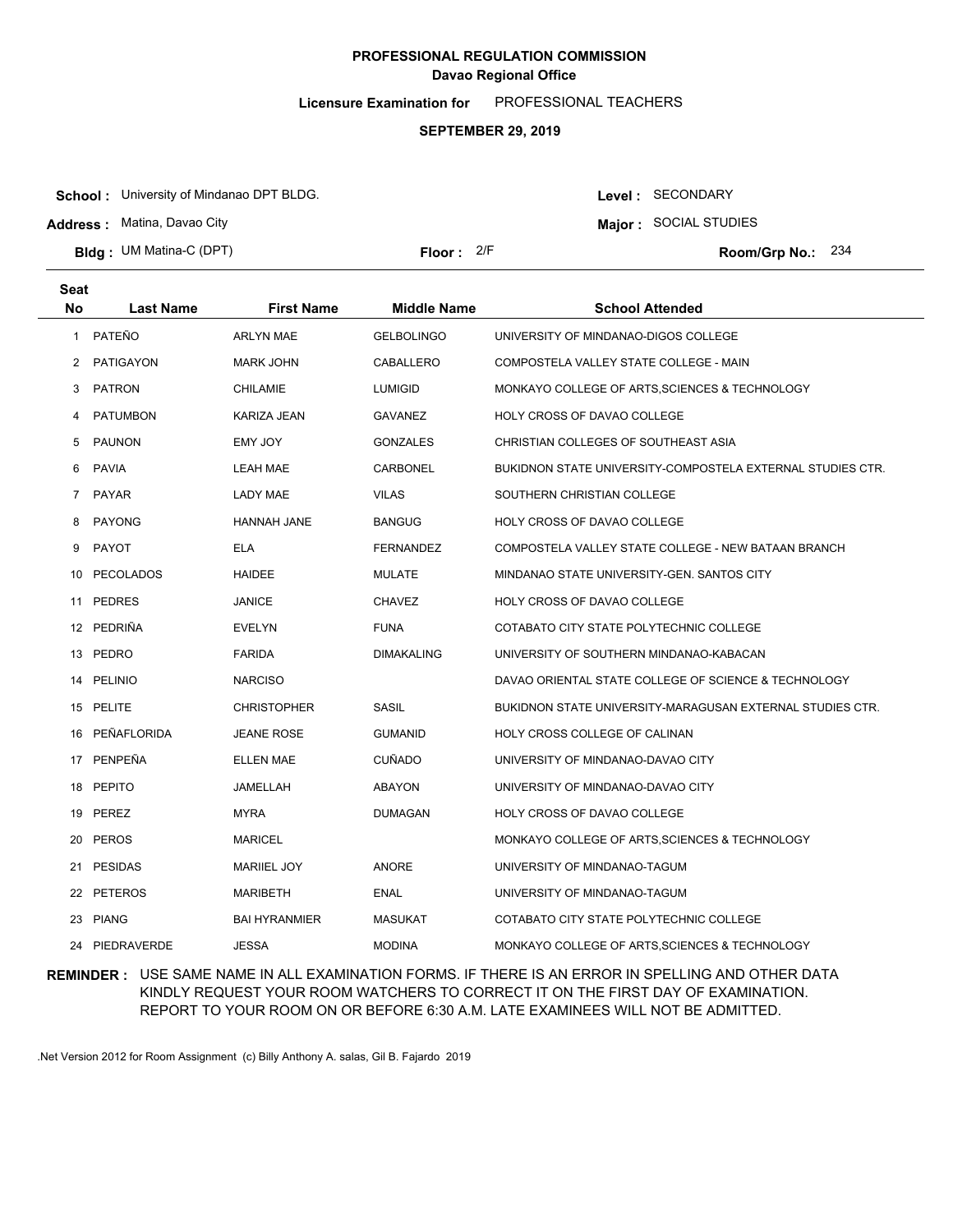**Licensure Examination for**  PROFESSIONAL TEACHERS

### **SEPTEMBER 29, 2019**

**School :** University of Mindanao DPT BLDG.

**Address :** Matina, Davao City

**Bldg : Floor : Room/Grp No.:** UM Matina-C (DPT)

Floor: 2/F Room/Grp No.: 235

**Major :** SOCIAL STUDIES

Level : SECONDARY

| <b>Seat</b>  |                  |                       |                    |                                          |
|--------------|------------------|-----------------------|--------------------|------------------------------------------|
| <b>No</b>    | <b>Last Name</b> | <b>First Name</b>     | <b>Middle Name</b> | <b>School Attended</b>                   |
| $\mathbf{1}$ | PIL              | <b>CHERRIE</b>        | <b>MILGO</b>       | NORTH DAVAO COLLEGES-PANABO              |
| 2            | <b>PIMENTEL</b>  | <b>FLORABEL</b>       | <b>SALVACION</b>   | PHILIPPINE NORMAL UNIVERSITY- MINDANAO   |
| 3            | <b>PINGCAS</b>   | <b>SHIELA MARIE</b>   | <b>BANTILAN</b>    | UNIVERSITY OF MINDANAO-TAGUM             |
| 4            | <b>PINGOL</b>    | <b>MARICHU</b>        | <b>BACOLOD</b>     | RIZAL MEMORIAL COLLEGE                   |
| 5            | <b>PIODOS</b>    | <b>ROY</b>            | <b>BLASE</b>       | MANDAUE CITY COLLEGE- MANDAUE CITY       |
| 6            | <b>PITAO</b>     | <b>HYDE</b>           | <b>TAGPUNO</b>     | MOUNT CARMEL COLLEGE-AGUSAN DEL SUR      |
|              | 7 PLANA          | <b>RANDY</b>          | <b>YECYEC</b>      | UNIVERSITY OF MINDANAO-TAGUM             |
| 8            | <b>POCOT</b>     | <b>JEOLIVER</b>       | <b>PUA</b>         | UNIVERSITY OF MINDANAO-DAVAO CITY        |
| 9            | <b>PODES</b>     | <b>ETHEL GRACE</b>    | <b>GRECIA</b>      | MINDANAO POLYTECHNIC COLLEGE             |
|              | 10 POLICIOS      | <b>CHERYLL DAWN</b>   | <b>FUENTESPINA</b> | CHRISTIAN COLLEGES OF SOUTHEAST ASIA     |
|              | 11 POLIDO        | <b>GRACE</b>          | <b>NOLLORA</b>     | DAVAO DEL NORTE STATE COLLEGE            |
|              | 12 PONSICA       | <b>HERCHELL</b>       | <b>VILLAMOR</b>    | SOUTHEASTERN COLLEGE OF PADADA           |
|              | 13 PONTILLAS     | ALEXANDER JR          | <b>GUINO</b>       | SAINT MARY'S COLLEGE-TAGUM               |
|              | 14 PONTOD        | <b>JORGE V</b>        | <b>OMBON</b>       | <b>MATI DOCTORS COLLEGE</b>              |
|              | 15 PORE          | ABIGAIL               | <b>ONO</b>         | UNIVERSITY OF MINDANAO-DAVAO CITY        |
| 16           | PORE             | <b>GIANCARLO</b>      | <b>ONO</b>         | ATENEO DE DAVAO UNIVERSITY               |
|              | 17 POSTRADO      | PRINCESS GRACE        | <b>CAGUNDA</b>     | SULTAN KUDARAT STATE UNIVERSITY-TACURONG |
|              | 18 PRADO         | <b>AIESA KAY</b>      | SAYOD              | UNIVERSITY OF MINDANAO-PANABO            |
|              | 19 PUNZALAN      | MAHJEED               | <b>REGUNA</b>      | NORTH DAVAO COLLEGE-TAGUM FOUNDATION     |
|              | 20 PUSON         | <b>HANNA MAE</b>      | <b>ENIOLA</b>      | MINDANAO STATE UNIVERSITY-MARAWI CITY    |
|              | 21 PUTIAN        | <b>CATHERINE JANE</b> | <b>DAUGDAUG</b>    | SOUTHEASTERN COLLEGE OF PADADA           |
|              | 22 PUTONG        | <b>ALICE MAE</b>      | CABABAN            | ARRIESGADO COLLEGE FOUNDATION, INC.      |
|              | 23 PUYOH         | <b>SHERINA</b>        | ABDULHAMAN         | WESTERN MINDANAO STATE U-ZAMBOANGA CITY  |
|              | 24 QUENOVIVA     | <b>LEAHVEN</b>        | PEÑARUBIA          | ARRIESGADO COLLEGE FOUNDATION, INC.      |

### **REMINDER :** USE SAME NAME IN ALL EXAMINATION FORMS. IF THERE IS AN ERROR IN SPELLING AND OTHER DATA KINDLY REQUEST YOUR ROOM WATCHERS TO CORRECT IT ON THE FIRST DAY OF EXAMINATION. REPORT TO YOUR ROOM ON OR BEFORE 6:30 A.M. LATE EXAMINEES WILL NOT BE ADMITTED.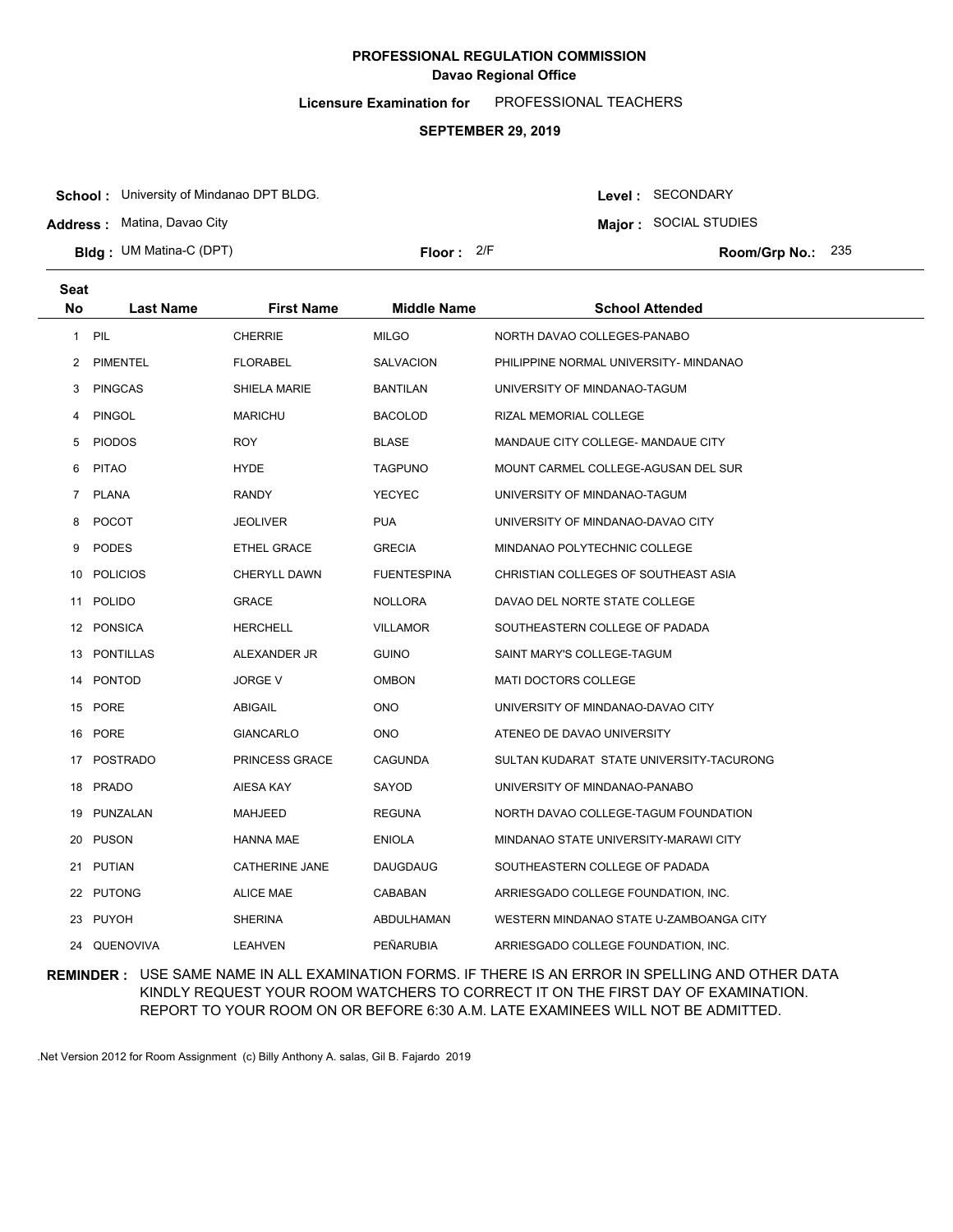**Licensure Examination for**  PROFESSIONAL TEACHERS

### **SEPTEMBER 29, 2019**

**School :** University of Mindanao DPT BLDG.

**Address :** Matina, Davao City

**Bldg : Floor : Room/Grp No.:** UM Matina-C (DPT)

**Major :** SOCIAL STUDIES Floor: 2/F Room/Grp No.: 236

Level : SECONDARY

| Seat<br>No | <b>Last Name</b> | <b>First Name</b>           | <b>Middle Name</b> | <b>School Attended</b>                                 |
|------------|------------------|-----------------------------|--------------------|--------------------------------------------------------|
|            |                  |                             |                    |                                                        |
| 1          | <b>QUERIDO</b>   | <b>LEONARD</b>              | <b>COLANGO</b>     | HOLY CROSS OF DAVAO COLLEGE                            |
|            | 2 QUIBLAT        | <b>MARY ANN</b>             | <b>ANTIPOLO</b>    | MATI DOCTORS COLLEGE                                   |
| 3          | <b>QUIDER</b>    | JOVY                        | <b>PESALBON</b>    | INTERFACE COMPUTER COLLEGE-DAVAO CITY                  |
| 4          | QUIJANCE         | <b>CHRISTINE</b>            | SAPE               | SULTAN KUDARAT STATE UNIVERSITY-TACURONG               |
| 5          | <b>QUILAY</b>    | NIñA                        | <b>TABIOS</b>      | ARRIESGADO COLLEGE FOUNDATION, INC.                    |
| 6          | QUILIZA          | <b>JULIET</b>               | <b>VILLAGRACIA</b> | UNIVERSITY OF MINDANAO-TAGUM                           |
| 7          | QUIMADA          | JANE MAE                    | <b>RODELA</b>      | SOUTHEASTERN COLLEGE OF PADADA                         |
| 8          | QUIÑO            | DIANNE GLADYS MARIE MONDIGO |                    | HOLY CROSS COLLEGE OF CALINAN                          |
| 9          | QUIÑO            | <b>DWIGHT DAVE</b>          | PALA               | UNIVERSITY OF MINDANAO-DAVAO CITY                      |
| 10         | QUIÑO            | <b>GIOVANNI</b>             | AMARILLO           | COR JESU COLLEGE (HOLY CROSS OF DIGOS)                 |
| 11         | QUIÑO            | <b>JENNY</b>                | <b>MANSING</b>     | ARRIESGADO COLLEGE FOUNDATION, INC.                    |
|            | 12 QUIÑO         | <b>MISCIEL</b>              | <b>BABIERA</b>     | SOUTHEASTERN COLLEGE OF PADADA                         |
|            | 13 QUIÑO         | <b>RUSHIRL</b>              | <b>BANCALE</b>     | ASSUMPTION COLLEGE OF DAVAO                            |
|            | 14 QUIÑO         | <b>SHIRLEY</b>              | <b>BANCALE</b>     | HOLY CROSS OF DAVAO COLLEGE                            |
|            | 15 QUITAIN       | EDUARDO JR                  | <b>CAGREJO</b>     | KAPALONG COLLEGE OF AGRICULTURE, SCIENCES & TECHNOLOGY |
|            | 16 RABE          | JOANN                       | <b>ESCALONA</b>    | HOLY CROSS OF DAVAO COLLEGE                            |
|            | 17 RABIA         | JEANETTE                    | LUZANO             | TAGUM CITY COLLEGE OF SCIENCE AND TECHNOLOGY-TAGUM     |
|            | 18 RACOMA        | <b>MITCHELL</b>             | <b>GOMEZ</b>       | UNIVERSITY OF MINDANAO-TAGUM                           |
|            | 19 RADA          | RYAN                        | SENSANO            | UNIVERSITY OF MINDANAO-DAVAO CITY                      |
| 20         | <b>RAMIREZ</b>   | <b>GERTRUDES</b>            | <b>LIBOR</b>       | <b>BROKENSHIRE COLLEGE</b>                             |
| 21         | <b>RAMIREZ</b>   | <b>JEBE</b>                 | <b>SAMSI</b>       | HOLY CROSS OF DAVAO COLLEGE                            |
|            | 22 RAMIREZ       | JONEL                       | <b>DACILLO</b>     | NOTRE DAME OF MIDSAYAP COLLEGE                         |
|            | 23 RAMOS         | ANNISAH                     | MACABUAT           | NOTRE DAME OF KIDAPAWAN COLLEGE                        |
|            | 24 RAMOS         | <b>CHARLENE</b>             | <b>CHATTO</b>      | UNIVERSITY OF MINDANAO-TAGUM                           |

### **REMINDER :** USE SAME NAME IN ALL EXAMINATION FORMS. IF THERE IS AN ERROR IN SPELLING AND OTHER DATA KINDLY REQUEST YOUR ROOM WATCHERS TO CORRECT IT ON THE FIRST DAY OF EXAMINATION. REPORT TO YOUR ROOM ON OR BEFORE 6:30 A.M. LATE EXAMINEES WILL NOT BE ADMITTED.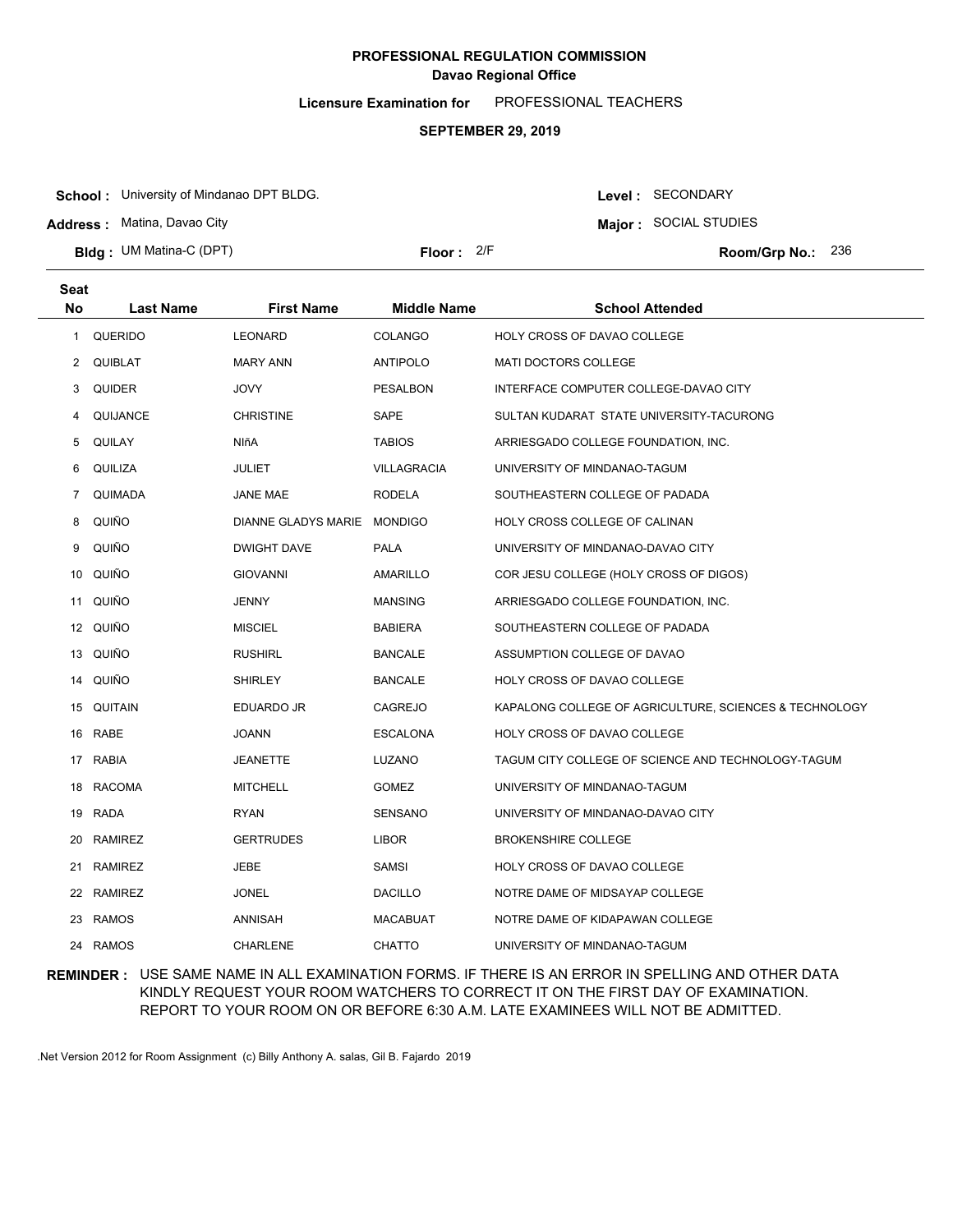**Licensure Examination for**  PROFESSIONAL TEACHERS

### **SEPTEMBER 29, 2019**

**School :** University of Mindanao DPT BLDG.

**Address :** Matina, Davao City

**Bldg : Floor : Room/Grp No.:** UM Matina-C (DPT)

Floor: 2/F Room/Grp No.: 237

Level : SECONDARY **Major :** SOCIAL STUDIES

| <b>Seat</b><br>No | <b>Last Name</b> | <b>First Name</b>       | <b>Middle Name</b> | <b>School Attended</b>                                     |
|-------------------|------------------|-------------------------|--------------------|------------------------------------------------------------|
| 1                 | <b>RASCAL</b>    | SITTIE SARAH            | <b>TOMA</b>        | UNIVERSITY OF SOUTHERN MINDANAO-KABACAN                    |
| $\mathbf{2}$      | RAZA             | <b>FRANCIS EARL</b>     | <b>VELASCO</b>     | UNIVERSITY OF SOUTHEASTERN PHILIPPINES-DAVAO CITY          |
| 3                 | REBALDE          | BRA-YAN                 | <b>LUMEN</b>       | BUKIDNON STATE UNIVERSITY-MONTEVISTA EXTERNAL STUDIES CTR. |
| 4                 | <b>REBULOS</b>   | <b>MICCA</b>            | <b>PABATANG</b>    | CHRISTIAN COLLEGES OF SOUTHEAST ASIA                       |
| 5                 | RECLA            | <b>ELLEN MARIE</b>      | <b>INTIA</b>       | DAVAO ORIENTAL STATE COLLEGE OF SCIENCE & TECHNOLOGY       |
| 6                 | <b>RECTO</b>     | <b>REENA JOIE</b>       | CANDELON           | JOJO ILAGAN CAREER CENTRE FOUNDATION, INC.,-DAVAO CITY     |
| $\overline{7}$    | <b>REDILLAS</b>  | ANALYN                  | <b>PRECIOSO</b>    | SAINT MARY'S COLLEGE-TAGUM                                 |
| 8                 | <b>REDOBLADO</b> | <b>ERIC</b>             | <b>PATAGOC</b>     | HOLY CROSS OF DAVAO COLLEGE                                |
| 9                 | <b>REFAMONTE</b> | <b>ISIDRO JR</b>        | YBAÑEZ             | MATS COLLEGE OF TECHNOLOGY                                 |
| 10                | <b>REGIDOR</b>   | JUNARD JR               | <b>ROCABERTE</b>   | SOUTHEASTERN COLLEGE OF PADADA                             |
| 11                | <b>REGIS</b>     | JORASOL                 | SALAGA             | SOUTHEASTERN COLLEGE OF PADADA                             |
|                   | 12 RELATADO      | <b>CRISTITA</b>         | <b>OLING</b>       | UNIVERSITY OF MINDANAO-DIGOS COLLEGE                       |
|                   | 13 RELLON        | ANGELIE                 | TALLEDO            | SOUTHEASTERN COLLEGE OF PADADA                             |
| 14                | <b>RELLON</b>    | <b>MARY JANE</b>        | <b>ALFECHE</b>     | SOUTHEASTERN COLLEGE OF PADADA                             |
|                   | 15 REMOLLO       | <b>BRENDA</b>           | <b>GONZALES</b>    | UNIVERSITY OF MINDANAO-DAVAO CITY                          |
| 16                | <b>REMOROZA</b>  | SARAH JANE              | <b>SIMUNDO</b>     | KAPALONG COLLEGE OF AGRICULTURE, SCIENCES & TECHNOLOGY     |
| 17                | <b>REPONTE</b>   | <b>JASMINE</b>          | <b>BALIGHOT</b>    | AGUSAN DEL SUR STATE COLLEGE OF AGRICULTURE & TECHNOLOGY   |
|                   | 18 RETARDO       | <b>RIZA JEAN</b>        | <b>SEBUCO</b>      | SOUTHEASTERN COLLEGE OF PADADA                             |
|                   | 19 RETIS         | RONEL                   | <b>MEDICO</b>      | DAVAO ORIENTAL STATE COLLEGE OF SCIENCE & TECHNOLOGY       |
|                   | 20 REYES         | <b>CLARICE ANGELINE</b> | <b>GUERRA</b>      | ATENEO DE MANILA UNIVERSITY-Q.C.                           |
|                   | 21 REYES         | LEUVELYN                | <b>VEROY</b>       | HOLY CROSS OF DAVAO COLLEGE                                |
|                   | 22 RIATAZA       | <b>EPHRAIM</b>          | <b>MOMO</b>        | SOUTHEASTERN COLLEGE OF PADADA                             |
| 23                | <b>RIO</b>       | <b>LYCILYN JAY</b>      | <b>SELORICO</b>    | ARRIESGADO COLLEGE FOUNDATION, INC.                        |
| 24                | <b>RIO</b>       | MIEN                    | <b>CAGULANG</b>    | HOLY CROSS OF DAVAO COLLEGE                                |

### **REMINDER :** USE SAME NAME IN ALL EXAMINATION FORMS. IF THERE IS AN ERROR IN SPELLING AND OTHER DATA KINDLY REQUEST YOUR ROOM WATCHERS TO CORRECT IT ON THE FIRST DAY OF EXAMINATION. REPORT TO YOUR ROOM ON OR BEFORE 6:30 A.M. LATE EXAMINEES WILL NOT BE ADMITTED.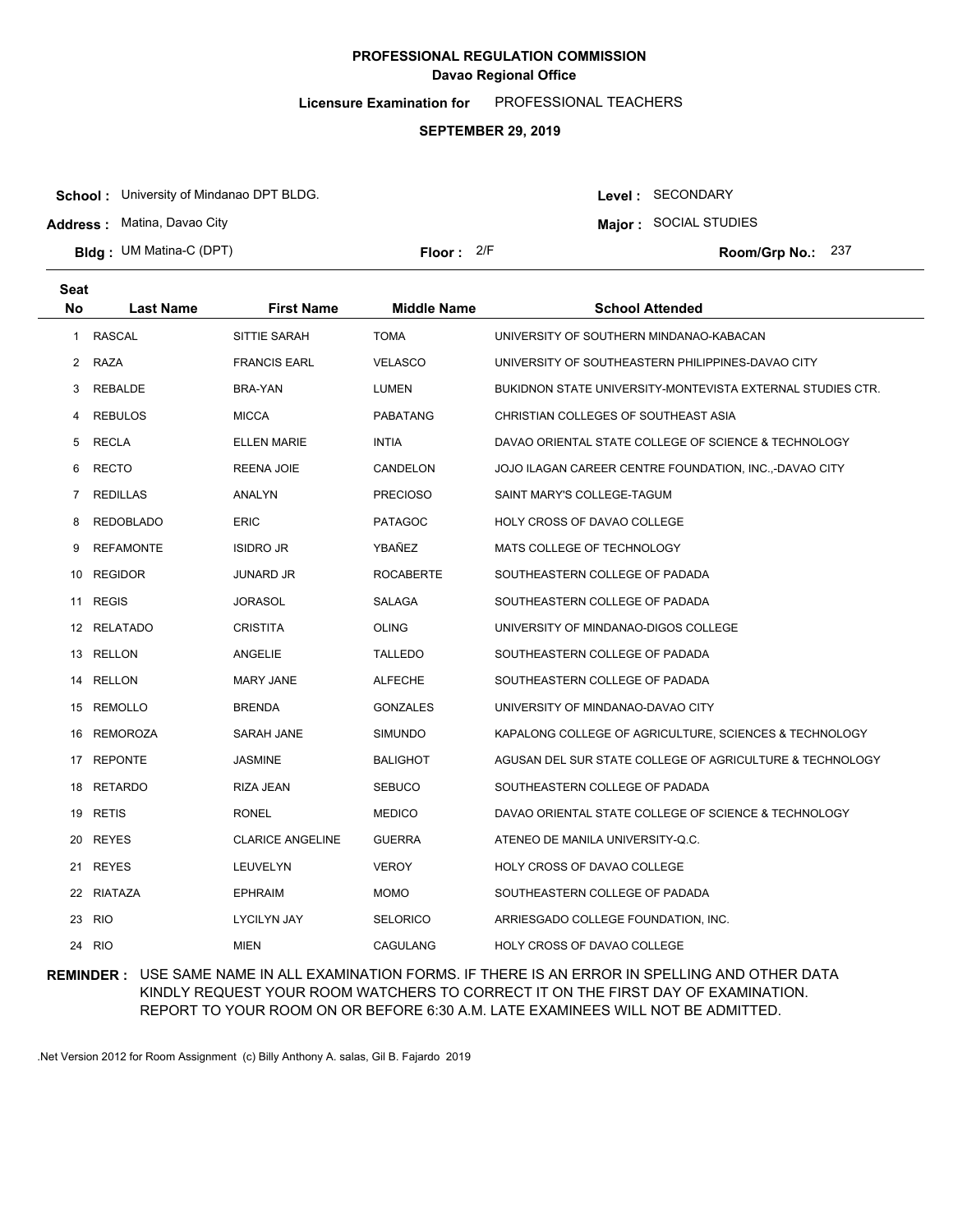**Licensure Examination for**  PROFESSIONAL TEACHERS

### **SEPTEMBER 29, 2019**

**School :** University of Mindanao DPT BLDG.

**Address :** Matina, Davao City

**Seat**

**Bldg : Floor : Room/Grp No.:** UM Matina-C (DPT)

Floor: 2/F Room/Grp No.: 238

Level : SECONDARY **Major :** SOCIAL STUDIES

| əeal           |                  |                      |                    |                                                              |
|----------------|------------------|----------------------|--------------------|--------------------------------------------------------------|
| <b>No</b>      | <b>Last Name</b> | <b>First Name</b>    | <b>Middle Name</b> | <b>School Attended</b>                                       |
|                | 1 RIVERA         | <b>HAZEL</b>         | <b>CAMEROS</b>     | SOUTHEASTERN COLLEGE OF PADADA                               |
| 2              | <b>ROBLE</b>     | <b>WILFREDO JR</b>   | <b>GUEVARA</b>     | BUKIDNON STATE UNIVERSITY-(FOR BUKIDNON STATE COLL)- MAIN    |
| 3              | <b>RODRIGUEZ</b> | JEAN                 | <b>BATAUSA</b>     | UNIVERSITY OF SOUTHEASTERN PHILIPPINES-DAVAO CITY            |
| 4              | <b>ROJAS</b>     | DEVIE JOY            | LAPIZ              | MONKAYO COLLEGE OF ARTS, SCIENCES & TECHNOLOGY               |
| 5              | <b>ROJAS</b>     | <b>NOVIEJANE</b>     | <b>MILAGROSO</b>   | ARRIESGADO COLLEGE FOUNDATION, INC.                          |
| 6              | <b>ROLLORATA</b> | <b>CHRISTY LOU</b>   | CORNELIO           | UNIVERSITY OF MINDANAO-TAGUM                                 |
| $\overline{7}$ | <b>RONOLO</b>    | <b>JUSTINE KEY</b>   | VILLANUEVA         | HOLY CROSS OF DAVAO COLLEGE                                  |
| 8              | <b>RONQUILLO</b> | <b>VIDA</b>          | <b>BAINTIN</b>     | DAVAO ORIENTAL STATE COLLEGE OF SCIENCE & TECHNOLOGY         |
| 9              | <b>ROSALES</b>   | <b>CINDY</b>         | <b>CORNISTA</b>    | SURIGAO DEL SUR STATE UNIVERSITY-TAGBINA CAMPUS              |
| 10             | <b>ROSALES</b>   | <b>RHEENA</b>        | <b>FALSARIO</b>    | UNIVERSITY OF THE IMMACULATE CONCEPTION-DAVAO                |
| 11             | ROSALINDA        | <b>GAUDENCIO III</b> | <b>SUICO</b>       | BUKIDNON STATE UNIVERSITY-MARAGUSAN EXTERNAL STUDIES CTR.    |
|                | 12 ROSELO        | <b>REINELYN</b>      | CERILLA            | ATENEO DE DAVAO UNIVERSITY                                   |
|                | 13 ROSETE        | <b>DIANARA</b>       | <b>BERLANAS</b>    | HOLY CROSS OF DAVAO COLLEGE                                  |
|                | 14 ROSETE        | <b>ESTRELLA</b>      | MANCHA             | MANDAUE CITY COLLEGE- MANDAUE CITY                           |
|                | 15 ROSIANA       | <b>FERNDYL</b>       | <b>ALQUIZAR</b>    | SAINT PETER'S COLLEGE OF TORIL                               |
|                | 16 ROZANO        | SHELLA MAY           | VILLANUEVA         | PHILIPPINE NORMAL UNIVERSITY- MINDANAO                       |
|                | 17 RUBA          | <b>CLAIRE ANN</b>    | LARANIO            | KAPALONG COLLEGE OF AGRICULTURE, SCIENCES & TECHNOLOGY       |
| 18             | RUBIO            | <b>KENNETH LANCE</b> | <b>DALIGDIG</b>    | DMMA COLLEGE OF SOUTHERN PHILIPPINES (for DAVAO MERCHANT MA) |
|                | 19 RUELAN        | VANESSA              | <b>SIMPAO</b>      | <b>BROKENSHIRE COLLEGE</b>                                   |
| 20             | <b>RUGUIAN</b>   | <b>FERNANDO II</b>   | APIG               | HOLY CROSS OF DAVAO COLLEGE                                  |
|                | 21 RUIZ          | <b>GENEZA</b>        | <b>REBUTAZO</b>    | HOLY CROSS COLLEGE OF CALINAN                                |
|                | 22 RUSIANA       | <b>REGAN</b>         | JIMENEZ            | RIZAL MEMORIAL COLLEGE                                       |
| 23             | SAAVEDRA         | <b>MARINA</b>        | CORONEL            | HOLY CROSS OF DAVAO COLLEGE                                  |
|                | 24 SAAVEDRA      | <b>RENZ MARLOU</b>   | ABELLANA           | ATENEO DE DAVAO UNIVERSITY                                   |

## **REMINDER :** USE SAME NAME IN ALL EXAMINATION FORMS. IF THERE IS AN ERROR IN SPELLING AND OTHER DATA KINDLY REQUEST YOUR ROOM WATCHERS TO CORRECT IT ON THE FIRST DAY OF EXAMINATION. REPORT TO YOUR ROOM ON OR BEFORE 6:30 A.M. LATE EXAMINEES WILL NOT BE ADMITTED.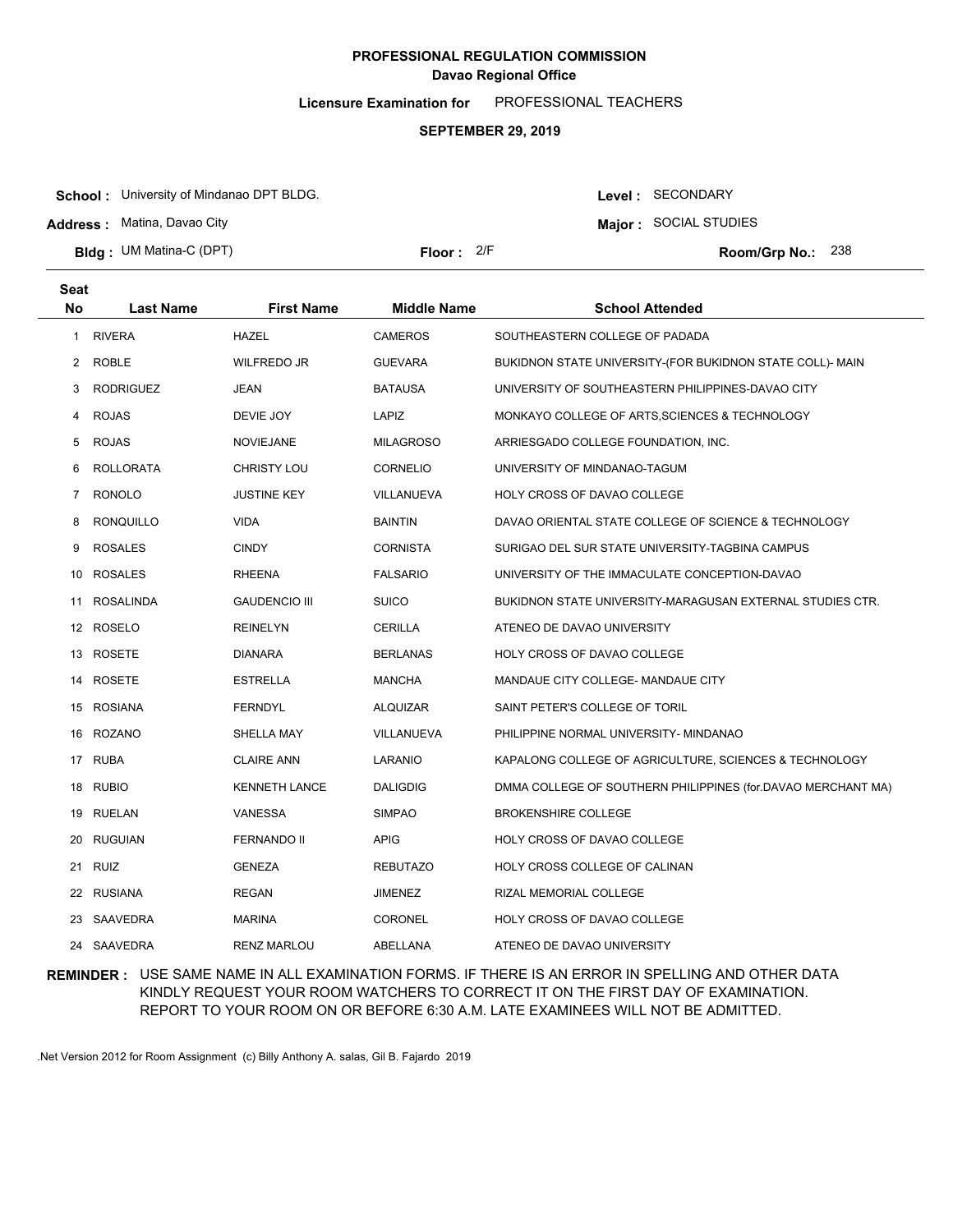**Licensure Examination for**  PROFESSIONAL TEACHERS

### **SEPTEMBER 29, 2019**

**School :** University of Mindanao DPT BLDG.

**Address :** Matina, Davao City

**Bldg : Floor : Room/Grp No.:** UM Matina-C (DPT)

Floor: 2/F Room/Grp No.: 239

Level : SECONDARY **Major :** SOCIAL STUDIES

| <b>Seat</b>    |                  |                   |                    |                                                            |
|----------------|------------------|-------------------|--------------------|------------------------------------------------------------|
| No             | <b>Last Name</b> | <b>First Name</b> | Middle Name        | <b>School Attended</b>                                     |
| $\mathbf{1}$   | <b>SABAS</b>     | <b>MARY GRACE</b> | <b>GENTAPA</b>     | MONKAYO COLLEGE OF ARTS, SCIENCES & TECHNOLOGY             |
| 2              | <b>SABORNIDO</b> | <b>NONEVIE</b>    | <b>HENTONORO</b>   | COMPOSTELA VALLEY STATE COLLEGE - MARAGUSAN BRANCH         |
| 3              | SACIL            | <b>MORALIE</b>    | LAUGLAUG           | UNIVERSITY OF MINDANAO-BANSALAN                            |
| 4              | SAGBIGSAL        | <b>DENNIS</b>     | SALUCAN            | MINDANAO STATE UNIVERSITY-GEN. SANTOS CITY                 |
| 5              | SAIDALI          | <b>DIDAGEN</b>    | <b>BADRUDIN</b>    | COTABATO CITY STATE POLYTECHNIC COLLEGE                    |
| 6              | SAJOLAN          | <b>RANDY</b>      | <b>DEMIGAYA</b>    | HOLY CROSS OF DAVAO COLLEGE                                |
| $\overline{7}$ | SALADO           | <b>RD RICZ</b>    | <b>TABANAO</b>     | SOUTHEASTERN COLLEGE OF PADADA                             |
| 8              | SALAMANCA        | <b>JENNIFER</b>   | LANGUIDO           | UNIVERSITY OF MINDANAO-DAVAO CITY                          |
| 9              | SALAMANCA        | <b>LINO</b>       | <b>USONG</b>       | UNIVERSITY OF MINDANAO-DAVAO CITY                          |
| 10             | SALANDAN         | <b>MOHAMAD</b>    | <b>ABAD</b>        | NOTRE DAME UNIVERSITY                                      |
| 11             | SALDAÑA          | ALMA              | <b>ENSOY</b>       | UNIVERSITY OF MINDANAO-TAGUM                               |
|                | 12 SALE          | <b>JESSA MAY</b>  | <b>PLANAS</b>      | COR JESU COLLEGE (HOLY CROSS OF DIGOS)                     |
|                | 13 SALEM         | SAMSODIN          | <b>BALABAGAN</b>   | COTABATO CITY STATE POLYTECHNIC COLLEGE                    |
|                | 14 SALENDAB      | MAYADA            | <b>UNOS</b>        | COTABATO CITY STATE POLYTECHNIC COLLEGE                    |
|                | 15 SALFAMONES    | <b>ANA VANESA</b> | <b>RAMOS</b>       | NORTH DAVAO COLLEGE-TAGUM FOUNDATION                       |
|                | 16 SALI          | <b>ASHNERA</b>    | <b>TAHA</b>        | COTABATO CITY STATE POLYTECHNIC COLLEGE                    |
|                | 17 SALIC         | <b>MAIMANA</b>    | AWAR               | MINDANAO STATE UNIVERSITY-MARAWI CITY                      |
| 18             | SALIGIDAN        | <b>BAILYN</b>     | <b>GUIAMBANGAN</b> | UNIVERSITY OF SOUTHERN MINDANAO-KABACAN                    |
| 19             | <b>SALIK</b>     | LAILAH            | MANGUMBAYA         | UNIVERSITY OF SOUTHERN MINDANAO-KABACAN                    |
| 20             | <b>SALIK</b>     | MAILA             | <b>TUMUNDAN</b>    | GANI L. ABPI COLLEGES, INC.                                |
| 21             | SALIMBAJON       | <b>RIZZEL</b>     | <b>CONTORNO</b>    | <b>MATI DOCTORS COLLEGE</b>                                |
|                | 22 SALINASAL     | <b>JEMAKEN</b>    | <b>BARABAT</b>     | BUKIDNON STATE UNIVERSITY-NEW BATAAN EXTERNAL STUDIES CTR. |
| 23             | SALINDE          | <b>BERNIE JR</b>  | <b>TUGAHAN</b>     | DAVAO CENTRAL COLLEGE                                      |
|                | 24 SALO          | ANGELYN           | <b>ABAO</b>        | UNIVERSITY OF SOUTHEASTERN PHILIPPINES-DAVAO CITY          |

**REMINDER :** USE SAME NAME IN ALL EXAMINATION FORMS. IF THERE IS AN ERROR IN SPELLING AND OTHER DATA KINDLY REQUEST YOUR ROOM WATCHERS TO CORRECT IT ON THE FIRST DAY OF EXAMINATION. REPORT TO YOUR ROOM ON OR BEFORE 6:30 A.M. LATE EXAMINEES WILL NOT BE ADMITTED.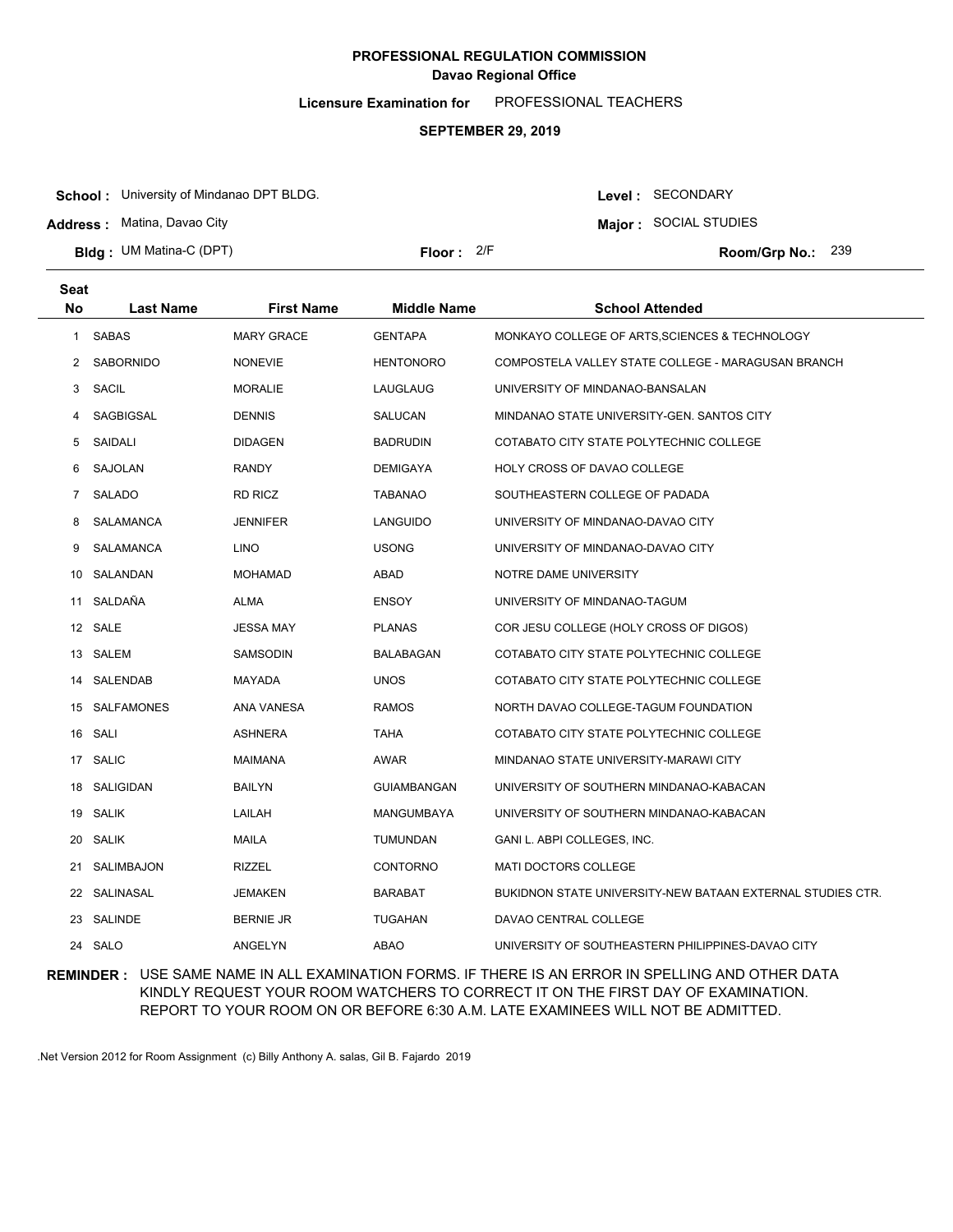**Licensure Examination for**  PROFESSIONAL TEACHERS

### **SEPTEMBER 29, 2019**

**School :** University of Mindanao DPT BLDG.

**Address :** Matina, Davao City

**Bldg : Floor : Room/Grp No.:** UM Matina-C (DPT)

Floor: 2/F Room/Grp No.: 240

**Major :** SOCIAL STUDIES

Level : SECONDARY

| <b>Seat</b> |                  |                    |                    |                                                              |
|-------------|------------------|--------------------|--------------------|--------------------------------------------------------------|
| <b>No</b>   | <b>Last Name</b> | <b>First Name</b>  | <b>Middle Name</b> | <b>School Attended</b>                                       |
| 1           | <b>SALON</b>     | MITZE              | <b>FIEL</b>        | UNIVERSITY OF MINDANAO-TAGUM                                 |
| 2           | SAMBALOD         | ANNA LOU           | <b>OLAER</b>       | NORTH DAVAO COLLEGE-TAGUM FOUNDATION                         |
| 3           | SAMILLANO        | <b>IVY LOVE</b>    | <b>ALEJO</b>       | UNIVERSITY OF SOUTHEASTERN PHILIPPINES-TAGUM                 |
| 4           | <b>SAMONTE</b>   | <b>MICAH</b>       | <b>ULZAME</b>      | ARRIESGADO COLLEGE FOUNDATION, INC.                          |
| 5           | <b>SANCHEZ</b>   | <b>CANDY</b>       | <b>CAGULA</b>      | UNIVERSITY OF SAN CARLOS                                     |
| 6           | <b>SANCHEZ</b>   | <b>JACLYN JANE</b> | <b>LOPIGA</b>      | MATI POLYTECHNIC INSTITUTE                                   |
| 7           | <b>SANCHEZ</b>   | METZYL             | <b>GEVEROLA</b>    | COR JESU COLLEGE (HOLY CROSS OF DIGOS)                       |
| 8           | SANDAB           | LAILA              | <b>SALIK</b>       | UNIVERSITY OF SOUTHERN MINDANAO-KABACAN                      |
| 9           | SANDIALAN        | <b>JASMIN</b>      | TUWA               | GANI L. ABPI COLLEGES, INC.                                  |
| 10          | SANDOVAL         | <b>JOEZEL</b>      | <b>FIGURACION</b>  | <b>VALENCIA COLLEGES</b>                                     |
| 11          | SANICO           | <b>LEO</b>         | PROCORATO          | SOUTHEASTERN COLLEGE OF PADADA                               |
|             | 12 SANICO        | <b>VIRGILIO II</b> | SANORIA            | UNIVERSITY OF SOUTHEASTERN PHILIPPINES-DAVAO CITY            |
| 13          | <b>SANTURING</b> | <b>GUIARINA</b>    | <b>BONGKAS</b>     | COTABATO CITY STATE POLYTECHNIC COLLEGE                      |
|             | 14 SAPIDAN       | <b>CAROLINE</b>    | MENDOZA            | <b>MATI POLYTECHNIC INSTITUTE</b>                            |
|             | 15 SAPOTALO      | JOANA-MAE          | <b>CEJAS</b>       | PHILIPPINE NORMAL UNIVERSITY- MINDANAO                       |
|             | 16 SAPPAYANI     | <b>ALKHASER</b>    | <b>VILLEGAS</b>    | SOUTHEASTERN COLLEGE OF PADADA                               |
|             | 17 SARABILLO     | <b>CHARIBIE</b>    | <b>BARCON</b>      | BUKIDNON STATE UNIVERSITY-MONTEVISTA EXTERNAL STUDIES CTR.   |
|             | 18 SARAD         | LOVELY JOY         | <b>HERBOLARIO</b>  | UNIVERSITY OF SOUTHERN MINDANAO-KABACAN                      |
|             | 19 SARATE        | ANALOU             | <b>HINGPIT</b>     | BUKIDNON STATE UNIVERSITY-(FOR BUKIDNON STATE COLL)- MAIN    |
| 20          | <b>SARCIA</b>    | <b>JENNY</b>       | <b>MAHINAY</b>     | DAVAO ORIENTAL STATE COLLEGE OF SCIENCE & TECHNOLOGY         |
|             | 21 SARIKOLA      | HANAN              | <b>HASIM</b>       | COTABATO CITY STATE POLYTECHNIC COLLEGE                      |
|             | 22 SARIÑANA      | RHEA JANE          | <b>ALCANO</b>      | SOUTHERN PHILS.AGRI,BUSS,MARINE & AQUATIC SCH.OF TECH-MALITA |
| 23          | SAROL            | <b>JENIFER</b>     | JARON              | SOUTHEASTERN COLLEGE OF PADADA                               |
| 24          | <b>SAROMINES</b> | <b>EUGENE REY</b>  | <b>DICDICAN</b>    | NOTRE DAME OF MIDSAYAP COLLEGE                               |

### **REMINDER :** USE SAME NAME IN ALL EXAMINATION FORMS. IF THERE IS AN ERROR IN SPELLING AND OTHER DATA KINDLY REQUEST YOUR ROOM WATCHERS TO CORRECT IT ON THE FIRST DAY OF EXAMINATION. REPORT TO YOUR ROOM ON OR BEFORE 6:30 A.M. LATE EXAMINEES WILL NOT BE ADMITTED.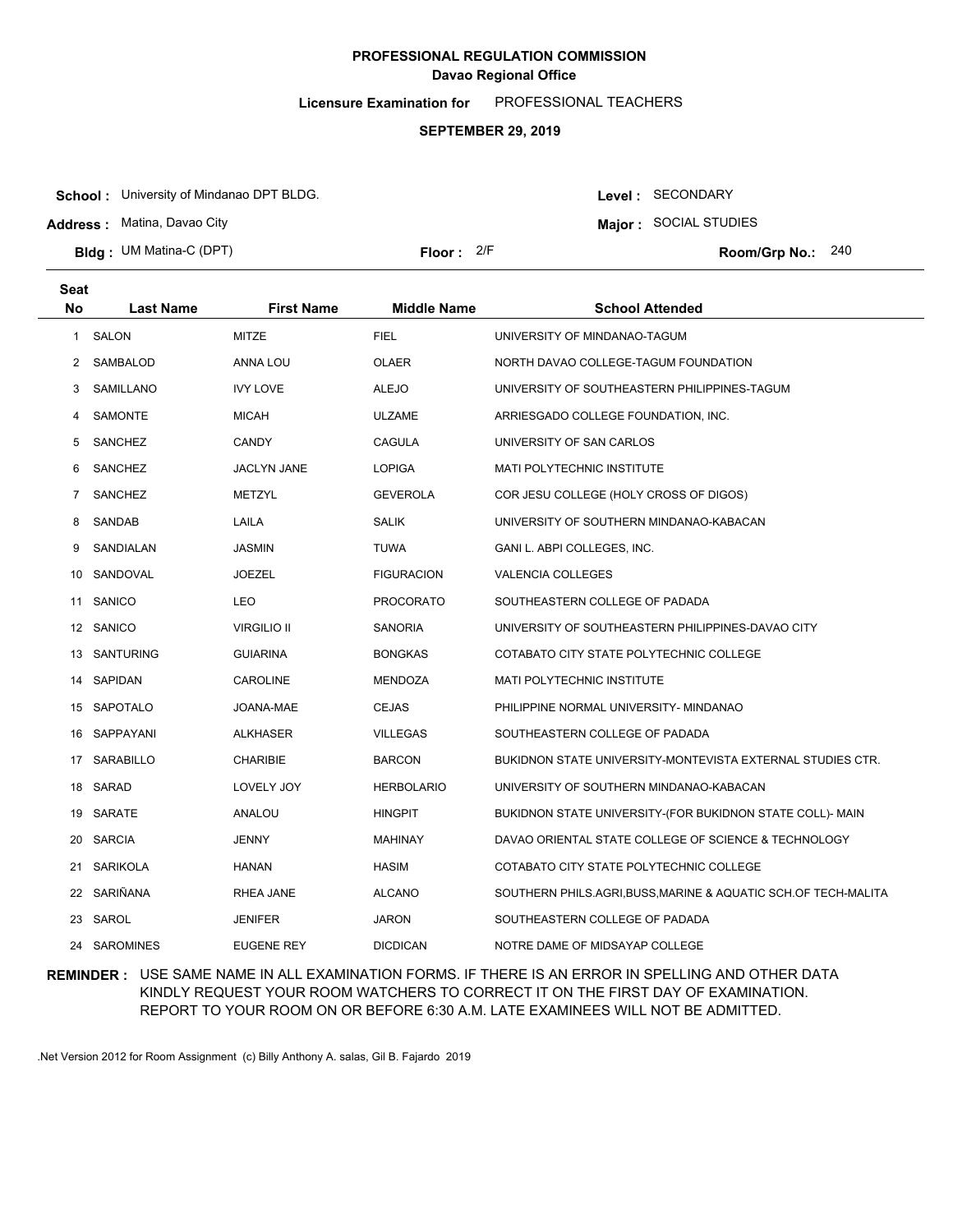**Licensure Examination for**  PROFESSIONAL TEACHERS

#### **SEPTEMBER 29, 2019**

**School :** University of Mindanao DPT BLDG.

**Address :** Matina, Davao City

**Seat**

**Bldg : Floor : Room/Grp No.:** UM Matina-C (DPT)

Floor: 2/F Room/Grp No.: 241

Level : SECONDARY **Major :** SOCIAL STUDIES

| əeal           |                  |                       |                    |                                                            |
|----------------|------------------|-----------------------|--------------------|------------------------------------------------------------|
| <b>No</b>      | <b>Last Name</b> | <b>First Name</b>     | <b>Middle Name</b> | <b>School Attended</b>                                     |
| 1.             | <b>SAROMINES</b> | <b>REY</b>            | LAGURA             | COMPOSTELA VALLEY STATE COLLEGE - MARAGUSAN BRANCH         |
| 2              | SARONA           | <b>GLENN</b>          | <b>DALAGO</b>      | TAGUM CITY COLLEGE OF SCIENCE AND TECHNOLOGY-TAGUM         |
| 3              | <b>SAROPDAS</b>  | RAYMUNDA              | CASTILLON          | DAVAO ORIENTAL STATE COLLEGE OF SCIENCE & TECHNOLOGY       |
| 4              | SARUNAY          | JEANALYN              | <b>CABRERA</b>     | UNIVERSITY OF MINDANAO-TAGUM                               |
| 5              | <b>SAUNDERS</b>  | SAMANTHA              | <b>ARCHE</b>       | UNIVERSITY OF SOUTHEASTERN PHILIPPINES-DAVAO CITY          |
| 6              | SAWAN            | <b>LYNIE ROSE</b>     | LONZAGA            | UNIVERSITY OF MINDANAO-TAGUM                               |
| $\overline{7}$ | SAYCON           | <b>MONICA</b>         | <b>CELEBRON</b>    | SOUTHEASTERN COLLEGE OF PADADA                             |
| 8              | SAYSON           | <b>ROSEMARIE</b>      | PAZ                | COMPOSTELA VALLEY STATE COLLEGE - MAIN                     |
| 9              | <b>SECOPITO</b>  | <b>JOSEPH</b>         | <b>ÑUNEZ</b>       | AGUSAN DEL SUR STATE COLLEGE OF AGRICULTURE & TECHNOLOGY   |
|                | 10 SELGA         | <b>ROMMEL</b>         | <b>ASIDO</b>       | UNIVERSITY OF MINDANAO-DAVAO CITY                          |
| 11             | <b>SELIBIO</b>   | <b>KRISTINE KATE</b>  | <b>FLORES</b>      | SOUTHERN CHRISTIAN COLLEGE                                 |
|                | 12 SEMAÑA        | <b>HONEYLYN</b>       | <b>POQUITA</b>     | BUKIDNON STATE UNIVERSITY-COMPOSTELA EXTERNAL STUDIES CTR. |
|                | 13 SEMBLANTE     | <b>MELANIE</b>        | <b>ALBINO</b>      | UNIVERSITY OF MINDANAO-TAGUM                               |
|                | 14 SENARLO       | JOEY                  | <b>ROSALES</b>     | BUKIDNON STATE UNIVERSITY-COMPOSTELA EXTERNAL STUDIES CTR. |
|                | 15 SENDAD        | <b>NORAIDA</b>        | <b>MAGERNA</b>     | MINDANAO STATE UNIVERSITY-MAGUINDANAO                      |
|                | 16 SEPRIA        | LANOLYN               | SOMBILON           | UNIVERSITY OF MINDANAO-TAGUM                               |
|                | 17 SERINO        | <b>JOSIE</b>          | <b>URBODA</b>      | MATS COLLEGE OF TECHNOLOGY                                 |
|                | 18 SEROT         | CHARLENE              | <b>SALIGUMBA</b>   | ARRIESGADO COLLEGE FOUNDATION, INC.                        |
|                | 19 SEROT         | <b>KERR</b>           | <b>AGUILAR</b>     | SOUTHERN CHRISTIAN COLLEGE                                 |
| 20             | <b>SIBONGA</b>   | JULIE MAE             | <b>ROGANO</b>      | <b>VALENCIA COLLEGES</b>                                   |
| 21             | SIBUGAN          | SIMCLAR ANNIE         | <b>PLAZA</b>       | UNIVERSITY OF SOUTHEASTERN PHILIPPINES-DAVAO CITY          |
|                | 22 SILAPAN       | <b>MICHELLE</b>       | LAYOS              | UNIVERSITY OF SOUTHERN MINDANAO-KABACAN                    |
|                | 23 SILAWAN       | <b>CHRISTIAN MARK</b> | <b>POROL</b>       | UNIVERSITY OF SOUTHEASTERN PHILIPPINES-DAVAO CITY          |
|                | 24 SILONGAN      | ALONTO BRIANNE JR     | <b>UBOD</b>        | DAVAO CENTRAL COLLEGE                                      |

### **REMINDER :** USE SAME NAME IN ALL EXAMINATION FORMS. IF THERE IS AN ERROR IN SPELLING AND OTHER DATA KINDLY REQUEST YOUR ROOM WATCHERS TO CORRECT IT ON THE FIRST DAY OF EXAMINATION. REPORT TO YOUR ROOM ON OR BEFORE 6:30 A.M. LATE EXAMINEES WILL NOT BE ADMITTED.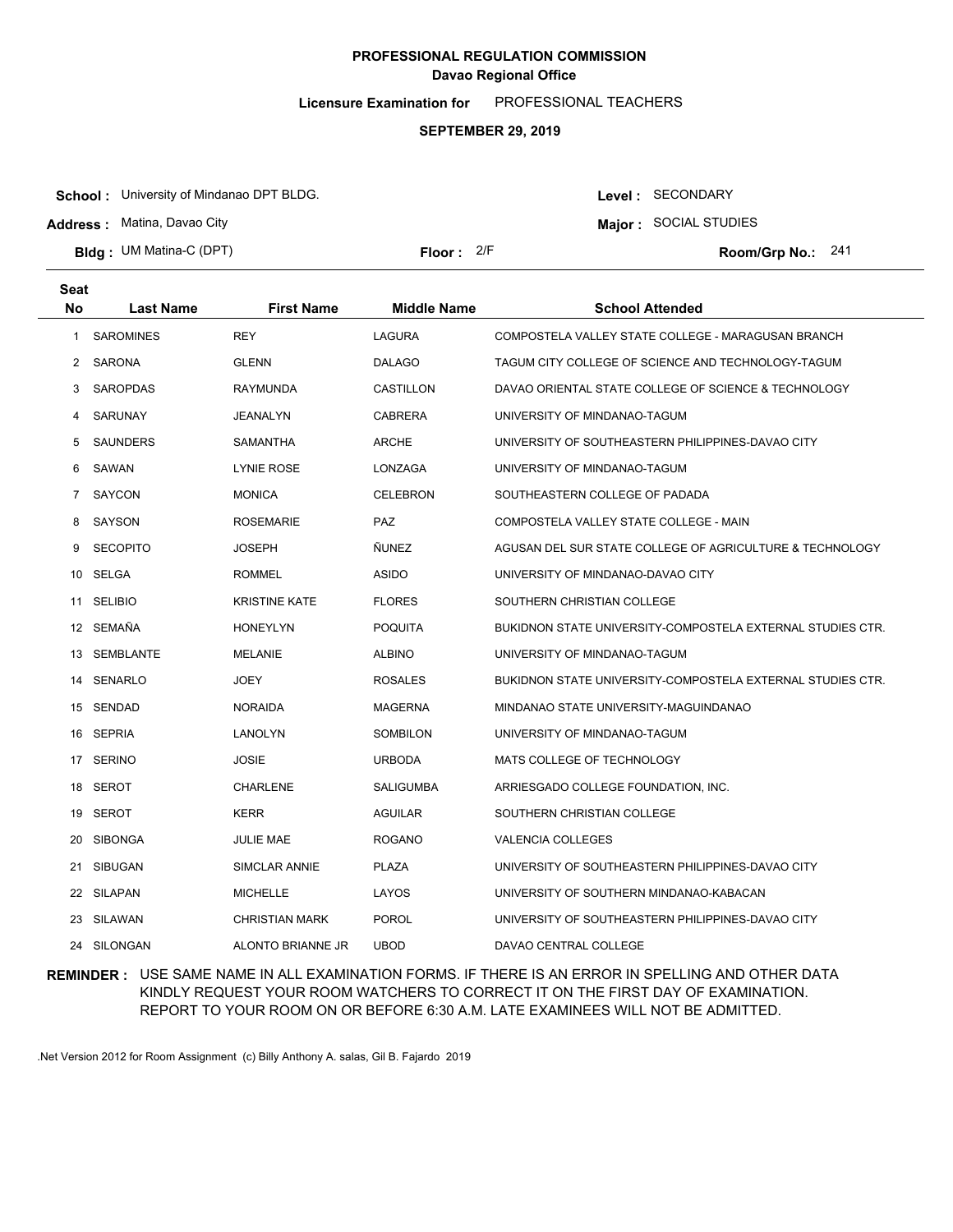**Licensure Examination for**  PROFESSIONAL TEACHERS

### **SEPTEMBER 29, 2019**

**School :** University of Mindanao DPT BLDG.

**Address :** Matina, Davao City

**Bldg : Floor : Room/Grp No.:** UM Matina-D (DPT)

Floor:  $3/F$  Room/Grp No.: 242

Level : SECONDARY **Major :** SOCIAL STUDIES

| <b>Seat</b>  |                  |                    |                    |                                                      |
|--------------|------------------|--------------------|--------------------|------------------------------------------------------|
| <b>No</b>    | <b>Last Name</b> | <b>First Name</b>  | <b>Middle Name</b> | <b>School Attended</b>                               |
| $\mathbf{1}$ | SINGCOL          | LUCKY JUNE         | <b>AYENTO</b>      | COMPOSTELA VALLEY STATE COLLEGE - NEW BATAAN BRANCH  |
| $\mathbf{2}$ | <b>SIRAD</b>     | <b>MORIFA</b>      | <b>ABDULKARIM</b>  | COTABATO CITY STATE POLYTECHNIC COLLEGE              |
| 3            | <b>SISON</b>     | SARAH JOY          | <b>DELA CRUZ</b>   | HOLY CROSS OF DAVAO COLLEGE                          |
| 4            | <b>SITOY</b>     | JESALENE           | <b>VALLES</b>      | DAVAO ORIENTAL STATE COLLEGE OF SCIENCE & TECHNOLOGY |
| 5            | SOBERANO         | <b>JC LYN</b>      | <b>DESOLASIDO</b>  | HOLY CROSS OF DAVAO COLLEGE                          |
| 6            | <b>SOBRETODO</b> | MILDRED            | PEDUHANI           | DAVAO CENTRAL COLLEGE                                |
| 7            | <b>SOLAIMAN</b>  | <b>BAINORHATA</b>  | <b>PIANG</b>       | COTABATO CITY STATE POLYTECHNIC COLLEGE              |
| 8            | SOLAIMAN         | <b>SALIMAR</b>     | PANGCOGA           | DAVAO CENTRAL COLLEGE                                |
| 9            | SOLANIA          | JEZEL-LEE          | LOZADA             | SAINT THERESA COLLEGE-TANDAG                         |
|              | 10 SOLAR         | <b>SHILA</b>       | MONTE DE RAMOS     | DE LA SALLE JOHN BOSCO COLLEGE-BISLIG, SURIGAO CITY  |
| 11           | <b>SOLIMAN</b>   | JECIL              | <b>GUMAPAC</b>     | GENSANTOS FOUNDATION COLLEGE, INC.                   |
|              | 12 SOLIS         | JANILYN            | <b>OSAYAN</b>      | ACES TAGUM COLLEGE                                   |
|              | 13 SOLIS         | <b>JEPHONI</b>     | <b>ORDANIZA</b>    | SAINT MARY'S COLLEGE-TAGUM                           |
|              | 14 SOLLANO       | CARMEL             | <b>BETAS</b>       | HOLY CROSS OF DAVAO COLLEGE                          |
|              | 15 SOLTONES      | <b>JOCELYN</b>     | <b>MAMERTO</b>     | SOUTHEASTERN COLLEGE OF PADADA                       |
|              | 16 SOMBE         | JOCELYN            | <b>MEJARES</b>     | UNIVERSITY OF MINDANAO-TAGUM                         |
|              | 17 SOMBILON      | PRINCESS MAE       | <b>CALIWANG</b>    | CHRISTIAN COLLEGES OF SOUTHEAST ASIA                 |
|              | 18 SORDILLA      | PORCELYN           | <b>PUNO</b>        | SOUTHEASTERN COLLEGE OF PADADA                       |
|              | 19 SORIANO       | <b>CALIXTO JR</b>  | MENDEZ             | SOUTHEASTERN COLLEGE OF PADADA                       |
|              | 20 SORIANO       | <b>MAR</b>         | <b>MIROSA</b>      | DAVAO VISION COLLEGES, INC- CATALUNAN, DAVAO CITY    |
|              | 21 SORIANO       | <b>NOREEN KAYE</b> | LESCANO            | <b>HOLY CROSS OF DAVAO COLLEGE</b>                   |
|              | 22 SORINGA       | <b>ETHEL</b>       | <b>PALOMARES</b>   | NORTH DAVAO COLLEGE-TAGUM FOUNDATION                 |
|              | 23 SORROSA       | <b>DENNIS</b>      | <b>SEVILLE</b>     | NORTH DAVAO COLLEGES-PANABO                          |
|              | 24 SUA-AN        | <b>JESSA</b>       | <b>NONONG</b>      | COMPOSTELA VALLEY STATE COLLEGE - MARAGUSAN BRANCH   |

### **REMINDER :** USE SAME NAME IN ALL EXAMINATION FORMS. IF THERE IS AN ERROR IN SPELLING AND OTHER DATA KINDLY REQUEST YOUR ROOM WATCHERS TO CORRECT IT ON THE FIRST DAY OF EXAMINATION. REPORT TO YOUR ROOM ON OR BEFORE 6:30 A.M. LATE EXAMINEES WILL NOT BE ADMITTED.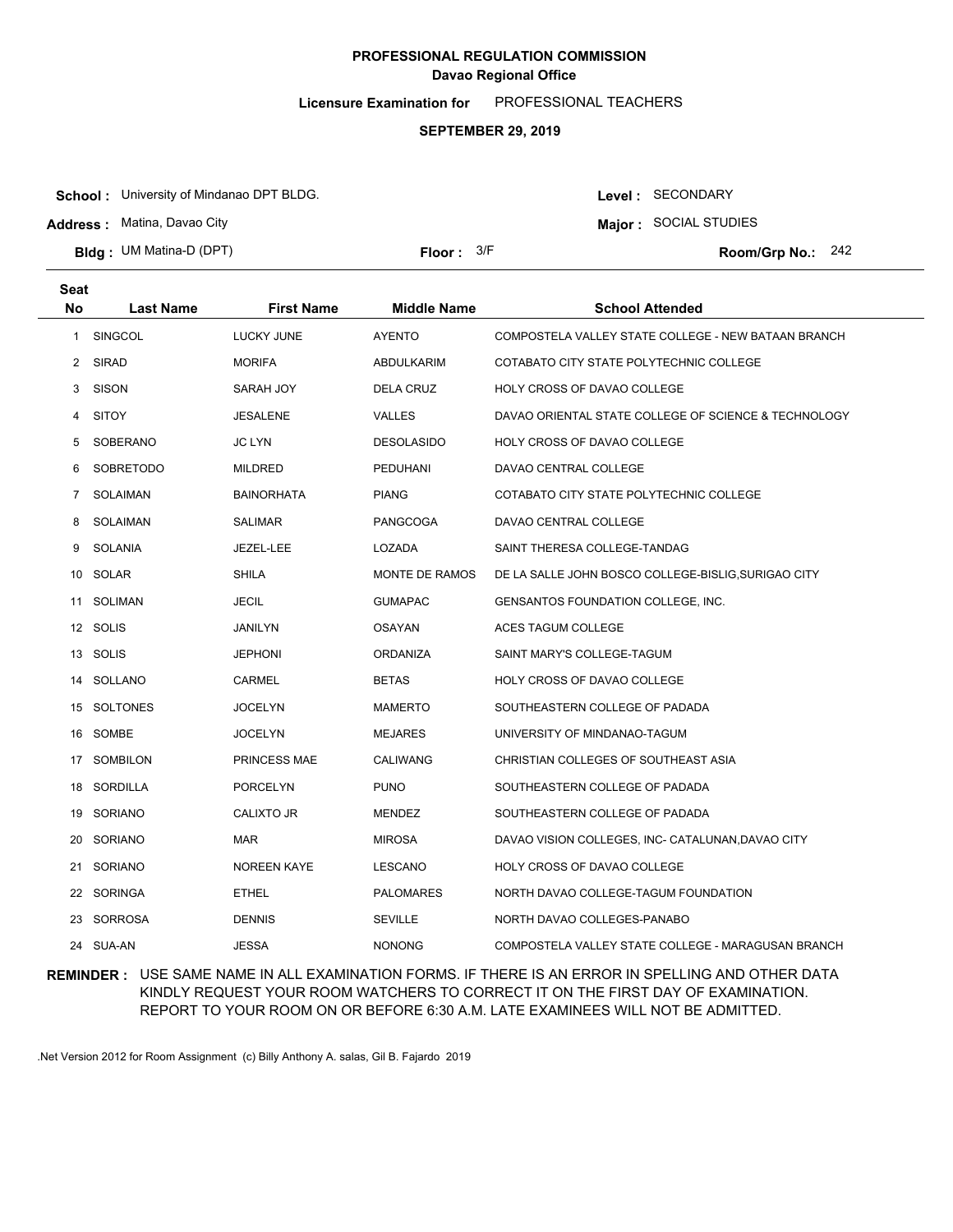**Licensure Examination for**  PROFESSIONAL TEACHERS

### **SEPTEMBER 29, 2019**

**School :** University of Mindanao DPT BLDG.

**Address :** Matina, Davao City

**Seat**

**Bldg : Floor : Room/Grp No.:** UM Matina-D (DPT)

Floor:  $3/F$  Room/Grp No.: 243

Level : SECONDARY **Major :** SOCIAL STUDIES

| əeat         |                  |                    |                     |                                                            |
|--------------|------------------|--------------------|---------------------|------------------------------------------------------------|
| <b>No</b>    | <b>Last Name</b> | <b>First Name</b>  | <b>Middle Name</b>  | <b>School Attended</b>                                     |
| $\mathbf{1}$ | SUAREZ           | <b>RHEL</b>        | <b>SALAC</b>        | MINDANAO STATE UNIVERSITY-GEN. SANTOS CITY                 |
| 2            | SUAYBAGUIO       | <b>JOYCE</b>       | <b>MORENO</b>       | UNIVERSITY OF MINDANAO-TAGUM                               |
| 3            | SUELTO           | <b>CHARLOTTE</b>   | <b>DELA CRUZ</b>    | UNIVERSITY OF MINDANAO-TAGUM                               |
| 4            | <b>SUENAN</b>    | <b>JELIZA</b>      | <b>BUAYA</b>        | COTABATO CITY STATE POLYTECHNIC COLLEGE                    |
| 5            | SUEÑO            | <b>GABRIEL</b>     | JAKOSALEM           | SOUTHEASTERN COLLEGE OF PADADA                             |
| 6            | <b>SUGANOB</b>   | NELLY JOY          | <b>GABAYA</b>       | SOUTHEASTERN COLLEGE OF PADADA                             |
| $7^{\circ}$  | SUICO            | <b>JOVILITO JR</b> | <b>BARRIENTOS</b>   | SOUTHEASTERN COLLEGE OF PADADA                             |
| 8            | <b>SUIZO</b>     | <b>JENDON</b>      | <b>SUAYBAGUIO</b>   | BUKIDNON STATE UNIVERSITY-(FOR BUKIDNON STATE COLL)- MAIN  |
| 9            | <b>SULARTE</b>   | <b>SHERLYN</b>     | MASAGLANG           | GABRIEL TABORIN COLLEGE OF DAVAO FOUND.-DAVAO CITY         |
|              | 10 SULTAN        | <b>JONAIDA</b>     | PANGANDAG           | PACASUM COLLEGE                                            |
| 11           | <b>SUMABONG</b>  | ARIEL              | ORE                 | COLEGIO DE KIDAPAWAN(for N.COTABATO IT)                    |
|              | 12 SUMALPONG     | JANET              | <b>SARCAUGA</b>     | SOUTHEASTERN COLLEGE OF PADADA                             |
|              | 13 SUMAYA        | DANIELLA           | <b>FIEL</b>         | UNIVERSITY OF MINDANAO-TAGUM                               |
|              | 14 SUMILHIG      | <b>JHONREX</b>     | <b>PINGOT</b>       | UNIVERSITY OF MINDANAO-TAGUM                               |
|              | 15 SUMILHIG      | <b>JOHN REY</b>    | <b>RECOPELACION</b> | SOUTHERN PHILS.AGRI,BUSS,MARINE & AQUATIC SCH.OF TECH-MATI |
|              | 16 SUMNDAD       | SITTIE AIZAH       | <b>MALA</b>         | PHILIPPINE COLLEGE OF TECHNOLOGY                           |
|              | 17 SURBANO       | <b>GERALDINE</b>   | <b>MASUKAT</b>      | SAINT BENEDICT COLLEGE-COTABATO CITY                       |
|              | 18 SURMION       | <b>RHEALYN</b>     | TEEL                | SOUTHEASTERN COLLEGE OF PADADA                             |
|              | 19 SUROT         | ARGIE              | <b>CARPENTERO</b>   | SOUTHEASTERN COLLEGE OF PADADA                             |
| 20           | <b>TABAMO</b>    | <b>GLAIZA FE</b>   | GAID                | BUKIDNON STATE UNIVERSITY-(FOR BUKIDNON STATE COLL)- MAIN  |
| 21           | TABARANZA        | LUFEL              | CASQUIJO            | UNIVERSITY OF MINDANAO-TAGUM                               |
|              | 22 TABASA        | <b>JOCEL</b>       | CANILLAS            | UNIVERSITY OF MINDANAO-TAGUM                               |
|              | 23 TABERNERO     | EL JEAN ROSE       | <b>TONGON</b>       | SOUTHEASTERN COLLEGE OF PADADA                             |
|              | 24 TABUAN        | <b>NOEL</b>        | <b>BOOC</b>         | HOLY CROSS COLLEGE OF CALINAN                              |

### **REMINDER :** USE SAME NAME IN ALL EXAMINATION FORMS. IF THERE IS AN ERROR IN SPELLING AND OTHER DATA KINDLY REQUEST YOUR ROOM WATCHERS TO CORRECT IT ON THE FIRST DAY OF EXAMINATION. REPORT TO YOUR ROOM ON OR BEFORE 6:30 A.M. LATE EXAMINEES WILL NOT BE ADMITTED.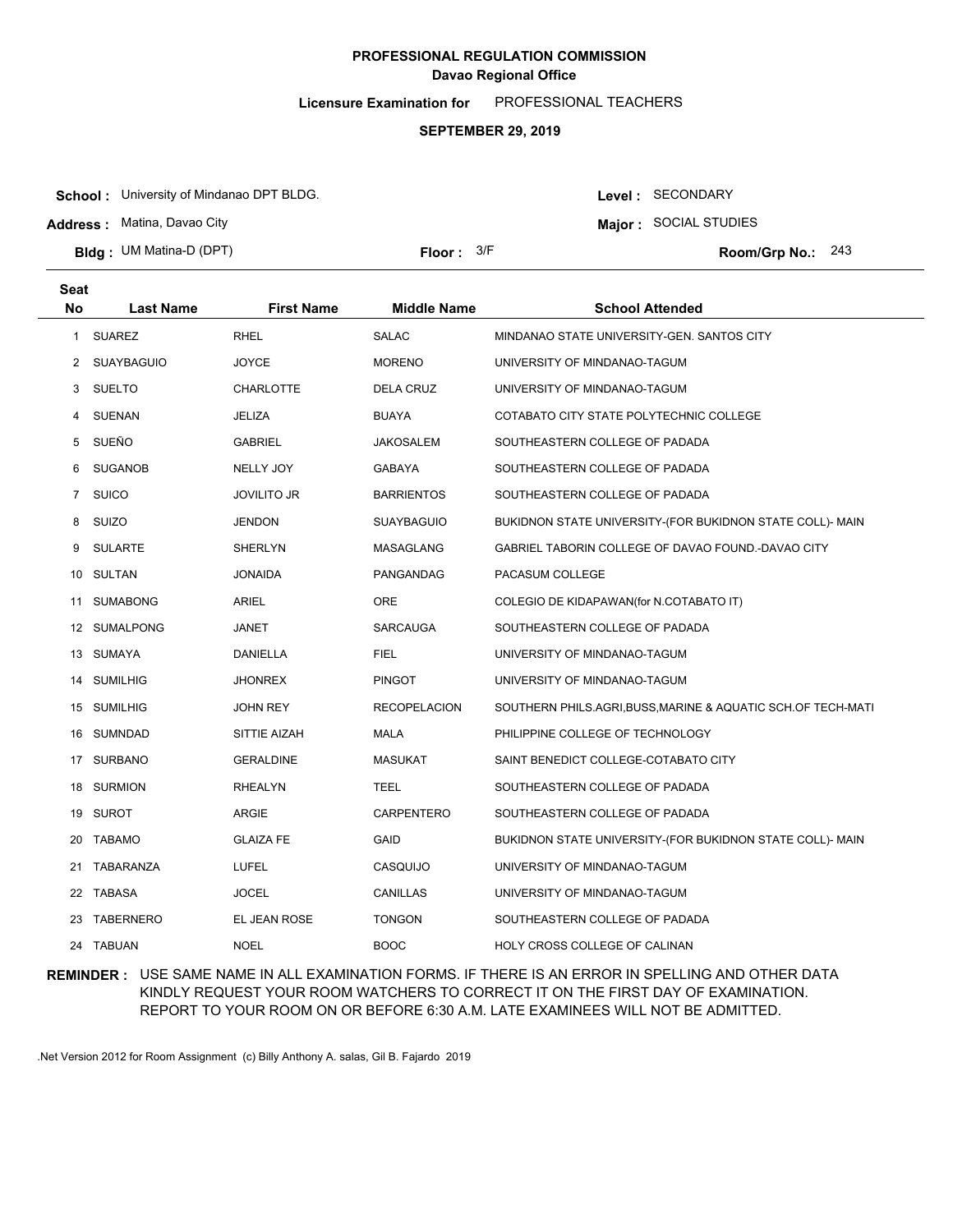**Licensure Examination for**  PROFESSIONAL TEACHERS

### **SEPTEMBER 29, 2019**

**School :** University of Mindanao DPT BLDG.

**Address :** Matina, Davao City

**Bldg : Floor : Room/Grp No.:** UM Matina-D (DPT)

Floor:  $3/F$  Room/Grp No.: 244

**Major :** SOCIAL STUDIES

Level : SECONDARY

| <b>Seat</b>    |                  |                        |                    |                                                            |
|----------------|------------------|------------------------|--------------------|------------------------------------------------------------|
| <b>No</b>      | <b>Last Name</b> | <b>First Name</b>      | <b>Middle Name</b> | <b>School Attended</b>                                     |
| $\mathbf{1}$   | <b>TABURADA</b>  | <b>RUBY JANE</b>       | <b>TOPIA</b>       | UNIVERSITY OF MINDANAO-DAVAO CITY                          |
|                | 2 TACBAS         | PHILIPP SANDER         | <b>REBORTERA</b>   | UNIVERSITY OF MINDANAO-DAVAO CITY                          |
| 3              | TAGALA           | <b>LOUIS CARL</b>      |                    | MONKAYO COLLEGE OF ARTS, SCIENCES & TECHNOLOGY             |
| 4              | TAGANAHAN        | <b>LOREN ANN</b>       | <b>SABIJON</b>     | UNIVERSITY OF THE IMMACULATE CONCEPTION-DAVAO              |
| 5              | <b>TAGO</b>      | <b>FARHANA</b>         | <b>MUSA</b>        | MINDANAO STATE UNIVERSITY-MAGUINDANAO                      |
| 6              | <b>TALAID</b>    | AIZA                   | <b>MOLETA</b>      | CENTRAL PHILIPPINE STATE UNIVERSITY - (FOR N.S.C.A) - MAIN |
| $\overline{7}$ | <b>TALO</b>      | ALMA                   | EYAO               | UNIVERSITY OF MINDANAO-DAVAO CITY                          |
| 8              | <b>TALUSAN</b>   | <b>NOLAMBAI</b>        | <b>ISLA</b>        | NOTRE DAME UNIVERSITY                                      |
| 9              | <b>TAMPOS</b>    | DONALD JOHN ELLEN      | <b>SILOT</b>       | MATI POLYTECHNIC INSTITUTE                                 |
| 10             | <b>TAMPOS</b>    | JAZEL                  |                    | MONKAYO COLLEGE OF ARTS, SCIENCES & TECHNOLOGY             |
| 11             | <b>TAMPUS</b>    | <b>DIANNE KRISTINE</b> | <b>ETULLE</b>      | COR JESU COLLEGE (HOLY CROSS OF DIGOS)                     |
| 12             | <b>TAMPUS</b>    | <b>GLENN</b>           | <b>ESTRADA</b>     | <b>VALENCIA COLLEGES</b>                                   |
| 13             | <b>TAMPUS</b>    | JOHNNEL                | <b>GOMEZ</b>       | ACES TAGUM COLLEGE                                         |
| 14             | <b>TAN</b>       | RUBIE JEAN             | <b>LLANES</b>      | SAINT MARY'S COLLEGE-TAGUM                                 |
|                | 15 TANAP         | <b>BENEDICT REY</b>    | <b>GAYANILO</b>    | NOTRE DAME OF MIDSAYAP COLLEGE                             |
| 16             | <b>TANCINCO</b>  | <b>KATE DERICE</b>     | <b>EDROLIN</b>     | UNIVERSITY OF MINDANAO-DAVAO CITY                          |
|                | 17 TANDIONG      | <b>HAJAR</b>           | MARAÑA             | COTABATO CITY STATE POLYTECHNIC COLLEGE                    |
| 18             | TANDUYAN         | <b>MARICRIS</b>        | <b>TOREMONIA</b>   | COR JESU COLLEGE (HOLY CROSS OF DIGOS)                     |
|                | 19 TANG          | <b>RUELINA</b>         | <b>BELLINA</b>     | BUKIDNON STATE UNIVERSITY-STO TOMAS EXTERNAL STUDIES CTR.  |
| 20             | TANGO-AN         | <b>NIEL</b>            | <b>ALVIOLA</b>     | SOUTHEASTERN COLLEGE OF PADADA                             |
| 21             | <b>TANGOB</b>    | <b>MARY JOEY</b>       | <b>EMBODO</b>      | BUKIDNON STATE UNIVERSITY-MONTEVISTA EXTERNAL STUDIES CTR. |
| 22             | TAONGGA-AN       | <b>MITCHELYN</b>       | PANDI              | HOLY CROSS OF DAVAO COLLEGE                                |
|                | 23 TAPERE        | MANUEL BUTCH JR        | <b>FRONTERAS</b>   | UNIVERSITY OF MINDANAO-DAVAO CITY                          |

**REMINDER :** USE SAME NAME IN ALL EXAMINATION FORMS. IF THERE IS AN ERROR IN SPELLING AND OTHER DATA KINDLY REQUEST YOUR ROOM WATCHERS TO CORRECT IT ON THE FIRST DAY OF EXAMINATION. REPORT TO YOUR ROOM ON OR BEFORE 6:30 A.M. LATE EXAMINEES WILL NOT BE ADMITTED.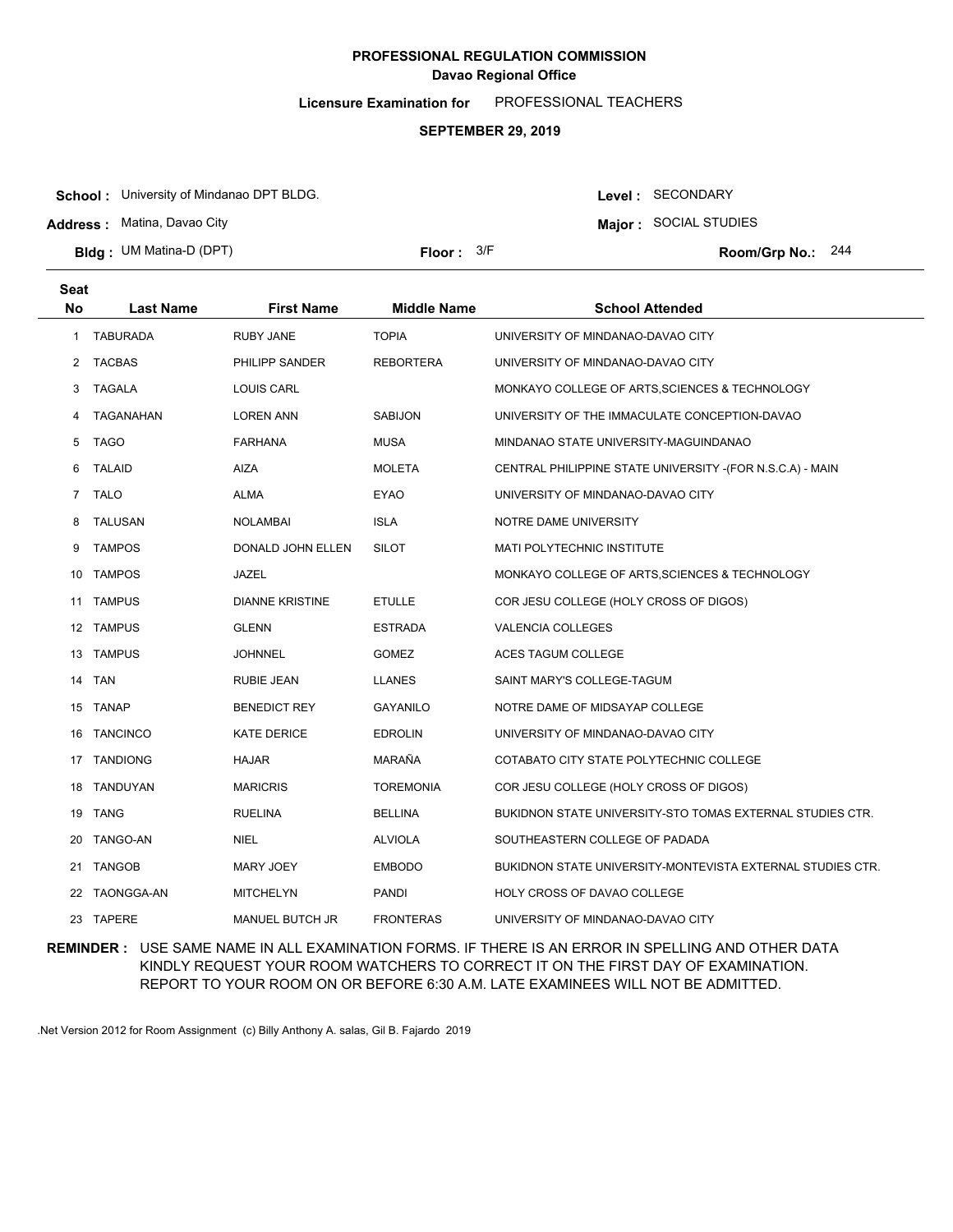**Licensure Examination for**  PROFESSIONAL TEACHERS

### **SEPTEMBER 29, 2019**

**School :** University of Mindanao DPT BLDG.

**Address :** Matina, Davao City

**Major :** SOCIAL STUDIES

Level : SECONDARY

**Bldg : Floor : Room/Grp No.:** UM Matina-D (DPT) **Seat** Floor:  $3/F$  Room/Grp No.: 245

| No | <b>Last Name</b> | <b>First Name</b>  | <b>Middle Name</b> | <b>School Attended</b>                                    |
|----|------------------|--------------------|--------------------|-----------------------------------------------------------|
| 1  | TAPORCO          | <b>JAMES</b>       | CAÑETE             | UNIVERSITY OF MINDANAO-DAVAO CITY                         |
| 2  | <b>TARAYA</b>    | <b>ROSELYN</b>     | ATAD               | SOUTHEASTERN COLLEGE OF PADADA                            |
| 3  | <b>TARIPASAN</b> | <b>PAHIMA</b>      | QUINTO             | COTABATO CITY STATE POLYTECHNIC COLLEGE                   |
| 4  | <b>TASIC</b>     | SHEILA MAE         | <b>VIAJANTE</b>    | WESTERN INSTITUTE OF TECHNOLOGY                           |
| 5  | <b>TATO</b>      | <b>ISNANI</b>      | <b>MONTAWAL</b>    | NOTRE DAME OF SALAMAN COLLEGE                             |
| 6  | <b>TAUP</b>      | <b>JOHANNA</b>     | ABAG               | MINDANAO STATE UNIVERSITY-MAGUINDANAO                     |
| 7  | <b>TAYA</b>      | <b>JEMAR</b>       | <b>JOSE</b>        | AGRO-INDUSTRIAL FOUNDATION COLLEGES OF THE PHILIPPINES    |
| 8  | TAYAG            | <b>NORIEL</b>      | <b>ARIAS</b>       | UNIVERSITY OF MINDANAO-DAVAO CITY                         |
| 9  | TAYAO            | <b>MICKO JOSEF</b> | <b>TE</b>          | UNIVERSITY OF MINDANAO-DAVAO CITY                         |
| 10 | TE               | <b>KIMBERLY</b>    | <b>DINOLAN</b>     | COR JESU COLLEGE (HOLY CROSS OF DIGOS)                    |
|    | 11 TE            | <b>REYNOLD</b>     | <b>ARES</b>        | SOUTHEASTERN COLLEGE OF PADADA                            |
| 12 | <b>TECSON</b>    | <b>MELISSA</b>     | <b>SERMON</b>      | UNIVERSITY OF MINDANAO-TAGUM                              |
| 13 | <b>TECSON</b>    | <b>RAY ADAM</b>    | <b>GREGORIO</b>    | BUKIDNON STATE UNIVERSITY-(FOR BUKIDNON STATE COLL)- MAIN |
|    | 14 TEGA          | <b>JOMAR</b>       | <b>SARNO</b>       | DAVAO CENTRAL COLLEGE                                     |
| 15 | TELEN            | <b>RONEL</b>       | <b>BANGCOT</b>     | UNIVERSITY OF MINDANAO-DAVAO CITY                         |
|    | 16 TELOB         | <b>CHARLYN</b>     | <b>MAASIN</b>      | MONKAYO COLLEGE OF ARTS, SCIENCES & TECHNOLOGY            |
| 17 | <b>TEMBLOR</b>   | <b>JESSA</b>       | <b>PABILAN</b>     | NORTH DAVAO COLLEGE-TAGUM FOUNDATION                      |
| 18 | <b>TENIDO</b>    | <b>JANETH</b>      | <b>ROTERSOS</b>    | KAPALONG COLLEGE OF AGRICULTURE, SCIENCES & TECHNOLOGY    |
|    | 19 TERANTE       | LILIBETH           | LAPIZ              | NOTRE DAME OF DADIANGAS UNIVERSITY, INC.                  |
| 20 | <b>TERNURA</b>   | <b>JEPHANNE</b>    | LUMAWAG            | UNIVERSITY OF MINDANAO-TAGUM                              |
|    | 21 TERRE         | <b>JEAN LEA</b>    | <b>GRANADA</b>     | BUKIDNON STATE UNIVERSITY-STO TOMAS EXTERNAL STUDIES CTR. |

**REMINDER :** USE SAME NAME IN ALL EXAMINATION FORMS. IF THERE IS AN ERROR IN SPELLING AND OTHER DATA KINDLY REQUEST YOUR ROOM WATCHERS TO CORRECT IT ON THE FIRST DAY OF EXAMINATION. REPORT TO YOUR ROOM ON OR BEFORE 6:30 A.M. LATE EXAMINEES WILL NOT BE ADMITTED.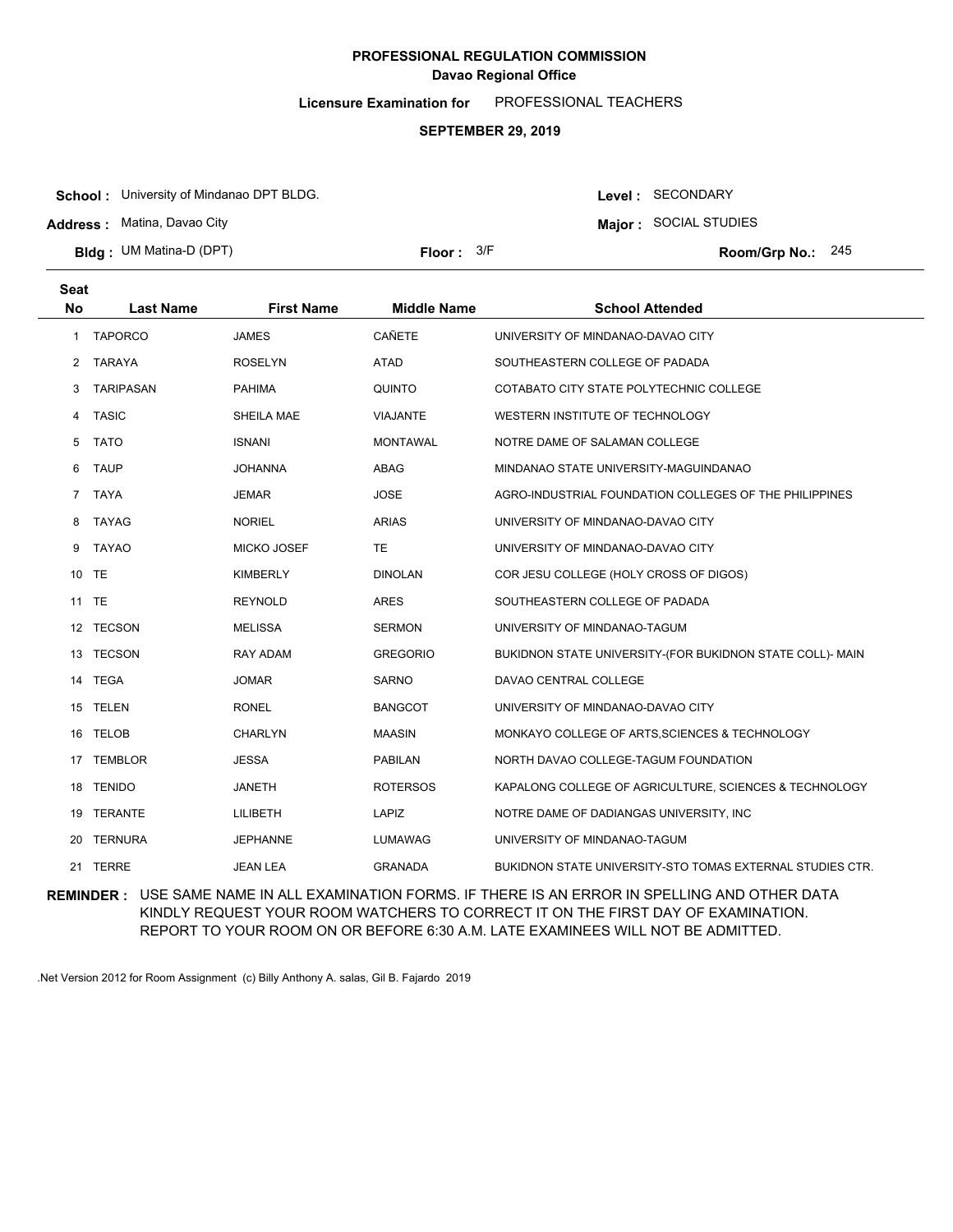**Licensure Examination for**  PROFESSIONAL TEACHERS

#### **SEPTEMBER 29, 2019**

**School :** University of Mindanao DPT BLDG.

**Address :** Matina, Davao City

**Bldg : Floor : Room/Grp No.:** UM Matina-D (DPT)

Floor:  $3/F$  Room/Grp No.: 246

**Major :** SOCIAL STUDIES

Level : SECONDARY

**Last Name First Name Middle Name School Attended Seat No** 1 TESTA FRANCESCA MAREE MALILAY ATENEO DE DAVAO UNIVERSITY 2 TIBUDAN IVY IVY LORENZO UNIVERSITY OF MINDANAO-TAGUM 3 TIGAO LINO LUYAO UNIVERSITY OF MINDANAO-DAVAO CITY 4 TIGNO MAE MADELETTE CARDENIO UNIVERSITY OF MINDANAO-DAVAO CITY 5 TIMA LEONOR ESPARTERO COR JESU COLLEGE (HOLY CROSS OF DIGOS) 6 TIMAN ARJEL JADA-ONG UNIVERSITY OF MINDANAO-TAGUM 7 TINAGSA NOREEN ABADILLA SOUTHEASTERN COLLEGE OF PADADA 8 TINGKALONG NORHANIFA TALAUGON UNIVERSITY OF THE IMMACULATE CONCEPTION-DAVAO 9 TIO KATHRYN JOY CADORNIGA UNIVERSITY OF MINDANAO-TAGUM 10 TIO REVREV ARCALA UNIVERSITY OF MINDANAO-TAGUM 11 TIOGA ROSEMARIE ANGGA BROKENSHIRE COLLEGE-SOCSKSARGEN, INC 12 TOGONON CARLY DEQUIT MINDANAO CAPITOL COLLEGE 13 TOLENTINO JAY CLYDE BULASO NORTH DAVAO COLLEGE-TAGUM FOUNDATION 14 TOLENTINO JOY SINOY SOUTHEASTERN COLLEGE OF PADADA 15 TOMAWIS FAISAH CASAN COTABATO CITY STATE POLYTECHNIC COLLEGE 16 TONGON NERIZA NERIZA SOUTHEASTERN COLLEGE OF PADADA 17 TOREJAS CATHY ESCALAÑA SOUTHEASTERN COLLEGE OF PADADA 18 TORENTERA RYAN ABELIDA NORTH DAVAO COLLEGE-TAGUM FOUNDATION 19 TOROY ELNARY DANCILA HOLY CROSS OF DAVAO COLLEGE 20 TORRALBA GRETCHEN OCHEA SOUTHEASTERN COLLEGE OF PADADA 21 TORREJAS IVY SHEY KRELIN CALAQUE UNIVERSITY OF MINDANAO-TAGUM

**REMINDER :** USE SAME NAME IN ALL EXAMINATION FORMS. IF THERE IS AN ERROR IN SPELLING AND OTHER DATA KINDLY REQUEST YOUR ROOM WATCHERS TO CORRECT IT ON THE FIRST DAY OF EXAMINATION. REPORT TO YOUR ROOM ON OR BEFORE 6:30 A.M. LATE EXAMINEES WILL NOT BE ADMITTED.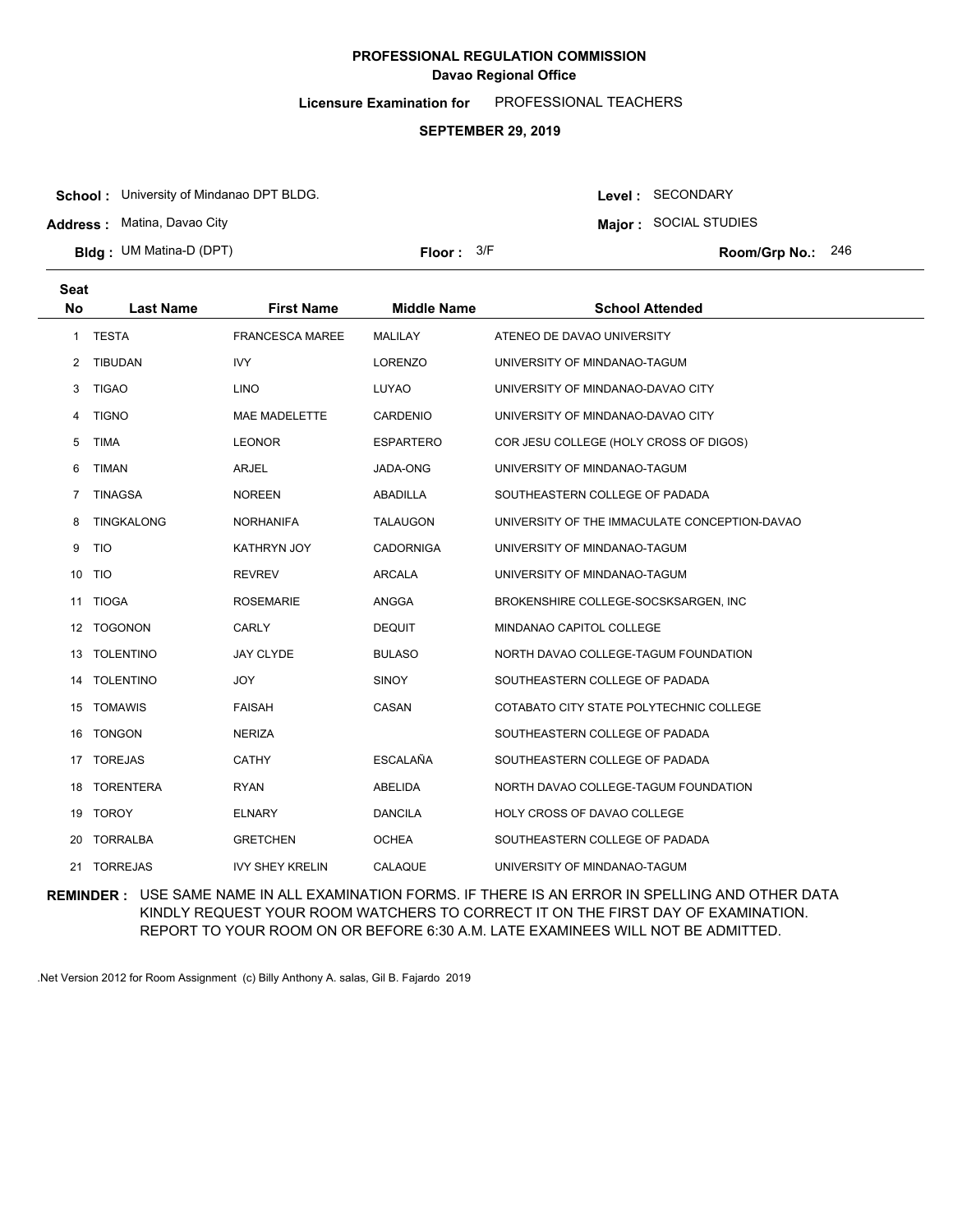**Licensure Examination for**  PROFESSIONAL TEACHERS

### **SEPTEMBER 29, 2019**

**School :** University of Mindanao DPT BLDG.

**Address :** Matina, Davao City

**Major :** SOCIAL STUDIES

Level : SECONDARY

|      | <b>Bldg: UM Matina-D (DPT)</b> |                   | Floor: $3/F$       |                               | Room/Grp No.: 247 |  |
|------|--------------------------------|-------------------|--------------------|-------------------------------|-------------------|--|
| Seat |                                |                   |                    |                               |                   |  |
| No   | Last Name                      | <b>First Name</b> | <b>Middle Name</b> | <b>School Attended</b>        |                   |  |
|      | <b>TORRES</b>                  | DONIE RAY         | ECO                | HOLY CROSS COLLEGE OF CALINAN |                   |  |

| 2              | <b>TORRES</b>   | <b>ESTRELLA</b>         | <b>DIAPANA</b>     | SOUTHEASTERN COLLEGE OF PADADA                                 |
|----------------|-----------------|-------------------------|--------------------|----------------------------------------------------------------|
| 3              | <b>TORRES</b>   | <b>MARY GRACE</b>       | <b>GUMBASON</b>    | ARRIESGADO COLLEGE FOUNDATION, INC.                            |
| 4              | <b>TORRES</b>   | PRINCESS JOYCE MAY      | <b>GUMBASON</b>    | NORTH DAVAO COLLEGE-TAGUM FOUNDATION                           |
| 5              | <b>TRABUCON</b> | <b>ALBERT</b>           | <b>BAPILAR</b>     | BUKIDNON STATE UNIVERSITY-(FOR BUKIDNON STATE COLL)- MAIN      |
| 6              | <b>TROMPETA</b> | <b>JUN</b>              | <b>VERZOSA</b>     | SOUTHEASTERN COLLEGE OF PADADA                                 |
| $\overline{7}$ | <b>TUBA</b>     | <b>DIANA ROSE</b>       | <b>DABON</b>       | BUKIDNON STATE UNIVERSITY-NEW BATAAN EXTERNAL STUDIES CTR.     |
| 8              | <b>TUBIL</b>    | <b>MARIETA</b>          | <b>SUMAMPONG</b>   | <b>RIZAL MEMORIAL COLLEGE</b>                                  |
| 9              | <b>TUBO</b>     | <b>DEZALE</b>           | <b>BARCOSO</b>     | BUKIDNON STATE UNIVERSITY-(FOR BUKIDNON STATE COLL)- MAIN      |
| 10             | <b>TUMULAC</b>  | <b>LHESTER</b>          | CABALLERO          | UNIVERSITY OF MINDANAO-TAGUM                                   |
| 11             | <b>TUTAS</b>    | <b>ESTELLA</b>          | <b>YTANG</b>       | BUKIDNON STATE UNIVERSITY-(FOR BUKIDNON STATE COLL)- MAIN      |
| 12             | <b>UBALDO</b>   | <b>CHERELYN</b>         | <b>CABRAS</b>      | UNIVERSITY OF MINDANAO-DIGOS COLLEGE                           |
|                | 13 UBAT         | <b>ROWELA</b>           | <b>CALABIO</b>     | SOUTHEASTERN COLLEGE OF PADADA                                 |
| 14             | <b>UBOD</b>     | <b>GRACE</b>            | <b>BAGO</b>        | BUKIDNON STATE UNIVERSITY-MARAGUSAN EXTERNAL STUDIES CTR.      |
| 15             | <b>UDANI</b>    | <b>HEZEL JOY</b>        | <b>BERMUDEZ</b>    | UNIVERSITY OF SOUTHERN MINDANAO-KABACAN                        |
| 16             | <b>UDAUNDO</b>  | <b>JANINE</b>           | <b>DELOS REYES</b> | SOUTHERN PHILS.AGRI, BUSS, MARINE & AQUATIC SCH.OF TECH-MALITA |
| 17             | <b>UGMARES</b>  | <b>DONDON</b>           | <b>ANDO</b>        | SOUTHEASTERN COLLEGE OF PADADA                                 |
| 18             | <b>ULAMA</b>    | <b>SAIDAMEN</b>         | <b>MACAINDIG</b>   | UNIVERSITY OF SOUTHERN MINDANAO-KABACAN                        |
|                | 19 ULIT         | <b>SOCRATES FRANCIS</b> | <b>FLORENDO</b>    | UNIVERSITY OF SOUTHERN MINDANAO-KABACAN                        |
| 20             | <b>UNDING</b>   | <b>AIZA</b>             | <b>ARIMAO</b>      | ST. MARY'S COLLEGE OF BAGANGA-BAGANGA, DAVAO ORIENTAL          |
| 21             | <b>UNDING</b>   | <b>RYAN</b>             | <b>PARADAN</b>     | SAINT MARY'S COLLEGE-TAGUM                                     |
|                |                 |                         |                    |                                                                |

**REMINDER :** USE SAME NAME IN ALL EXAMINATION FORMS. IF THERE IS AN ERROR IN SPELLING AND OTHER DATA KINDLY REQUEST YOUR ROOM WATCHERS TO CORRECT IT ON THE FIRST DAY OF EXAMINATION. REPORT TO YOUR ROOM ON OR BEFORE 6:30 A.M. LATE EXAMINEES WILL NOT BE ADMITTED.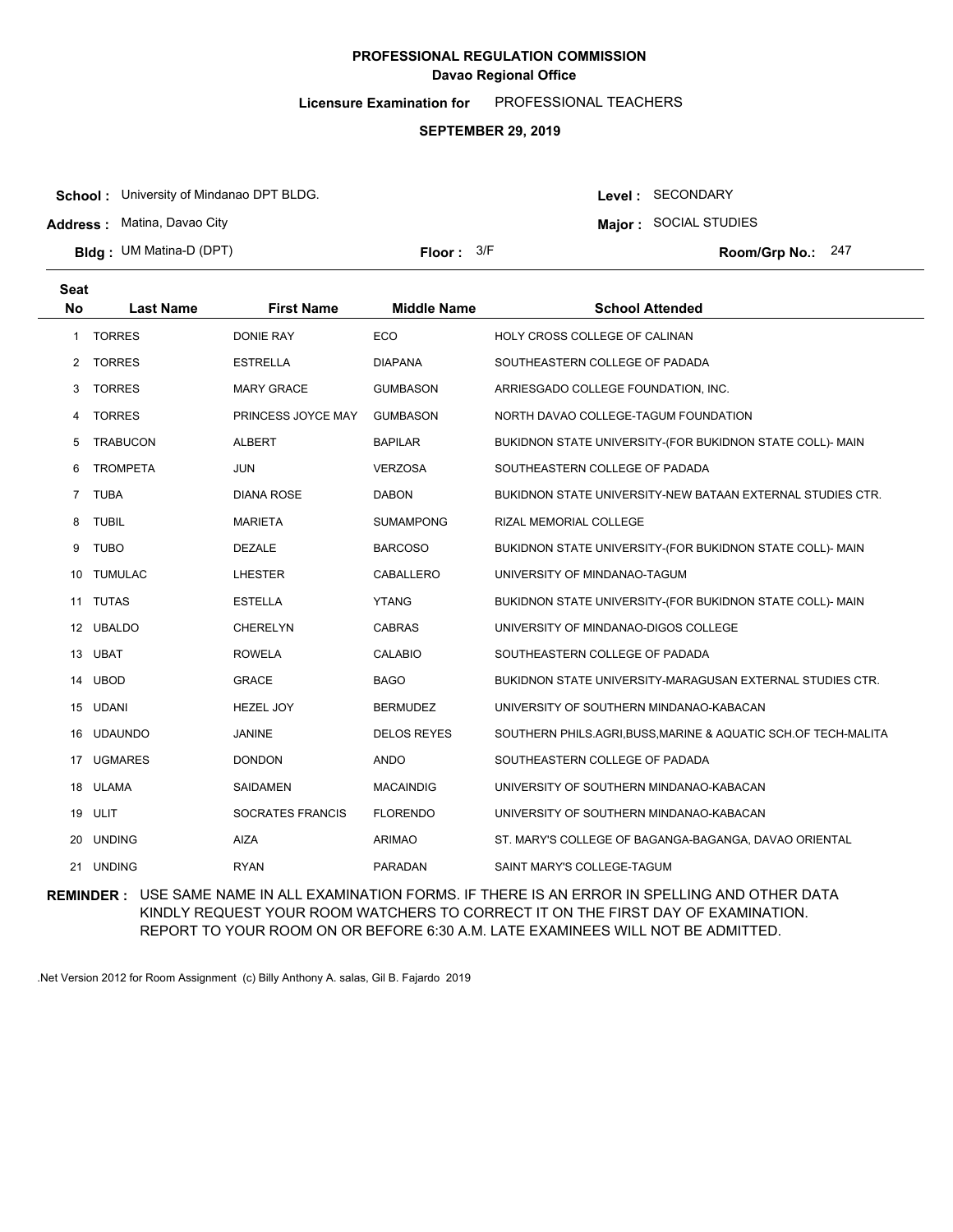**Licensure Examination for**  PROFESSIONAL TEACHERS

### **SEPTEMBER 29, 2019**

**School :** University of Mindanao DPT BLDG.

**Address :** Matina, Davao City

**Seat**

**Bldg : Floor : Room/Grp No.:** UM Matina-D (DPT)

Floor:  $3/F$  Room/Grp No.: 248

Level : SECONDARY **Major :** SOCIAL STUDIES

| อeaเ      |                   |                       |                    |                                                            |
|-----------|-------------------|-----------------------|--------------------|------------------------------------------------------------|
| <b>No</b> | <b>Last Name</b>  | <b>First Name</b>     | <b>Middle Name</b> | <b>School Attended</b>                                     |
| 1         | <b>UNTONG</b>     | <b>ROHAINA</b>        | <b>GUIAMAL</b>     | COTABATO CITY STATE POLYTECHNIC COLLEGE                    |
| 2         | <b>URBIZTONDO</b> | <b>SHERLY</b>         | <b>HINAYON</b>     | SAINT MARY'S COLLEGE-TAGUM                                 |
| 3         | <b>USMAN</b>      | <b>ALGHAFOR</b>       | <b>USMAN</b>       | NOTRE DAME UNIVERSITY                                      |
| 4         | <b>USMAN</b>      | <b>SALAMBAI</b>       | <b>BOGA</b>        | NOTRE DAME UNIVERSITY                                      |
| 5         | <b>USO</b>        | <b>WILNELIE</b>       | <b>BUTALID</b>     | UNIVERSITY OF SOUTHERN MINDANAO-KABACAN                    |
| 6         | <b>USOP</b>       | <b>NORONISA</b>       | H. SUKOR           | NOTRE DAME UNIVERSITY                                      |
| 7         | <b>UTLANG</b>     | <b>SHILLA MAY</b>     | <b>SABROSO</b>     | MONKAYO COLLEGE OF ARTS, SCIENCES & TECHNOLOGY             |
| 8         | UY                | JIESEL                | <b>ALEGRO</b>      | <b>HOLY CROSS OF DAVAO COLLEGE</b>                         |
| 9         | <b>UYAG</b>       | JEAHAN                | <b>ATUGAN</b>      | UNIVERSITY OF SOUTHERN MINDANAO-KABACAN                    |
| 10        | <b>UYANGUREN</b>  | <b>KAREEN</b>         | <b>BALABA</b>      | UNIVERSITY OF MINDANAO-TAGUM                               |
| 11        | <b>UYANGUREN</b>  | <b>MERALUNA</b>       | <b>DONATO</b>      | DAVAO CENTRAL COLLEGE                                      |
|           | 12 VALENCIA       | SHIELA MARIE          | <b>BITOON</b>      | BUKIDNON STATE UNIVERSITY-MONTEVISTA EXTERNAL STUDIES CTR. |
|           | 13 VALENZONA      | <b>SALVADOR JR</b>    | <b>BANO</b>        | UNIVERSITY OF MINDANAO-DAVAO CITY                          |
| 14        | VALENZUELA        | <b>DENNIS</b>         | <b>TORIAGA</b>     | LEGACY COLLEGE OF COMPOSTELA                               |
|           | 15 VALIOS         | <b>GINA</b>           | <b>CALING</b>      | UNIVERSITY OF MINDANAO-TAGUM                               |
|           | 16 VALLESTERO     | <b>IMEE</b>           | <b>TORRES</b>      | UNIVERSITY OF MINDANAO-TAGUM                               |
| 17        | VARGAS            | <b>LEOCRISTO JR</b>   | <b>SALIGUMBA</b>   | HOLY CROSS OF DAVAO COLLEGE                                |
|           | 18 VARONA         | JONAVI                | <b>MATA</b>        | SOUTHEASTERN COLLEGE OF PADADA                             |
|           | 19 VEGA           | <b>CATHYNEN GRACE</b> | <b>AYO</b>         | DAVAO ORIENTAL STATE COLLEGE OF SCIENCE & TECHNOLOGY       |
| 20        | <b>VEGA</b>       | <b>JOVIELINE MAE</b>  | <b>RESPICIO</b>    | DAVAO ORIENTAL STATE COLLEGE OF SCIENCE & TECHNOLOGY       |
|           | 21 VELASCO        | <b>FERNALYN</b>       | <b>QUILATON</b>    | MONKAYO COLLEGE OF ARTS, SCIENCES & TECHNOLOGY             |

**REMINDER :** USE SAME NAME IN ALL EXAMINATION FORMS. IF THERE IS AN ERROR IN SPELLING AND OTHER DATA KINDLY REQUEST YOUR ROOM WATCHERS TO CORRECT IT ON THE FIRST DAY OF EXAMINATION. REPORT TO YOUR ROOM ON OR BEFORE 6:30 A.M. LATE EXAMINEES WILL NOT BE ADMITTED.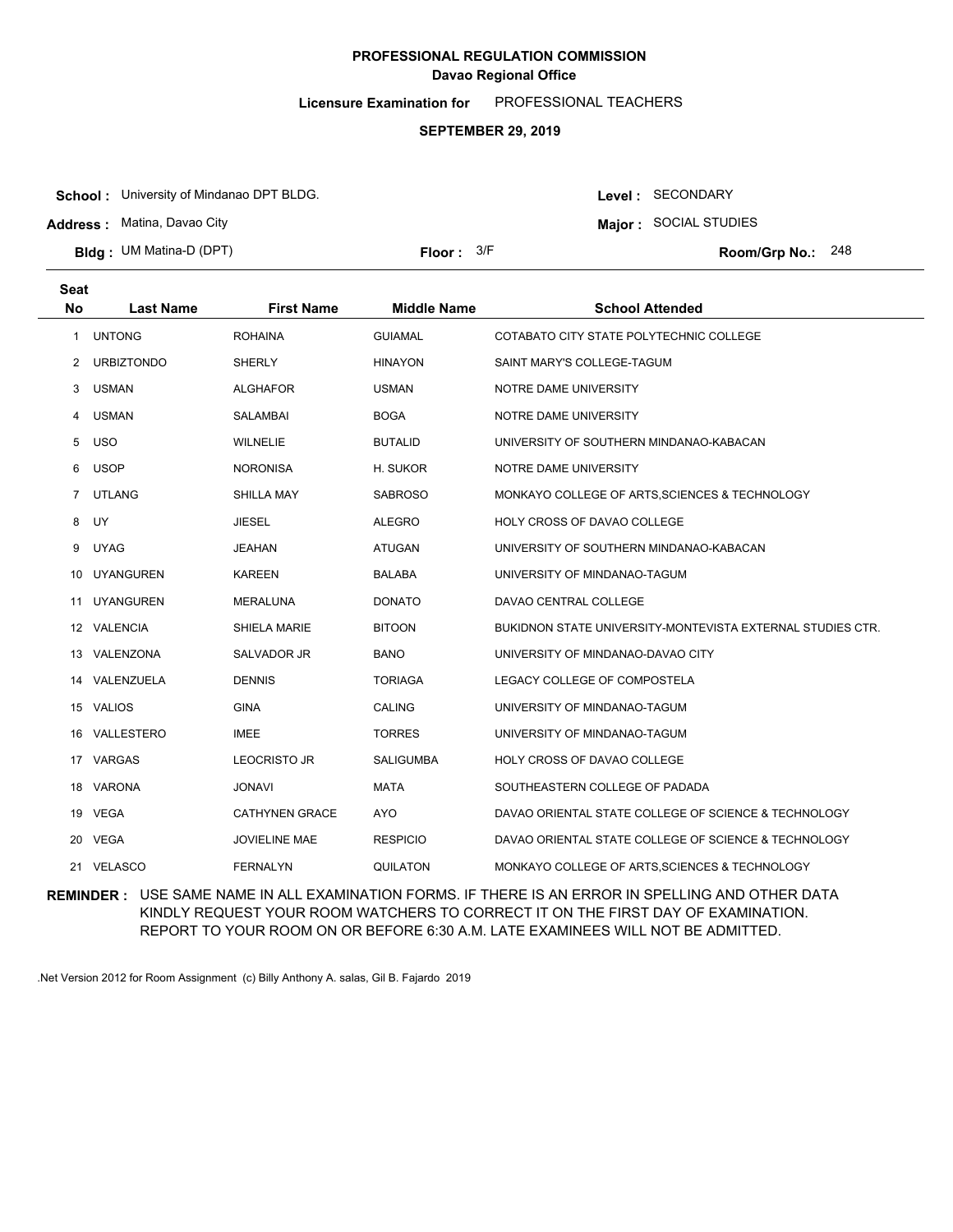**Licensure Examination for**  PROFESSIONAL TEACHERS

### **SEPTEMBER 29, 2019**

**School :** University of Mindanao DPT BLDG.

**Address :** Matina, Davao City

**Bldg : Floor : Room/Grp No.:** UM Matina-D (DPT)

Floor:  $3/F$  Room/Grp No.: 249

**Major :** SOCIAL STUDIES

Level : SECONDARY

| <b>Seat</b><br><b>No</b> | <b>Last Name</b>   | <b>First Name</b>      | <b>Middle Name</b> | <b>School Attended</b>                                    |
|--------------------------|--------------------|------------------------|--------------------|-----------------------------------------------------------|
| 1                        | <b>VENTURA</b>     | <b>JENNIFER</b>        | <b>OMAYAO</b>      | SOUTHEASTERN COLLEGE OF PADADA                            |
| 2                        | VERDAD             | <b>JAN RASEL</b>       | <b>GETIGAN</b>     | UNIVERSITY OF MINDANAO-DAVAO CITY                         |
| 3                        | <b>VERSANO</b>     | <b>MARY MARGARETTE</b> | <b>JUYAD</b>       | UNIVERSITY OF SOUTHERN MINDANAO-KABACAN                   |
|                          |                    |                        |                    |                                                           |
| 4                        | <b>VERTUDAZO</b>   | LEAH                   | <b>BASIANA</b>     | PHILIPPINE NORMAL UNIVERSITY- MINDANAO                    |
| 5                        | <b>VIA</b>         | <b>EMILOU</b>          | <b>ASEHAN</b>      | <b>SILLIMAN UNIVERSITY</b>                                |
| 6                        | <b>VIBAS</b>       | <b>MARIANIE</b>        | <b>TALLEDO</b>     | PHILIPPINE NORMAL UNIVERSITY- MINDANAO                    |
| 7                        | <b>VIDAL</b>       | <b>CHARIE</b>          | MANZA              | UNIVERSITY OF SOUTHEASTERN PHILIPPINES-DAVAO CITY         |
| 8                        | <b>VIDAL</b>       | CHEESYL JOY            | <b>PERVANDOS</b>   | RIZAL MEMORIAL COLLEGE                                    |
| 9                        | <b>VILLA</b>       | <b>NIMFA</b>           | <b>ENTERO</b>      | MONKAYO COLLEGE OF ARTS, SCIENCES & TECHNOLOGY            |
| 10                       | <b>VILLACENCIO</b> | DHEN MAR               | <b>BUAL</b>        | DAVAO CENTRAL COLLEGE                                     |
| 11                       | <b>VILLADAR</b>    | <b>GENEROSE</b>        | <b>HINAY</b>       | UNIVERSITY OF MINDANAO-TAGUM                              |
|                          | 12 VILLAFLOR       | <b>DIXIE</b>           | ADANZA             | BUKIDNON STATE UNIVERSITY-(FOR BUKIDNON STATE COLL)- MAIN |
|                          | 13 VILLAME         | <b>MARCEL</b>          | <b>LAMPARA</b>     | UNIVERSITY OF MINDANAO-DAVAO CITY                         |
| 14                       | <b>VILLAMOR</b>    | <b>ETHYL</b>           | <b>ALAMEDA</b>     | SAINT PETER'S COLLEGE OF TORIL                            |
| 15                       | VILLANUEVA         | <b>AVE</b>             | <b>DUMANGAS</b>    | UNIVERSITY OF PERPETUAL HELP SYSTEM DALTA-LAS PINAS       |
| 16                       | <b>VILLARES</b>    | ANNIE                  | <b>MIRANDA</b>     | UNIVERSITY OF MINDANAO-TAGUM                              |
| 17                       | VILLARMINO         | <b>RUSSEL JAY</b>      | <b>TAMPOS</b>      | HOLY CROSS OF DAVAO COLLEGE                               |
| 18                       | <b>VILLASENCIO</b> | <b>MARIEL</b>          | <b>QUILATON</b>    | UNIVERSITY OF MINDANAO-DIGOS COLLEGE                      |
| 19                       | <b>VILORIA</b>     | <b>CRISTIN</b>         | <b>LOFRANCO</b>    | UNIVERSITY OF MINDANAO-BANSALAN                           |
| 20                       | <b>VIRAY</b>       | <b>RIZZAMAE</b>        | <b>BALDECONZA</b>  | DE LA SALLE JOHN BOSCO COLLEGE-BISLIG, SURIGAO CITY       |
| 21                       | <b>VISANDE</b>     | <b>SHARON</b>          | PAJE               | ESTELA COLLEGE, INC.- STO TOMAS DVO DEL NORTE             |
|                          |                    |                        |                    |                                                           |

**REMINDER :** USE SAME NAME IN ALL EXAMINATION FORMS. IF THERE IS AN ERROR IN SPELLING AND OTHER DATA KINDLY REQUEST YOUR ROOM WATCHERS TO CORRECT IT ON THE FIRST DAY OF EXAMINATION. REPORT TO YOUR ROOM ON OR BEFORE 6:30 A.M. LATE EXAMINEES WILL NOT BE ADMITTED.